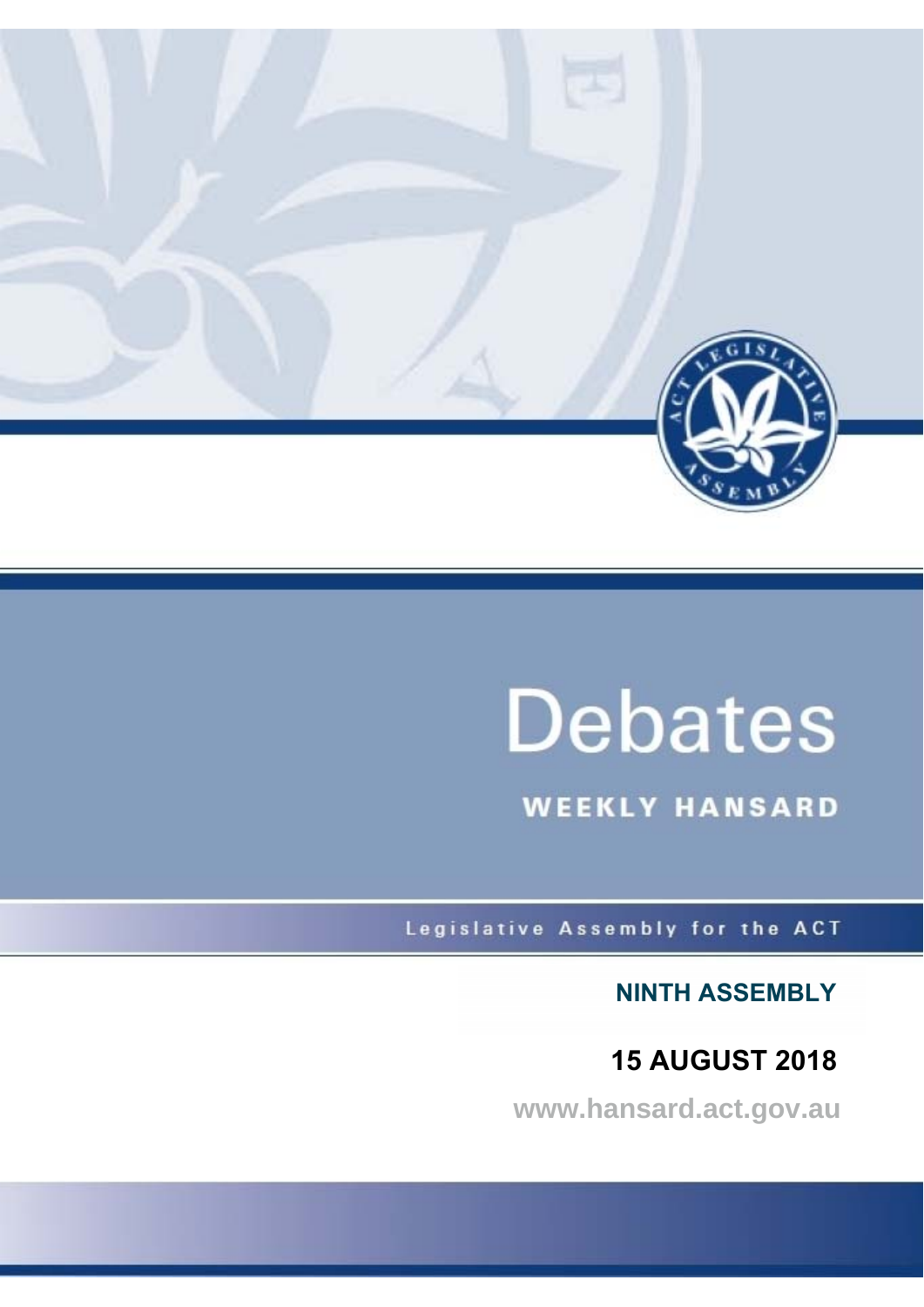## **[Wednesday, 15 August 2018](#page-2-0)**

| Questions without notice:                                     |  |
|---------------------------------------------------------------|--|
|                                                               |  |
|                                                               |  |
|                                                               |  |
|                                                               |  |
|                                                               |  |
|                                                               |  |
| Aboriginals and Torres Strait Islanders—family services2961   |  |
| Centenary Hospital for Women and Children—upgrade program2963 |  |
|                                                               |  |
|                                                               |  |
|                                                               |  |
|                                                               |  |
|                                                               |  |
|                                                               |  |
|                                                               |  |
| Supplementary answer to question without notice:              |  |
|                                                               |  |
|                                                               |  |
|                                                               |  |
|                                                               |  |
|                                                               |  |
| Adjournment:                                                  |  |
|                                                               |  |
|                                                               |  |
|                                                               |  |
|                                                               |  |
|                                                               |  |
|                                                               |  |
|                                                               |  |
|                                                               |  |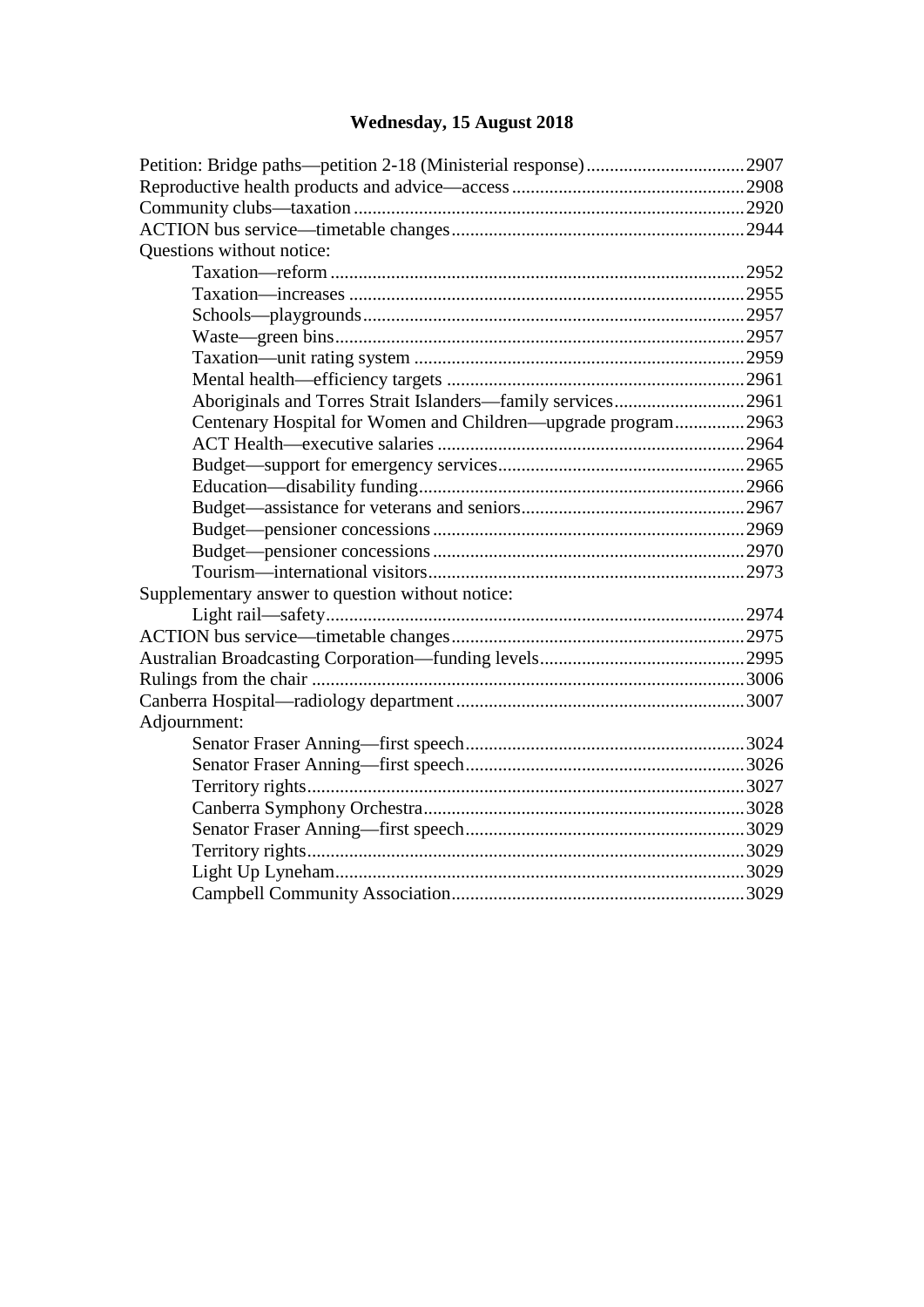## <span id="page-2-0"></span>**Wednesday, 15 August 2018**

#### **The Assembly met at 10 am.**

*(Quorum formed.)*

**MADAM SPEAKER** (Ms J Burch) took the chair at 10 am, made a formal recognition that the Assembly was meeting on the lands of the traditional custodians, and asked members to stand in silence and pray or reflect on their responsibilities to the people of the Australian Capital Territory.

#### <span id="page-2-1"></span>**Petition—ministerial response**

The following response to a petition has been lodged:

#### <span id="page-2-2"></span>**Bridge paths—petition 2-18**

By **Ms Fitzharris**, Minister for Transport and City Services, dated 14 August 2018, in response to a petition lodged by Ms Le Couteur on 8 May 2018 concerning a dedicated bike path between Commonwealth and Kings Avenue bridges.

*The response read as follows:*

Dear Mr Duncan

Thank you for your letter of 8 May 2018 attaching petition No 2-18 from Ms Caroline Le Couteur MLA regarding a dedicated bike path between Commonwealth Avenue and Kings Avenue Bridges.

The walk around Lake Burley Griffin is one of Canberra's most popular recreation areas and it's great to see so many locals and tourists enjoying this space. The Central Basin route, which is affectionately known by locals as 'Bridge to Bridge,' can be very busy at various times during the day.

It's a space for everyone to enjoy and as a shared space, there is a need for everyone to display courteous and safe behaviours. Cyclists should always slow down and sound their bell when passing pedestrians and all users should keep to the left.

The National Capital Authority (NCA) is wholly responsible for the Central Basin loop and the ACT Government works closely with the NCA to ensure that walking and cycling infrastructure meets the needs of the community and that it is safe for all users.

The ACT Government is working with the NCA to explore capital upgrades to the highest need areas to improve safety and visitor experience.

There is an ongoing campaign to encourage all users to share the path. Key messages of this campaign include observing safe speeds, staying left, being visible and behaving predictably.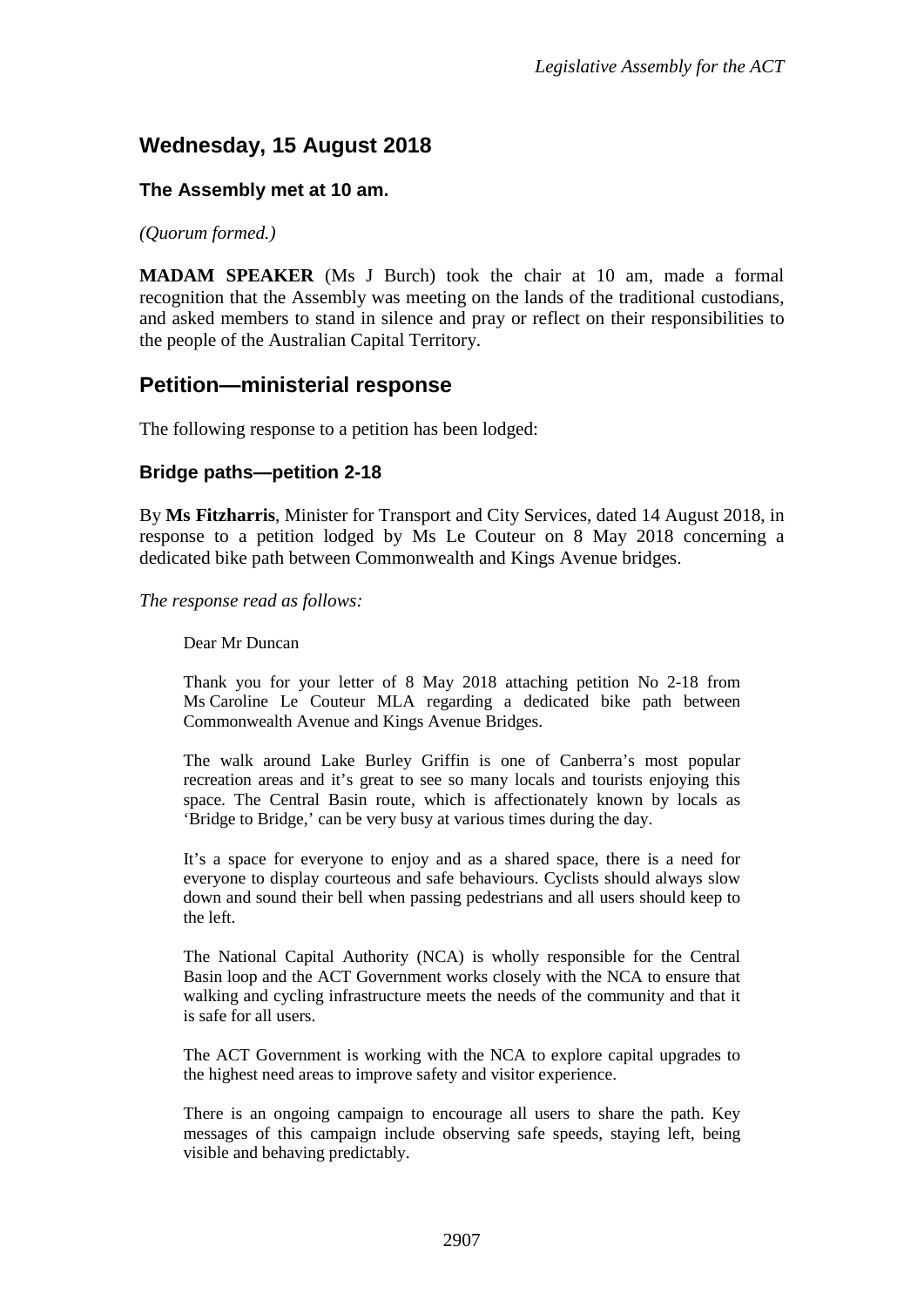As part of this educative approach, the ACT Government partnered with the NCA to install signage and pavement markings as well as distributing visitor information to encourage people riding bikes and other recreational equipment, such as in-line skates and scooters, to use the paths responsibly and give way to pedestrians, while encouraging all users to keep left.

The ACT Government also works closely with cycling and walking groups to ensure we understand people's needs and concerns and consider them in prioritising and implementing activities that support active travel.

I encourage everyone to be patient and mindful of each other when using the paths around Lake Burley Griffin. It truly is a space for everyone to enjoy and we all need to play a part to ensure this area is safe and enjoyable.

I appreciate your assistance in presenting my response to the Assembly.

### <span id="page-3-0"></span>**Reproductive health products and advice—access**

#### **MS CODY** (Murrumbidgee) (10.02): I move:

That this Assembly:

(1) notes that:

- (a) the ACT Government has been an historical leader in abortion law reform, having entrenched in legislation that abortion is a health matter and not a criminal matter, thereby protecting women and their reproductive choices;
- (b) law reforms including legal and regulated access to abortion to make abortions safer for those who access this service; and
- (c) ACT Government actions have created exclusion zones around the ACT's legal abortion facility to ensure safe and accessible healthcare have been provided to women;
- (2) further notes:
	- (a) the stigma which continues to exist in some sections of the community in relation to women's reproductive rights;
	- (b) pharmacies may refuse to supply any prescription, medicine or item based on the particular religious or ethical views of the particular pharmacist; and
	- (c) the apprehension of rejection for women seeking access to reproductive health services, products and advice; and
- (3) calls on the ACT Government to:
	- (a) explore options for the introduction of a requirement for health practitioners and pharmacies who choose not to, or choose to, supply relevant reproductive health medications, products and procedures, to display clearly visible signage:
		- (i) to inform consumers;
		- (ii) in plain language; and
		- (iii) outline which particular reproductive health medications, advice and products they do or do not supply;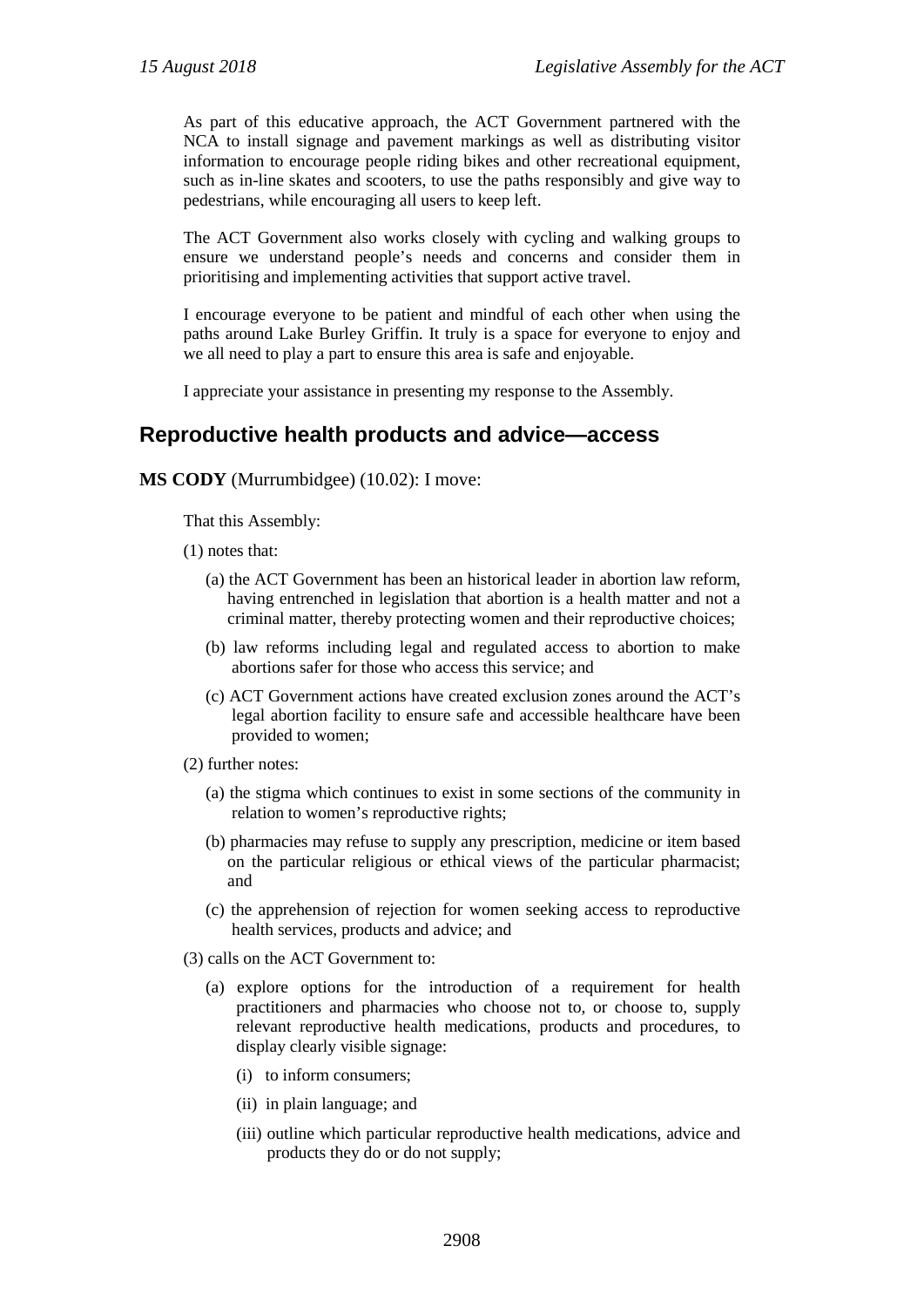- (b) work with pharmacists, health practitioners and their relevant representative organisations to ensure that their professional standards are met in the supply of reproductive health medications by allowing people, particularly women, to access these products and services without fear of intimidation, humiliation or embarrassment; and
- (c) remind health practitioners of their ethical obligations in dispensing reproductive health medicines and that this is best practice to ensure continuity of care for a patient.

At the start of this speech I think it is only polite to notify members that I will be including references to menstruation, reproductive health, sexually transmitted infections, awkward teenagers and the supernatural.

I have moved this motion today because everyone deserves to be able to go to their pharmacist for confidential and non-judgemental advice. I know I can. I have the most amazing pharmacists who I speak to about all of my healthcare needs—and, let me tell you, there are a few of them.

Unfortunately, a small number of Canberrans are not quite so lucky. There are times when a woman needs the support of a stranger; there are times when people go somewhere expecting kind, supportive advice; and there are times when you are faced with what feels like a crisis, and being confronted with lectures and negative judgement means that women will not necessarily get their health needs met.

I am not saying pharmacists do not get to have a conscience. I am saying they do not get to entrap vulnerable people with their views. This motion is the start of a conversation on how we can all be more respectful, on how everyone deserves the right to access the best healthcare advice our community pharmacies have to offer, and on how nobody deserves to feel intimidated or humiliated when accessing health products, services and advice.

As I have mentioned many times in this place, I have teenage boys. I raised them to say, "If it's not on, it's not on." Not every family shares my parenting views. I have heard of situations where young people raised in families which are a little more awkward about sexuality might get themselves into a bit of trouble. They find themselves a lovely partner, they think this love will last forever, and they decide, respectfully and together, that they will do what many consenting people do every day. I think they should be safe to do so.

But before they do that, we need to do everything we can to ensure that there are places they can go to which will not make the sense of embarrassment and confusion worse, so that they can feel no pressure when walking into a pharmacy and asking for advice about condoms, sex and protection. And if, afterwards, they have an STI, we need them to be able to go somewhere safe to get it treated and get advice about what to do about it, without judgement and without moralising.

What happens if—I am sure no-one wants this to happen but we all know of incidents where it does—the condom breaks? Maybe you need the morning-after pill. Shouldn't everyone be able to feel they can walk into their closest pharmacy and have access to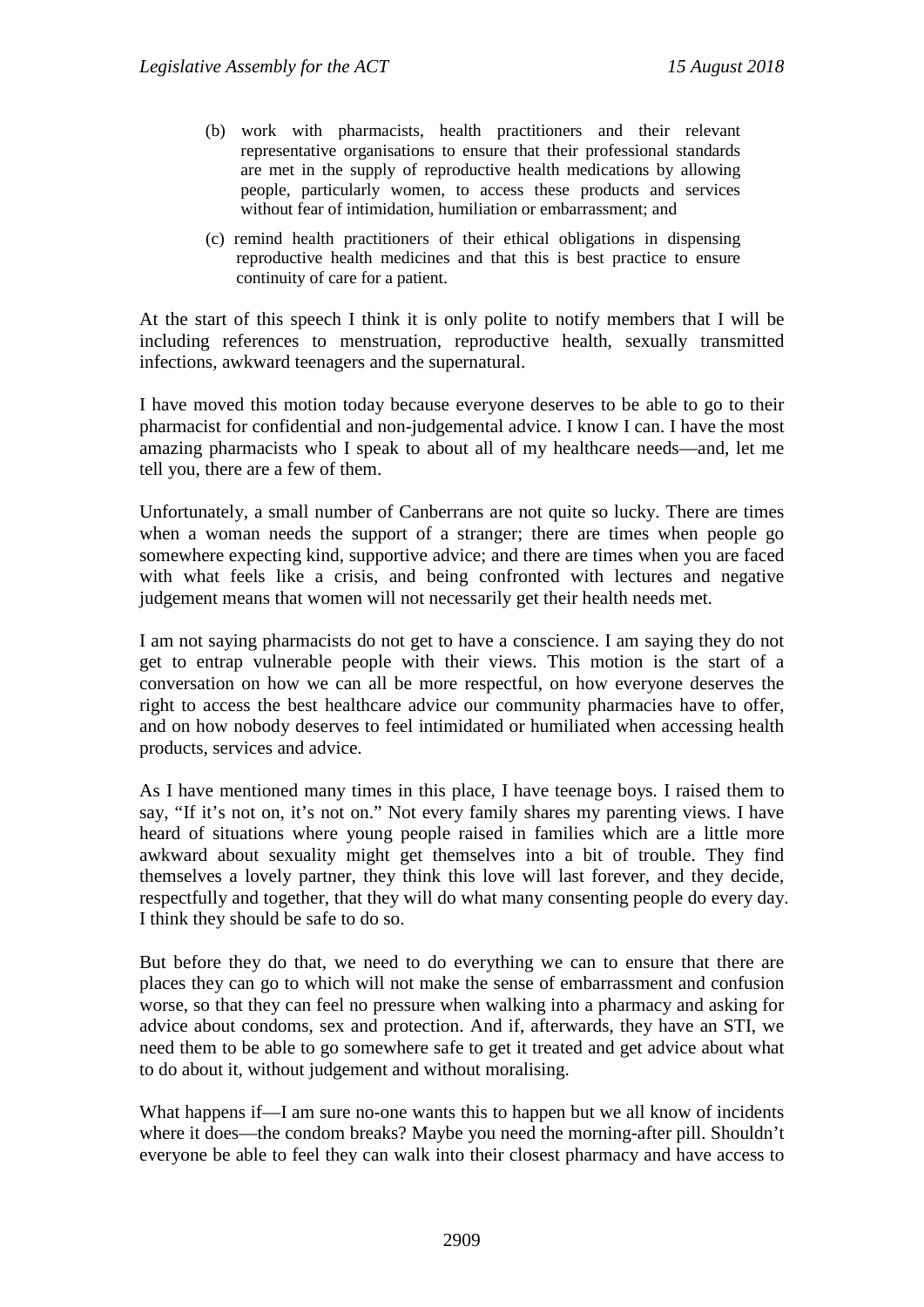all the information they need to make an informed choice, to make an informed decision, to be able to ask all the questions they might want to ask in order to feel safe and protected? There are many people, particularly women, who can do this, but there are also some who cannot.

The same goes for the pharmacist who may have an ethical objection to discussing these sorts of reproductive matters. Everyone has a choice. Everyone deserves a choice.

There may be some members of this place who could be uncomfortable about discussing periods in public. I moved this motion because nobody should feel that way. The answer to awkwardness is not suppression, it is expression. As a young woman, I remember how embarrassing it was when you started to menstruate, when you got your first period. I remember it all too well, even though it was over 30 years ago. For some young women, it all starts out pretty normally. Well, you think it does, because generally you do not speak about it. Then they get heavier. It gets to a point where you are sitting in class, you feel that familiar rush, you cannot get up and leave, you know that your pants or skirt are stained, and you just have to deal with it.

Getting your period is difficult enough, but with them getting heavier, it is hard. A doctor advises to go on the pill, which often assists, but to be confronted by a pharmacist who does not agree with this choice can leave women conflicted and not knowing what to do or where to go. No-one needs this. No-one deserves this. People of all genders deserve the right to receive respectful advice from a pharmacist.

Earlier this year I spoke about National Condom Day. For those members who may have forgotten, it is on 14 February. As part of my speech I noted, from Sexual Health and Family Planning ACT, or SHFPACT, that the rates of gonorrhoea and syphilis are rising. The best way to combat STIs—or, for those who may not like acronyms, sexually transmitted infections—is to use a condom or dental dam. These are very simple and painless methods of protection, but if, when accessing them from your local pharmacy, you are confronted with negativity or humiliation, that is not on.

As members of the Legislative Assembly for the ACT, we have a place of leadership in the community. If we can put a sign on a pharmacist's door, and a young person chooses to use that sign to find a pharmacist rather than being too embarrassed and ending up with syphilis, that is what I reckon leadership looks like.

I am not saying that pharmacists who do not want to give that advice should be forced to. If I did, the opposition would be able to fairly criticise the proposal as being a restraint of trade. I am saying that the pro-life should be out and proud with their position, so that those who want to buy what they do not want to see can seek it elsewhere: a free market at its best, where consumers are well informed.

This motion is about exercising freedom. Freedom for consumers to not feel embarrassed about asking for haemorrhoid cream, thrush treatment, condoms, dental dams, STI medication, the pill or the morning-after pill just makes sense.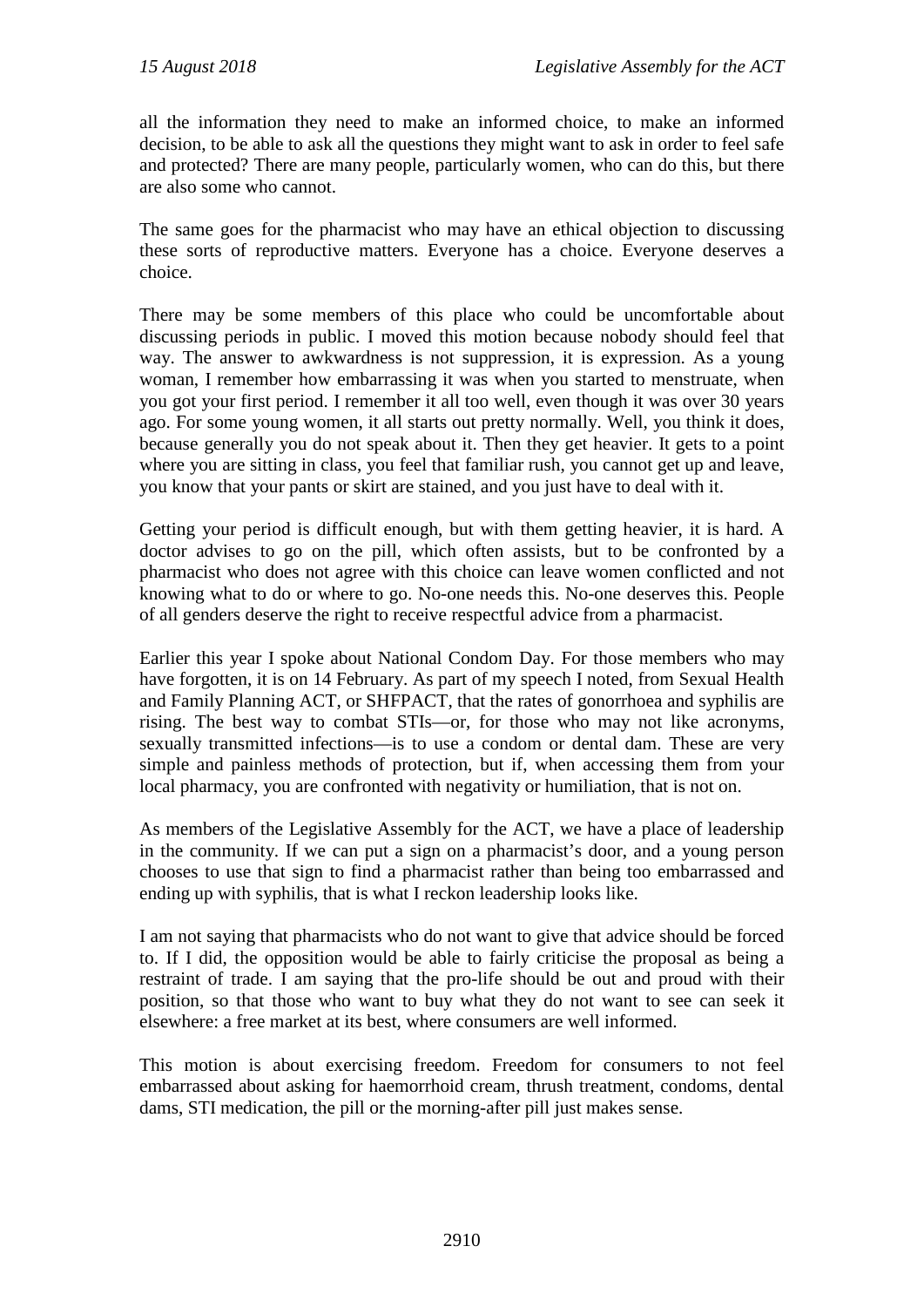This motion asks the government to have a conversation, to help people of all genders to access respectful advice from a pharmacist. I look forward to hearing what other members of the Assembly have to say about this motion.

**MS LE COUTEUR** (Murrumbidgee) (10.11): I will speak only briefly, in deference to the fact that my voice is not much better than it was yesterday, and I want to save a bit of voice for the debate on the bus network.

Of course, the Greens are in total agreement with Ms Cody's motion. We have always stood firmly by our belief that women and men have the right to exercise their reproductive freedoms and their reproductive health rights without fear of discrimination or impediment.

That is the reason why I introduced legislation into the Assembly earlier this year to improve access to abortion, which is a key reproductive health service, although, fortunately, not as common as the reproductive health services that Ms Cody has spoken about in her speech. I look forward to talking more about abortion-related issues in that debate, when my voice will have recovered.

I am well past menopause; it is a long time since these issues were really part of my day-to-day life. I cannot remember there ever being any issues with getting products to deal with menstruation, for instance, and condoms are freely available in supermarkets. Maybe the problem is not as bad as it seems from Ms Cody's motion. Certainly, we are in favour of the intention to provide information to people, and if there are pharmacists who are finding this problematic then a better conversation with them and better information for their clients have to be a good thing.

**MS FITZHARRIS** (Yerrabi—Minister for Health and Wellbeing, Minister for Transport and City Services and Minister for Higher Education, Training and Research) (10.13): I thank Ms Cody very much for moving this important motion today and for bringing to this place discussion of things that, as has been acknowledged, are part of our day-to-day lives, particularly for women who are at different stages of their lives. It is a great reflection on this place that we can have a discussion about things that really do matter in the day-to day lives of women, and I acknowledge Ms Cody's outstanding commitment to women's health rights in bringing forward a motion like this.

It really does matter, particularly for women in this place, to talk about many of these issues. I reflect on a discussion during the estimates committee hearing as well when Ms Cheyne talked about sexually transmitted infections, something that is having a real impact in our community. If we are not talking about this openly in this place, young women and young men in particular will think it is something that cannot be spoken about more broadly in the community. So this is a really welcome debate. It is exactly the kind of thing we should be talking about here.

Madam Speaker, we know that many women seek advice from a range of professionals in the health sector to assist them to stay healthy and well. Certainly when it comes to reproductive medicines and access to medicines relating to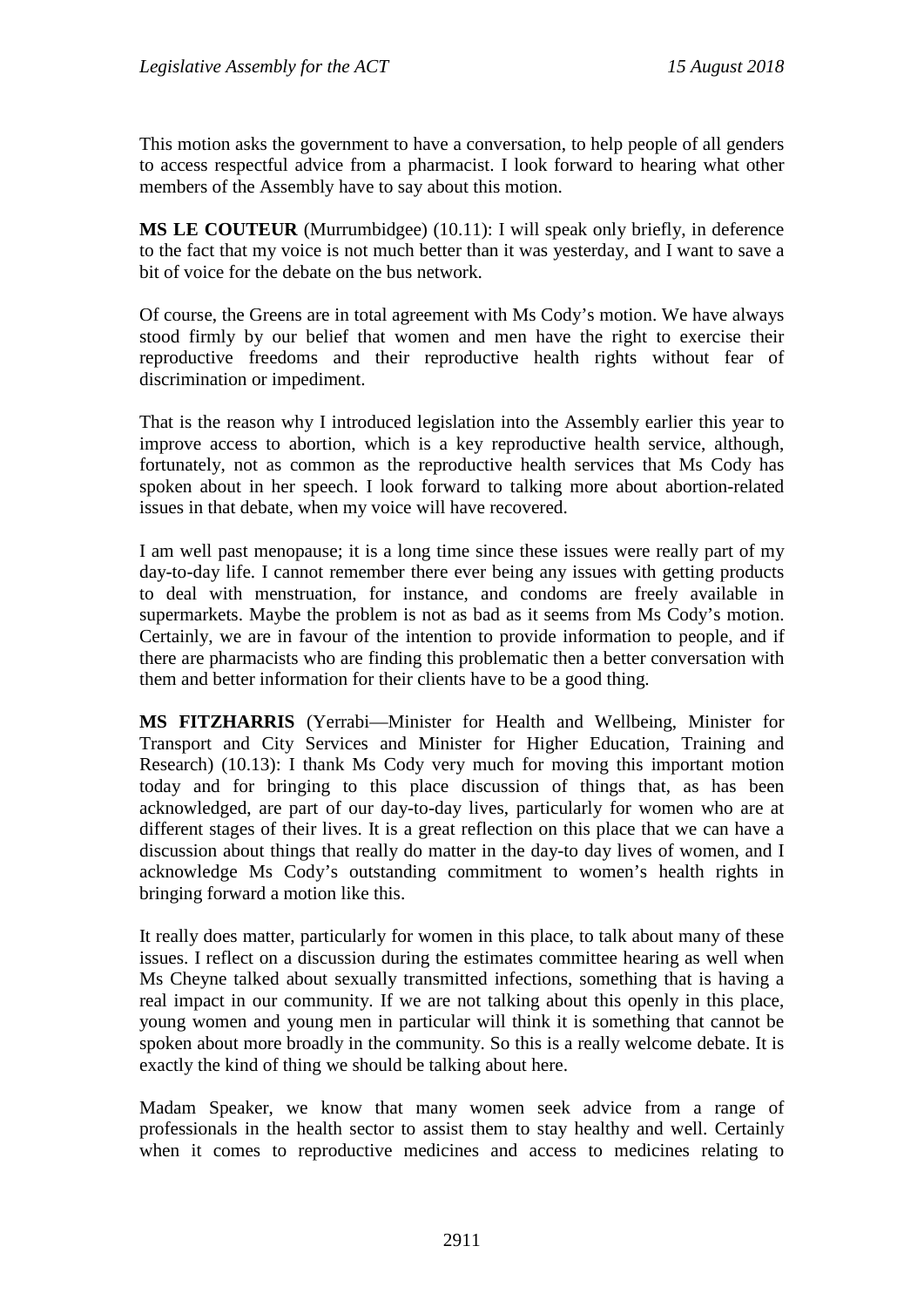reproduction, menstruation and sexual activity, many professionals will play an important role in many young women's lives and young men's lives as they start on their life journey.

It can often be a confusing journey and one in which advice from trusted health professionals is very important. Just the hint of judgement or stigma relayed to a young person when seeking advice, particularly in a very public setting like a pharmacy, can really have an impact, particularly on a young person seeking quite personal advice.

In the context of the motion, and after discussions with both Ms Cody and Mrs Dunne, I will be circulating an amendment. It is coming. It has not yet been tabled for others to see. I know that it has been discussed informally. I hope we can seek a resolution here that allows us to continue this conversation in the community and particularly with pharmacies and pharmacy representative organisations.

We must be careful that we do everything we can to make sure that young women and men in particular have the support they need to access important health care and healthcare products. We on this side of the chamber certainly support the rights of women to manage their own health, especially their reproductive health, and we support initiatives to reduce barriers that prevent access to health services and products.

This is evident through the significant range of sexual health services available to women that are funded by this government, including education and information services; sexual health testing and treatment; access to contraception; counselling and information relating to sexual activity; pregnancy; prenatal and postnatal care and support; and cervical screening.

Further to this, as we know, the ACT Labor government has been progressive in these areas, particularly in relation to abortion law reform. This is a jurisdiction and a government that have led on women's reproductive and women's sexual health rights for decades. We are committed to continuing to be in this space.

Specifically with regard to Ms Cody's motion, as I mentioned earlier we must make sure that we work with all sectors of the community and all sectors of industry. I know that pharmacists are very important health professionals in the lives of Canberrans. I know, having met many pharmacists in my professional job and in my personal life, that they are compassionate and dedicated professionals. They are dedicated both to their profession and to their customers. Increasingly, our pharmacists are playing an important role in the health care of Canberrans. They provide many specialist skills that enable them to provide advice to their customers. But we also know that more and more Canberrans are seeking advice from pharmacists. I welcome that, as I know pharmacies and pharmacists also do, as an important part of our health sector.

But, in saying that, we need to make sure that we keep conversations like this alive. We know that there are regulatory, legislative and professional obligations that community pharmacists in particular have. I certainly acknowledge those. But we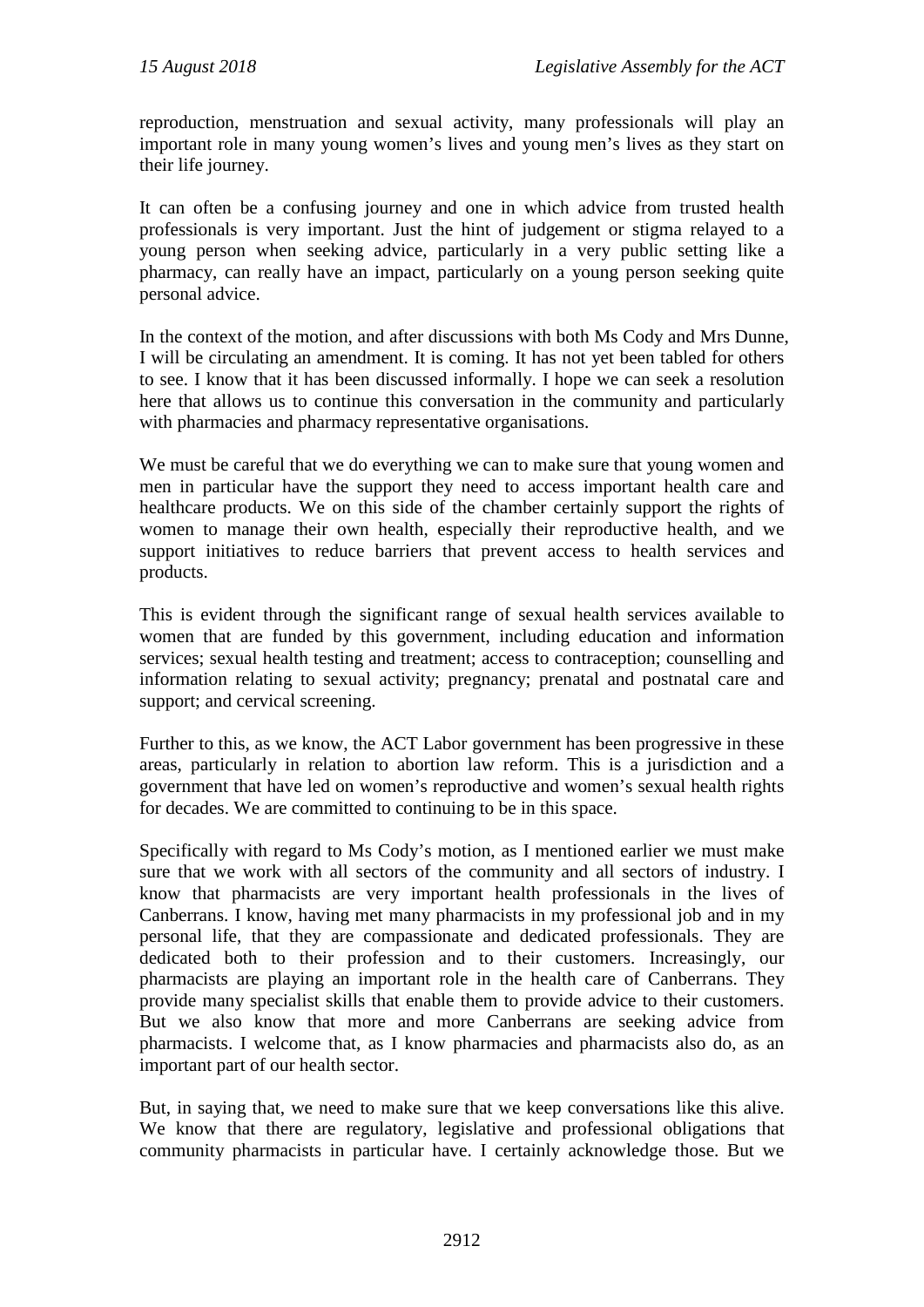want to make sure that we can continue to have this conversation. There may be instances where certain pharmacies are unwilling to provide certain prescriptions or medications to women, and potentially to men, in our community. We look forward to exploring those issues in more detail based on Ms Cody's motion today.

My amendment to her motion has been circulated. Arising from my discussions with Ms Cody, it clarifies that the intent of this motion is around pharmacies and the very widespread access that members of our community have to pharmacies and the advice that they seek from pharmacists. It calls on the government to explore a range of options to introduce a requirement for pharmacists who choose not to supply relevant reproductive health products to clearly display signage informing consumers in plain language about which particular products they either do or do not supply and to work with dispensers and their relevant organisations to ensure that their professional standards are met in the supply of reproductive health products.

I gather that there will be an amendment to this amendment. I welcome discussion about other opportunities to provide information through signage and potentially through an online mechanism. I thank Ms Cody very much. This is a good conversation. It is a conversation in our community that will make a difference, particularly to young men and women. I look forward to the debate concluding. I move the amendment circulated in my name:

Omit all text after "That this Assembly", substitute:

- "(1) notes that:
	- (a) the ACT Government has been an historical leader in abortion law reform, having entrenched in legislation that abortion is a health matter and not a criminal matter, thereby protecting women and their reproductive choices;
	- (b) law reforms, including legal and regulated access to abortion to make abortions safer for those who access this service; and
	- (c) ACT Government actions have created exclusion zones around the ACT's legal abortion facility to ensure safe and accessible healthcare have been provided to women;
- (2) further notes:
	- (a) the stigma which continues to exist in some sections of the community in relation to women's reproductive rights;
	- (b) pharmacies may refuse to supply any prescription, medicine or item based on the particular religious or ethical views of the particular pharmacist;
	- (c) the apprehension of rejection for women seeking access to reproductive health products and advice;
	- (d) that there are a number of strict legislative requirements in relation to the advertising of medications such as the Therapeutic Goods Act 1989 (Cwlth) (the Act) and Regulations, the *Competition and Consumer Act 2010* (Cwlth), and other relevant laws;
	- (e) that most dispensers display practices that model their professional standards; and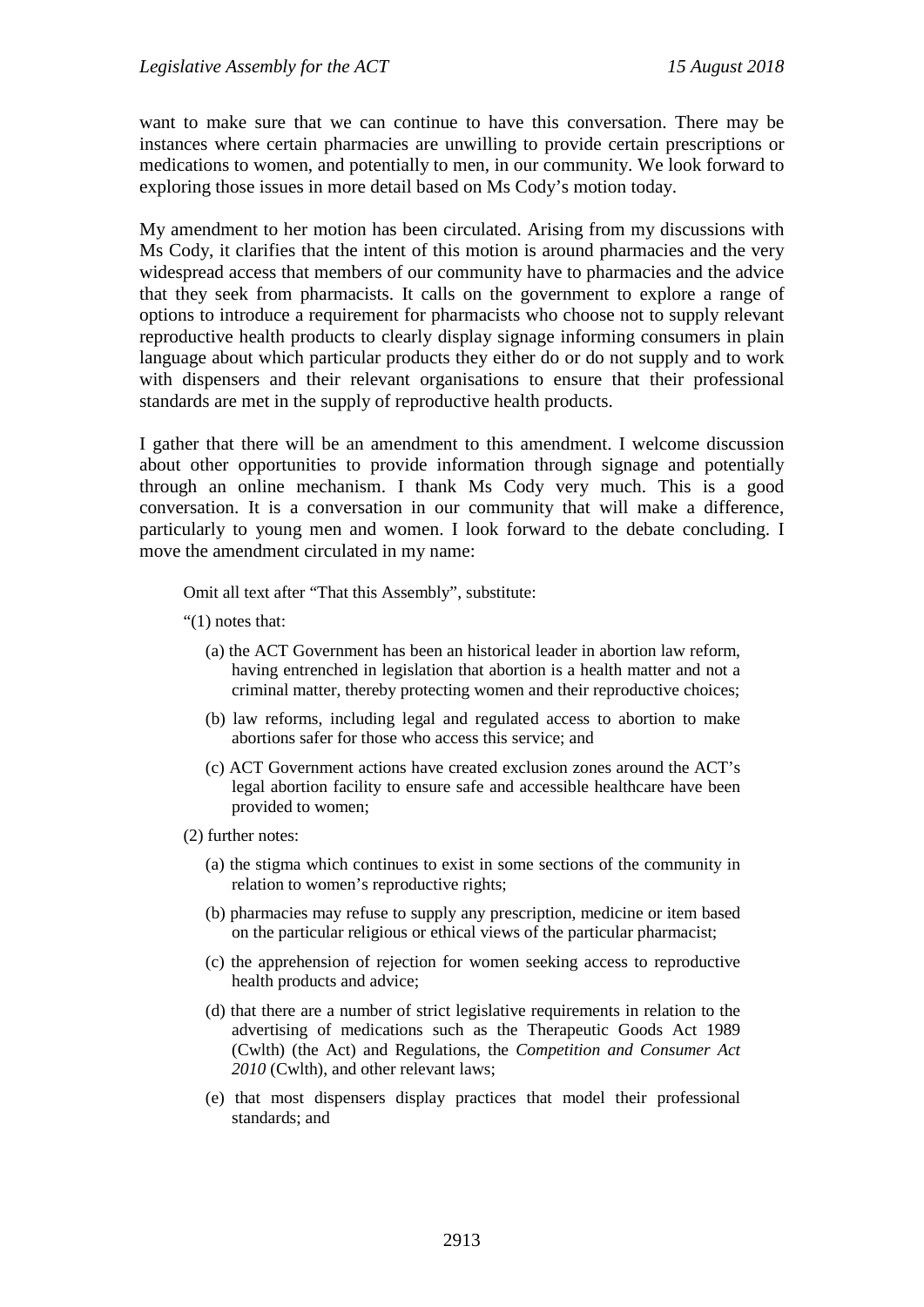- (f) the intent of this motion is to ensure that the dispensing of products occurs without fear of intimidation, humiliation or embarrassment for those seeking assistance; and
- (3) calls on the ACT Government:
	- (a) to explore options for the introduction of a requirement for pharmacies who choose not to supply relevant reproductive health products to display clearly visible signage:
		- (i) to inform consumers;
		- (ii) in plain language; and
		- (iii) outline which particular reproductive health products they do or do not supply; and
	- (b) to work with dispensers and their relevant representative organisations to ensure that their professional standards are met in the supply of reproductive health products by allowing people, particularly women, to access these products and services without fear of intimidation, humiliation or embarrassment.".

**MRS DUNNE** (Ginninderra) (10.20): I welcome the minister's amendment to Ms Cody's motion. I must say that when I first saw Ms Cody's motion, quite frankly I was struck by how well thought out it was. I was also struck by what appeared to me to be an attempt by Ms Cody to cut the grass from under Ms Le Couteur, who has a bill before this place about access to abortion.

It seems that the tone of Ms Cody's original motion and the tone of the issues that she was discussing on radio yesterday have been quite transformed today. I welcome that approach. I welcome the approach in the minister's amendment, which seems to take away a lot of the language that was critical, mainly of pharmacists. I thought that was unwarranted and it gave the opposition considerable concern.

The opposition still has concern because the crux of the matter still lies in paragraph 3(a). It does not matter which version of paragraph 3(a) you look at. It still is an attempt to require pharmacists to display a certain amount of signage in relation to whether they do or do not provide a particular service. There are problems with this. I have highlighted them this morning with the minister. Section 66 of the ACT Medicines, Poisons and Therapeutic Goods Act makes it quite clear that it is illegal to advertise particular prohibited or restricted drugs. Most of the drugs that relate to reproductive health are S8 drugs and you cannot advertise that you sell them; so it may be problematic to advertise that you do not sell them, that you do not dispense them.

It is also, as members should know, quite onerous to be a dispenser of schedule 8 drugs. As a result of that, many pharmacists choose not to do so. The Liberal opposition has real concerns about paragraph 3(a). It says, "explore the options." The aim seems to be that in the end there should be signage. That puts the onus on the small business owner, and a pharmacist is a small business owner. If the small business owner puts up a sign that says, "I do not dispense drugs in relation to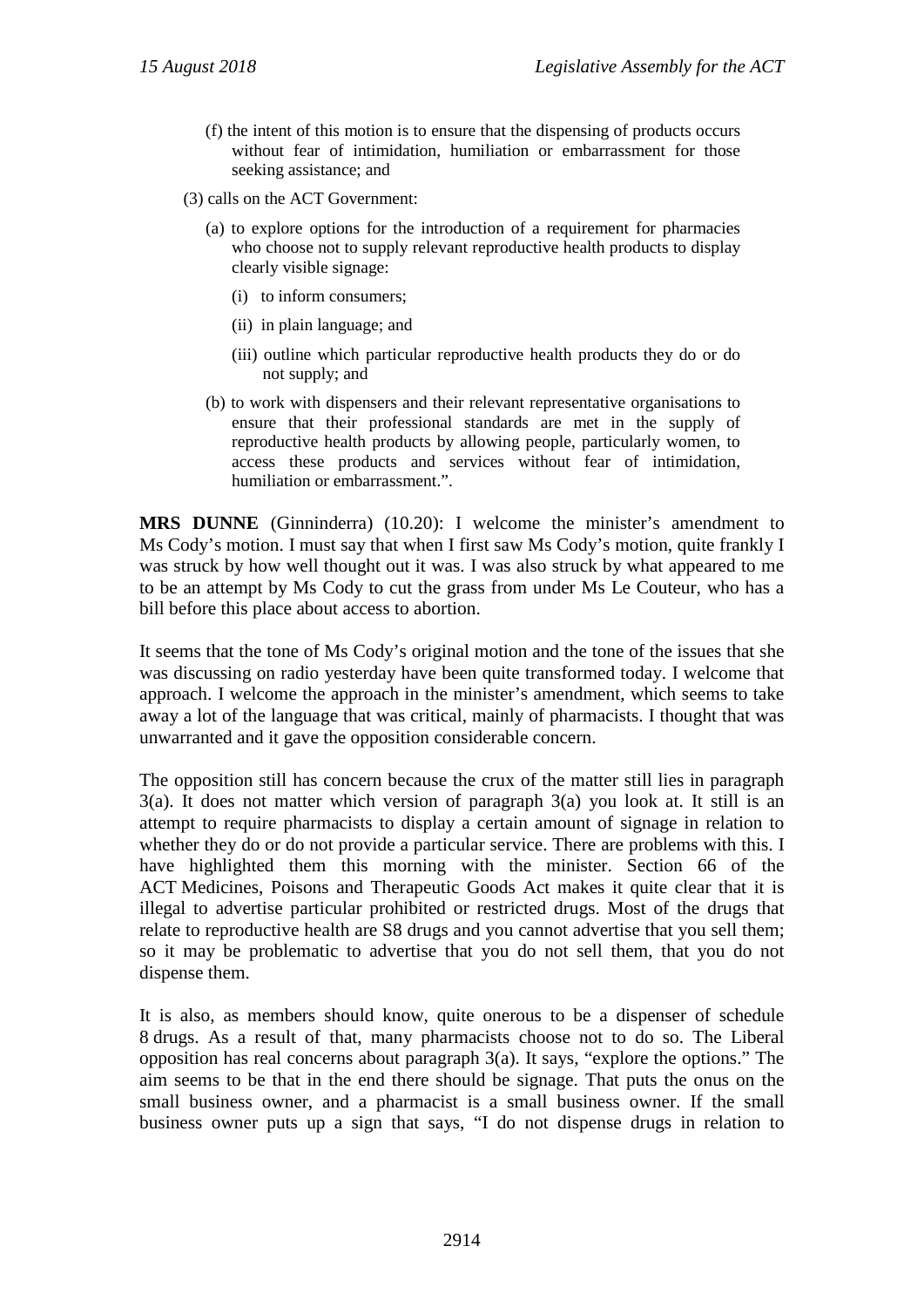reproductive health," or in particular for medical abortions, it may open them up to criticism for a variety of reasons.

One of the reasons they may not dispense that drug is simply because they do not have enough people calling on them to do so to justify the onerous regulation around that. Lots of pharmacists do not dispense methadone for exactly the same reason. We are not asking pharmacists to put up signs about whether they do or do not dispense methadone.

Madam Speaker, I move my amendment to Ms Fitzharris's amendment:

Omit paragraph (3)(a), substitute:

"(a) in consultation with medical practitioners, pharmacists and their representative organisations, explore options for development of an online resource to assist the Canberra community to access information about reproductive health medicines, procedures and products;".

**MADAM SPEAKER**: The amendment having been moved, the question is that Mrs Dunne's amendment to Ms Fitzharris's amendment be agreed to. Mrs Dunne.

**MRS DUNNE**: Thank you, Madam Speaker. The Canberra Liberals think that this is a better way of doing it. As a colleague said to me yesterday, most people these days will google what they want to know about a lot of these drugs and a lot of these procedures. So having an online mechanism would be a good way of giving maximum access, essentially to young people who are switched on electronically.

This would remove the burden from individual small business owners to provide signage which, as the president of the Pharmacy Guild said, could be quite problematic. It might depend on which pharmacist is on duty at the time. There might be somebody who has a conscientious objection who would not want to dispense. They would therefore be in a situation where they would be putting signs up and taking them down, depending who was on duty. That may create problems.

I think that if Ms Cody had done what I did and had actually rung the Pharmacy Guild before she moved this motion—

**Ms Cody**: I used to work for the Pharmacy Guild. I spent a lot of time working with the Pharmacy Guild.

**MRS DUNNE**: It is interesting. When I rang the Pharmacy Guild or, to be precise, when my office rang the Pharmacy Guild about this on Monday, my office's approach to them was the first that they had heard about this. They had considerable concerns about the motion and the implications it would have for pharmacists.

That was relayed yesterday in the media by the ACT president of the Pharmacy Guild, who said that he did not believe that this regulation was necessary. I think it is quite clear that the minister's amendment today is actually a tidy up and a fixing up of the relationship with the pharmacists. Ms Cody has gone off half-cocked—that is the expression—and has not got the full story before she has moved this motion.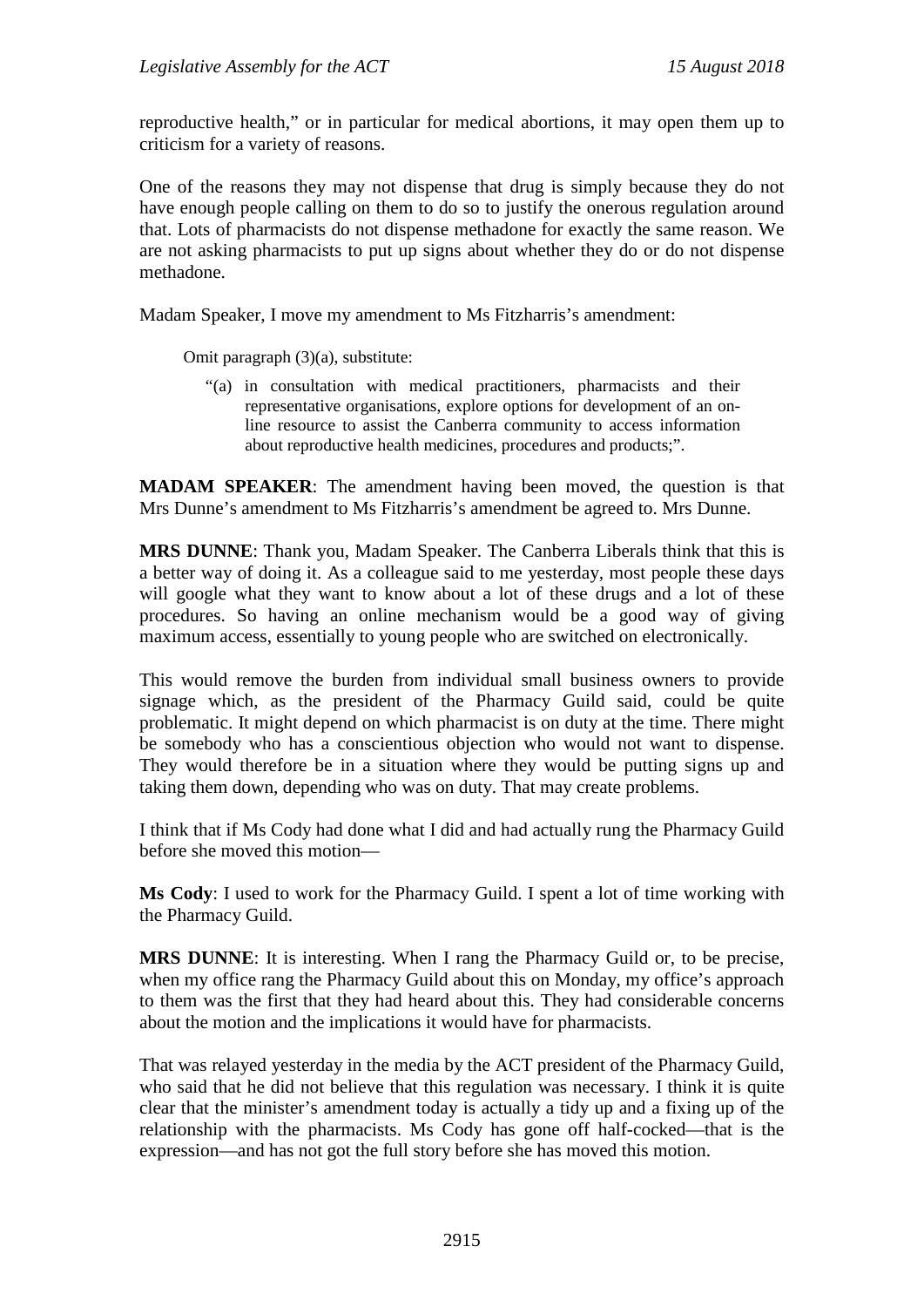I am glad to see the walking back in respect of the language here today. I am glad to see the minister's amendment but it still does not go far enough for the Liberal opposition. The Liberal opposition believes that there should not be a further impost on small business people in relation to this. If the government thinks it is worthy that we have a resource and we can direct people to where they think they need to go, I think an online resource is the way to go. I commend the amendment to the Assembly.

**MS FITZHARRIS** (Yerrabi—Minister for Health and Wellbeing, Minister for Transport and City Services and Minister for Higher Education, Training and Research) (10.27): I would like to assure the Assembly that based on my discussions with Ms Cody I know she has thought long and hard about this. As she has said, she previously worked at the Pharmacy Guild; so she does understand the business of pharmacies. She has also spoken to many consumers.

Madam Speaker, it is important to recognise that, yes, of course we must speak to pharmacists and to the Pharmacy Guild about this, which collectively we have done. I know that Ms Cody has spoken to a number of people during the course of this week. And you know what is great about that, Madam Speaker? This is exactly what we do here in the Assembly.

Often what private members' day does is raise discussion in the community. It gives us an opportunity to talk about these things. Ms Cody has done that with her community and with pharmacists, and she has raised this issue here in the Assembly today. I think that is great. I also think that this is a real opportunity to have a look at this issue.

My amendment calls on the government to explore options for the introduction of a requirement. I could propose a further amendment to Mrs Dunne's amendment whereby we could add to my original amendment that we also consider an online tool. That gives the government the ability to explore options.

If that were acceptable to the opposition, we could actually have an agreed amendment in this place to allow the government the option to explore a range of different ways to get the outcome that Ms Cody is seeking to achieve, which is to inform consumers about where they can most appropriately receive the health medication that they need. If that were acceptable to the opposition, I would be open to amending the motion. If Mrs Dunne could give me a nod, we could perhaps do the writing on that.

**MADAM SPEAKER**: I suggest that either someone else speak or that we adjourn the debate and come back to it. Ms Berry, you have the floor.

**MS BERRY** (Ginninderra—Deputy Chief Minister, Minister for Education and Early Childhood Development, Minister for Housing and Suburban Development, Minister for the Prevention of Domestic and Family Violence, Minister for Women and Minister for Sport and Recreation) (10.30): I am very happy that this motion has been brought forward by Ms Cody today. As Ms Fitzharris said, having these conversations during private members' business on Wednesdays is very important, particularly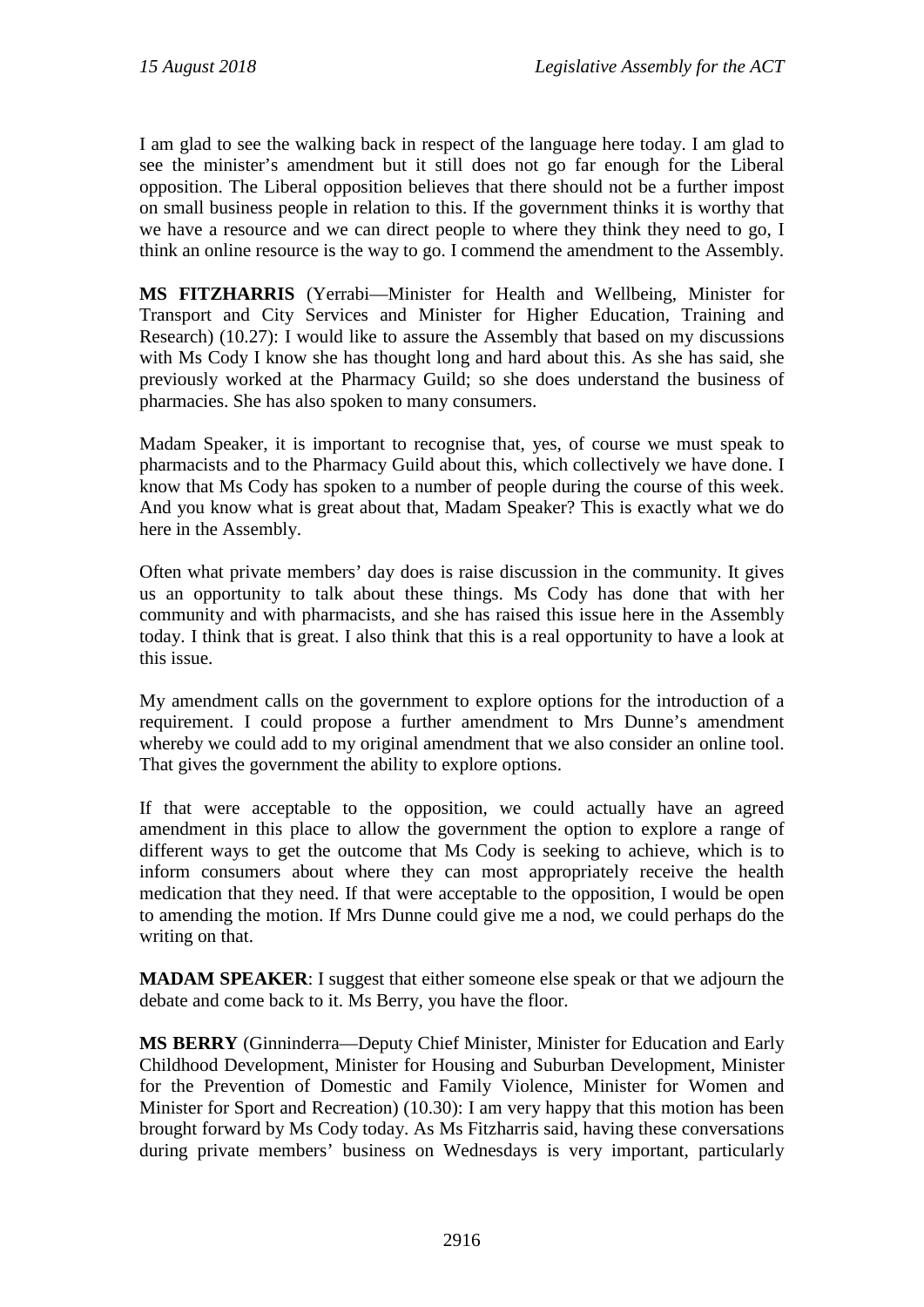around women's health in the ACT and ensuring that we continue to work on improving opportunities for women to access important health services, particularly when it comes to reproduction and sexual health.

Ms Cody's motion notes that the ACT government has been a historical leader in abortion law reform. I am very proud of the work my father did in introducing that legislation when he worked in this Assembly. Indeed, across this country today that conversation continues, and other states and territories are starting to work on bills and legislation to ensure that accessing abortion is considered a health matter and not a criminal matter and that it protects women and their reproductive choices.

Women should have the right to seek advice and support on their health wherever they need to, whether that is with a medical practitioner or a pharmacist, to ensure the support and the health supports they need are freely available without judgement wherever they need it. As Ms Le Couteur referred to, condoms, tampons, pads, reproductive support services, pills, IUDs and various other reproductive health medications are generally freely available. But, unfortunately, there remains a stigma when it comes to women seeking abortion, whether medical or surgical. That conversation still needs to occur.

I know women in the ACT are keen to ensure they get the chance to access other kinds of health services, particularly when it comes to abortion. The law reforms that regulate access to abortion mean that women in the ACT are not harassed or made to feel uncomfortable when seeking a legal abortion. We have a legal abortion facility in the ACT to ensure that women have safe and accessible health care. This is very important health care for women in the ACT and something that I, the Labor Party and the ACT government are keen to ensure continues. We will continue our work to make sure that women continue to have access to this service without being harassed or made to feel uncomfortable, stigmatised or judged in any way.

I am also very pleased to see that the motion explores the requirement for pharmacies to make sure that they clearly display signage to inform consumers in plain language which particular reproductive health products they do or do not supply. The suggestion that that could include online advice is also a good way forward.

The individual Mrs Dunne's office spoke to within the Pharmacy Guild might not have heard about this motion. This is about having a conversation with pharmacists about how we can make sure that women seeking reproductive health products can easily find a pharmacist who will provide those products so a woman does not have to go to a number of different pharmacists to find the support she needs or google away online to find where to go. I am confident that in the ACT many pharmacies will be happy and proud to display in a helpful way information for women to make sure they are able to access these health products.

I am also keen to see how these representative organisations that Mrs Dunne has referred to are engaged in these conversations. I think we will see that these days that there is much more support for women seeking health services.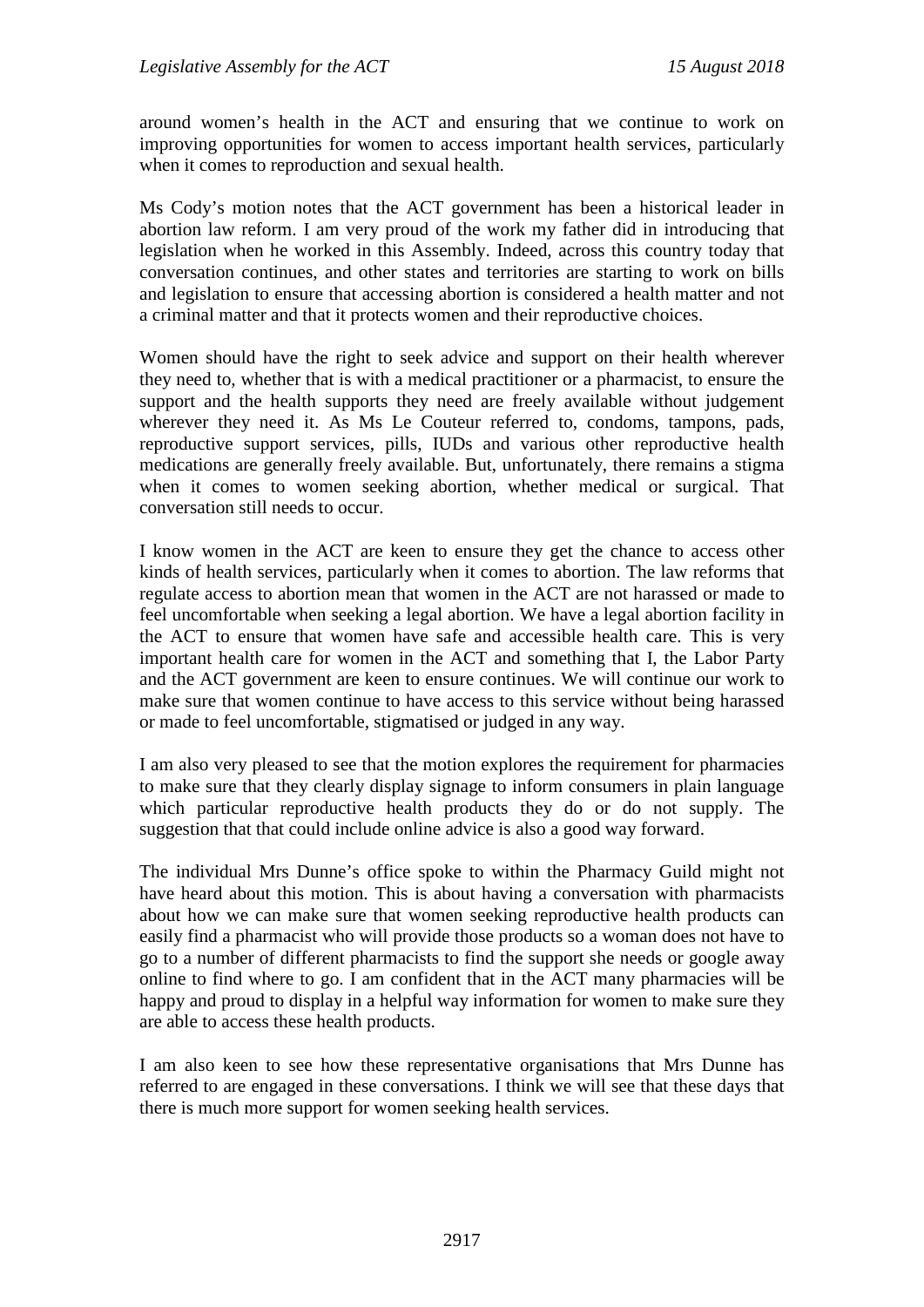I am very happy that Ms Cody has bought this conversation to the Assembly today so that we can continue this great work in making sure that women in the ACT can access health services in a way that does not judge them and does not stigmatise because they are accessing a legal health service. I commend Ms Cody for bringing her motion, and I support Ms Fitzharris's amendment to the motion.

**MR HANSON** (Murrumbidgee) (10.35): To complicate things I have a further amendment to achieve what I believe is being negotiated between the minister and shadow minister in this case. I certainly support the intent of what Ms Cody is seeking to achieve through this motion. I believe in a woman's right to choose; I said that in my maiden speech and I have said it subsequently on a number of occasions.

Taking steps to remove barriers and stigma for women seeking access to medication and some products and so on is a good intention, and I support that intention. However, I support Mrs Dunne's point of view that this has not been done in a particularly good way in this motion. This is a ham-fisted way of doing it. There was a failure to consult with peak bodies to understand the legal complexities of signage in pharmacies. Some of the language in the motion—I am glad that that has been removed by the minister through her amendment—certainly could be interpreted as quite negative and critical and patronising of both pharmacists and doctors. I am glad the motion has been substantially amended by the minister to make sure that the complexities with regard to signage and legalities have been addressed and at least noted and that that particular language has been removed.

Ms Cody, it is good that we are having this conversation in the sense of making sure that we are doing what we can to remove stigma, but I reinforce the point that Mrs Dunne has made that consulting on and understanding the complexities of the issues before moving the motion in the first place would have resolved a lot of toing and froing and problems. I had conversations with the Pharmacy Guild yesterday and with others and I know that consultation before the motion was moved would have removed some of their concerns about the way the motion was originally crafted.

Ms Fitzharris has moved an amendment that cleans up the original motion, and that is a good thing. Mrs Dunne has moved an amendment that removes the requirement for signage in pharmacies, suggesting that that should be online. The understanding now is that that amendment will be withdrawn by Mrs Dunne and I will move an amendment that, rather than omit the requirement for signage, will add what was Mrs Dunne's intention, that is, to make sure that when the government explores this issue it also explores the issue of online resources.

**Mrs Dunne's** amendment to **Ms Fitzharris's** proposed amendment, by leave, withdrawn.

**MR HANSON** (Murrumbidgee) (10.39): I move the following amendment to Ms Fitzharris's proposed amendment:

Add paragraph (3)(c):

"(c) in consultation with pharmacists and their peak bodies explore options for development of an on-line resource to assist the Canberra community to access reproductive health medicines and products.".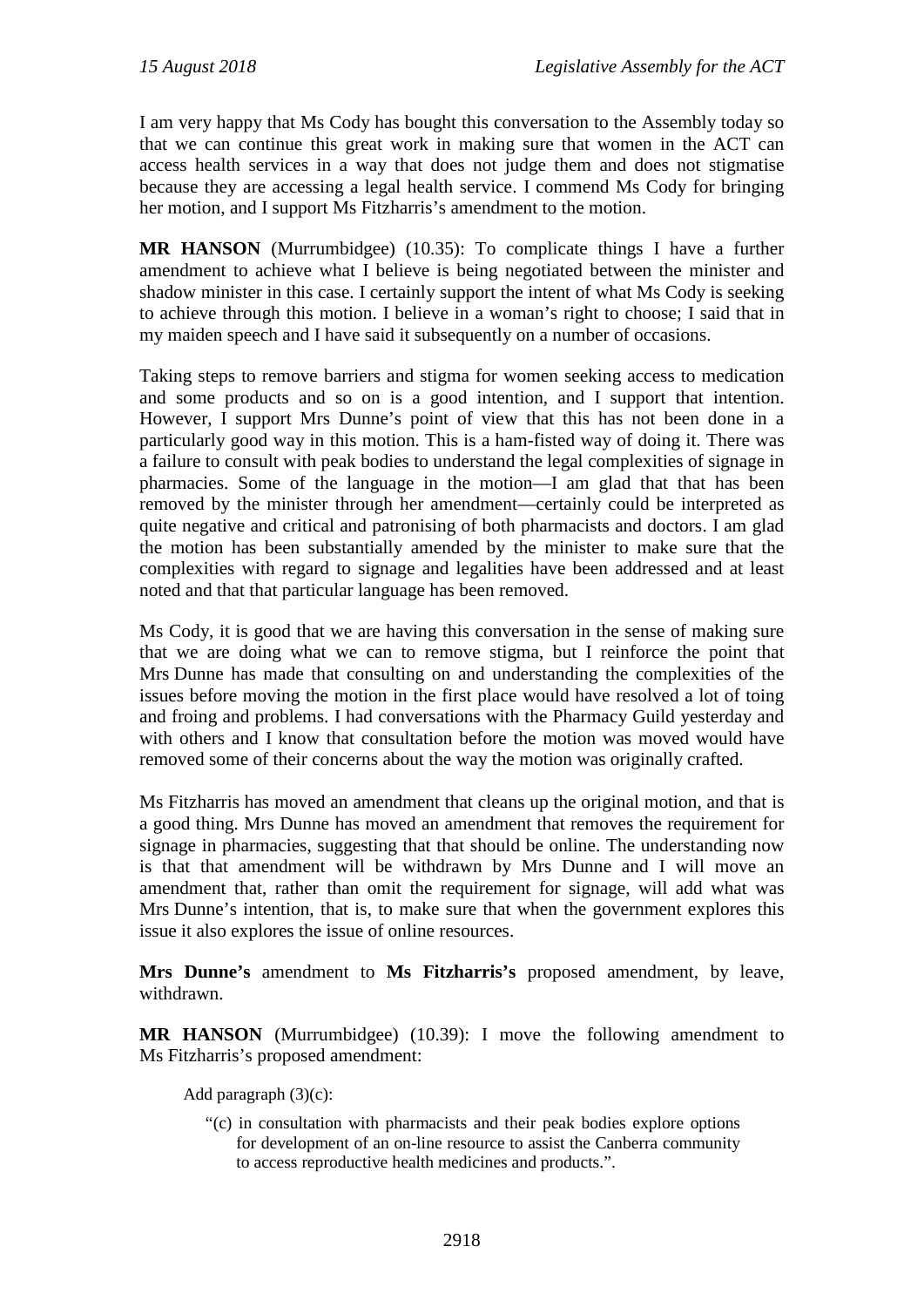Mrs Dunne's amendment, which has been withdrawn, removed paragraph 3(c), which related to signage, and replaced it with the requirement to explore an online resource. Through my amendment, that is now in addition to the government exploring the online resource. That has been achieved by negotiation, and that is good.

In conclusion, the issue of signage within pharmacies, based on my conversations with pharmacists and the Pharmacy Guild, is complex, both legislatively and through the requirements of the TGA, and there are complexities with regards to who is the pharmacist on duty and whether pharmacies stock any of these products for whatever reason.

We also need to be aware that this can be an emotive issue on both sides of the debate. We do not want to unnecessarily cause any sort of conflict within a pharmacy. These are all issues that need to be understood and addressed as the government goes forward to examine how this can best be done.

I think we have ended up in a good place. If these steps can be taken it will improve access, remove barriers, and remove stigma for women seeking access to medications and products or advice, and that is a good thing. I commend Mrs Dunne for moving the amendment that has now been withdrawn, and I also thank the minister for tidying up the motion and working cooperatively on this issue.

**MS CODY** (Murrumbidgee) (10.41): I reiterate that the idea of my motion was to open the doors to a conversation to talk about the stigma faced by women in the community. For a moment I was quite shocked that Mr Hanson and I were agreeing on several things; I was a bit shaky there for a moment. Mr Hanson raised a very good point that there are employer organisations, such as the Pharmacy Guild and the AMA and all those sorts of organisations that pharmacists and health practitioners deal with every day, that are important, but so are the women in my community. I am important; we are all important.

It is the women in my community and the women in the Labor movement who brought this motion to me and who have been asking for this for quite some time. In my motion I have asked the government to undertake to explore with the Pharmacy Guild, with health practitioners and with their registered and relevant bodies how we can better remove the stigma for women to access the rights they have for reproductive health.

I am really excited and looking forward to the debate that will ensue in the coming month, hopefully, on Ms Le Couteur's bill on abortion. I think abortion is a very topical discussion, and I look forward to standing up for the rights of the women in our community every day who have to face these questions and these concerns.

I find it very interesting that Mrs Dunne had major concerns with my motion yet I had not heard a word from her or her office about any of those concerns. As we all know, my motion has been sitting on the notice paper for a few days. It is interesting that Mrs Dunne raised her concerns in here but did not bother to have a conversation with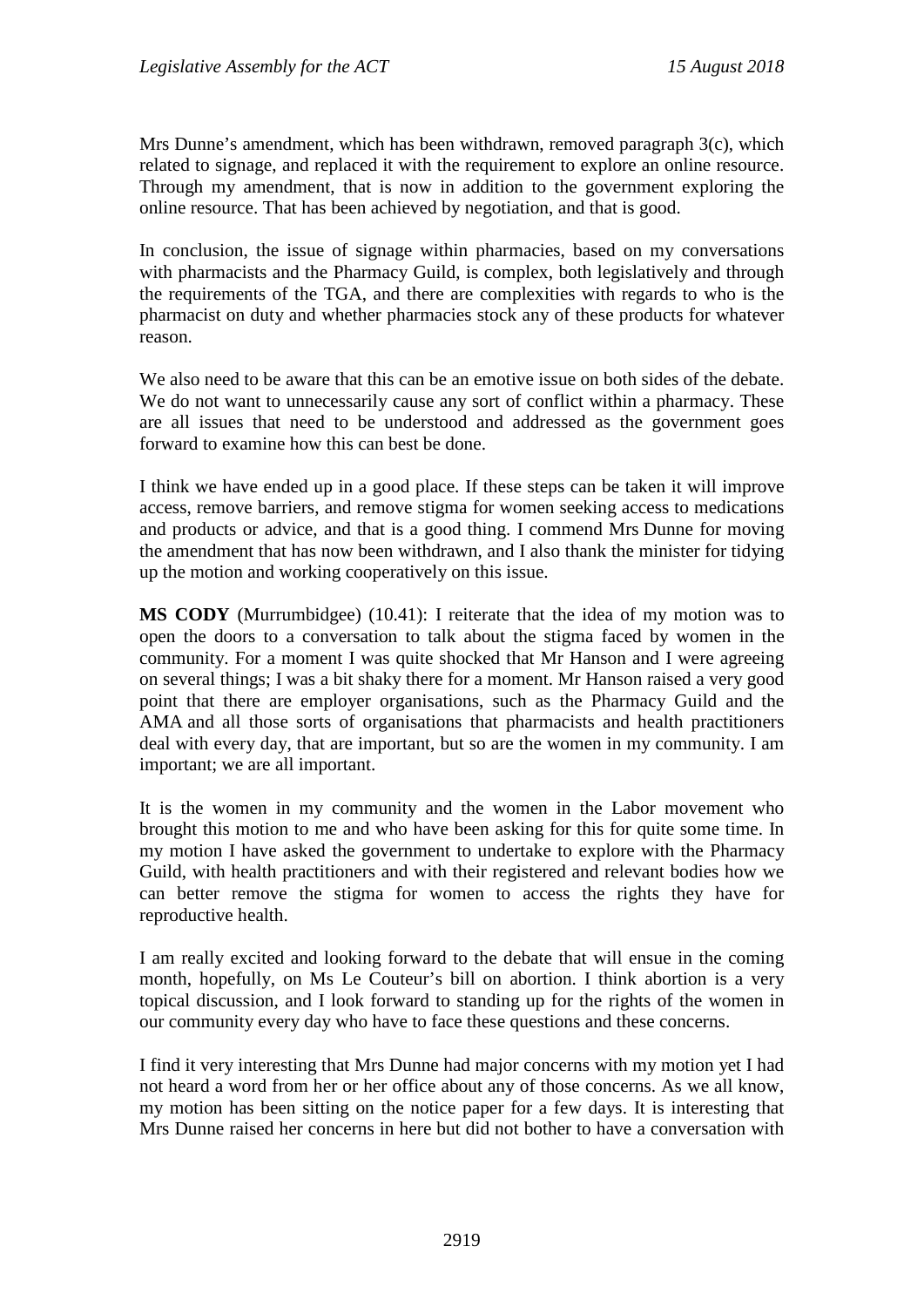me or my office. Perhaps Mrs Dunne is not as invested in her community as she feels she is.

I am glad I moved this motion today, and I am glad we have had a really respectful and open and honest debate in this place. This is what being an elected representative for my community means to me. I am sure many other members of this place would agree with that. It is really important that we continue to have these discussions. Sometimes they are very uncomfortable discussions but they mean the world to the women in our community who have to struggle, sometimes daily, with access to reproductive health.

Being faced with judgment is never a good thing for our young women struggling to ask about condoms, for the young women in our community struggling to talk about their periods or for the young men in our community still dealing with their sexuality. I am really thankful for all the work the minister and her office have done with me to enable me to move this motion today, to enable me to have these conversations, and to enable me to go back to the women in my community and within the Labor movement and tell them that we listened to them, that we believe in what they have to say. Thank you to the minister for health and her staff for helping us to be able to do that and for looking at ways to make it better for the women in our community.

I support Minister Fitzharris's amendment. It changes the motion a little bit, but it is about supporting the women in our community and making it better for them. So any way we can do that in this place is the ultimate goal in my world. I look forward to voting for these amendments.

**Mr Hanson's** amendment to **Ms Fitzharris's** amendment agreed to.

**Ms Fitzharris's** amendment, as amended, agreed to.

Original question, as amended, resolved in the affirmative.

#### <span id="page-15-0"></span>**Community clubs—taxation**

**MR PARTON** (Brindabella) (10.46): I move:

That this Assembly:

(1) notes the important contribution made by clubs in the ACT, and:

- (a) this support includes \$39 million in social contributions through direct community donations as well as access to a range of facilities and meeting rooms for community groups and members, volunteering and involvement of club staff in community organisations;
- (b) an investment of over \$140 million in local sports teams and sporting infrastructure since 2000 and the maintenance and operation of significant sport and recreational infrastructure, in fact over 400 hectares; and
- (c) employment opportunities for more than 1745 people, and a valuable community hub for more than 327 000 local Canberrans who are members of clubs in the ACT;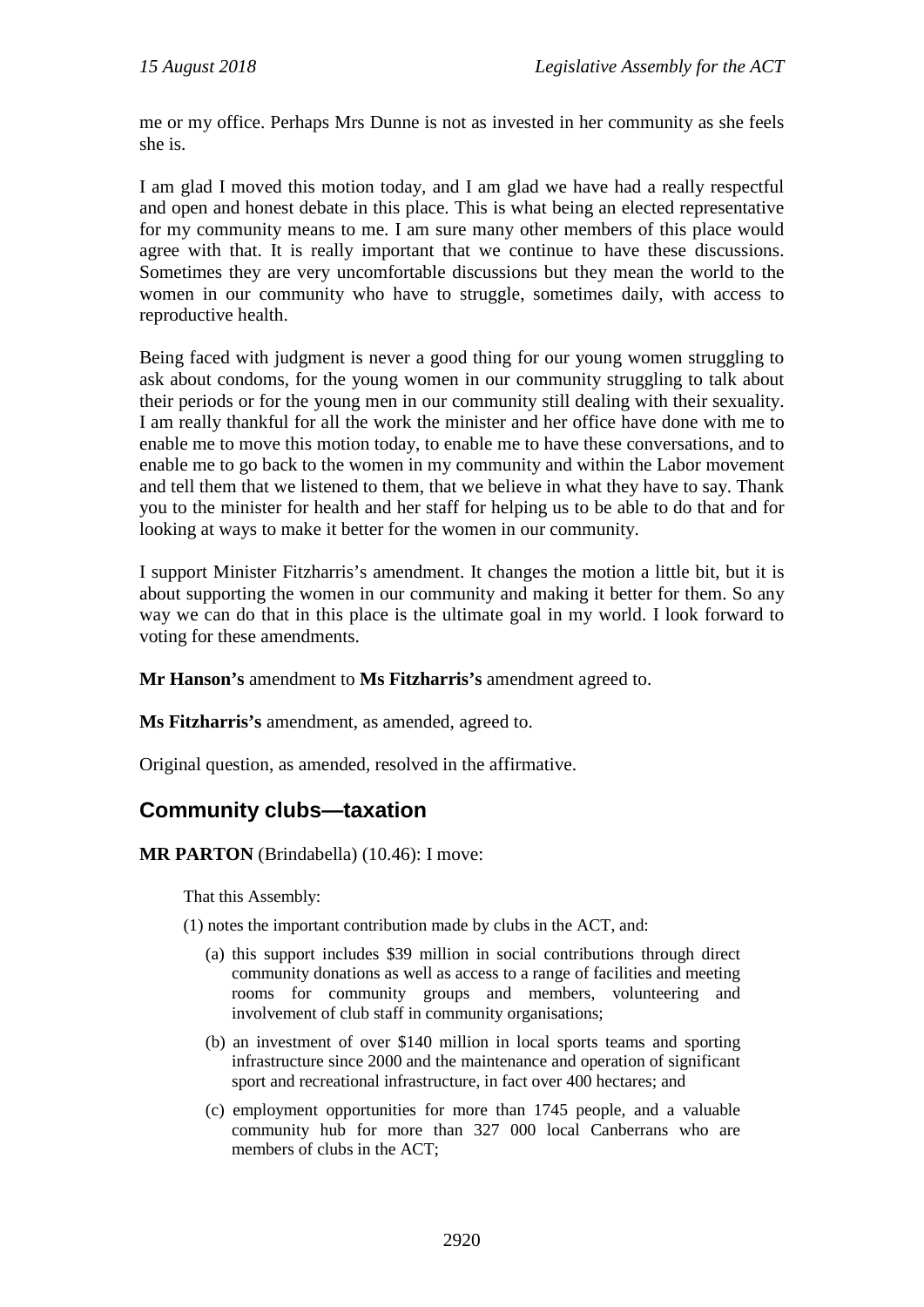(2) also notes:

- (a) this Government's excess fees, charges and taxes has resulted in a number of clubs closing and many other struggling to stay afloat;
- (b) that NSW clubs and pubs pay a lower percentage of tax than ACT clubs; and
- (c) that the regulatory conditions in the ACT make operating a community club difficult and restrict opportunities for growth, increased employment and greater community benefit; and
- (3) calls on the ACT Government to:
	- (a) assure ACT community clubs that they will continue to be able to administer their own community contributions in accordance with the desires and interests of their membership;
	- (b) commit to the ACT community that any short fall in community contributions as a result of changes will be funded by the ACT Government in the form of sporting and community grants; and
	- (c) pledge that the public consultation process will proactively seek community input and assess a range of options—not just taking away the autonomy and decision making of clubs in the ACT.

If you close your eyes and listen, if you be very, very quiet, you can hear the rumble from out in the suburbs. You can hear the sounds of disquiet. Out in the suburbs, they are not happy. They are not happy because of what this government is proposing regarding clubs' community contributions. And I can totally understand why.

My father, Tom, was a very wise man on many fronts. One of the things that he often told me was: "Son, if it ain't broke, don't fix it." When it comes to the community contributions model, it ain't broke. I am not saying that it is perfect, but the reality is that such a system may never be perfect and I fear that we are going to trash what is good in the fruitless search for perfect.

I understand that the parliamentary agreement suggested a review of this system and that at some stage an appendix was added. I am sure that was not there at the start; I would love to know exactly when that was added. This appendix states that the government will establish an independent charitable fund irrespective of its appearance in the parliamentary agreement.

The community are very loudly stating that they are just not going to wear it. Mr Ramsay and others have intimated that there is a scare campaign in this space, that those pesky Liberals are getting the locals frightened and they are all jumping at shadows. How dare we go out into the community and suggest that a club may have all of its community contributions siphoned away into a big brother fund! My message to Mr Ramsay is: minister, yes, this is a scare campaign, but it is a scare campaign of your doing. It is a scare campaign of the highest order, and the fear is real.

The discussion paper that the government released had three possible options. Option 1—right at the top, Madam Speaker—was: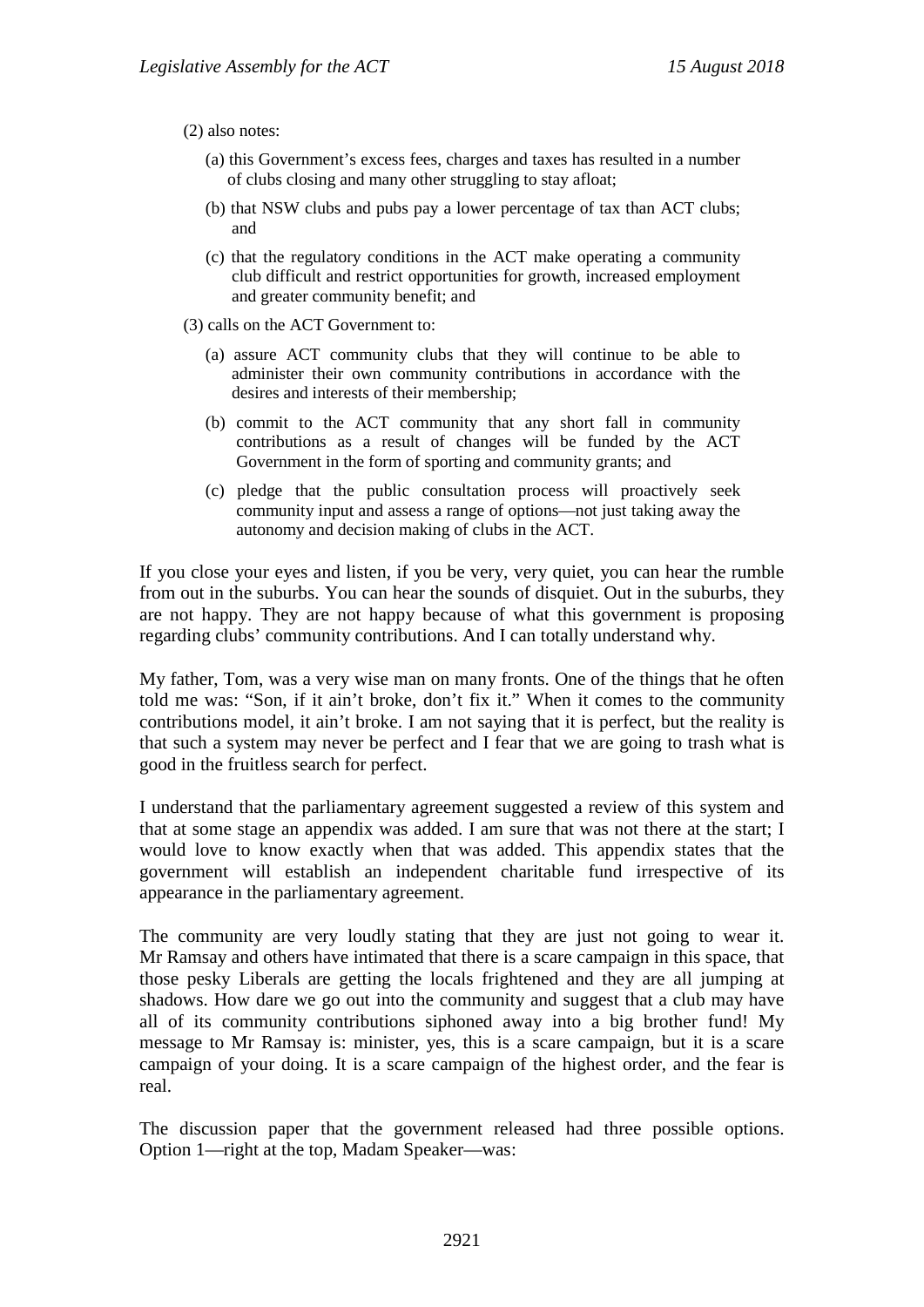Allocate all community contributions to a centrally administered fund.

Mr Ramsay and everybody in this room knows that if indeed the government were to allocate all community contributions to a centrally administered fund, most of the in-kind donations would go out the window. Virtually all of the local sporting funding would go out the window the Probus clubs, the seniors groups, the dance groups, the social golf clubs, the rugby league clubs, the gymnastics clubs, the Spanish language classes, the jazz clubs and the girls' AFL, we could go on and on; the list of clubs and groups is a thousand strong. Many of them do not fall under the guidelines of what Hands Across Canberra supports. I am sure that many of them would not fall within the scope of what the Chief Minister sees as being important, but they are vitally important to all of those who are involved in them, vitally important.

I love it that the discussion paper says that it favours "a transitional period where changes are phased in … to ease the burden of adjustment for organisations that have relied on current funding arrangements". Let me be clear on what the burden of adjustment actually means. The burden of adjustment translates to "You're on your own now, Jack; you've got nothing." It translates to social clubs and sporting clubs folding. It translates to kids from economically challenged families not playing sport.

Even if all of the clubs' community contributions are not siphoned out for the comrades to deliver to their charities of choice, even if it is only a portion of those funds, the reality of life in this space is that there is only so much money to go round. If a large portion is taken by the government, it ceases to be a community contribution. That is not a community contribution. Let's get serious; what we are talking about here is a tax. It is a tax; it is not a community contribution at all. It is a vindictive tax, Madam Speaker. It is a way to punish the clubs for daring to exercise their democratic right at the last election and have a clear position. That is their right. You can argue all day long as to whether they should have campaigned in that space, but this is what you cannot argue with: the clubs formed a view that they would be much better off if a Canberra Liberals government were elected. I would suggest that they are probably right. I would suggest that that was a pretty good call. Seriously, it is not difficult to see why they went down that path.

To the clubs—and when I say "to the clubs", I mean the clubs boards, their grassroots members and all those who have a connection to their local club, and I note that some are in the gallery today—the thing that stings most out of all of this, the thing that hurts the most, is that Mr Barr, Mr Rattenbury, Mr Ramsay and, by definition, every single elected Greens and Labor member of this place do not trust them. They do not trust you to make the correct decisions in serving the communities that you have served for years; they do not trust you to do it. They do not believe that you have your community at heart. I can understand why so many have been offended by this. I think this is outrageous.

In the discussion paper, one of the risks mentioned in option 1 is the "need to ensure clubs can still meet the purposes for which they were established". Even the government have indicated that if they follow through with some of these proposals, some clubs may not actually meet the purpose for which they were established. The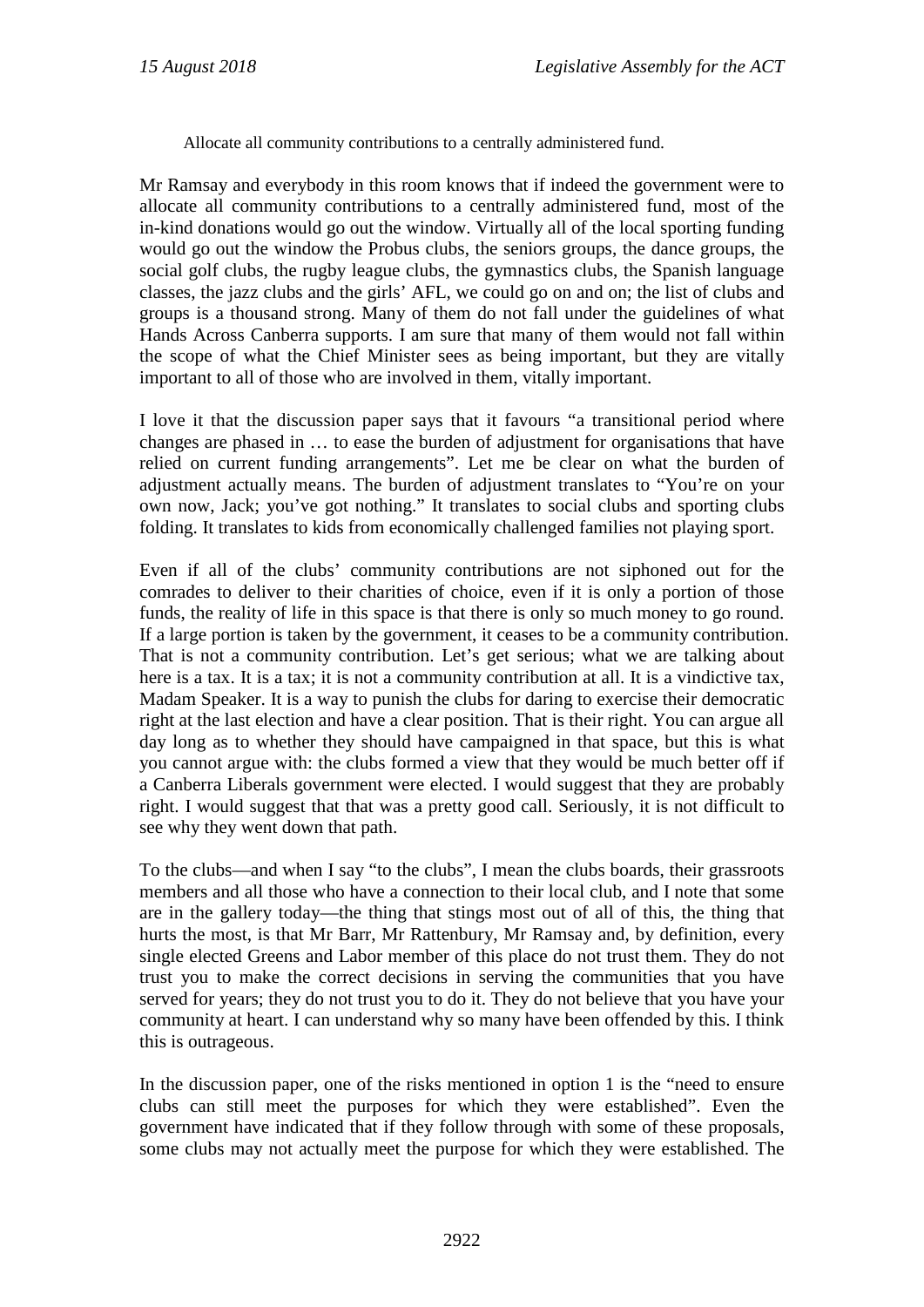very reason for their existence is under challenge. It is a scare campaign; my oath it is: if you take away the very reason that a community club was established, that is worth getting frightened about.

I note that the Auditor-General, in her report into the clubs' community contributions scheme, implies that there was some questionable expenditure associated with the operation of semi-professional sporting teams. The government, of course, have trumpeted these quotes all over the place: this in a jurisdiction where the government has made a \$23 million community contribution to a fully professional football team that is not even from Canberra! It is not even from Canberra! I would say that the professional structure of these semi-professional sporting teams provides a genuine pathway for our talented athletes and gives our kids some real-life role models who are playing sport where we live.

And I would say that those contributions are within the guidelines that have been provided by the government. If you do not like the guidelines, change the guidelines. The Auditor-General's report was much more critical of the government for not providing active guidance on how to interpret the Gaming Machine Act 2004. None of the Auditor-General's recommendations amounted to the trashing of the scheme that has been suggested by this government.

I draw members' attention to the 2015 KPMG national club census, which showed that our clubs in the ACT contributed \$39 million to the community in 2015 through community donations, subsidised access to facilities and volunteering. I would urge those opposite to go out to their local club at some stage this week or over the weekend to see what local community actually looks like. I would urge them to listen to the cacophony of voices that are imploring them to leave their club alone.

Peter and Christine Reynolds from the Tuggeranong Valley Cricket Club wrote to me earlier this week. They said:

We submit further that the proposed model will only serve to inject uncertainty in respect of budgeting. We will likely be reliant on an additional, unpredictable layer of bureaucracy removed from direct contact with our club. Under our direct relationship with Vikings Group, their sponsorship is contingent on performance and delivering maximum value to our community from each dollar contributed. Transparency, accountability, and community benefit are the "benchmarks" in receiving funding. We question what benchmarks will apply under the proposed arrangements.

This is Tuggeranong Valley Cricket Club, who have provided the facility for so many kids to play cricket. They have also provided a couple of stars in recent years. The Floros boys have come through Tuggeranong Valley; Jason Behrendorff, who has represented Australia, has come through Tuggeranong Valley as well.

Here is another. Sue Faulkner is the president of Austrian Choir Canberra. She wrote to us and said, to summarise: "If we do not continue to receive at least the current financial contribution from the club, and if the club is required to levy a hall hire charge on the choir, we would find it very difficult or almost impossible to continue to exist as a choir. We are keen that the Austrian Australian Club continue its support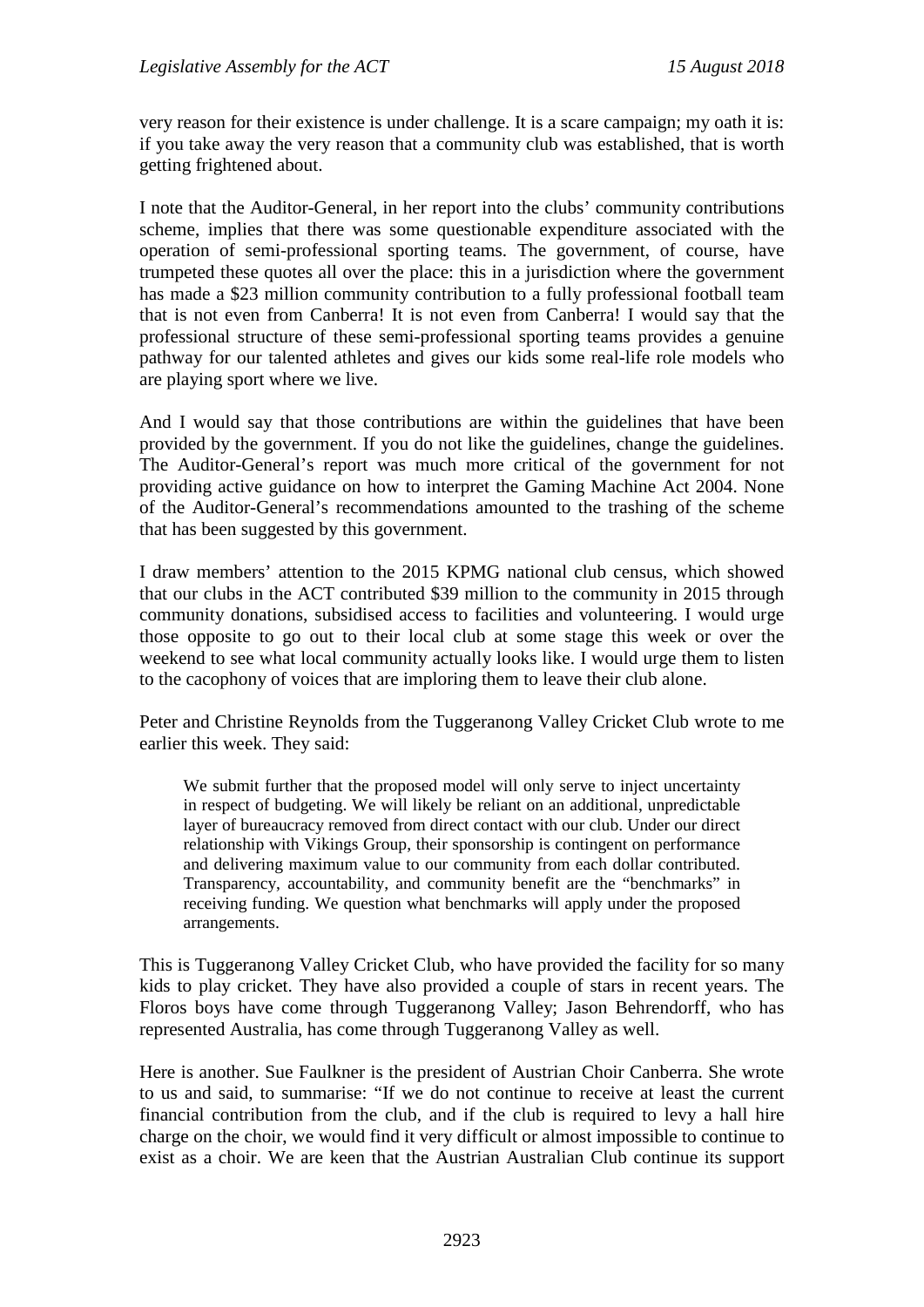and sponsorship. Consequently, we strenuously oppose the changes that are being proposed."

And let me give a final quote from Rhys, from the Ginninderra Cricket Club, which I think really hits the nail on the head. Rhys says:

You must understand that the funding we receive directly reduces the costs to members, young people and our families for their children to participate in our sport. Without this funding our registration fees will have to increase and we know that we have members and families who will not be able to afford this. This is especially concerning given we are trying to keep fees at a minimum to retain the female players recruited as part of our women's team that was established last season. The outcome will be fewer participants across age groups and genders in an activity that keeps them healthy, teaches teamwork and social skills, provides them a community and network that is important for social and mental wellbeing. The benefits to society of having people active in sports is well documented and we are extremely concerned and upset that this is now at risk.

The current model is not broken—

says Rhys, who is a voter in the Ginninderra electorate—

If our local club … is unable to support us then who will? We are too small to be on the radar of the Minister's proposed charity and we will simply end up with less funding and a reduced ability to offer our sport to many families in our area. This will lead to reduced participation numbers and more problems in other areas of our community.

Can you please reconsider this approach to funding community organisations such as ours that are already stretched and are operating off limited resources.

I understand that we have an amendment coming which trashes the original motion almost as much as it trashes the community contributions scheme. It completely changes it and basically puts the government's agenda on it. Please, Labor and Greens MLAs, let it be known that I am asking that you listen to the voters in your electorates. All I am asking is that you do what you were elected to do, and that is to represent your constituents. They could not have made themselves any clearer.

When we get to the vote on the amendment—which obviously is going to be the crucial vote, because by the time we get to that amended motion it is not going to resemble anything at the start—we will divide. We will divide, and I can guarantee that your vote on this motion will be recorded and I will highlight it at every possible moment. If you are not comfortable with that, grow a backbone and listen to the people who voted for you.

**MR RAMSAY** (Ginninderra—Attorney-General, Minister for Regulatory Services, Minister for the Arts and Community Events and Minister for Veterans and Seniors) (10.59): The ACT Liberals will certainly not be supporting a motion that is based on scare campaigns, as has been actively stated today. So I move the amendment to the motion that has been circulated in my name: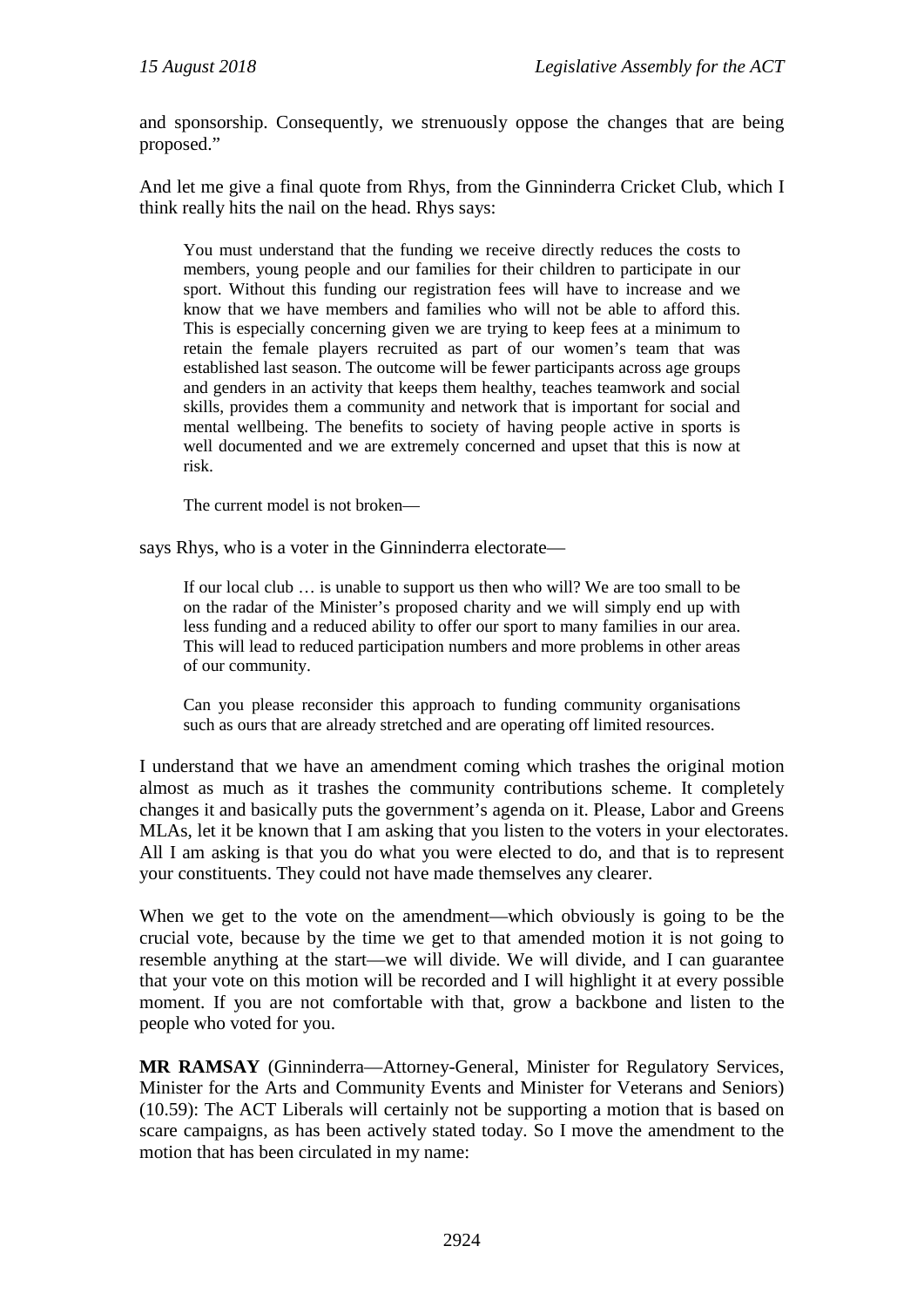Omit all words after "That this Assembly", substitute:

- "(1) notes the importance of a diverse, sustainable, and community-focused clubs sector, and commends the Government for its efforts to support clubs, particularly small and medium clubs, to move away from gaming machines as a source of revenue;
- (2) notes the Government's commitment to reducing harm from gaming through the Parliamentary Agreement for the 9th Legislative Assembly, including by:
	- (a) reducing the number of electronic gaming machines licenses in the ACT;
	- (b) exploring harm minimisation measures such as mandatory precommitment and bet limits;
	- (c) increasing the Problem Gambling Assistance Fund levy; and
	- (d) reviewing the current community contributions scheme with a view to maximising the direct benefit to the community from the scheme;
- (3) notes the importance of a transparent, community-focused community contributions scheme that maximises benefits to community organisations from the regulation of the gambling industry;
- (4) recognises that all clubs were established to promote particular community objectives, including many sporting and cultural groups, and notes that the Government has committed to support clubs to meet those important community purposes as part of its review of the community contributions scheme;
- (5) recognises the issues raised with the current scheme in the following reports:
	- (a) the Auditor-General's Report No 5 of 2018 into ACT Clubs' Community Contributions, which found that guidelines for the scheme needed to be tightened, to prevent things like mobile phone bills for professional sports players being counted as a community contribution;
	- (b) the September 2017 Community Contributions Scheme Impact Analysis by Price Waterhouse Coopers, which found that more could be done to hold clubs accountable and make more community organisations aware that they could be accessing contributions; and
	- (c) the May 2017 Report by Dr Charles Livingstone for the Foundation for Alcohol Research and Education, which underscored the need for community contributions regulations to be strengthened; and
- (6) calls on the Government to:
	- (a) take action to ensure that the ACT's community contributions scheme is transparent, maximises returns to community organisations, and the clear failings identified in the Auditor-General's report are addressed; and
	- (b) continue working with clubs to deliver more and more robust harm minimisation measures, to reduce the number of gaming machine authorisations in the Territory to 4000, and to support a diverse, sustainable, and community-focused clubs industry.".

Let me begin by saying unequivocally that the government is firm in its commitment to a diverse, sustainable and community-focused club sector. We introduced tax rebates last year to support small and medium clubs to diversify their business. We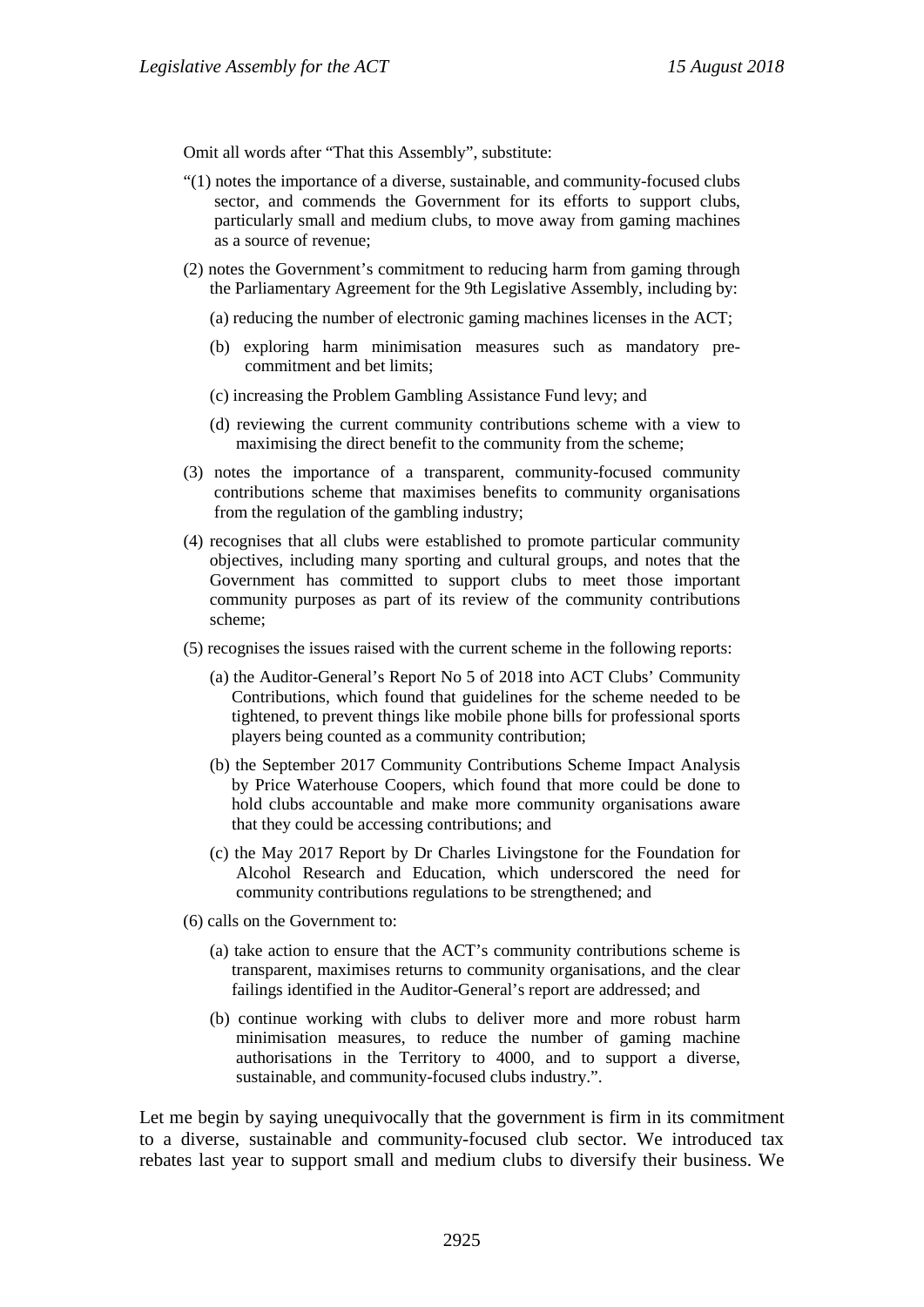provided \$10,000 grants to clubs for the same purpose. The suggestion in Mr Parton's motion that the government's agenda is against clubs simply does not stack up against the facts. Again, sadly, facts and the opposition's statements on gaming policy have a very tenuous relationship.

Today I rise to give the Assembly factual information about the community contribution scheme and to voice firmly and very proudly the government's support for our clubs and for ensuring that our gambling industry serves Canberra appropriately. There have been many inaccurate allegations made in this chamber and beyond about the government's policy on gambling. The Canberra Liberals have made and continue to make all manner of claims, and those claims are, more often than not, contradictory.

But when you boil down their argument, it is about maximising pokie profits. In order to maximise pokie profits, they consistently oppose harm minimisation. They trivialise gambling harm by comparing it to eating chocolate, and their behaviour shows that they have no credibility when it comes to gambling policy.

This is not a behaviour that is confined just to their latest scaremongering on the community contributions. Their clearly, strongly, pro gambling spokesperson has been both for and against having poker machines at the casino. Additionally, Mr Parton does not seem to be concerned with anything at the moment other than ensuring that pokie machines remain as lucrative as possible. He has consistently supported watering down harm minimisation rules across the gambling industry.

The reason why it is so hard to understand the Canberra Liberals' position on poker machines is that it is not guided by a vision for the community or by principle. Donations, political winds and whoever happens to stand for their party are the determinants of their policy. Their attempts to confuse the government's clear agenda of reform need to be corrected; so I will correct them.

It is important to clarify the situation about the community contributions scheme. The government's review was not some random step. It was promised openly at the 2016 election. Looking at the scheme, whether it should include a central fund, is part of the parliamentary agreement, though it would seem that Mr Parton has only just bothered to notice. I am very pleased to be able to reassure the parliament that we will do what we were elected to do, and the review is just one part of a comprehensive set of reforms. We will ensure that the gaming machines in the territory are regulated to maximise the returns to the community and to minimise the impacts of gambling harm.

From the time that that commitment was made, we have been developing an evidence base because, again, unlike the Canberra Liberals, we will legislate on evidence, not on whim or scare. The Canberra community deserves so much better than the Canberra Liberals so regularly provide. That evidence base that we are developing shows that we need to do more to support the groups who depend on the community contributions scheme.

The Gaming Machine Act says that a community contribution is one that contributes to or supports the development of the community or raises the standard of living of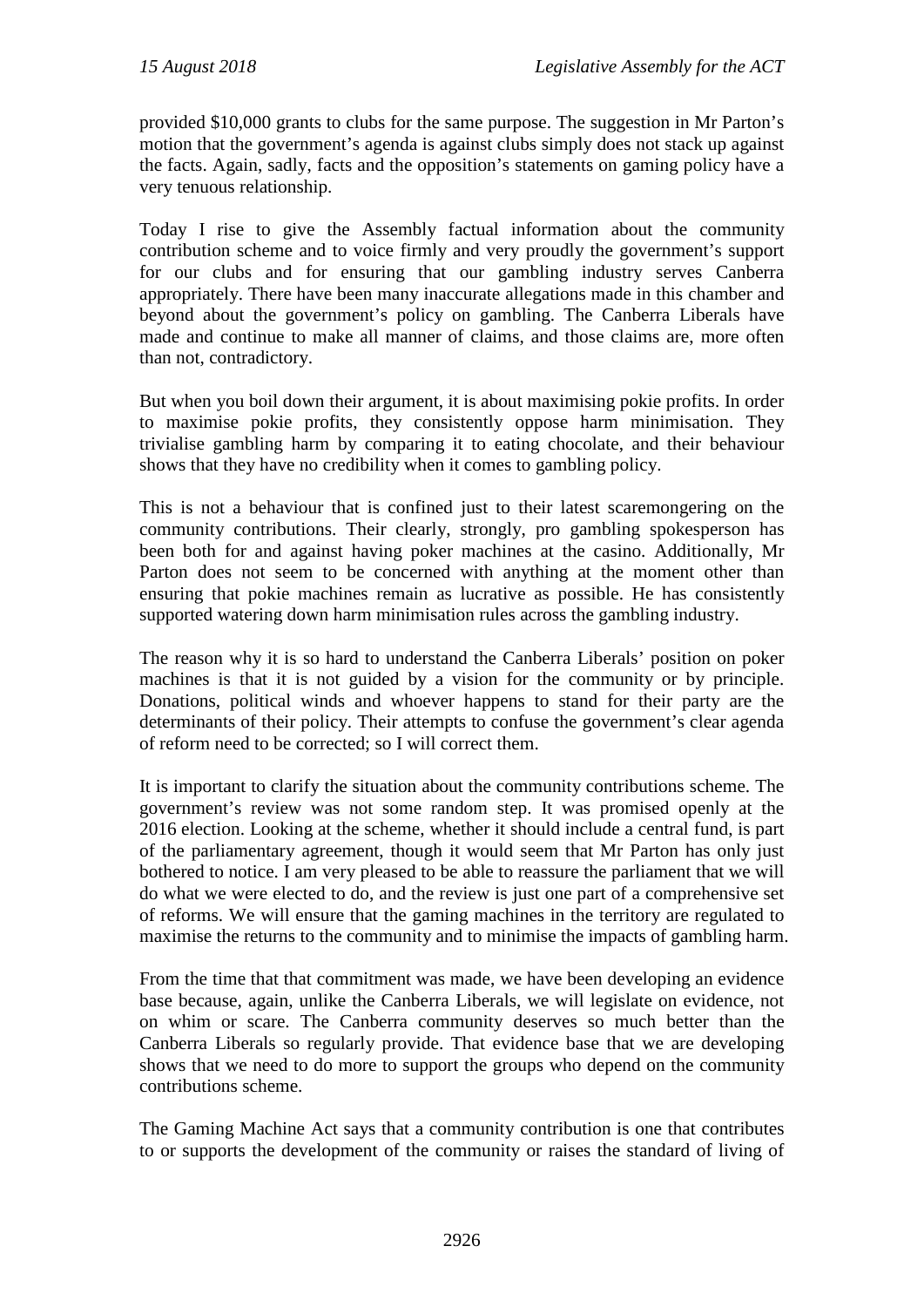the community or part of the community. These are clearly worthy principles, and regular review is needed to make sure that, in practice, the scheme lives up to those principles.

The Auditor-General's report in 2018 found that there was a lack of guidance on how to interpret the legislation. Consequently, "a broad and diverse range of expenditure" has been approved under the scheme, to quote the report. And it is often not possible to evaluate those expenditures against the community purpose of the scheme.

Here are some examples of the way that the scheme is currently broken: one club claimed 56 separate contributions totalling \$663,755 in its annual return as sports donations to a single senior sports team directly associated with the club, without giving any further information on the nature of the expenditure. Note that they were counting this as a community contribution, separate from any of their constitutional commitments to sport.

Another club counted 330 separate contributions, totalling over \$360,000, related to the private sportsground owned by that club. This included payments for rates, electricity, maintenance, vehicle registration and repairs, telephone, wages, salaries, security and insurance. Again, they class this as a community contribution. Another club gave \$1.5 million to its own sport and recreation, and that money included balloons for a presentation night and entertainment at a team function. These are all activities that these clubs exist to fulfil. Their community contributions should go beyond the club's main purpose and genuinely improve the lives of the broader community.

Today Mr Parton has again managed to argue both for and against the proposition, for and against improving the scheme. Mr Parton's approach to policy seems to be more like Schrodinger's cat: you cannot tell whether it is one side or the other until you lift up the lid on the box. And even then we are unclear.

The facts about community contributions are clear. The club industry needs to tighten its focus on giving to community groups. It needs to be more transparent about where those funds are going. It is also clear that many organisations do benefit from the scheme, and that should continue in the most effective way possible.

I will reiterate my firm and unwavering commitment to those groups: we are working hard to keep the clubs who support you viable, sustainable and accountable. We are not going to stand for your entitlements being spent on entertainment for professional sports players or iPhones for staff. You deserve to be treated better than this.

Clubs have a special privilege. They are able to operate poker machines to serve their non-profit goals. Promoting and supporting their club purposes with their revenue is the responsibility of clubs. Community contributions money is separate from that purpose, and it belongs to the community as a whole. This review is about ensuring that the clubs live up to their obligations to support more than just their membership. It is about expanding support for community groups.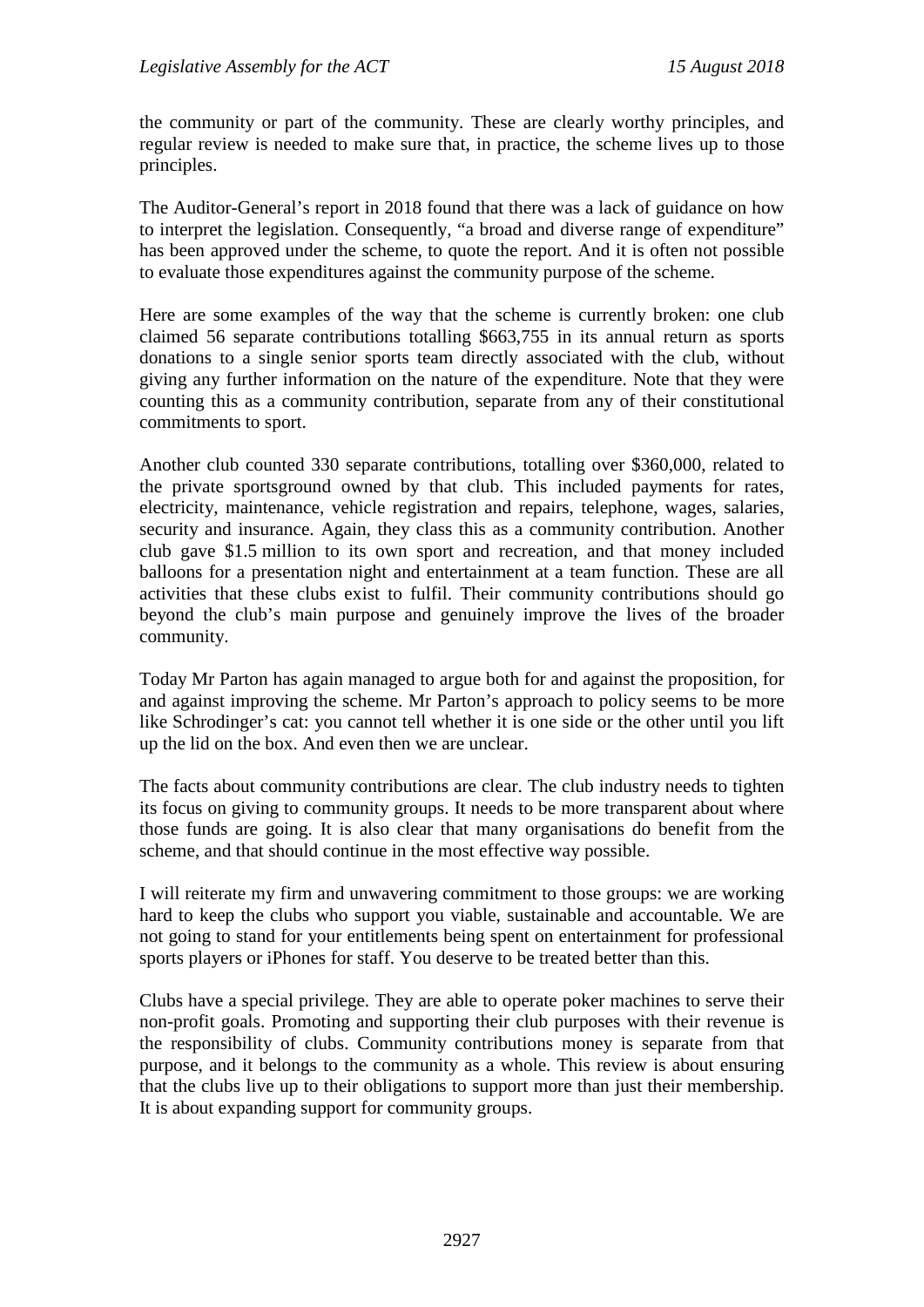My directorate wrote to clubs and community stakeholders on 17 July, and the formal submission period closed last Monday. We are consulting in a way that is transparent and can leave our constituents in no doubt about what evidence we are relying on and who is making representations to us. We are adding these submissions to the recent reports that the government has already received from the Auditor-General and others.

The Canberra Liberals are seeking to hijack that consultation and suggest that they are working for community groups. The reality is that they are not; they are scaremongering in order to advance their agenda of maximising poker machine profits. Instead of promoting engagement and trying to find ways of enhancing their funding, Mr Parton has been suggesting to a wide range of groups, including seniors groups, that the government is going to ban them from using function rooms. This is simply not true, and it would seem simply to be the negative, shock-jock behaviour of the kind that Mr Parton just cannot manage to leave behind.

My message to the community groups in the ACT, those who have been supported by contributions in the past, as well as those who have not been and may want to be, is that this government is determined to maximise community benefits through the scheme. We will not, unlike the Canberra Liberals, ignore the evidence. We will not, unlike the Canberra Liberals, avoid the findings of reports which make it clear that the scheme should be improved. We will not, unlike the Canberra Liberals both do and suggest we should, close our eyes and our minds to the very intent of the scheme.

We know that we have the support of many in the clubs industry who have acknowledged that that scheme could be better. That is fundamentally what this review is about: our community clubs and their relationship with the people and organisations who benefit so well from their presence.

Our clubs operate gaming machines under a social licence. Our community gives them a privilege in exchange for ensuring that money from the gaming industry serves the community, the whole community. The government's review will help us maximise the benefits to those who need it most and it will help us and help the clubs to be more transparent in delivering those benefits.

The amendment to this motion circulated in my name sets the record straight. The amendment articulates a clear, transparent and unambiguous factual basis for conducting the review. And, in passing the motion, as amended, we will be rejecting Liberal scaremongering as a basis for policy. We are sending a message to the community groups who rely on the community contributions scheme. This government will deliver reforms that ensure that the benefit to the community is maximised and that you are supported.

Finally, Madam Speaker, I say, through you, to our community clubs, as we have for this entire term: we will continue to support you to be sustainable, to be diverse and to carry out the purposes for which you were established. I commend the amendment to the Assembly.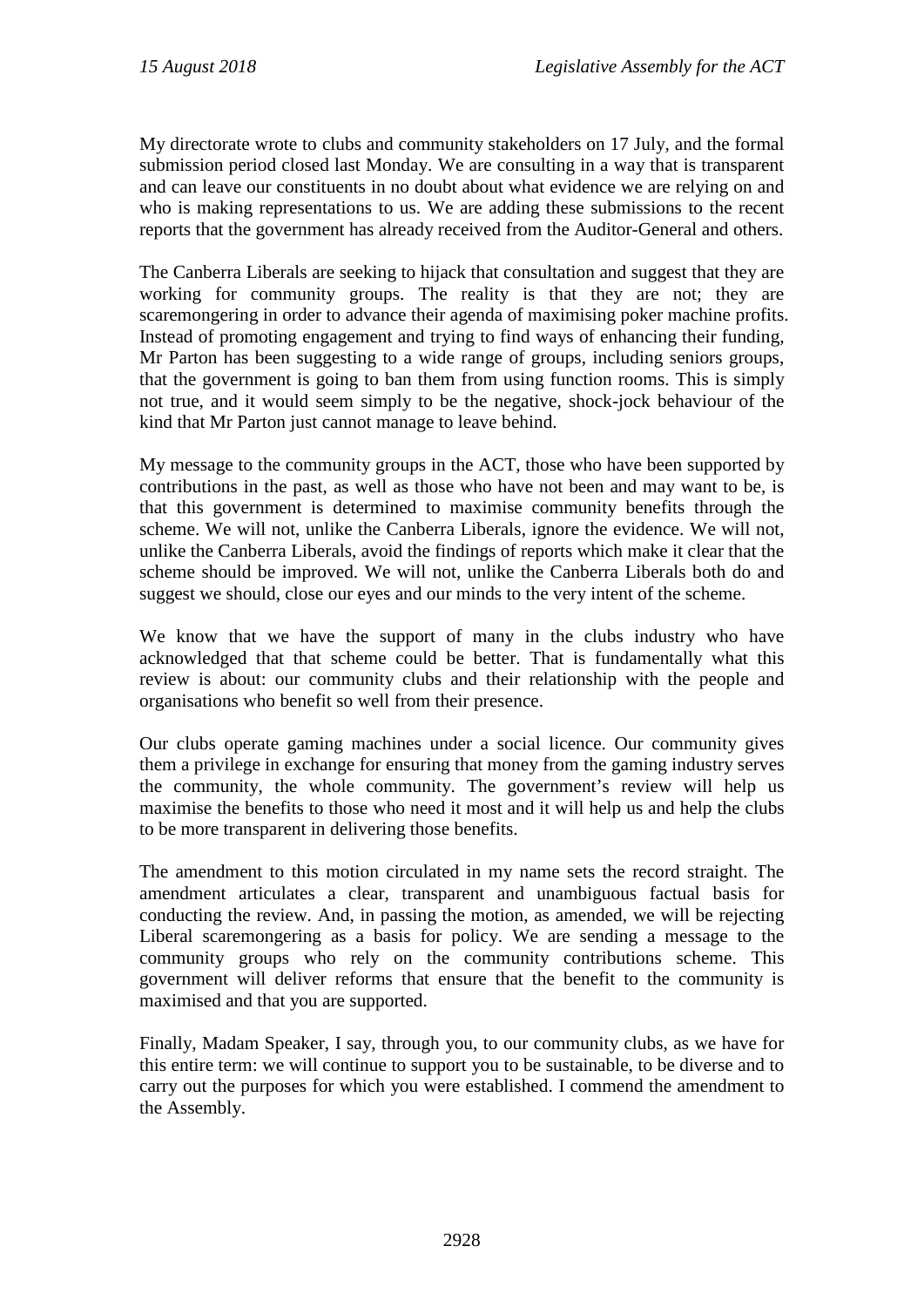**MS CODY** (Murrumbidgee) (11.10): Wow! Isn't it wonderful to have the opportunity to discuss all clubs in the ACT for once! I am, and have been, a member of many clubs across the ACT and am very supportive of their strong engagement with the community, be that in the form of providing sporting fields, grants to community groups or the many other good works done by them. The sense of community fostered by many of our multicultural clubs is a real strength of Canberra, as was on display during the recent World Cup finals. Of course, another of the great contributions of clubs in Canberra is their support for advocacy and political groups.

I would like to congratulate Clubs ACT, the Liberal Party and Mr Parton on their campaign about community contributions. I try to single out who did what but it is hard to tell. And they seem like one great continuous organisation to me. Their efforts, both in the volume of their shouting and the few people doing it, remind me of their 2016 election campaign. Yes, if what they were accusing the government of was true, there would be good cause for concern in the community. But in reality all that they have done is give me the opportunity to highlight Mr Ramsay's good work.

I have really enjoyed the experience of being able to sit with the community groups, large and small, and discuss ways we can make the community contributions scheme stronger. It is supposed to do just that. I have got complete confidence that Mr Ramsay will deliver just that, and the only people who will be upset will be those who have either been fiddling the books or who have been spinning the process of review a bit too hard to the community. That is why I am voting for Mr Ramsay's amendment today.

**MR MILLIGAN** (Yerrabi) (11.13): I wish that I could say I am shocked to be standing here today defending community contributions but we are, after all, up against a Labor-Greens government that is hell-bent on punishing those in the community who speak out against them.

Certain clubs, like the Ainslie Group, the Southern Cross Club, the Raiders and the Vikings, just to name a few, had the courage to have an opinion at the last election. They spoke out about issues that make operating a club in Canberra more difficult than anywhere else in the country. In 2016 these clubs expressed a view, and ever since the Labor-Greens government has been determined to punish them.

The culture of fear in the ACT is very real. If those on the other side of this chamber believe that this is not the case, they are kidding themselves. We hear all the time of public servants, businesspeople and community leaders all with clear, strong views about the harm this government is causing, but almost none is willing to speak out. Why? Consequences, retribution and punishment are dealt out by this government. Here we are today seeing that play out with community clubs.

What upsets me most, what angers me more than the grudge this government holds against community clubs, is the flow-on effect that this will have on local sport and recreation. Community clubs provide a critical lifeline to local sports and recreation in Canberra. They support grassroots groups through financial support, free room hire, raffle prizes and equipment assistance. This is not to mention the various sporting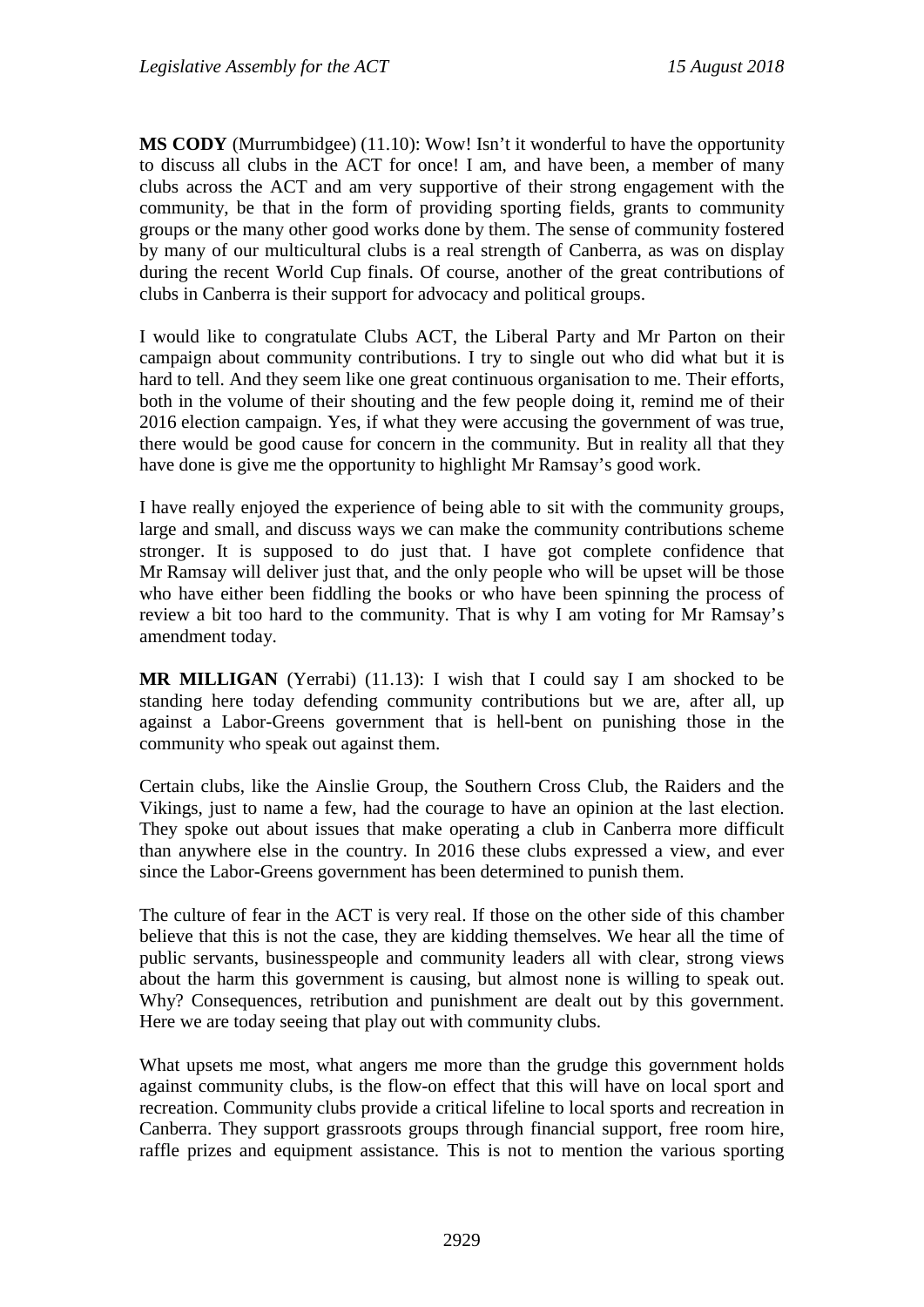facilities that clubs actually own and operate for the Canberra community, facilities like golf courses, ovals and even a yacht club. So why, you ask, is this government trying to tell clubs how to run their business and how to best support their community? Clubs know what they are doing. They listen to their membership and they support clubs and causes that patrons want to sponsor.

Under current arrangements the community clubs are required to give 8 per cent of gaming revenue in community contributions, and clubs are more than happy to do this. They give back well above the 8 per cent. Last year clubs exceeded this target, reaching 12 per cent. In fact last year community clubs provided \$11.9 million in community contributions.

Do you know how much grant funding was provided to sport and recreation in the same period by this government? The answer is \$2.4 million. For those of you who are not maths wizards, that equates to almost 400 per cent more support from clubs than from this government. With this financial support, community clubs help more than 1,000 local sport, recreation and community organisations. Do you know how many sporting groups received grants in the same period from this government? It was just 60. Again, this equates to almost 1,600 per cent more.

Why the statistics? Why point out something so obvious? I do so because this is what this government is threatening by targeting the community contributions scheme: thousands of volunteers who give up their free time to coach and train, run canteens, fundraise, write grant applications, approach corporate sponsors, mentor kids or just help out in the community. And let us not forget about the unsung heroes, the mums and dads, the uncles, the aunties and the friends and supporters. They are out there driving to games, washing uniforms and working out the family budget just so the kids can participate. This is the everyday reality of grassroots sport and recreation, and this is a reality that this Labor-Greens government clearly does not understand.

Let me share just some of the stories I have been receiving from grassroots sport and recreation groups, clubs that are genuinely concerned for their membership, their youth, their community and their future.

Let me explain the predicament of one local hockey club. This club has a proud history dating back to the 1950s. They have strong presence across all competitions. Many of their players, past and present, play on state and national teams. They are a great club, and they do lots to encourage juniors. They discount membership fees and try to help with travel expenses. This club relies on funding from local community clubs, and it is already discussing increasing fees if it loses this funding. These changes are only going to hurt local youth and families who already struggle to afford to participate and keep active.

Another great example of a local club is a social dance group that has been operating in the community for the past 30 years. This group relies almost solely on one particular club not just for a venue but for benefits provided to its members, things like lucky door prizes, raffles and Christmas parties. These extra benefits are important to many of the mature members who see this group as their only affordable source of entertainment. Again, this type of arrangement is under threat if community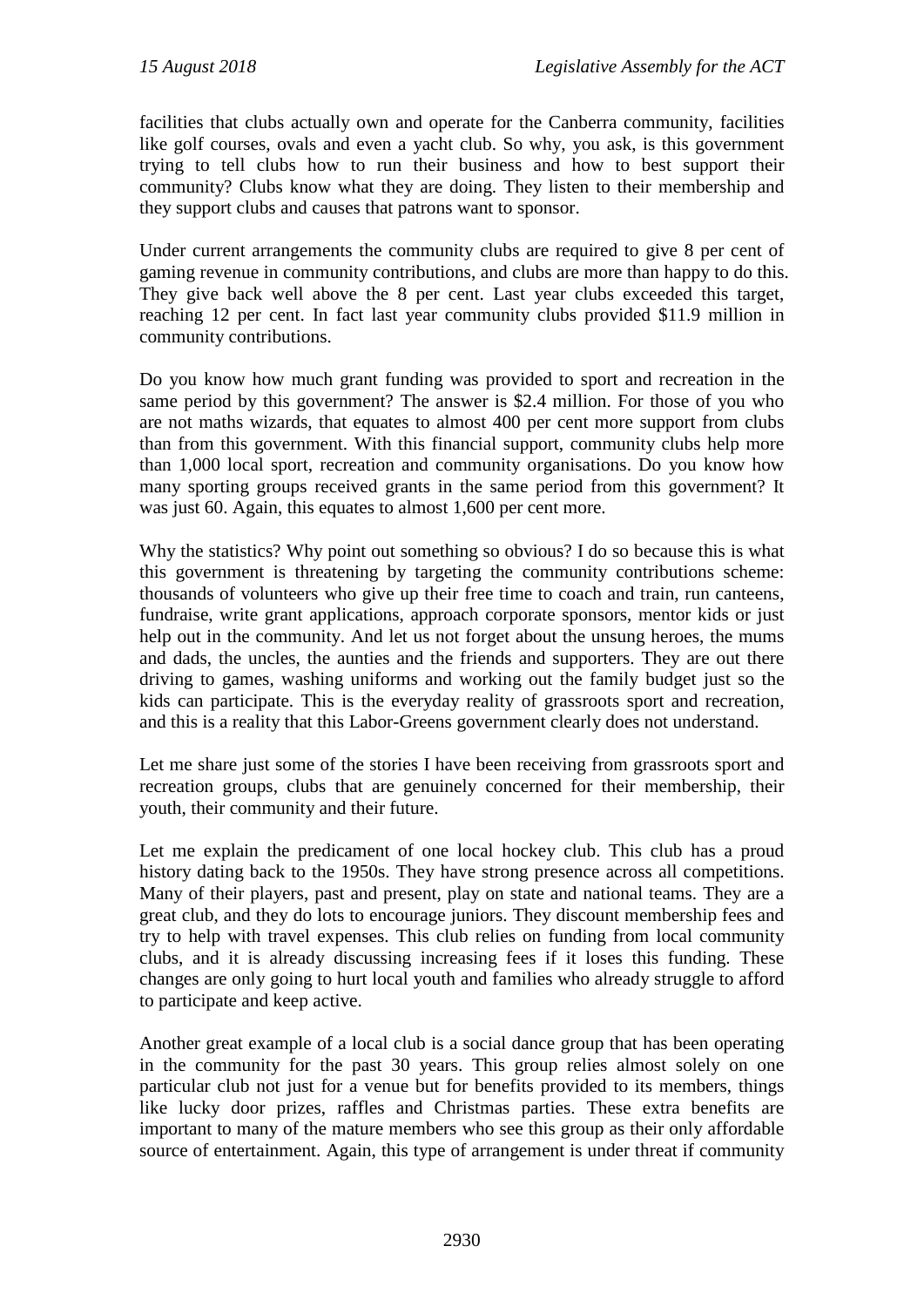clubs are directed to surrender funds or spend them in particular ways. How will this group survive? What will happen to the members if they lose their regular get-togethers?

Another example is a local music group who, even on conservative estimates, will see a \$4,000 increase in costs if they lose the support of community clubs. This group exists to share a love of music with each other and with the community. They regularly perform at nursing homes, retirement villages and a range of Canberra events, even government-run free events. If changes to the community contributions scheme go ahead, it is likely that membership fees will need to be increased and, for many, participation will become unaffordable. Again, let us remember that this music group does not operate to compete or win tournaments. Instead it is a fun outlet for its members who provide the community with free music and entertainment. Why would the government want to jeopardise that?

The local hockey club helping young athletes progress to state and national representative sides, the social dancing group that provides such an important social and physical outlet for older Canberrans, the music group out entertaining our community, these three groups are only a small sample of the stories. I have heard from Probus clubs, special interest associations that run social events, rugby clubs, football clubs, music groups, choirs, tennis clubs, cricket clubs, golf courses, crafters and gamers, and the list goes on.

As the shadow minister for sport and recreation I implore this government to stop and to listen. Stop the attack on community clubs. Let go of what happened in 2016 when some of these clubs dared to speak out against you, and instead listen. Listen to the community consultation. We on this side of the chamber certainly have been. Mr Parton and I have received so many letters and thousands of contacts via social media about this issue. Just today an e-petition on this issue reached 1,000 signatures. The community are united on this issue and they want you to leave this scheme alone.

Sure, tighten up the governance. Make clubs report more directly about where contributions go. But at the end of the day this is club revenue. Clubs pay their taxes and they pay plenty of them. This is club revenue generated from club members. Let them decide how to spend it. Let them determine the local clubs and groups that they want to support.

Stop and listen. If you will not even do that, I think it is only fair that you promise the people of Canberra that you will make up for the shortfall. If you attack this scheme by taking much needed funds from grassroots sport and recreation and instead give it to the Chief Minister's pet project and charitable fund, be sure to make up the shortfall. Let us refresh ourselves on the maths here. Community clubs provided \$11.9 million last year in community contributions. That is 400 per cent more than this government. Community clubs helped more than 1,000 sporting groups, recreation groups and community organisations. That is 1,600 per cent more than this government. I want to hear a commitment that you will make up the difference so that the sport and recreation community does not suffer.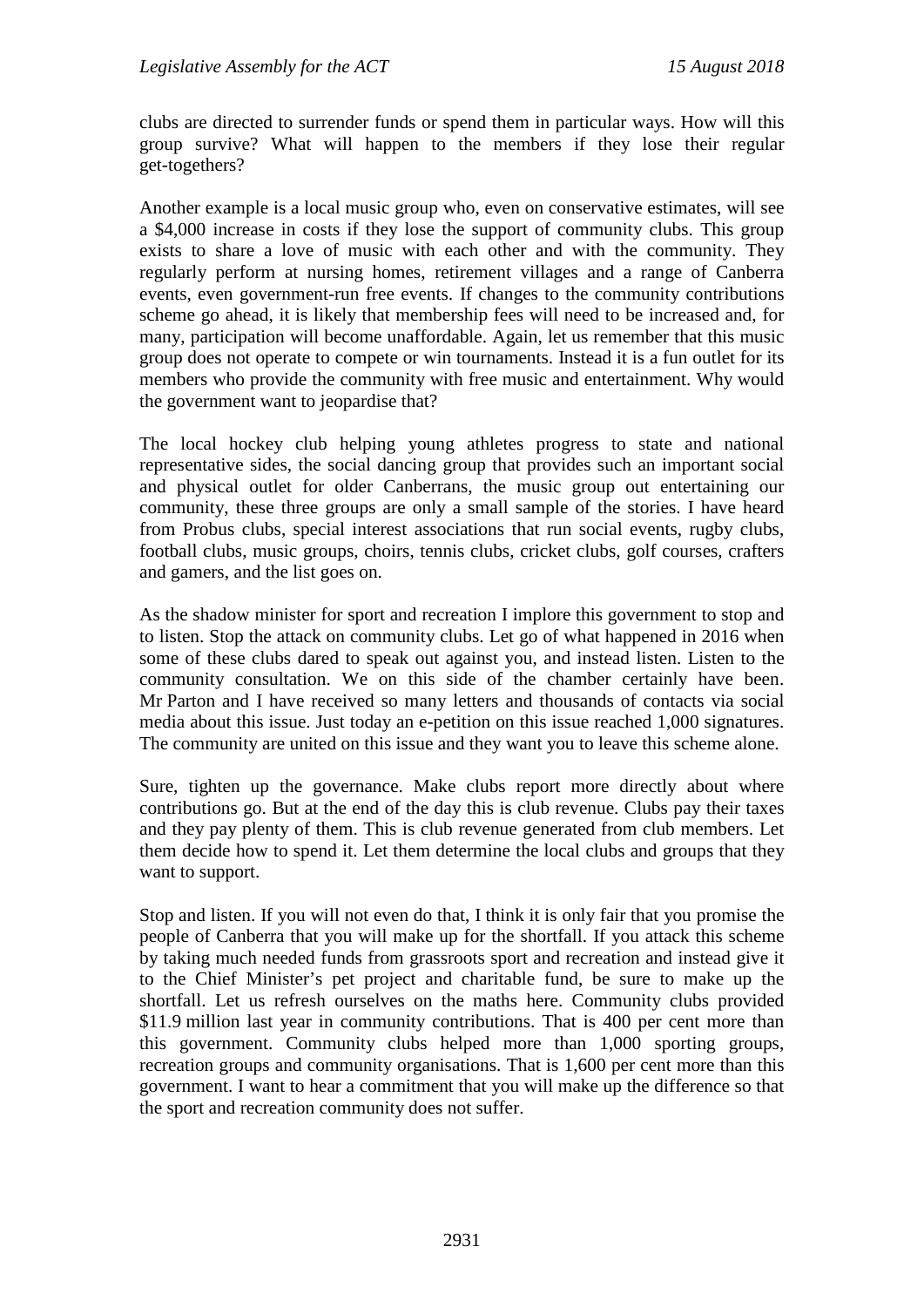Sport really is the glue that binds us all but it does not run on community spirit alone. Grassroots sport relies on community contributions, and this government needs to stop its campaign against clubs and listen to the needs of the community it is meant to serve.

**MR RATTENBURY** (Kurrajong) (11.22): It is clear from a number of reports over recent years that the current community contributions scheme has some weaknesses and is not working as well as it could. That is why the Greens called for a review of the scheme through the parliamentary agreement and why we are supportive of the process that the government is currently undertaking to consider options for changes and improvements.

This process has included a recent period of community consultation, and I expect that the feedback from clubs, community groups and industry will inform the government's response, along with the evidence and recommendations from the various reports that we have seen.

I also believe that there is a more constructive way to engage in this debate than the path outlined in Mr Parton's motion. It is unfortunate that some organisations and individuals have chosen to use this period of consultation to engage in a campaign of making the worst possible scenario for this and suggest that the future of clubs is under threat because of this review.

We know that many clubs were set up with a dedicated purpose of supporting local community activities, from sports teams to language and cultural groups, and it is not the intention of this review to get in the way of those activities. There is great benefit to the community from clubs supporting local sporting teams and providing venues for community group meetings and all the other activities that take place in the local clubs.

However, there are some questions about the efficacy of the current scheme, which is why a review is warranted. Recent reviews of the scheme have described it as opaque and lacking transparency, with the Auditor-General finding that there are questions regarding the value and benefit of some items being claimed as community contributions. That is not a question we can simply ignore. We cannot turn a blind eye to those sorts of findings.

Let us look at some of the examples cited in the Auditor-General's recent report. These include salaries and wages of coaching and ancillary staff for professional and semi-professional sporting teams, and the maintenance and upkeep of sporting infrastructure where the community cannot necessarily access that sporting infrastructure. I think that raises a question about what is the definition of a community contribution.

Perhaps my favourite example is airline lounge memberships for sports teams' members. I am sorry, but that does not count as a community contribution. That does not pass the pub test. Let us be frank about it. I know Mr Parton is whipping around and taking vox pop videos on the sports fields around town, but does he actually say,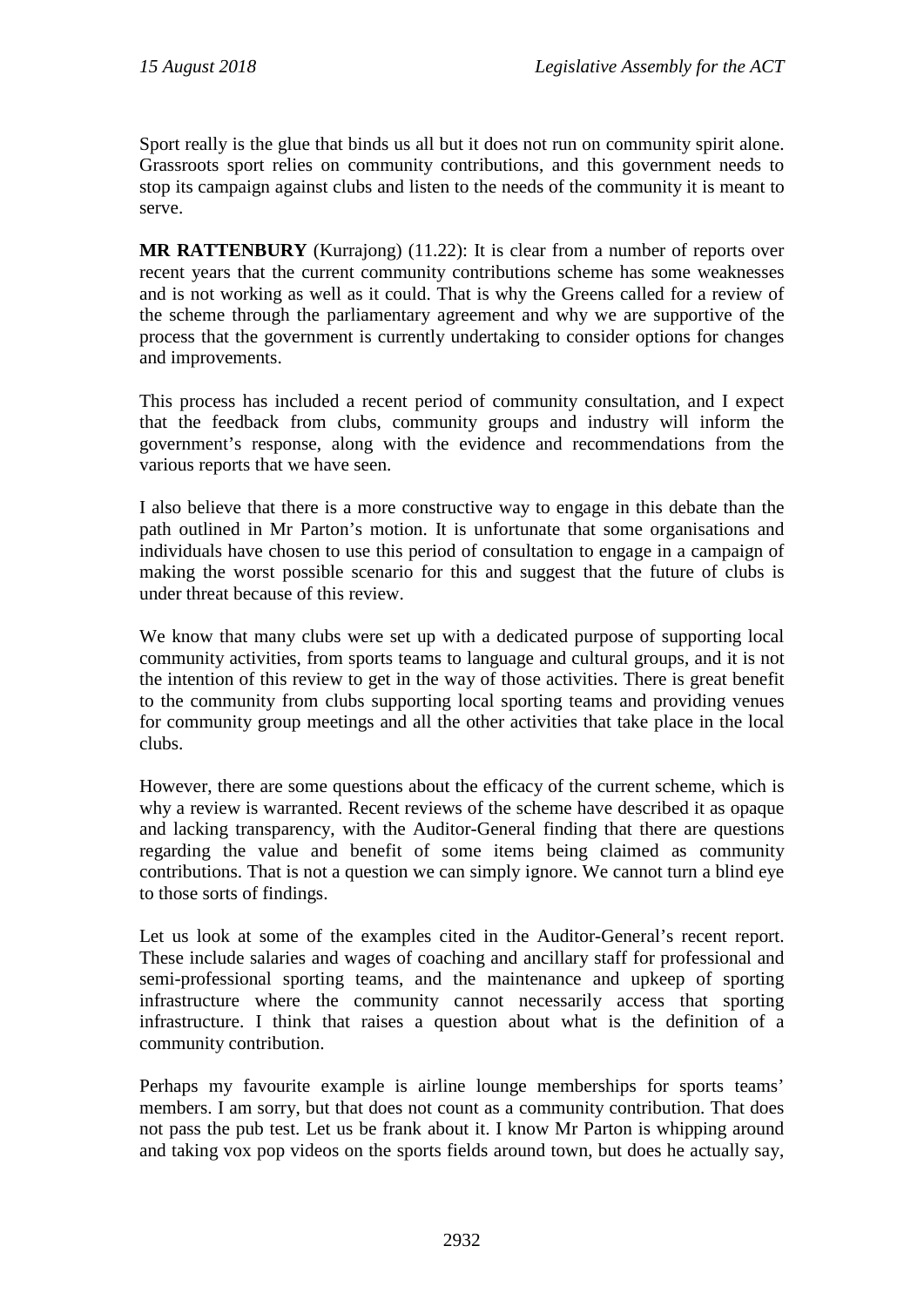"By the way, that community contribution paid for a Qantas Club membership"? I doubt it.

The May 2017 report on the scheme from Dr Charles Livingstone, who is an expert researcher in gambling harm and the gambling industry, found examples—

*Mr Parton interjecting—*

**MADAM ASSISTANT SPEAKER** (Ms Cody): Members! Mr Parton.

**MR RATTENBURY**: Mr Parton was heard in silence, despite the many inflammatory remarks that he made. He sets his own standards, and he has just demonstrated that.

Dr Livingstone is an expert researcher in gambling harm and the gambling industry, and he found examples of contributions being approved for activities such as covering the cost of fines incurred for game forfeits and melees. So the community contribution fund paid the fines for melees at sporting events. That does not pass the pub test by anybody's measure, either. He also referred to reimbursement of player out-of-pocket expenses for items such as physiotherapy and massage services, and providing weekly awards of trophies, meal vouchers and cash awards.

While some of these may have been only relatively small amounts, counting these kinds of expenses as a community contribution does not pass the pub test, as I have said. This is not to suggest that the whole scheme is ineffective, but it does raise some valid questions about how contributions are assessed and which ones should be accepted.

It is also clear that under the current reporting system the lack of information in clubs' annual returns submitted to the Gambling and Racing Commission makes it difficult to understand the exact nature of the expenditure and the community contribution claimed. The Auditor-General found 1,455 recorded community contributions, or 16.3 per cent, where the benefit being provided could not be identified. Examples of recorded benefits included generic terms such as "community support", "drinks", "car" or "van fuel". This makes it nearly impossible to determine whether these are activities that provide real community benefit and are consistent with the intent and purpose of the scheme.

Much of the responsibility for this enforcement rests with the ACT government, and the Auditor-General has provided a number of constructive recommendations for how the reporting and enforcement of the scheme could be improved. I look forward to seeing the government's response to this report.

The reality is that at the moment the Gaming Machine Act provides a very broad definition of community contribution and there is no further guidance in the Gaming Machine Regulation regarding what constitutes and should be allowable as a community contribution. This is a matter that needs government consideration, and that is the process that is currently underway.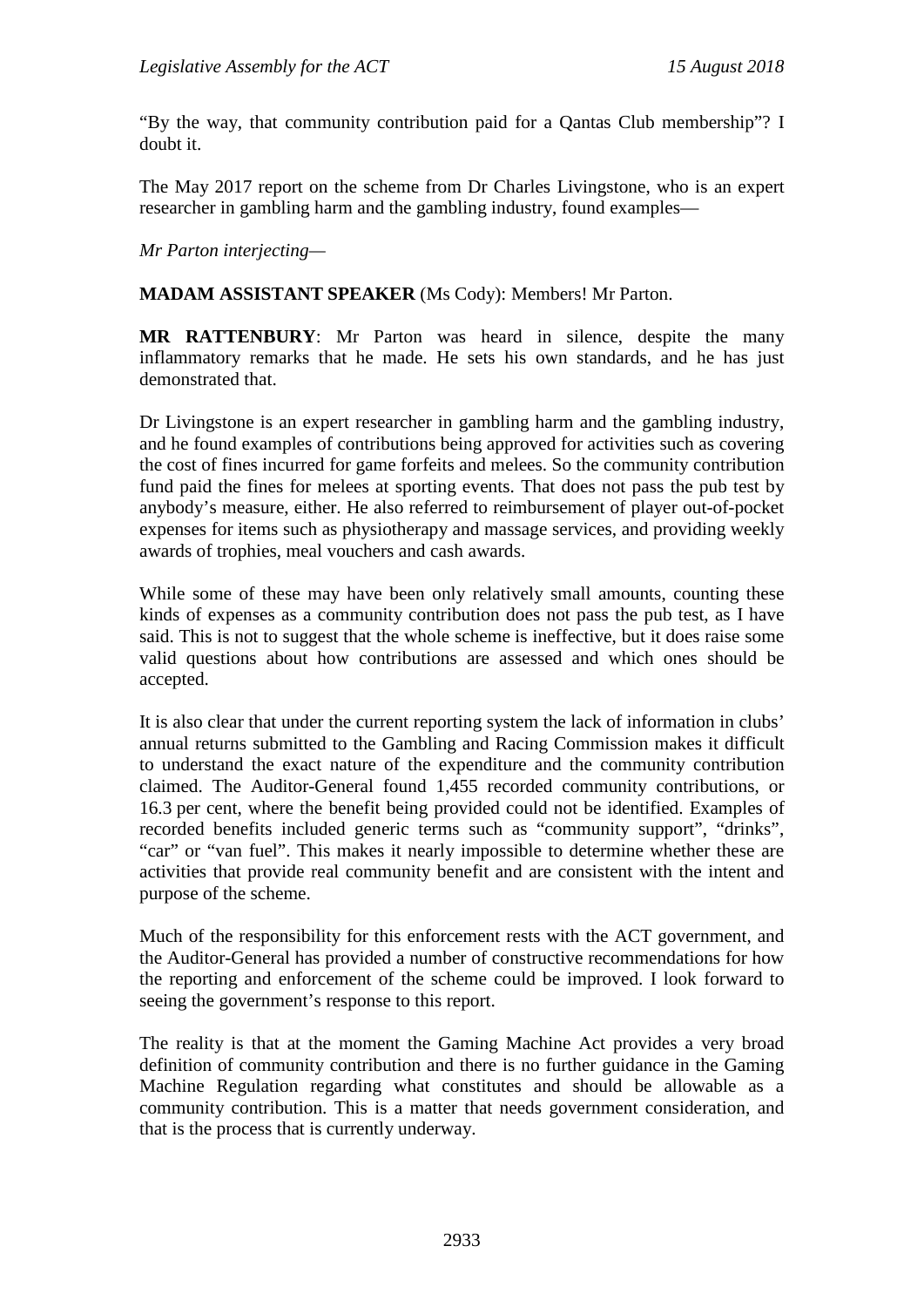Mr Parton's motion also talks about excessive fees, charges and taxes and makes claims about the comparative tax rate for clubs in New South Wales. Of course, there are many ways to present these figures, and I have seen some very creative interpretations of these figures over time. But here are the figures quoted in Dr Livingstone's recent report. The effective average rate of tax on gaming machine revenue in the ACT was 19.9 per cent in 2014-15. The average for all Australian jurisdictions was 29.9 per cent during the same period. In New South Wales it was 22.9 per cent and in Victoria it was 41 per cent.

It is also important to note that net gaming revenue in the ACT is calculated based on gaming machine revenue—that is, user losses—minus operating costs which are set at 24 per cent. In Victoria it is based on the net amount lost by poker machine users, with no allowance made for operating expenses. This means that in Victoria clubs must provide a contribution 37 per cent greater than that required for ACT clubs. This is not to suggest that clubs do not have a range of expenses, taxes and fees they must pay, but the reality is that the ACT gaming tax regime is no more onerous, and arguably is significantly less onerous, than similar regimes in other jurisdictions.

What we do know is that gaming machine revenue is decreasing as fewer people are playing poker machines, although the evidence suggests that the amount of harm from these machines is not decreasing. Dr Livingstone found that gambling harms are widespread across the ACT community and directly affect up to 16,000 people, about 4,400 of these directly at a serious to very serious level. The level of harm associated with gambling in the ACT is estimated to be close to that associated with harmful or dependent alcohol use and well in excess of that associated with cannabis dependency.

Figures from the ANU show that in 2014-15 people in the ACT spent \$167.45 million on the pokies. Almost 20 per cent of adults played the pokies at least once in that period, with losses totalling nearly \$38 million. Of these losses, 63 per cent came from people with at least some problem gambling symptoms. Twenty-eight per cent of losses came from people at moderate risk or people identified as problem gamblers. This means that \$10.59 million was lost by people in the ACT with some level of gambling addiction. This is not a small or insignificant issue.

The fundamental dilemma that lies at the heart of this is that while we recognise the significant amount of benefit that many people in our community get through their community club activities, much of that benefit is funded by poker machine revenue which causes significant harm to other parts of our community. These harms are not addressed by the community contributions scheme, and I would argue that they are not completely offset by the contributions made under that scheme. That is where we need to bring a bit of sense and a bit of nuance to this discussion. Yes, the clubs do provide a range of supports to our community, but we cannot simply close our eyes to where that money comes from or the impact that it has in our community. To do so is dishonest, and it is not good enough for this place to simply ignore those consequences.

Community contributions are an acknowledgement that gambling imposes significant social, psychological, physical and emotional costs on the Canberra community. While we cannot always directly address all of these harms through the scheme, we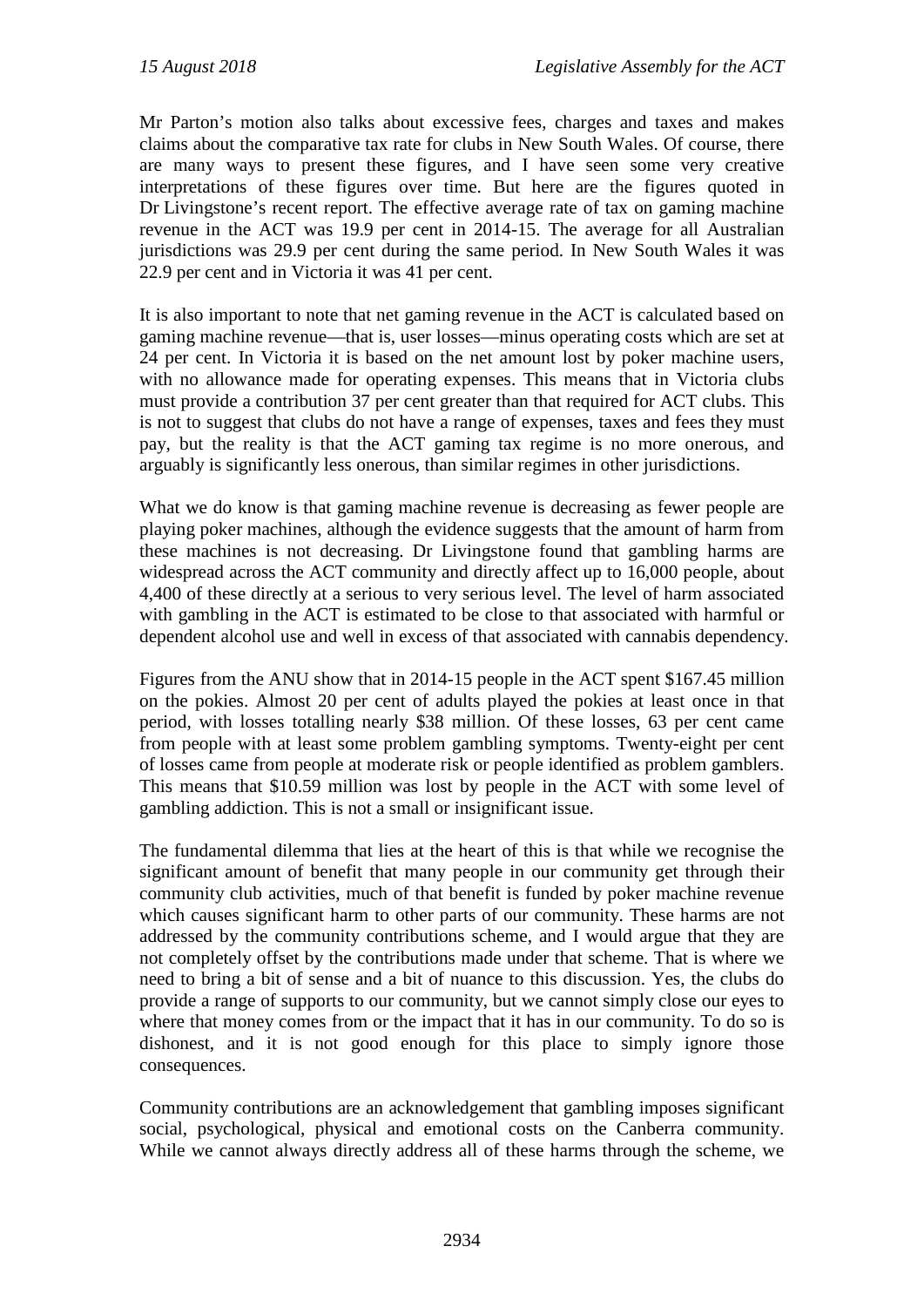must not forget the fundamental reason why the scheme exists when we engage in this debate.

With these factors in mind, the Greens believe that the current review provides an opportunity to explore some key questions. What should the definition of "community benefit" be and what sorts of activities should be counted under the scheme? How can the reporting and distribution arrangements be adjusted to ensure that the scheme is appropriately transparent and maximise community benefit? How much of the current scheme should be about directly responding to the gambling harm that results from gaming machines, and how much should fund broader community activities in line with the community focus of clubs?

I do not have all the answers to these questions, and I do not have a predetermined outcome of the review in mind. But what I am not prepared to do is rule anything in or out, as Mr Parton's motion asks us to do today. The government is undertaking an important process, which is taking the voices of clubs and the community into account. That process should be allowed to take its course, and that is why we will be supporting the amendment put forward by Minister Ramsay.

We are strong supporters of our community clubs, but we have an equally strong commitment to harm minimisation and reducing gambling harm. We cannot simply sit back and allow a business model that relies so much on and has become so dependent on gaming machine revenue to continue unquestioned. We recognise that ACT clubs provide significant value for our community, but we do not accept that the good work clubs do means that they have a right to profit from gambling harm or that they are excused from a responsibility to minimise harm from their gambling products. We believe that the social licence for clubs to be reliant on poker machine revenue has expired, and we support the government working with clubs to help them diversify their revenue streams.

We accept that the transition away from a reliance on poker machine revenue will be challenging, particularly for some of the clubs, which is why the reduction in the number of machines will be staged over several years and why the government is working with clubs to help identify alternative income streams.

At the last election the Greens put forward a transition plan for clubs, and we remain committed to those measures. These included tax rebates for clubs with improved harm minimisation measures, water subsidies for sporting ovals and greens, reduced liquor licensing fees for low-risk venues, and business and financial support for diversification proposals.

The review of the community contributions scheme is an important part of the government's commitment to harm minimisation. Both through this process and the broader work that is happening in this space, our commitment remains to continue doing all we can to better support addicted gamblers and their families. At the same time we will also continue to support our clubs to survive and flourish, especially those committed to reducing their reliance on revenue from poker machines and problem gambling.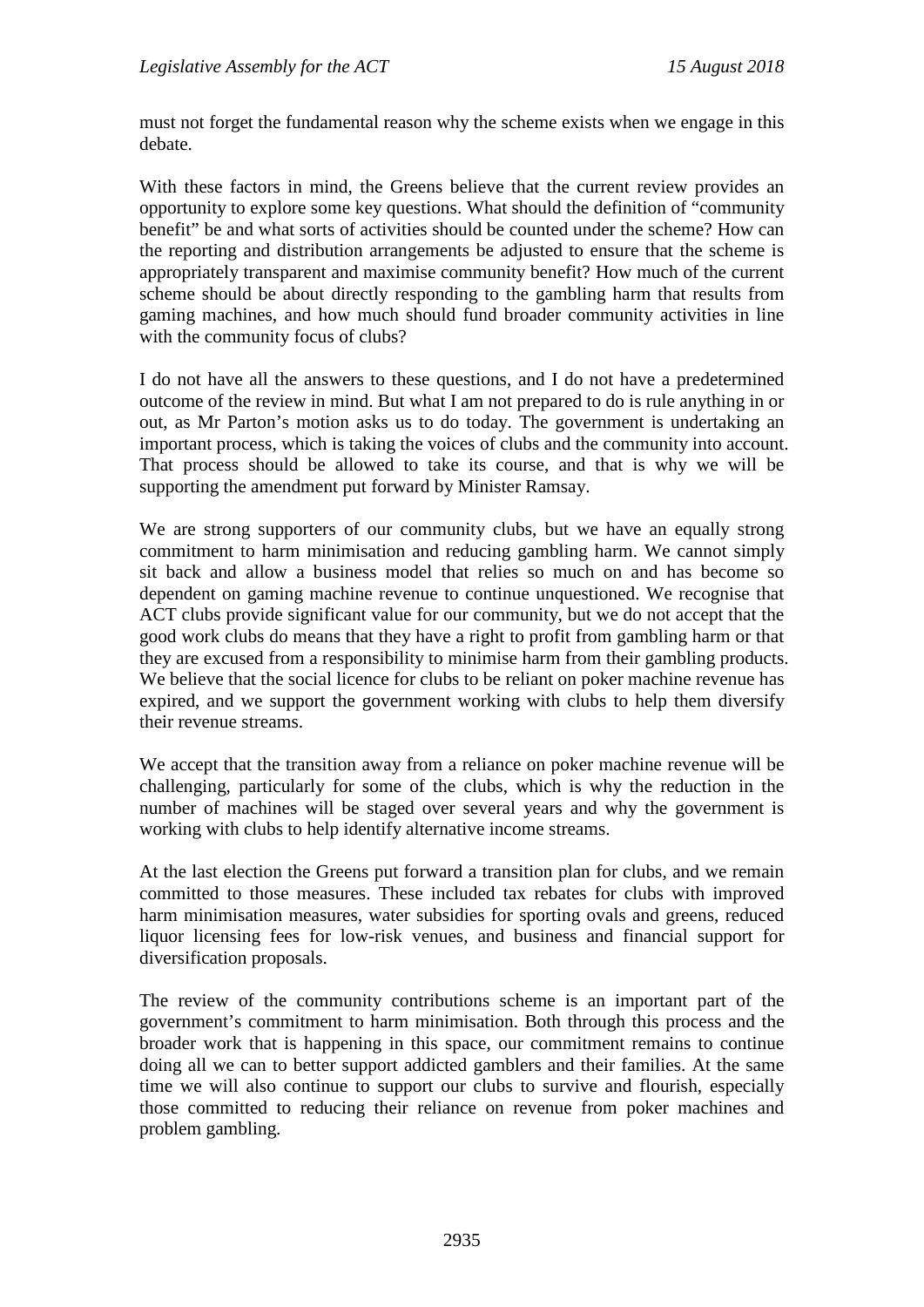The last thing I want to touch on today is that we are seeing a very active community discussion about this at the moment. Of course, ClubsACT is running a campaign and various community members are putting their view. And that is right; that is what should be going on, because we are having a consultation process and people are free to put their views. But I do take issue with the way some elements of this campaign are being conducted.

I recently wrote a letter to the Chief Executive of ClubsACT expressing my dismay at some of the tactics they had used. Specifically, they gave out the email address and mobile phone number of Hands Across Canberra and urged their members to contact them. Hands Across Canberra is a charity organisation. Potentially, if the scheme is changed, they would become the recipients of some of those funds and would then disburse them to a group of charities across Canberra. It begs the question: why would ClubsACT see them as a target as part of this campaign?

They also gave out the email addresses and phone numbers for MLAs, and that is perfectly appropriate. The community should contact us to put their views. But it beggars belief that ClubsACT would give out the mobile phone number of a charity organisation, and have their supporters ring up and harass that community organisation. Why? What possesses you to do something like that?

I have written to the Chief Executive of ClubsACT expressing my disappointment at the recent tactics employed by ClubsACT. I have explained to them, in case they were not clear about this, what Hands Across Canberra is. I have asked ClubsACT, whilst they are absolutely entitled to express their views, to be more considerate in the future and not to target what I deem the "innocent bystander".

I have asked ClubsACT not to employ these tactics in the future. I hope they will reflect on their tactics in this process. By all means participate in the public debate; absolutely. We have all had plenty of experience of their enthusiasm for that process, and we will continue to do so. But, come on; employ a little bit of decency when it comes to your approach to these debates.

The Greens will be supporting Minister Ramsay's amendment today.

**MS LAWDER** (Brindabella) (11.36): I will start by paraphrasing Mr Rattenbury's start to his speech. It appears to me that it is clear that the current government is not working as well as it could and improvements could be made. This is just one more example where the government are failing ACT clubs. They failed them back in 2015 when the public accounts committee tabled its report on its inquiry into the future of the clubs sector, and it is failing them again now.

When I came to Canberra—I think it was in 1988—I experienced the community club model for the first time. Having lived mostly in Melbourne but in some other places before then, this was a new experience to me. My husband and I joined some clubs, as many Canberrans did. You joined clubs based on shared values, shared interests and also geographic location. I will embarrass my husband by mentioning here that when he was a teenager he played piano accordion in a band at the Harmonie German Club,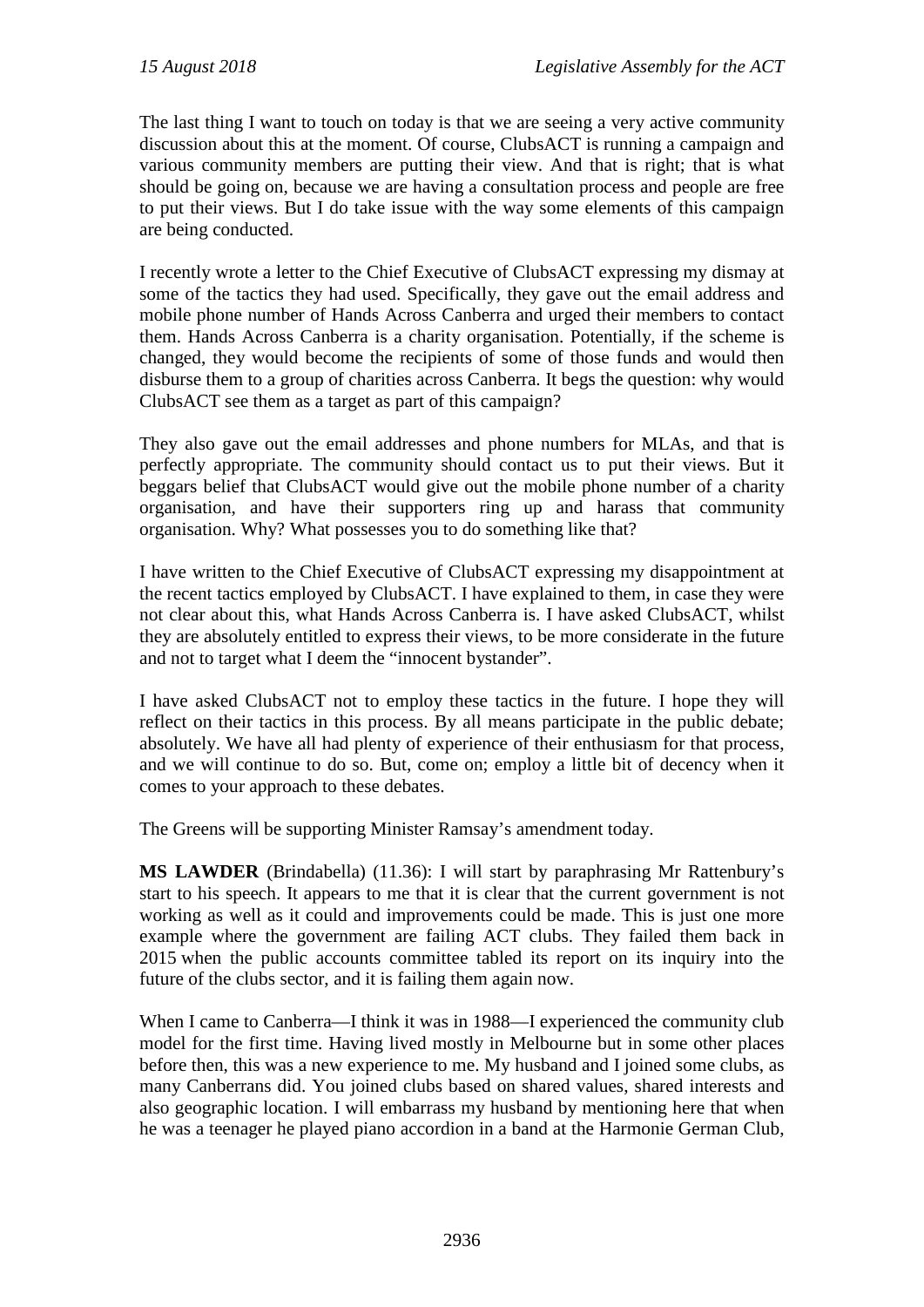because he came from a German family. Luckily for me, he does not play the piano accordion anymore!

**Mrs Dunne**: You are missing out.

**MS LAWDER**: No, I am not. He does not play it anymore, but they joined the German club because of those shared interests and sense of community. This is why clubs were established in the first place: because of shared interests. Over time, we joined other clubs based on our own and our children's sporting and other interests. People join clubs for a particular reason, and they usually understand what the clubs are doing to support the local sporting groups and community and interest groups.

I would like now to turn to the many comments I have received from constituents. Whilst I have received comments from people right across Canberra, I am going to focus on just a few from my own electorate to highlight the concerns that people have facing them in their own particular choices in joining clubs. I will read from a couple. I note that many of these emails have gone to many, if not all, MLAs, so you should be familiar with the content.

The Tuggeranong Valley Rugby League Football Club said:

Therefore, we as a community club, do not understand the ACT Government's determination to change a system where the obvious goodwill shown by the clubs in contributing more than is required. A centrally administered fund as proposed by the ACT Government is not a more efficient mechanism than is currently in place.

Another one said:

My wife and I … are both active members of The Combined Probus Club of Lake Tuggeranong and … have … received considerable assistance from the Southern Cross Club Tuggeranong and more recently from the Vikings Club, Town Centre and the Vikings Club, Erindale.

In particular, the Probus Club holds its General Meetings at the Town Centre Club every month at no cost to us for the use of quite a large room, sufficient to hold the 80-90 members who attend regularly ... It seems to me that the proposal to place Club Community Contributions into a government run centrally administered pool of funds will most probably lead to these types of small groups being unable to meet to help needy community causes … My wife and I appreciate enormously the facilities that are provided to us, and to other members of the Canberra community more widely, at no cost. In return, of course, people in the community reciprocate through support of the clubs through their membership and use of club facilities.

Therefore, I should like it placed on record that my wife and I are both very much against the suggestion of a government centrally administered fund, no matter how it might be "dressed up".

A member of the Ni Bonchi Judo Club at Vikings Lanyon said:

… our not for profit Judo Club … is currently sponsored by the Lanyon Vikings Club.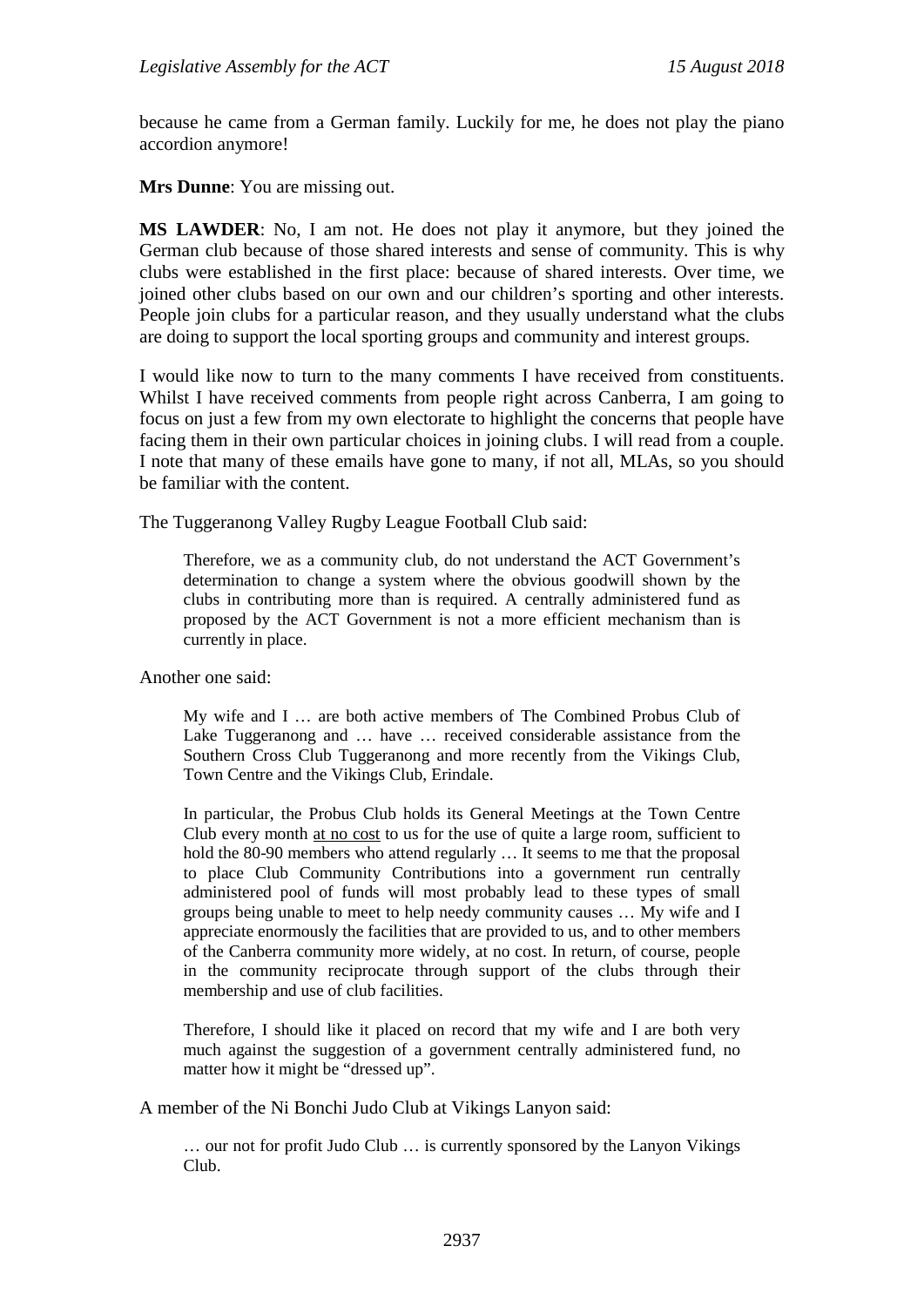Ni Bonchi Judo is a small club run by families for families. We regularly and very successfully compete in local and national competitions where we proudly represent Canberra and Judo ACT … As a not for profit Judo club this plan—

the government's plan

could result in the Vikings withdrawing some or all of their essential financial and venue support. In turn impacting the many families that make up our club and their ability to continue Judo and keep representing Canberra.

The chairman of SCOA, the former Superannuated Commonwealth Officers Association, which goes across the ACT, said.

SCOA Australia … runs activities for our members in the various states. In the ACT, this includes regular quarterly open meetings for members, with speakers on topics of both particular and general interest. These generally attract between 50 and 90 attendees and are held in venues at ACT clubs, generally provided free of charge as part of their current community contribution obligation.

We are concerned that under the new proposed arrangements, with the ACT Government distributing all community contributions through a centrally administered fund, a focus on broader community progress and initiatives … may result in in-kind funding … falling through the cracks.

A constituent in Gordon said:

… I am perplexed by the Chief Minister's statements that his new charitable fund aims to support *"a wider range of activities"* and *"will provide targeted support*", particularly as there is substantial evidence to demonstrate that this is already happening.

As a matter of principle, I am totally opposed to governments and/or political parties using community groups for political advantage i.e. free publicity and pork-barrelling.

At the very outset, the deceptive title of "Chief Minister's Charitable Fund" politicises the issue.

Whilst I have the greatest respect for Hands Across Canberra, I have not seen any sound evidence to demonstrate that HAC would be better able to distribute funds in a more effective, efficient, impartial and social beneficial way than the clubs are already doing. In addition, I am concerned that precious money, which should be going to needy and worthy community groups, will become annual expenditure for the additional layers of administration needed …

A member of the valley Vikings and Southern Cross clubs said:

They provide financial, service and in-kind support for several social, educational and community groups in Tuggeranong and Woden in which I participate … I can look at the Southern Cross Website and see the list of local community groups they support. I can even nominate which group gets a portion of my spend at the club. Valley Vikings also lists … the community and sporting groups they support.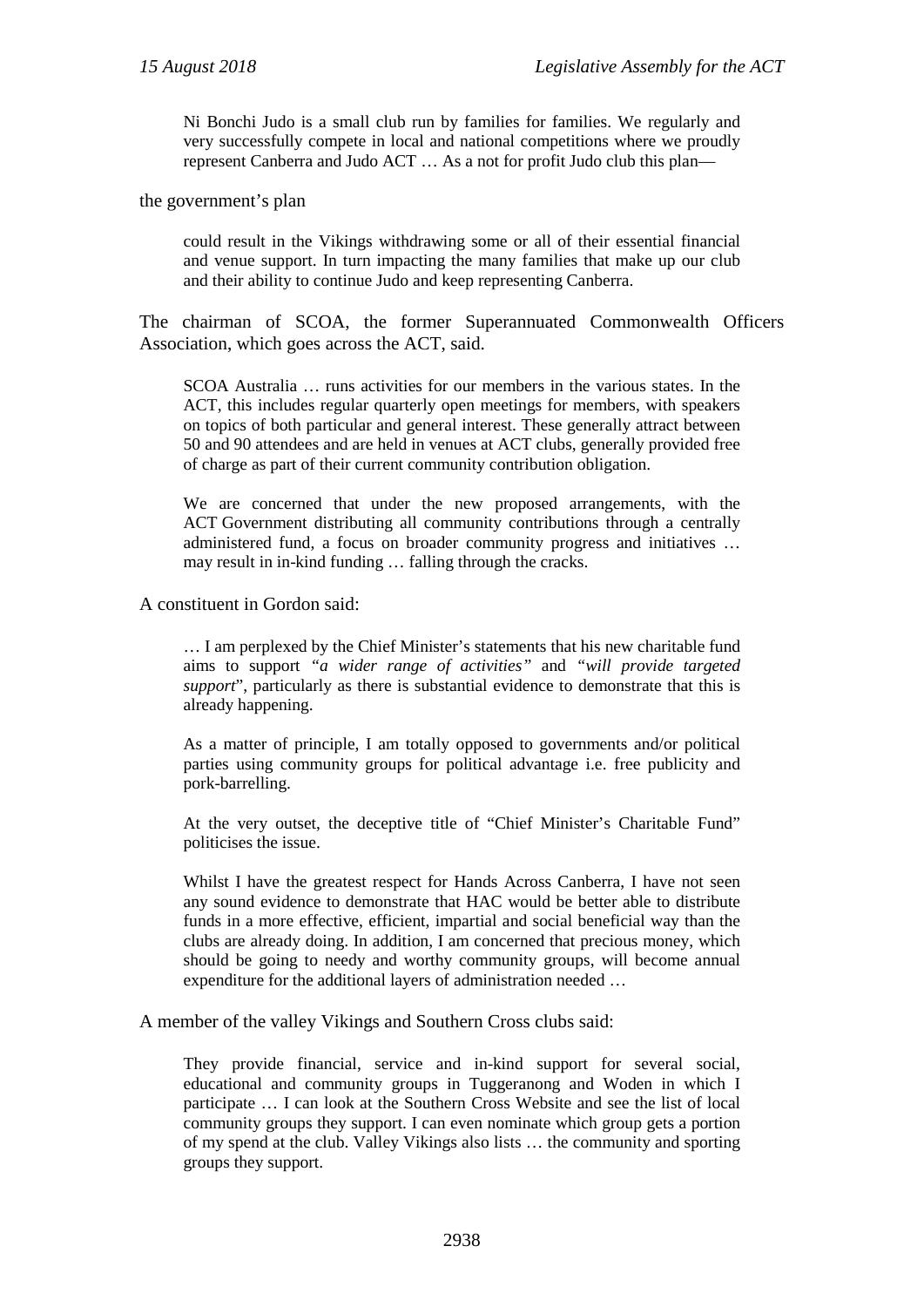The Southern Cross Club said:

… CSCC does not believe that there is a basis for the significant and potential harmful reforms to the community contributions model …

Mr Ramsay has responded to a number of the writers. One of them has responded to him in turn. They said:

Your response below, either through ignorance or wilful design, overlooks the key points of my correspondence i.e. the politically deceptive (in name) "Chief Minister's Charitable Fund" should not have ever been created, and should be dispensed with as a matter of priority. Therefore, it follows that not one cent of money from clubs in the ACT should go to this or any other politicised fund for distribution.

I will make a quick comment here. The Vikings club nominates a charity of the year. The first one was Red Nose. The second one was OzHarvest. Recently they have nominated Marymead. I went to the presentation of the annual collection when they presented a cheque to OzHarvest. The cheque was for over \$60,000 that they had contributed. They also support the Pines Tennis Club. I have had emails from the Pines Tennis Club outlining the value and benefits of support for the Pines Tennis Club. There is so much that goes on in our community that would not be possible without the support of the clubs.

Finally, I would like to quote my friend Artur, from Isabella Plains, who said:

Please take note that I do not Approve of your intentions & proposal to create a new bureaucracy to administer the combined funds available from all the clubs in the ACT, Keep your Fingers out of the Clubs funding arrangements, this is an attack on the rights of the citizenship, and will not serve the community to the best advantage, we the Citicen are happy with the distribution as presently occur.

He quotes Albert Einstein:

A foolish Faith in Authority, is the worst enemy of the TRUTH.

And he said in Latin that an argument to the purse is to one's self-interest.

**MRS DUNNE** (Ginninderra) (11.47): I thank Mr Parton for bringing forward this important motion today. It allows me an opportunity to briefly put on record the appreciation that I have, as a local member, for the many community organisations and for the clubs who support them. I will start at the top, with those where I have to declare a conflict of interest.

Radio 1RPH, where I have volunteered for more years than I can count—in fact, I have lost count—has written to me and other members about their gratitude for the support that they receive from the Canberra Southern Cross Club for "bringing you this radio reading service", as the promo says. And we have to remember, Madam Assistant Speaker, that the Southern Cross Club continued to support Radio 1RPH when this Labor government did not.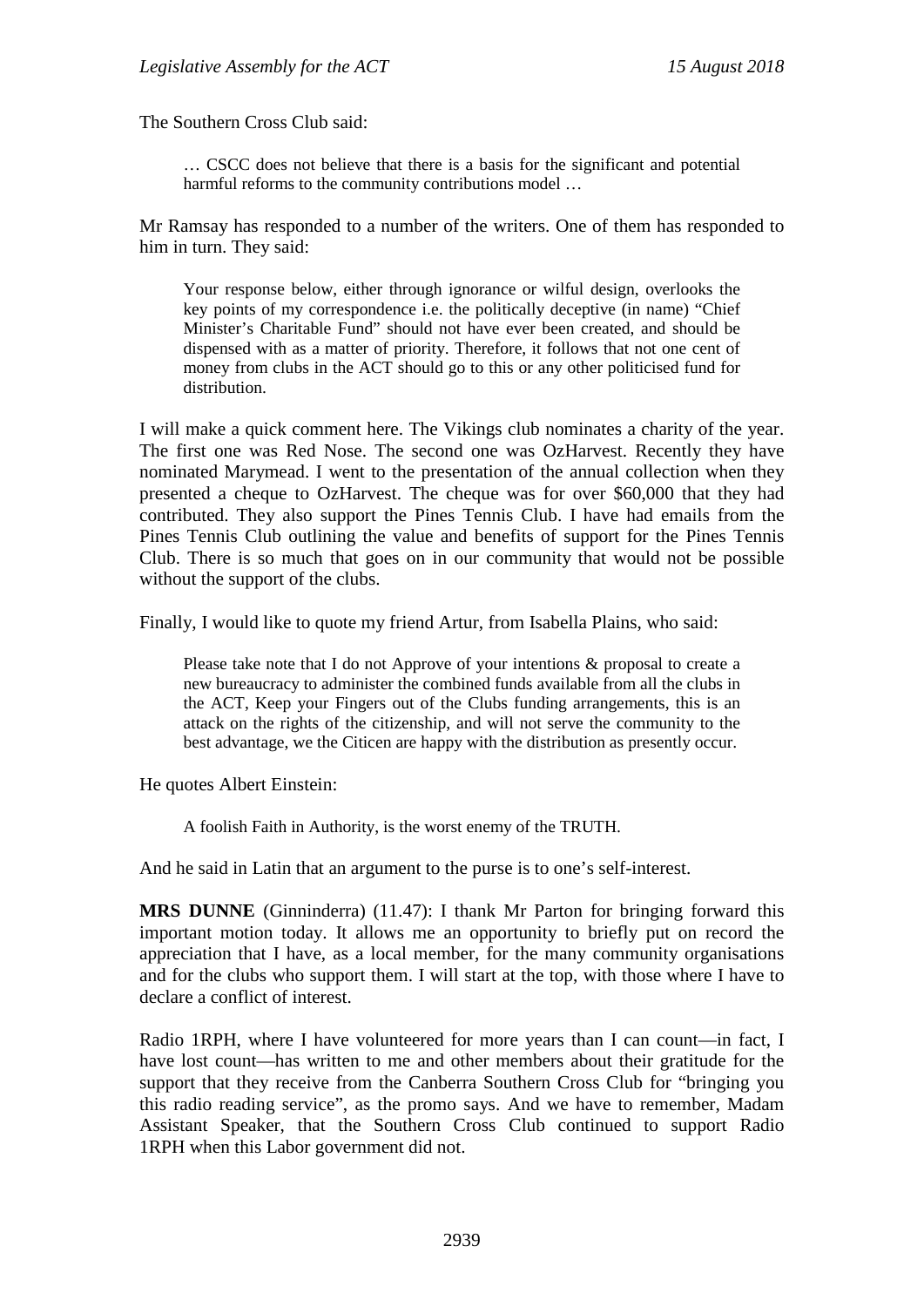As a former patron of Karinya House, I also have to acknowledge the Canberra Southern Cross Club for its magnificent support of Karinya House, with a substantial in-kind donation every year to the dinners that most members of this place have attended at least once. Mr Rattenbury, Ms Stephen-Smith, Ms Fitzharris and many members on this side have attended. Mrs Jones is a regular attender. Canberra Southern Cross Club opens up its entire function facility and provides every ounce of food and all the PA system—the whole lot—gratis to Karinya House. That enables them to raise many tens of thousands of dollars towards their quite ambitious fundraising campaign every year.

My daughter plays for the Uni Owls women's team, who are in the grand final this week at the Vikings club. They are supported by the RUC in Turner.

But it goes across all of the other great organisations. Probus clubs across this town rely upon licensed clubs who provide them with accommodation for their meetings free of charge. The Probus club, as a group and individually, have written to many members. The east Canberra Probus club benefits from the generosity of the Canberra Deakin Football Club. Another Probus club benefits from the Jamison Southern Cross Club. The Macquarie Probus club receives assistance from the Raiders club in Belconnen.

The Campbell-Russell RSL sub-branch receives assistance from the Yowani golf club. The Canberra Blues Society Inc has its home at the Harmonie German Club. I do not think you actually get piano accordions with blues, but it shows the diversity of the musical appreciation of the Harmonie German Club, because they house both German oompah bands and the Blues Society. The Southern Cross social dance group exists because of the generosity of the Canberra Southern Cross Club.

In my own electorate, in addition to assisting the Macquarie Probus club, the Raiders Belconnen club is extraordinarily generous to community groups. The ACT Apple Users Group depends upon the free accommodation for its meetings that it receives from Raiders Belconnen. The Joy Cummings sewing group say to me that they could not meet if it were not for the generosity of Raiders Belconnen. The University of Canberra Grizzlies rugby league football club also extols the virtues of the Raiders Belconnen and the support they give. Going to an issue which is close to many members in this place, Bosom Buddies has written to many of us extolling the virtues of the Canberra Southern Cross Club and the generosity that they receive from the club.

I have talked about only some clubs. This is just the tip of the iceberg. These are associations that I have had something to do with or that are in my electorate. These organisations depend upon licensed clubs, for the most part, giving gifts in kind.

Mr Rattenbury and Mr Ramsay have found a number of things which they think are wrong, and the Auditor-General has highlighted some of those. Instead of throwing the baby out with the bathwater, call it for what it is. Say that there are things about the scheme that need tightening up.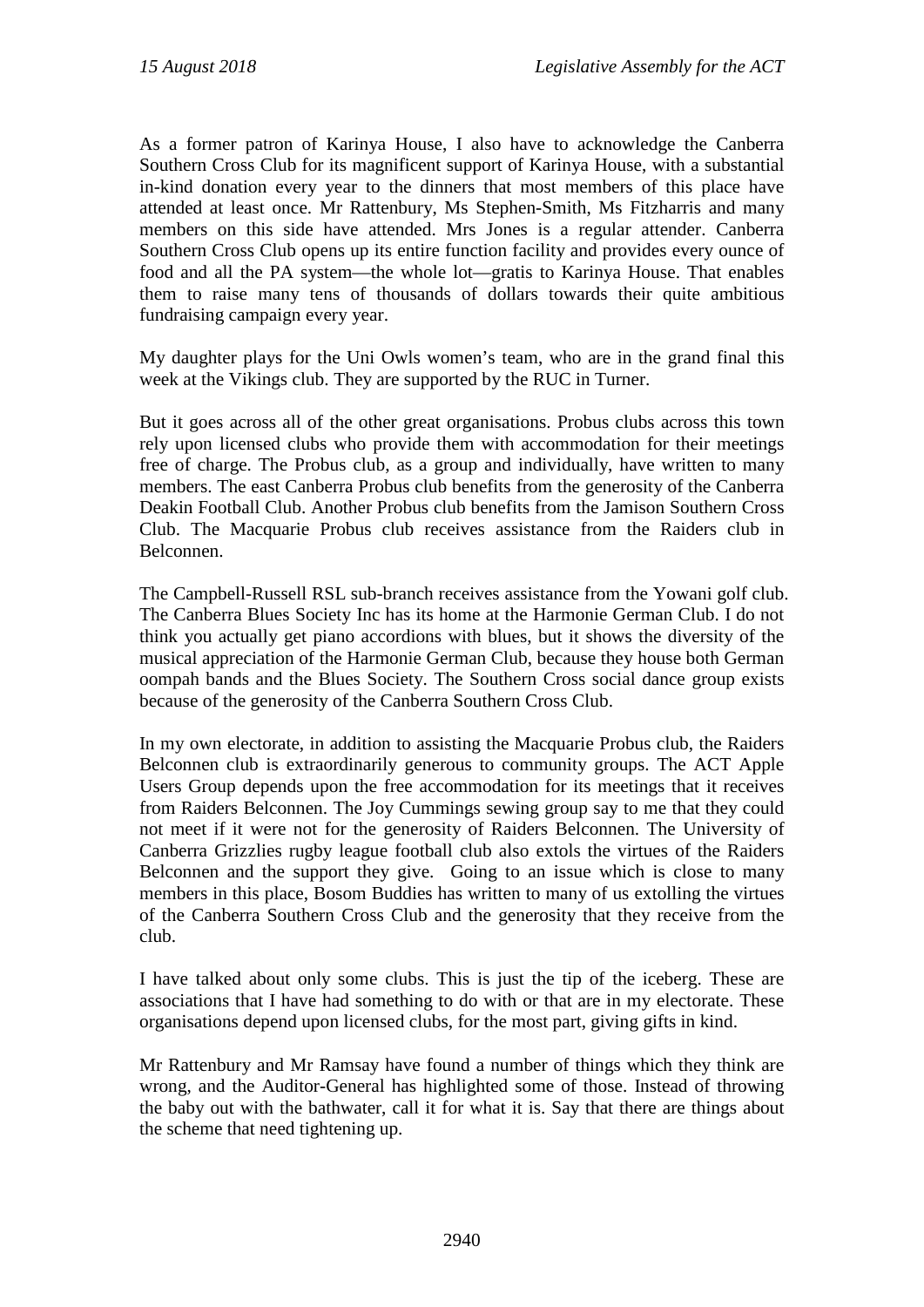There are things about the scheme that need tightening up, but we do not need to take away from licensed clubs and their members autonomy as to how they spend their money—and remember that it is members' money—and give it to Andrew Barr. Quite frankly, Madam Assistant Speaker, the average club-going member of the ACT does not quite trust Andrew Barr to give out money through his Chief Minister grandiose scheme in a way that ensures that it goes to the little organisations that get by on the smell of an oily rag and make such a contribution to this territory. Whether it is a sewing group, whether it is turning print into sound, whether it is providing a home for young women who have no home, whether it is encouraging young women to play rugby union football or whether it is a blues music group, they all make a contribution. And they make a contribution because the community clubs choose to help them.

As Mr Milligan has quite adequately said, this government is not going to step into the gap and fund the more than 1,500 organisations that are currently funded. It is not in their DNA to do it, and they will be picking winners all the time. I commend Mr Parton for his motion, I commend Mr Parton for his vigour and activity in this place, and I commend him for standing up for Canberra's community clubs.

**MR PARTON** (Brindabella) (11.53): This motion was never about harm minimisation. None of the references in the "notes" or "calls upon" sections of my motion had anything to do with harm minimisation. The discussion paper is not about harm minimisation. The discussion paper is not about machine reduction. If the government chooses to go with one of the three options in the discussion paper, that has no effect whatsoever on the level of gambling in the city or the level of gambling harm. This motion was never about the level of gambling or the level of gambling harm.

I will speak to Mr Ramsay's amendment. I understand that when Mr Ramsay starts thinking about gambling, all he can think about is gambling harm: gambling is no good; no-one has ever enjoyed having a punt; this is not Australia, is it? But this motion has nothing to do with gambling harm. That is an important issue for another debate.

Mr Ramsay's amendments refer to a 2017 report by Dr Charles Livingstone on community contributions. It is no surprise to me that Dr Livingstone is a hero of Mr Rattenbury. I gather that he has certainly been a member of the Greens in the past and probably still is. But I note that in the recent court case against Crown casino, Dr Livingstone gave evidence as a gambling expert. He has been quoted here as a gambling expert. His evidence was rejected as being inadmissible by the judge; the court would not accept it. Why? It was because, according to the court, Dr Livingstone is a known anti-gambling advocate. So his evidence as an academic could not be used, and it was not used. I wanted to draw members' attention to that point.

As we consider this motion and the amendment, I would like us to consider for a moment a historical Labor figure. Does the name Ros Kelly ring a bell? When it comes to the Labor Party pooling money to distribute as they choose, we may remember the sports rorts affair of 1993. Of course, at the time this was all being done,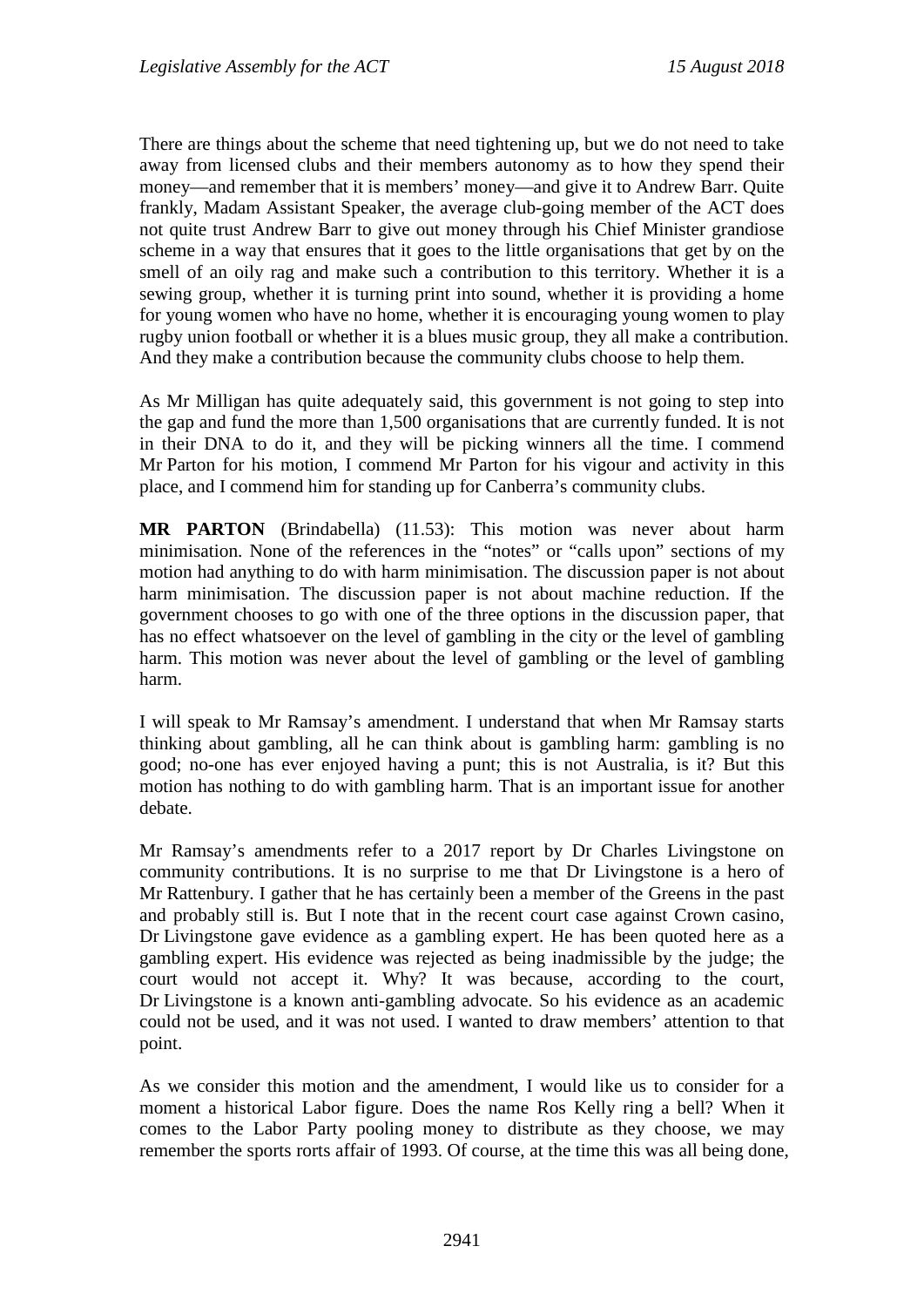it was supposed to be so noble. This was all going to be beyond reproach. This was all going to be about maximising the benefit to the community. That is what it was supposed to be about.

History shows us that it did not work out that way at all. Indeed, history shows us that the sports rorts affair cost the federal minister her job. Ros Kelly resigned over allegations that funds were allocated for political purposes. Indeed, at the by-election the Liberals ended up winning the seat. I wonder whether we will be using a big whiteboard to list the thousands of applications for funding through this proposed new centralised fund.

What I do know is that whatever happens it is clear that nobody from this government would be stepping down or resigning over anything. There is very clearly a belief from those in this government that they can do or say whatever they like and get away with it. There are those from this government who believe that they can force these changes through by hook or by crook and that everyone who is against them will just forgive and forget. Let me tell you, Madam Assistant Speaker, that these people will not be forgiving and forgetting.

You mess with this very successful model at your own peril. Community looks after community. The clubs are owned by community; clubs are community. They should be trusted by this self-righteous Labor-Greens government. They should be trusted to keep on serving their communities as they have for many years.

I have heard Mr Ramsay talk in the public space. We have heard today about this dastardly situation: community contributions paying for coaches' wages and paying for player wages and expenses. I have heard the inference that this is so wrong and that it is so far outside the guidelines. I think I should refer to those guidelines. Subsection 65(2) of Gaming Regulation 2004 provides the following guidance with respects to payments that promote, develop or encourage sport or sporting activities. This is what the official regulation lists:

- (a) payment of a sportsperson's wages or expenses;
- (b) payment for sports uniforms and equipment;
- (c) payment for sporting coaches …

I note that there were all these questions about a particular professional coach. These expenses are very clearly in the official guidelines; so why are we carrying on about them? My message to the government is that if you do not want these things, if you do not think they should be included as community contributions, then change the guidelines.

As the Auditor-General made clear on a number of occasions in her report, the problem was not necessarily with the conduct of the clubs; rather, the guidelines were not clear enough for those navigating the system. Why would you punish those who have complied with the rules? Why would you trash the whole system because there is some confusion over what is in or what is out?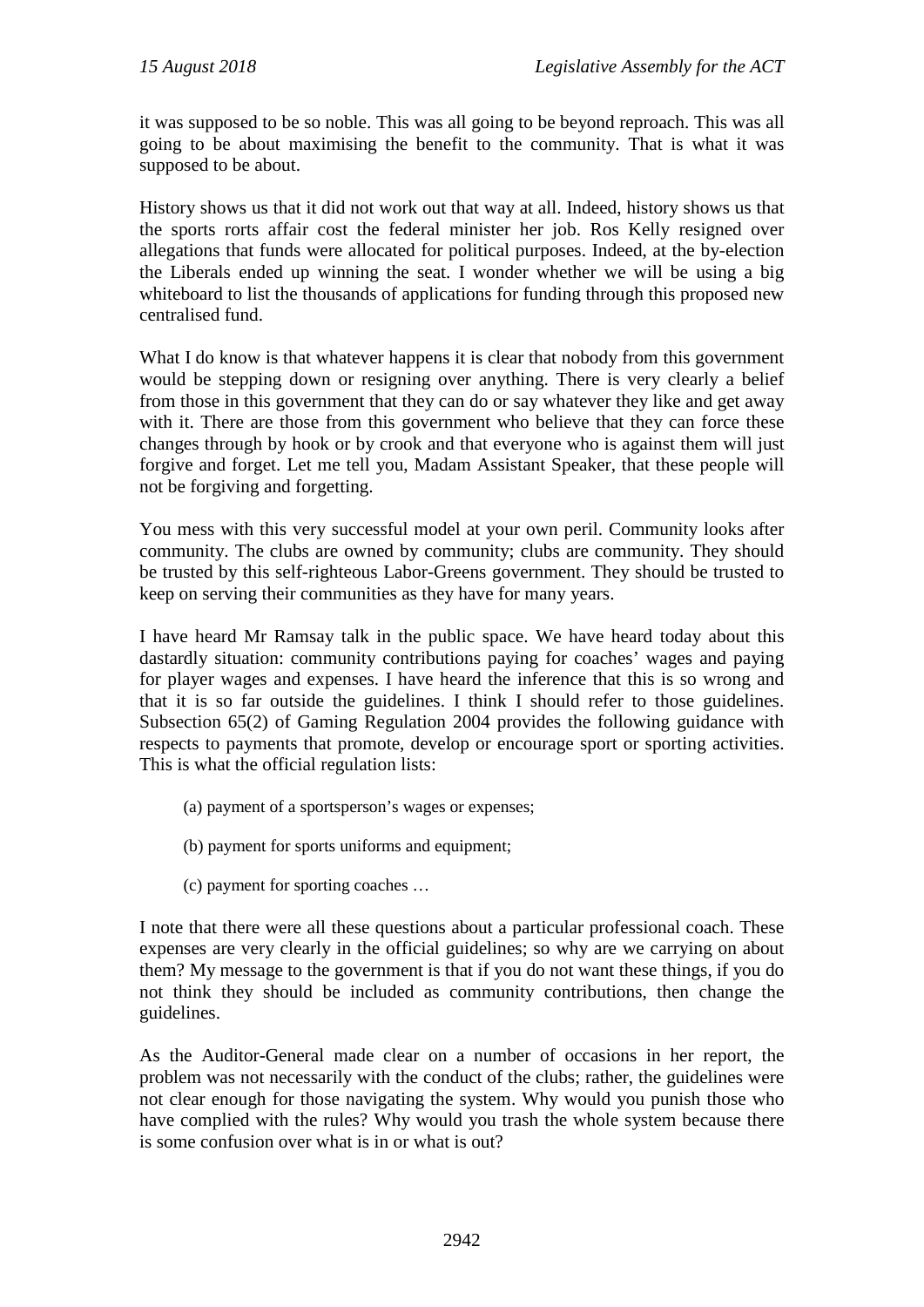In closing, I would like to refer to a letter that was sent to Alison Playford, the D-G of the JACS directorate. It came from Betty Ferguson, the president of the Probus Association of Canberra & District. Betty says:

We consider the Probus Club meetings and functions are vital to the social interaction of many of our members and for some, this is what they look forward to each month. For our members, many of whom are senior aged single women and men, this provides a significant benefit to physical and mental wellbeing.

We believe that if the ACT Government establishes a central charitable fund to receive all community contributions and distribute money to charitable and community causes by an independent administrative body … then the viability of the Probus Club in the ACT and the Probus Association would be in jeopardy.

Mr Ramsay believes that I have been scouting around town telling people in aged groups that they are going to lose all of their funding. They have come to me. I have not gone to them; they have come to me and said, "We want to make this point. We believe that there is a serious chance that if the funding model changes, we are going to be at the bottom of the list," which will be diminished because there is only so much money to go around.

Mr Ramsay and Mr Rattenbury can turn their backs on the clubs as much as they like. Mr Barr and co can say that if the clubs choose not to support the Probus club or the junior rugby league club, that is the clubs' call. But the reality is that there is only so much money to go around. If the government takes away a large chunk of these community contributions, if they become a tax, it will mean that something else has to give. The smaller clubs and groups that get money from clubs know that they are only small. They are on a long list of contribution recipients.

If that overall monetary amount is to shrink, they cannot all make the cut. Somebody has to lose. If this system changes, as per any of the options listed, then the reality is that there will be a number of sporting clubs, social groups and community organisations that miss out. And they will remember.

Question put:

That the amendment be agreed to.

The Assembly voted—

Ayes 12 Noes 9

| Ms J Burch    | Ms Orr           | Miss C Burch | Ms Lee      |
|---------------|------------------|--------------|-------------|
| Ms Cheyne     | Mr Pettersson    | Mr Coe       | Mr Milligan |
| Ms Cody       | Mr Ramsay        | Mrs Dunne    | Mr Parton   |
| Ms Fitzharris | Mr Rattenbury    | Mr Hanson    |             |
| Mr Gentleman  | Mr Steel         | Mrs Kikkert  |             |
| Ms Le Couteur | Ms Stephen-Smith | Ms Lawder    |             |

Amendment agreed to.

Original question, as amended, resolved in the affirmative.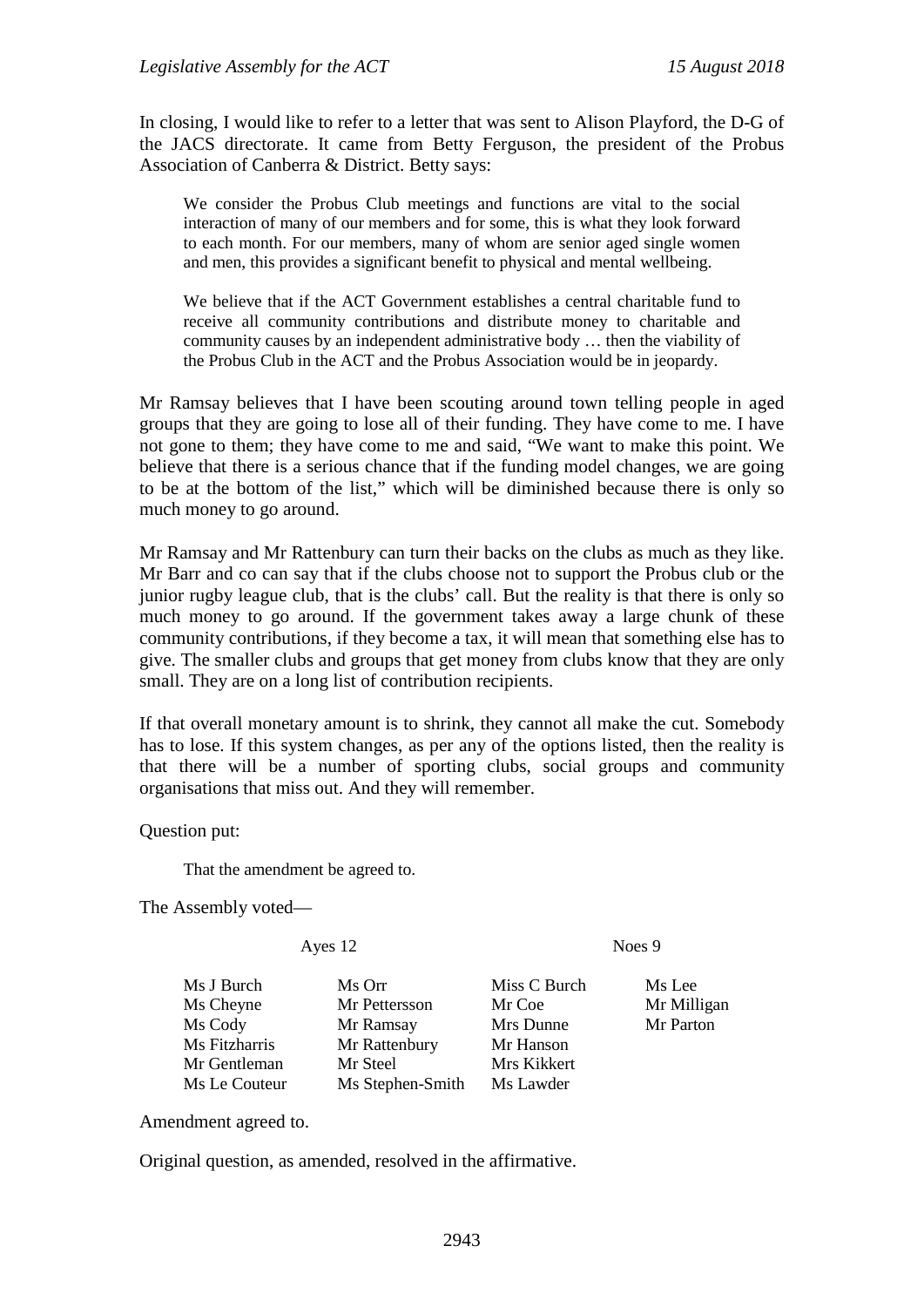## **ACTION bus service—timetable changes**

**MISS C BURCH** (Kurrajong) (12.06): I move:

That this Assembly:

- (1) notes that:
	- (a) from 2019, only 55 percent of Canberrans will be within walking distance from a Rapid bus stop, meaning 45 percent of Canberrans must walk over 800 metres or catch connecting services to access Rapid public transport;
	- (b) the new routes service fewer areas and leave many commuters forced to:
		- (i) walk longer distances to a bus stop; or
		- (ii) travel on a service that is slower; or
		- (iii) change buses and take two or more bus routes to get to major town centres and hubs like Civic, Woden, Tuggeranong, Belconnen, Gungahlin and Barton;
	- (c) more than half of all dedicated school buses will be cut, forcing children to use the general public bus network and travel through interchanges to get to and from school;
	- (d) as of August 2018, the ACT Government is yet to release the 2019 bus timetable for consultation;
	- (e) without access to the proposed timetable, it is nearly impossible to ascertain the impact of the new network on commuters or for the community to provide genuine feedback in the consultation process; and
	- (f) there is strong dissatisfaction in the community of the ACT Government's consultation process, and many feel their concerns are not being heard; and
- (2) calls on the Minister for Transport and City Services to:
	- (a) explain to the Assembly why the language concerning public consultation has changed from wanting to understand the impacts of the new bus routes on commuters to "how we can best support you to use the bus network and improve your overall experience when using and connecting to public transport";
	- (b) hold a further round of consultation for the proposed bus network, which would include releasing the proposed 2019 timetable for consultation, and detailing how community feedback has been incorporated into the proposed network; and
	- (c) make publicly available the results of the consultation, including a report to the Assembly which details community sentiment regarding the proposed changes, by November 2018.

Two weeks ago I rose in this place to speak on behalf of all the Canberrans who feel let down by the government's consultation processes on the new bus network, and provided example after example of how constituents feel that the government is not listening to them. That is why today I am calling on the Labor-Greens government to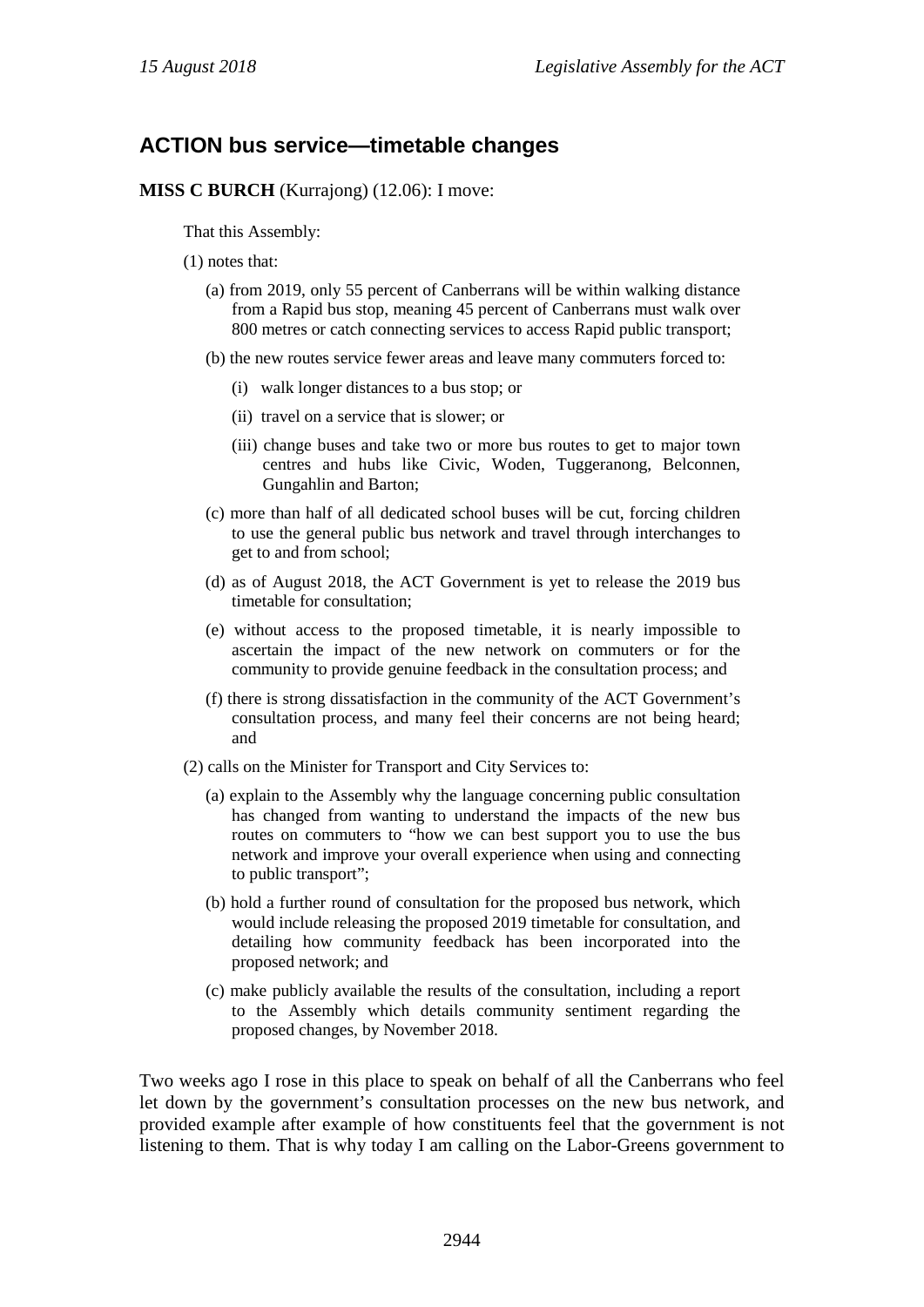stop treating Canberrans with the disdain that has characterised the way in which they conduct consultation on everything from P-plater laws to the new bus network.

We have heard from school principals who have walked away from the consultation process feeling as if these changes were already a done deal. We have heard from parents, the elderly and many commuters who feel that Transport Canberra's roadshows have been laughable.

A comprehensive network overhaul of this magnitude affects everyone. Everyone should have an opportunity to comment, and a lot of people have. We have seen over 8,000 responses, in fact, and they are not happy. As my colleagues and I have witnessed countless times in these public meetings and roadshows, often when residents air their frustrations they are told by public officials to wait until after the meeting as public officials are all too often not willing to address their concerns publicly.

We have heard from countless parents who are afraid, and rightly so, of putting their primary school aged children onto public buses that will take them to crowded and potentially dangerous interchanges. We have heard from parents of children who suffer from disabilities whose access to direct school buses represents the only option for them to get to and from school.

We have heard stories of the 70 and 80-year-old residents whose direct access to public transport will be cut under the new network, leaving them socially isolated and unable to get around Canberra. Further, we have heard at numerous community meetings how mothers and fathers will have less time each morning and evening to spend with their families because of added travel times. We have heard how the extra 15 or 20 minute walk to and from the bus stop places further inconvenience on so many people and makes their door-to-door commute that much longer and more difficult.

I agree with Transport Canberra's deputy director, Duncan Edgehill, that individual circumstances change. But when you receive hundreds of responses from Canberrans who hail from all walks of life, all disgruntled and disappointed about the proposed changes, it is not something you can so easily dismiss.

But what did Minister Fitzharris do with the feedback similar to what I have just described? She changed the game. This is a government that loves to move the goalposts. Time and time again, we have seen directorates fall short of indicators and targets not being met, or media articles criticising government decisions, and instead of pulling up their socks and admitting to these shortcomings and working to fix them, they have just changed how these things are measured.

I draw the Assembly's attention to the government's your say website, which hosted the submissions for the consultation process on the new bus network. Despite reassurances from both the deputy director and Minister Fitzharris herself that the consultation process would focus on how these proposed changes would affect Canberrans, the language on the website significantly begs to differ. The website reads: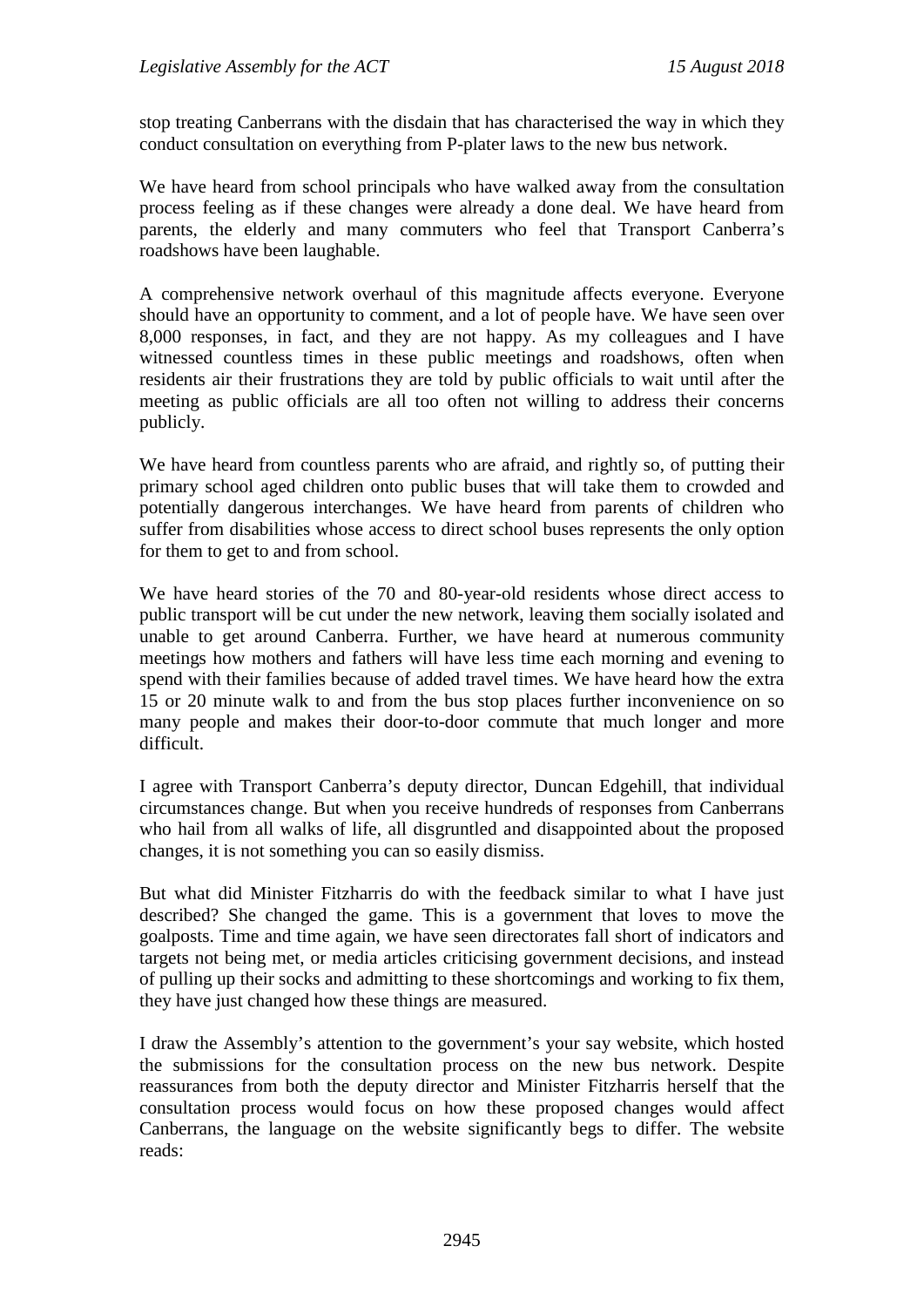From 18 June 2018 to 12 August 2018, we asked you, the community, how we can best support Canberrans to use the proposed New Bus Network to travel to school, commute to work, attend community and sporting events and get around our growing city.

This language does not suggest a government that is open to hearing the frank and honest views of so many Canberrans; rather it implies that, as so many Canberrans suspect, these changes are already a foregone conclusion.

It is not only the ACT government website that has cast doubt on the genuine nature of this process. Many school principals from both public and independent schools have also questioned its validity and transparency. A *Canberra Times* article published on 8 August quoted numerous principals all of whom raised concerns about the lack of information and consultation offered to their schools. We have heard from public school principals who have told their school communities that they have been misled by this government. Independent school principals have had their requests for meetings refused until finally being agreed to late last week in the dying days of consultation, with meetings only to take place after the consultation period has already concluded.

As I said two weeks ago, one of the most damning parts of this consultation process is the fact that the government is yet to release timetables. Without timetable information, it is impossible for Canberrans to fully understand the impact of the new network on them and their families. Withholding necessary and vital information is not only insulting to the people of Canberra but also serves to discredit and delegitimise the consultation process in the first place. People who use the network are entitled to see the effects of the new timetable on their door-to-door travel times. Parents are entitled to see how long their children will be waiting at interchanges. The elderly are also entitled to see how long they will be required to wait at bus stops on a cold Canberra winter morning, waiting to catch the second or third leg of their journey.

Transport Canberra deputy director Mr Edgehill said during estimates only a few weeks ago:

There will be a much shorter, effectively, third phase of consultation after this consultation where we will be putting the timetable out and saying, "These are the actual bus times."

Yet in all of the roadshows and all of the public meetings, we have heard nothing of this third phase of consultation. The government has said time and time again that this new network is more direct, accessible and frequent, yet it is yet to release any form of data or timetabling to support these claims. Let me be clear. I recognise that timetabling is a complicated beast, and I am not calling for timetabling consultation in order for individual arrival and departure times to be critiqued. Rather, Canberrans who rely on this network every day cannot give legitimate feedback on how this network will affect them without seeing the timetables.

The minister's proposed amendments to my motion today are laughable, and the Canberra Liberals will not be supporting them. I will go through a couple of these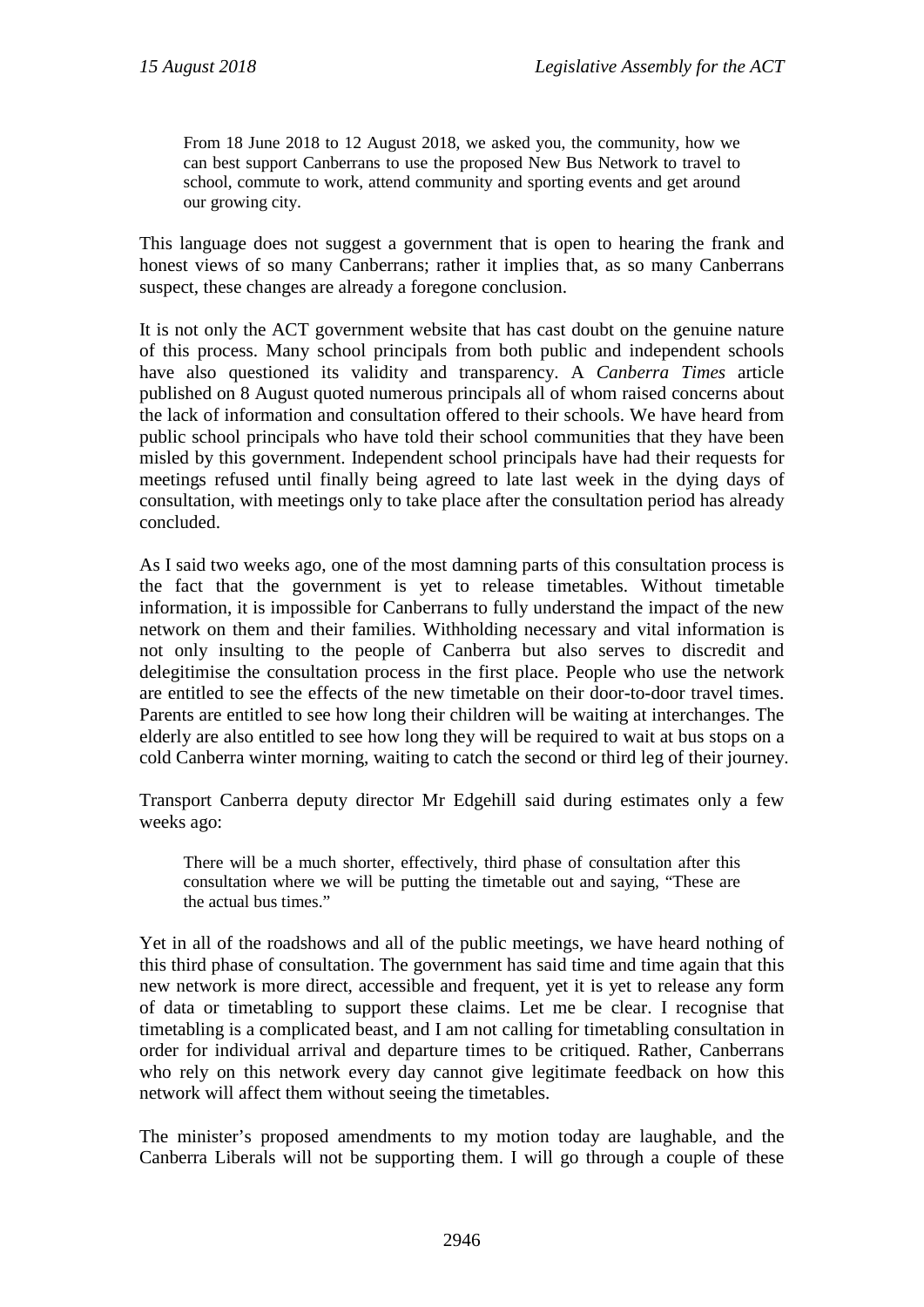quickly. At 1(b) the minister states that Canberrans said they wanted more direct routes, yet under the new network we will be seeing many more transfers, cuts to the Xpresso services—and it really does not get more direct than the Xpresso services and fewer bus stops. At 1(b) she also says that Canberrans wanted increased services across both on and off-peak times, including evenings and weekends. Yet we are seeing so many people losing suburban services.

At 2(b) she says that almost 80 per cent of those surveyed said they would be prepared to walk further to a bus stop if their journeys were faster. Yet under the proposed new network we are seeing door-to-door travel times become longer for many people. I strongly suspect that if this question had been rephrased and people were asked if they would mind their total journey times increasing, the answer would have been a resounding no.

At 2(e) the minister talks about Transport Canberra having consulted directly with older Canberrans about these proposed changes. Yet we have heard from countless retirement communities and bodies who claim that they were not consulted. Only yesterday we saw a petition lodged by over 500 residents from just one retirement community about these proposed changes.

At 3(a) the minister's amendment talks about releasing timetabling before the new network commences. This entirely ignores the issue of consultation on new timetables. It is completely inconsistent with what we have already heard from the deputy director of Transport Canberra. And really it is quite laughable, because you would certainly expect that a timetable would be released, at the minimum, before the new network commences.

I also draw the Assembly's attention to a media release by Minister Fitzharris on 6 August entitled "Record bus patronage supports proposed new network". This is yet another example of delegitimising the consultation process. By in effect correlating statistics with an otherwise unrelated conclusion, Minister Fitzharris is serving to undermine the process by discrediting any view which contradicts the proof that the media release outlined. Rather ironically, what the minister is saying is, "The current system is working, so let's completely overhaul it." An example of this lunacy is that the media release also cited tertiary students as a large driver of public transport use in Canberra. Yet under the proposed new network the No 3 service that runs directly through the ANU is going to be cut.

This government is making it harder for children to get to school, employees to get to work, elderly people to get to their medical appointments, and the sick to get to hospital. If this government really did take public consultation seriously, then they would see how poorly designed this new network is.

As late as yesterday, the minister admitted, "We have not heard much from those who don't use the network." Just to be clear, this new network has been designed and is intended to be implemented for Canberrans who do not use public transport and who did not contribute to the consultation process, at the expense of those who do currently use the network.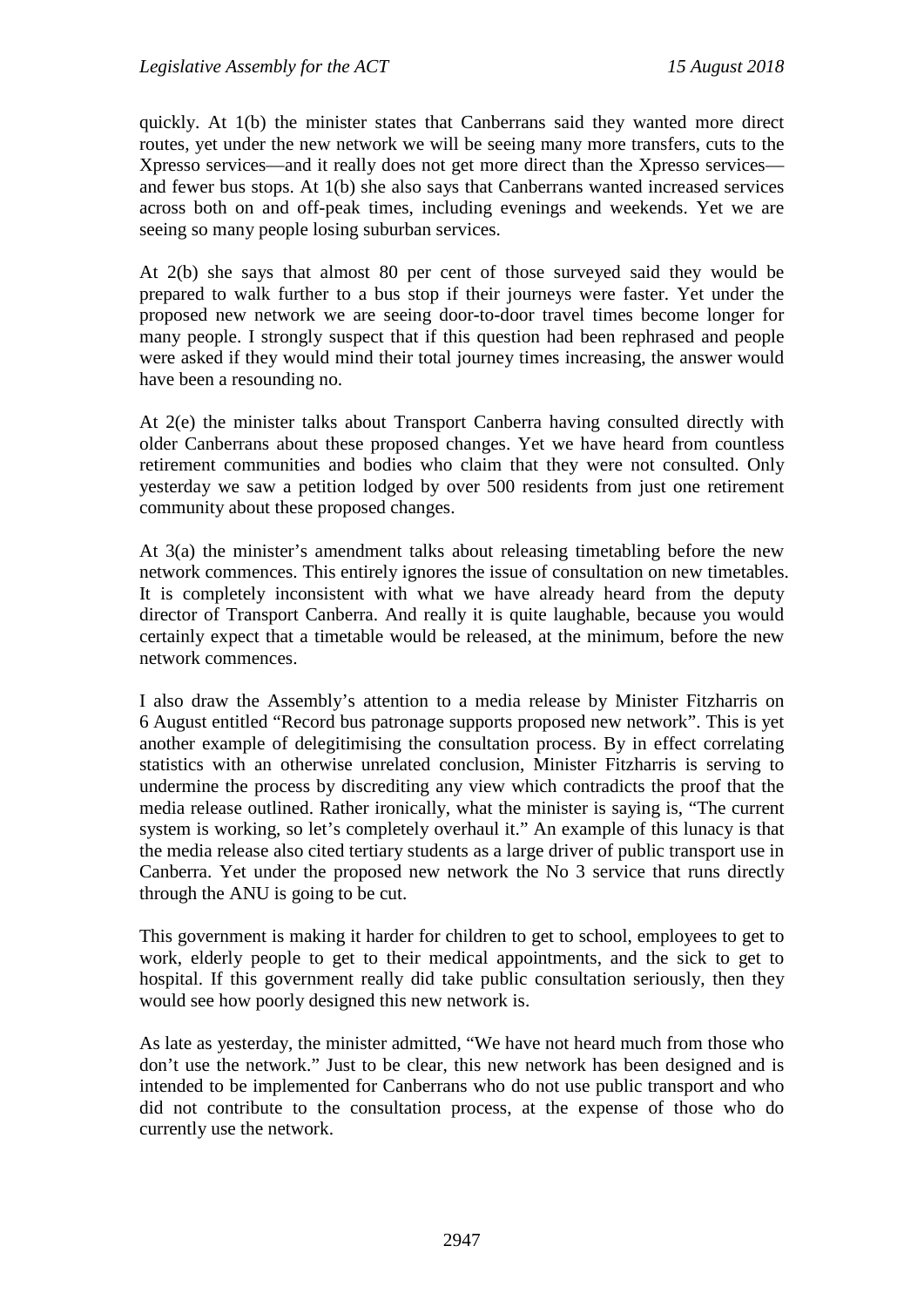The minister has spoken at length about increasing the number of rapids in order to increase overall patronage of the new network. While this is definitely a good thing and we all agree that we want to see more Canberrans using public transport, this should not be at the expense of those who currently rely on it.

What seems to be forgotten here is the inherently public nature of public transportation. Yes, we want to encourage more commuters to use public transport. But equally, if not more importantly, public transport needs to be available to our less advantaged members of the community, those who do not have access to a car and those who cannot or can no longer safely drive. By cutting suburban services and removing bus stops, the new network neglects our most vulnerable. The government would know this, of course, if they chose to listen to the past eight weeks of public outcry. But they have not listened for the past 17 years, so why would they start now?

The minister needs to stop taking Canberrans for granted. The people of Canberra are more than just a cash cow for rainbow roundabouts and ill-forsaken, over-budget infrastructure plans.

These people rely on you to provide services that make their lives easier and provide the means by which they can access the plethora of opportunities that our territory has to offer. Public transport is a means by which Canberrans can and do access these opportunities. We must listen to those who have elected us.

**MS LE COUTEUR** (Murrumbidgee) (12.17): This will be a brief speech. As people know, I am very much in favour of our bus network and a regular user of it. I would love to be able to talk at greater length, but I do not think I can.

I will not be supporting Miss Burch's motion because it is not nearly as practically constructed as the amendment to be proposed by the minister. I cannot agree with her that the timetables all have to be out front. We have to do consultation while there are still decisions being made. If we make all the decisions and then do the consultation the community will rightly feel aggrieved that they have no say on what is going on. I think Minister Fitzharris's amendment better identifies the real issues and commits to further consultation on them. It is not sensible or practical in my view to produce timetables that go with consultation about the bus route because at that point, if we are doing genuine consultation, the timetables would be close to completely meaningless.

We already have a commitment from the government in terms of minimum timings for the rapid routes so we have some idea of what the timetables must be. But our buses do not just run one route; a bus might do a 3 to Woden then a 23 down to Woden valley, a 26 to Weston and a 60 through Kambah. If there were a change in, say, the No 3 route, that would change not just the timetable for that route but potentially all the others. We would have people putting submissions in on the basis of timetables that have not been worked out yet.

This recent consultation has the problems every other public transport system has in balancing where it puts its resources. Everybody wants a bus stop next to them or very close to them. Everybody wants more frequent services. Everybody wants faster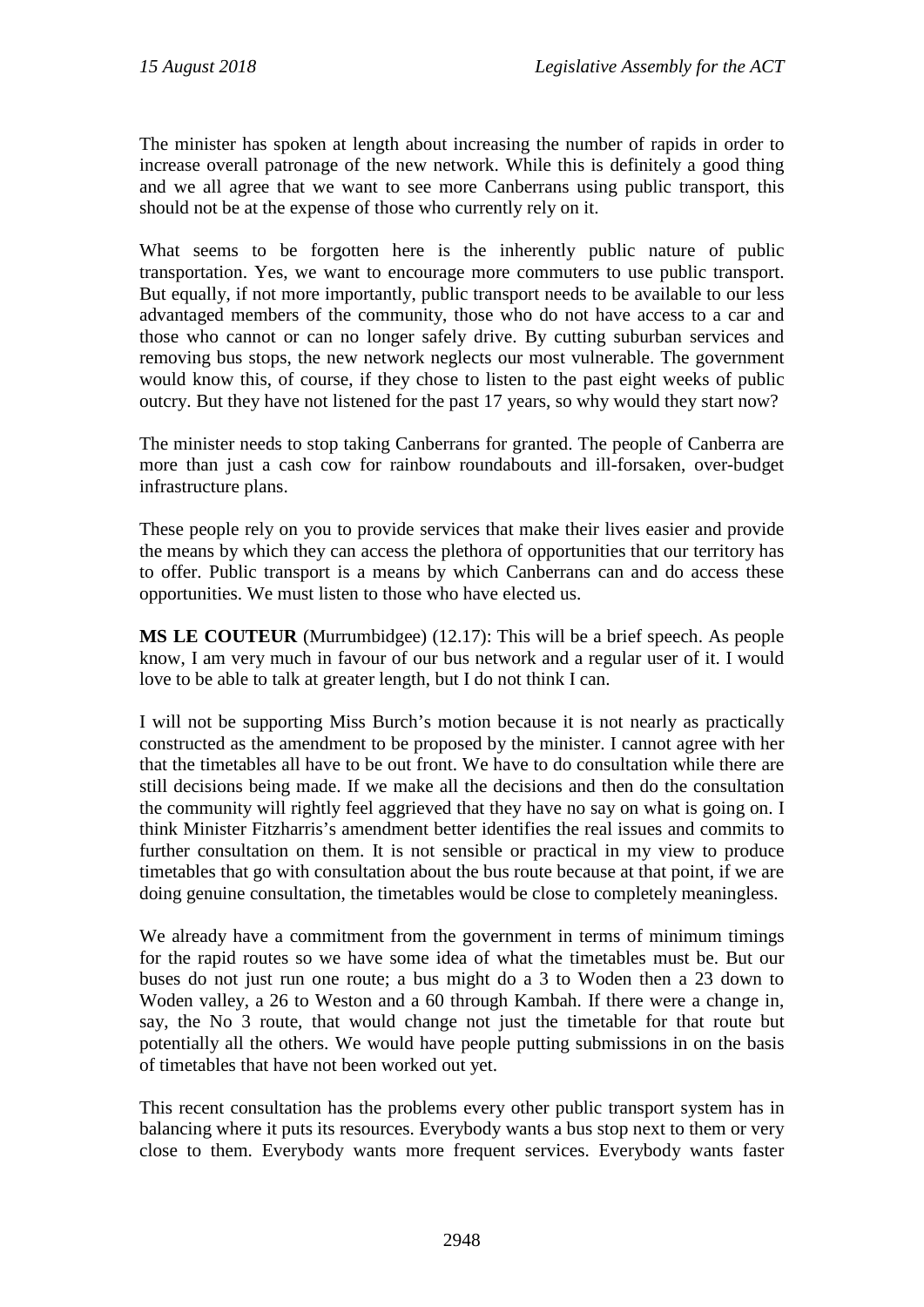services. Everybody wants at the very least not to increase the rates they have to pay. All of these together are not consistent, and the issue for our public transport system, like others, is to balance the competing demands.

Miss Burch's motion highlighted some of the competing demands, but we also have to look at the competing demands of the current day-to-day user and commuter. I am very confident that the government has looked at those because it has a wonderful treasure-trove of data. It has all the MyWay data. It knows where the people are going right now. I am confident that, whatever else they have tried to do, the government has tried to optimise it for the people who they know are already happy to use the bus.

One of the issues is that 80 per cent of people are happy to walk further for better services and 20 per cent are not. Where this becomes a real issue is that some of those 20 per cent simply cannot walk for further services. Miss Burch talked about retirement communities, and they are a good example of people who probably are in that situation.

It is a very difficult balance, so I am very pleased the amendment Minister Fitzharris will move calls on the government to do more work with ACTCOSS and other groups on this. Maybe some funding has to move from the standard bus network into the flexible bus service. Maybe we can do some more work on making demand-responsive services more widely available, particularly for those who are never really going to be served by a financially feasible public transport network.

Another difficult balance that Miss Burch highlighted is school buses. But we simply cannot keep running almost empty school buses on very long trips across Canberra for a fairly small number of children while packed buses are having to drive past people trying to get to work. Sometimes I do not manage to get on my bus in the morning because it is full. I totally appreciate that kids are established in a school and, understandably, their parents do not want the school bus removed. This is one of the difficult balances we have to find.

I understand that many people are concerned about the safety of children at interchanges. The minister has already promised more staff at interchanges to help the children, but parents are nervous because the details have not been released yet. That is why I asked Minister Fitzharris to include in her amendment consultation with peak bodies and parent groups about what they intend to deliver.

I have to say that safety at interchanges is an issue not just for schoolkids; it is a major perception issue. I want to use the word "perception" very clearly. I regularly travel through the Woden bus interchange and due to the sitting hours of the Assembly and the public events I go to I do this at night sometimes. It has never seemed unsafe to me. I am very aware that while the buses are running there is always at least one ACTION staff member at the Woden interchange. We need to put out more of a message to people that interchanges are quite safe places not just for our kids but for all the people who might want to catch public transport in Canberra.

One of the other balancing issues is the Xpresso buses that will be stopping in favour of rapids. For some of us that works; it works for me. My husband catches an Xpresso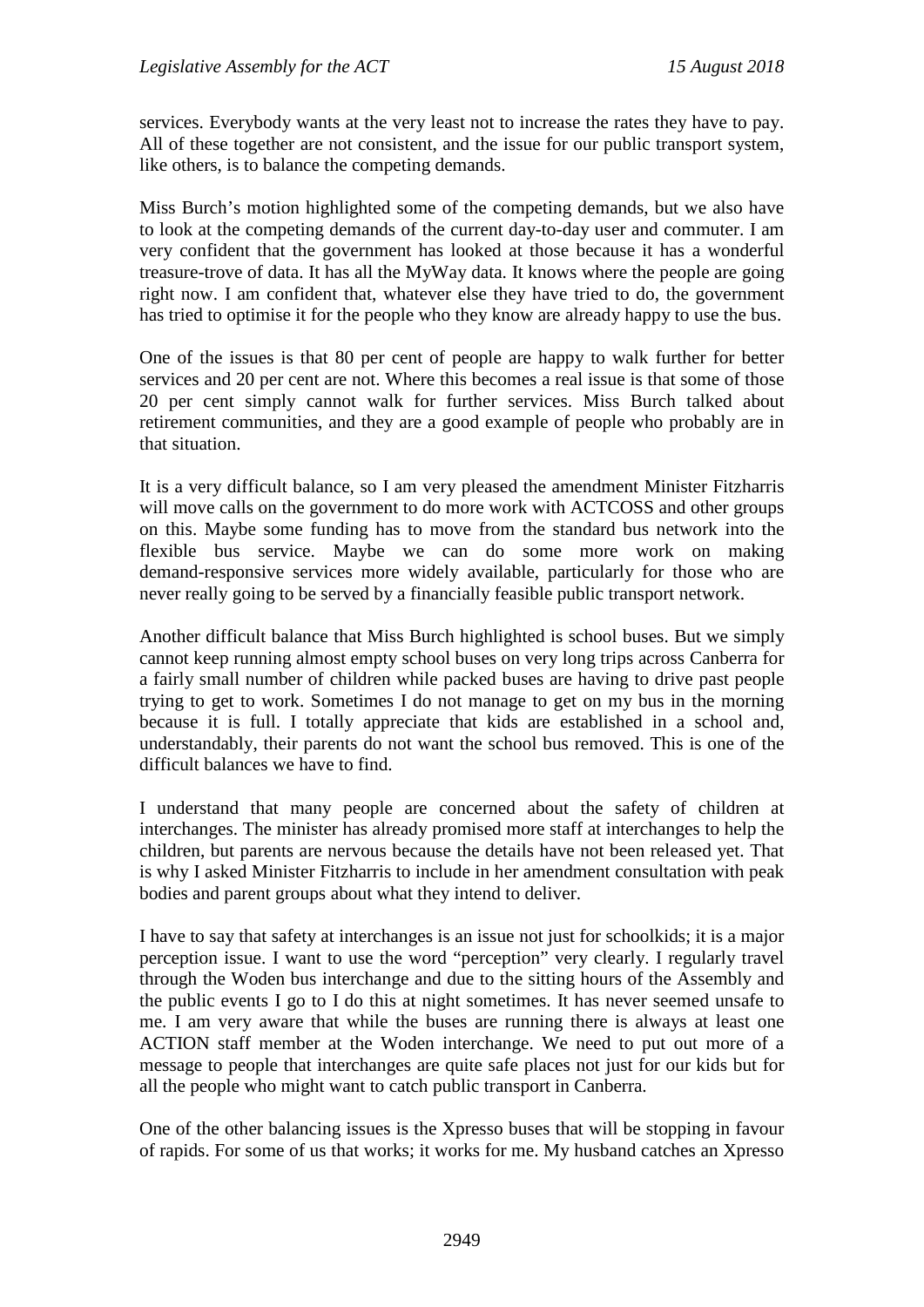and that is going to be turned into a rapid so we are really happy. But I know that for others it does not work. I went to the Tuggeranong Community Council meeting where there were lots of examples of people it was not going to work for.

I have been to three community council consultations about the bus network, and in all of them people were asking for information about the Xpressos but none of them got that. That is why I asked a question on notice on about them. I think there has been a failure in the consultation; there needed to be more information about the Xpressos.

I have received a number of emails from people who have taken the time to step through what they believe the extra time will be for them if their Xpresso goes. There are people who think they will be spending an extra hour a day on the bus; if they still use the bus, which generally they say they will not. I am confident the government will do some more work on this because if I am getting a lot of feedback about this, they must be getting even more.

Clearly, if the government has 8,500 responses then there are issues and concerns with the network, but I think it is really great that there have been all these responses. Hopefully we will get the best network we possibly can with our resources. It is inevitably a balancing act, and I think we all need to stress the importance of a good public transport system. For that reason I very much thank Miss Burch for bringing this motion forward, but we must work with the government to make the best system we can, which is why I will be supporting the amendment Minister Fitzharris will move.

**MS LEE** (Kurrajong) (12.26): I thank Miss Burch for bringing this motion today about the proposed changes to the ACTION bus network. I speak to the motion in my capacity as shadow minister for education as it is school students, their parents and school leaders who will be amongst the hardest hit by the planned cuts. The changes to bus routes will impact every school in the ACT, some severely. Non-government schools are not bound by rigid priority enrolment areas that apply to government schools and draw students from across the territory, and it is these schools that will be most affected.

Parents choose to send their children to non-government schools for myriad reasons, whether it is religious affiliation, a particular program, or a school their siblings or perhaps they themselves attended. We are fortunate in Canberra that we have a diverse range of excellent non-government and government schools from which parents can choose to best suit their children's needs.

We know the total number of dedicated school buses in the network will be reduced by more than half, from 109 to just 47. Fifty-nine schools will have their dedicated school buses cut next year. This means that students, some as young as six, at the following schools will all be expected to take a public bus to and from school: Amaroo; Arawang primary; Bonython primary; Burgmann Anglican, Forde; Burgmann Anglican, Valley; Calwell high; Calwell primary; Canberra Grammar, north side early childhood; Caroline Chisholm; Chapman primary; Charles Conder primary; Covenant Christian; Curtin primary; Dickson College; Duffy primary; Evatt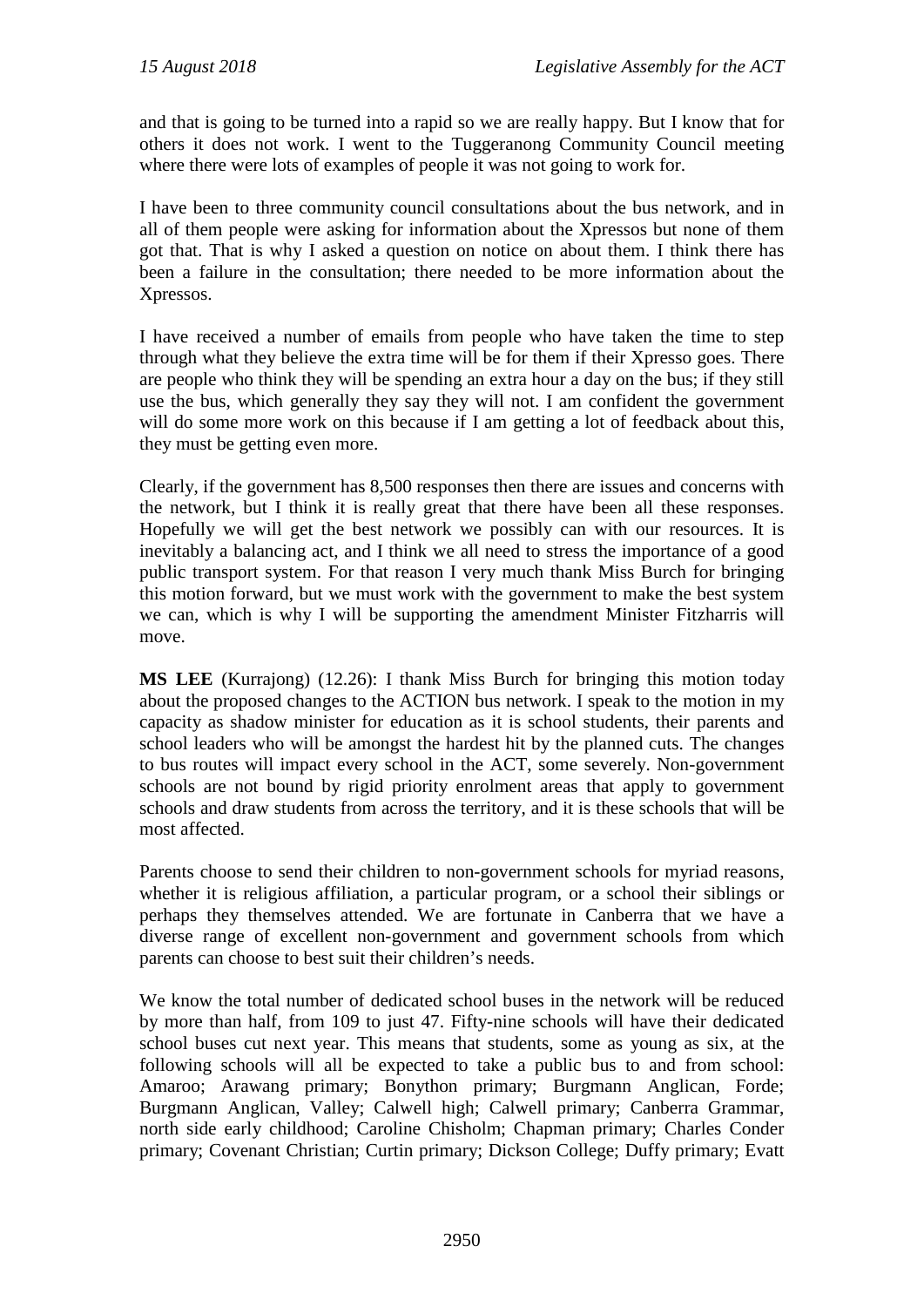primary; Florey primary; Garran primary; Good Shepherd primary; Gordon primary; Harrison; Hawker primary; Holy Trinity primary; Kaleen primary; Kingsford Smith; Lanyon high; Latham primary; Lyneham high; Macquarie primary; Majura primary; Monash primary; Mother Teresa Catholic primary; Namadgi; Narrabundah College; Narrabundah early childhood; Neville Bonner primary; Ngunnawal primary; Palmerston district primary; Red Hill primary; Rosary primary; Sacred Heart primary; St Bede's primary; St Benedict's primary; St Clare of Assisi primary; St Francis of Assisi primary; St John Vianney's primary; St Joseph's primary; St Matthew's primary; St Michael's primary; St Thomas Aquinas primary; St Vincent's primary; Sts Peter and Paul primary; Theodore primary; Torrens primary; Turner; University of Canberra high, Kaleen; Wanniassa primary; and Weetangera primary.

This means that students as young as five will be forced to get on a bus with regular commuters, many having to change at bus interchanges and many commutes involving a walk from home to the bus stop and a walk from the bus stop to school.

I have not met a single parent or a single school principal who is supportive of these changes. The fact is that most parents are uncomfortable sending their young children to school on public buses, and this is for myriad reasons. What if they miss their stop? Will they get off too early or too late or get lost? Will they be safe? The reality is that when children as young as five are forced on public buses, the chain of duty is broken.

On a dedicated school bus, a parent or guardian may wait with their child at a bus stop. Once their child is on the bus, the parent can be reassured that the bus will go straight to the school entrance. Once their child arrives at the school, the parent can be reassured that their child will be under the care of their principal and teacher. How can this tight chain of duty be upheld if students as young as five are being forced onto public buses? This is a serious safety concern. We have working with vulnerable people checks for all bus drivers for exactly that reason. If we are going to trust drivers with schoolchildren the government must ensure they are safe.

The government insists that the provision of TCCS officers at interchanges will assist students to make their connections. But how does this government expect TCCS staff to take care of the hundreds of children flowing through interchanges, and for how long will this happen?

Finally, I take this opportunity to directly communicate some comments I have received from parents to the minister so that I can be absolutely sure she hears them. A parent from Kambah commented that her child's school bus is full each day but that has not stopped the bus from being cancelled. She points out that kids with a heavy bag, gym gear and a musical instrument will take time to get on and off the bus and that grown-up patrons will be significantly less understanding of the time it takes for young kids to get on and off the bus.

A parent from Red Hill primary has contacted me. Currently school buses which service that school drop students directly at the school's entrance. However, the replacement bus will drop kids on the street and force five-year-olds to negotiate the busy school car park. This car park is risky at the best of times, but the removal of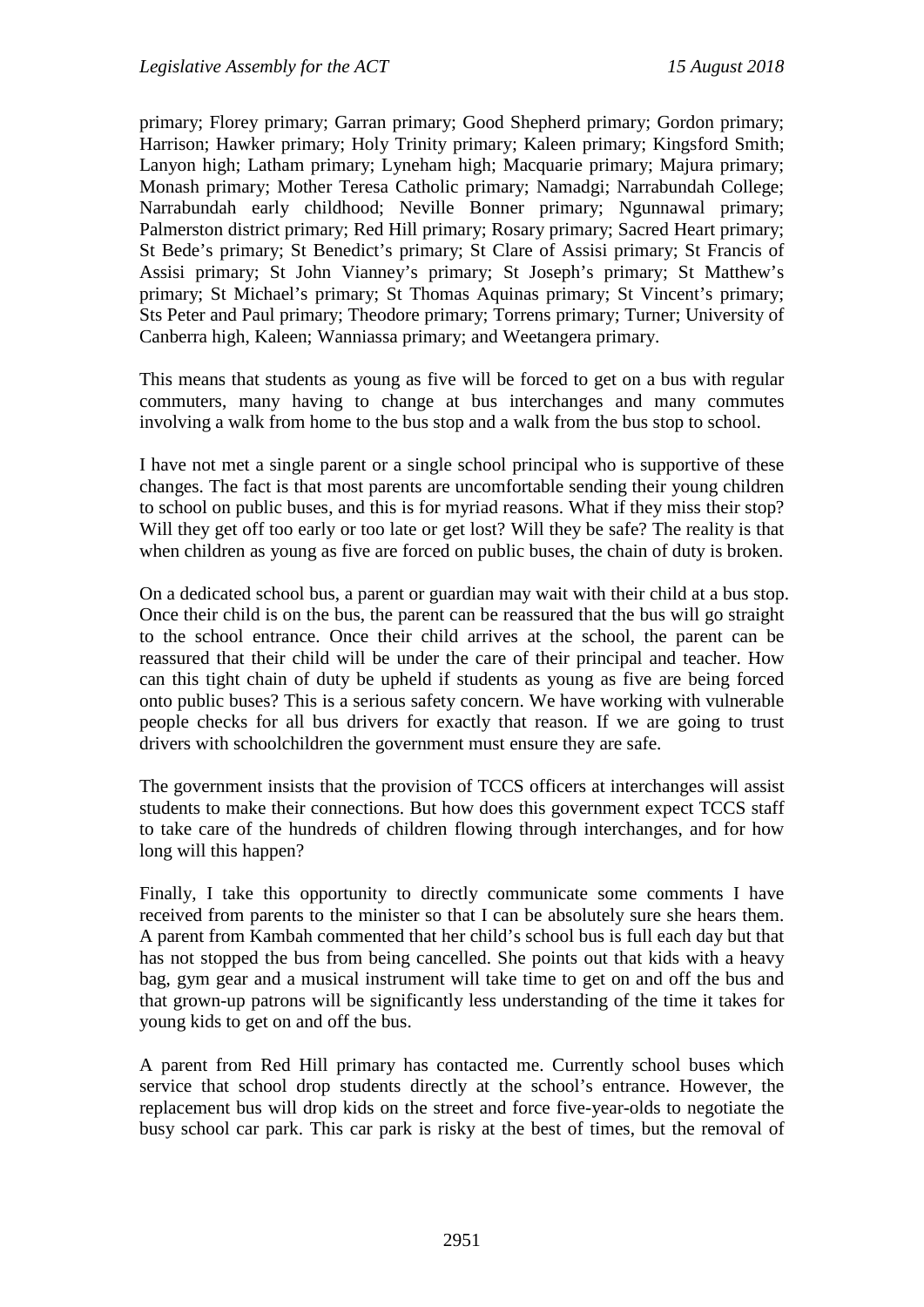dedicated school buses will doubtless force more families to drive children to school, further making this busy car park a veritable minefield.

A parent from Fisher says:

I remember as an older teen … feeling uncomfortable on the bus when someone stared or started an inappropriate conversation. I remember getting up and moving seats. Yet primary schoolchildren, tweens and teens are expected to be allowed in these situations every day just to get to school.

The board of a school in the inner north states that the single biggest concern is over the ultimate safety and wellbeing of children which should override the government's simple pursuit of efficiencies, and the underlying truth about the current push to remove direct school buses remains entangled with a number of other serious mistruths and inconsistencies surrounding Canberra traffic not being addressed by this government.

A parent from Amaroo asks:

How will the safety of the primary schoolchildren on a public bus be ensured? Will there be special stops at interchanges to let children off and on first?

The ACT Association of Parents and Friends has also raised major concerns about the safety of students in going about their core day-to-day journey of simply getting to and from school. This government are quick to say how important education is, but if they cannot be trusted to even get our children to and from school then I and the majority of Canberrans must seriously question whether they have their priorities right in the first place.

I must ask the minister: what really was the goal of this supposed improved network? After all the spin and rhetoric, we still do not know. Of course, this does not even begin to touch on the sham consultations this government has undertaken, which Miss Burch has spoken about in great detail today whilst the minister is not even fronting the thousands of Canberrans who are unhappy about these proposed network changes.

I thank Miss Burch for bringing this motion today to raise a significantly important issue that will impact thousands of Canberrans, particularly schoolchildren and their families, and I commend her motion to the Assembly.

*Debate interrupted in accordance with standing order 74 and the resumption of the debate made an order of the day for a later hour.*

#### **Sitting suspended from 12.34 to 2.30 pm.**

## **Questions without notice Taxation—reform**

**MR COE**: My question is for the Chief Minister and Treasurer. I refer to claims by former senior treasury official Dr Khalid Ahmed in the media on 25 July. Dr Ahmed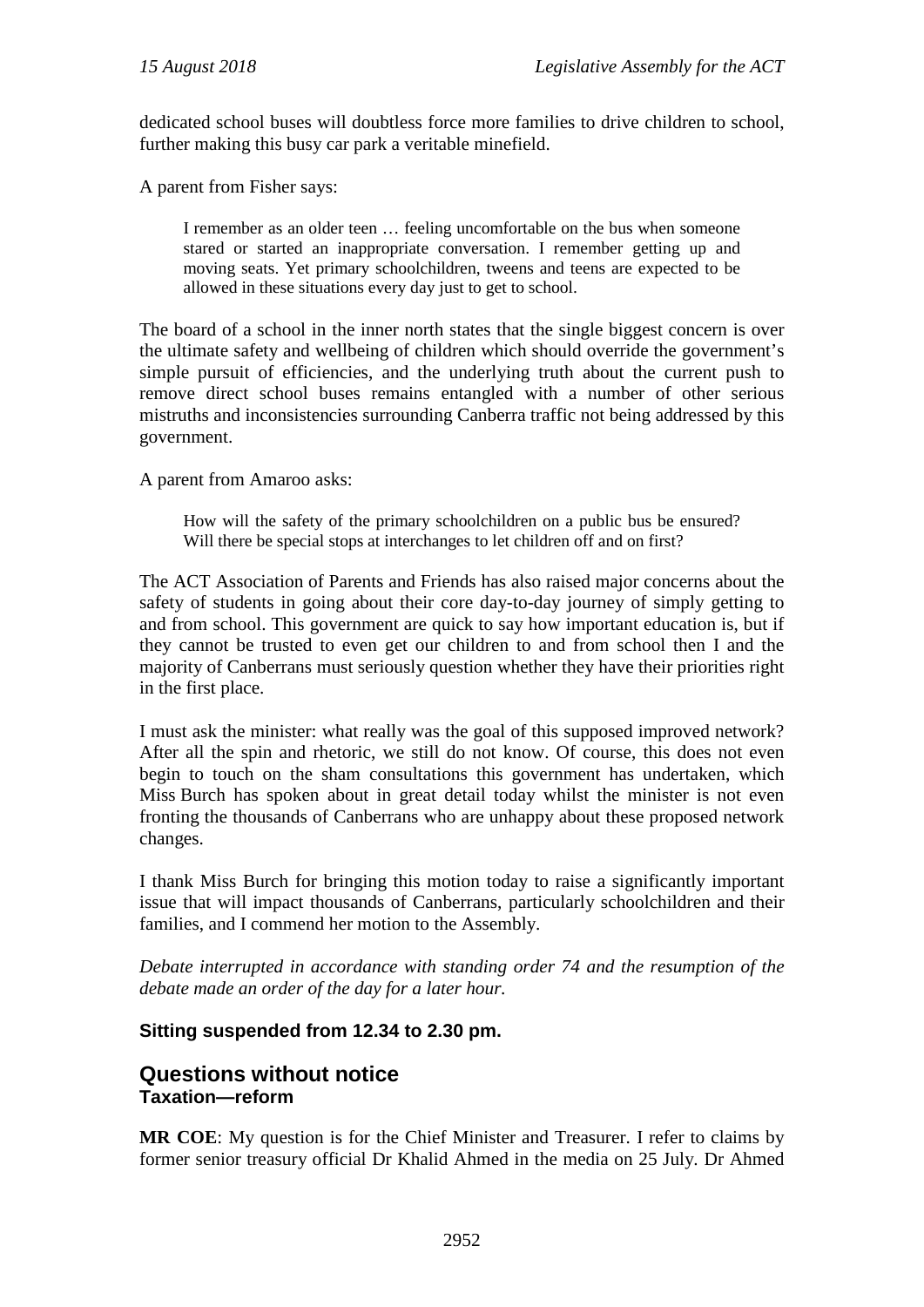claims that the territory's own-source revenue has grown by \$400 million since 2012-13, representing a broken promise that the tax reform would be revenue neutral. This increase goes well beyond population and economic activity. Neither wages nor the territory's welfare concessions have kept pace with this. Dr Ahmed also claims that if the government had maintained the same revenue to gross state product as in 2011-12, it would have received about \$332 million less in revenue. Chief Minister, why has the government broken its promise about tax reform being revenue neutral?

**MR BARR**: The government has not broken its commitment in relation to tax reform, but we have seen a period of very strong economic growth for the territory. We have, in fact, been the fastest growing economy amongst all of the Australian states and territories. We have seen exceptionally strong growth particularly in new international investment in commercial property in the territory, and that has seen revenues increase. Particularly over the past few years, there were a couple of very significant commercial property transactions, including the sale of part—

**Mr Coe**: Did they pay stamp duty?

**MR BARR**: Yes. They included the sale of part of the Woden plaza shopping centre that attracted a very significant new investment partner. And there were a number of large commonwealth tenanted buildings that transacted during that period.

*Mr Coe interjecting—*

**MR BARR**: The rate of stamp duty for those commercial transactions is, of course, lower now than it was prior to tax reform—

*Mr Hanson interjecting—*

**MR BARR**: but there still remains a stamp duty on commercial property transactions, particularly very large ones.

**Ms Cheyne**: Madam Speaker—

**MADAM SPEAKER**: Chief Minister, can you resume your seat. Point of order.

**Ms Cheyne**: The constant interruptions are a pretty unbecoming way to start question time.

**Mr Hanson**: Oh—

**MADAM SPEAKER**: Thank you. There is no need for diddums inclinations there. I was about to about call you to order. Please be called to order.

**MR BARR**: Thank you, Madam Speaker. That is a totally new concept that has been introduced, but I feel it is very apt for those opposite. They have been sucking that one up for 17 years, haven't they, Madam Speaker?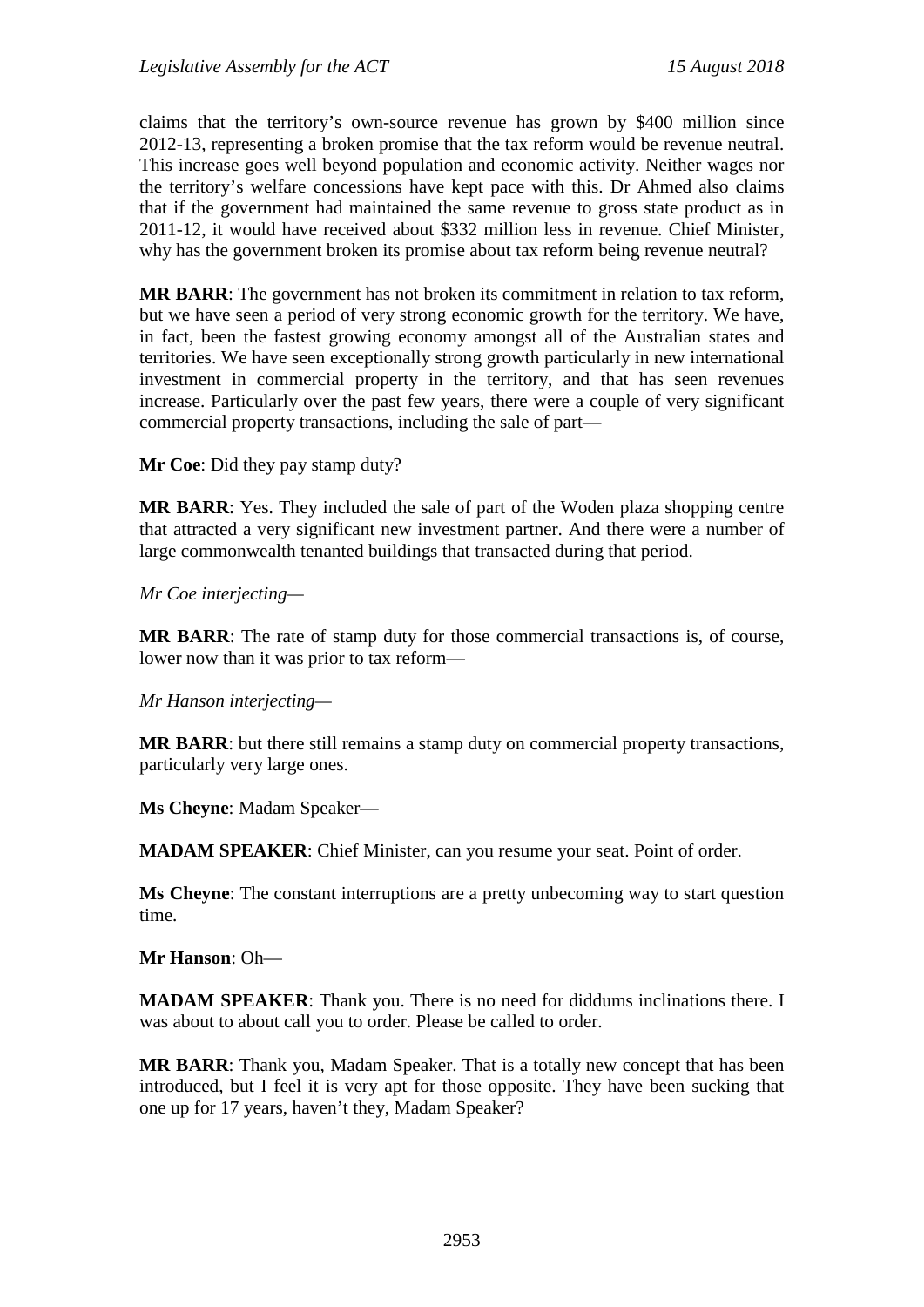Let us be clear that the strengths of the territory economy are record levels of economic growth and our population increase. The fact that we are seeing a very significant period of economic growth is, of course, being reflected in the territory's revenues. *(Time expired.)*

**MR COE**: Chief Minister, why has own-source revenue outstripped growth in wages and CPI?

**MR BARR**: We have seen very strong business activity. We have seen a number of revenue lines, including payroll tax and commercial conveyance, reflecting the strength of the economy, and the fact that our unemployment rate is the lowest of any Australian state or territory. We have pursued a growth model. We have wanted to ensure that Canberrans stayed in work during the very harsh cuts from your federal colleagues that damaged this economy significantly. We pursued a path of expansion, of economic activity and of job creation, and we have seen an extraordinary level of jobs growth.

We have the lowest unemployment rate in the nation. That means we are seeing increased payroll tax revenues for the territory. This is a good thing. It is a sign of a strong economy that is generating good, new, long-term, sustainable jobs for Canberrans. We are seeing people coming to our city from around Australia and overseas because they are attracted to our world-class lifestyle. This is the world's most livable city. People are moving here. Our population is growing rapidly. This is a fantastic thing for Canberra, and the evidence is that we have the lowest unemployment, the fastest growth and nearly our strongest era of population growth in the city's history.

**MR PARTON**: Why is the ACT budget not in fiscal surplus, given the growth in own-source revenue?

**MR BARR**: Perhaps it has escaped Mr Parton that the data I tabled in this place yesterday showed that the territory has a very strong operating cash surplus. Our headline net operating balance is in surplus and we continue to see our strong economic growth contributing very good social outcomes for our city, with unemployment very low and levels of workplace participation very high, and we continue to see that private sector wage growth, in fact, has been outstripping public sector wage growth because of the policies of your federal colleagues, which are supressing public sector wages in the commonwealth public sector. If you want to look at anyone who has got something to account for in relation to slow wage growth it is your colleagues federally.

I remind you that it is your colleagues and your shadow minister who support cutting penalty rates as well. You want to take money out of people's pockets. You want to supress their pay. That is the Liberal Party philosophy: driving down wages, insecure work, sacking people, turning this economy and this city backwards. That is your policy approach. No wonder it has been rejected so many times by the people of Canberra.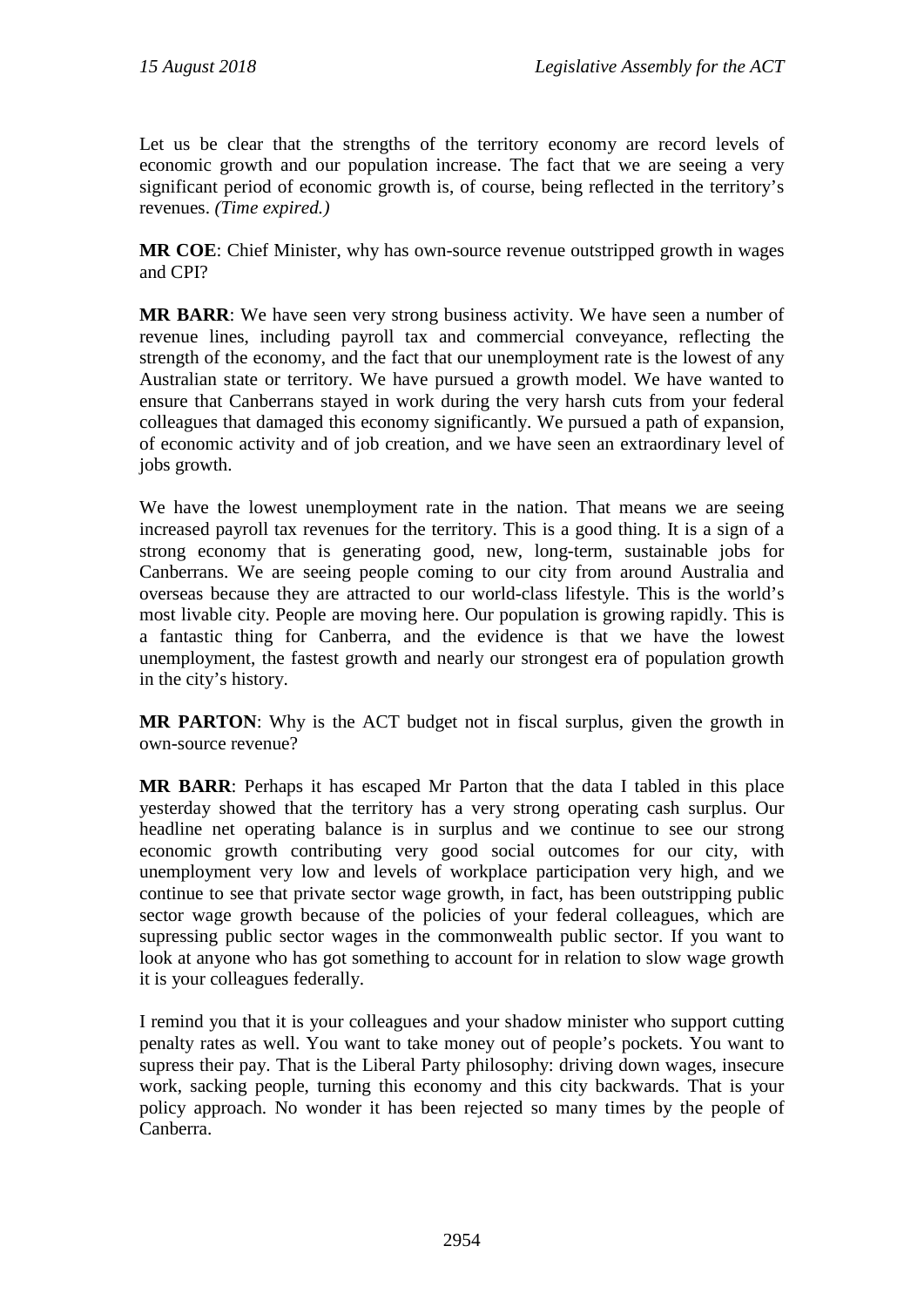**MADAM SPEAKER**: Before I call the next question, Mr Coe, you were quiet noisy in those few minutes. Can you refrain.

#### **Taxation—increases**

**MISS C BURCH**: My question is to the Treasurer. I refer to an analysis by economist Mr Adrian Makeham-Kirchner on the impact of rapidly rising increases in rates, taxes and charges under this government reported in the media on 25 July. He found that the increases in ACT government rates, taxes and charges were hitting low income earners the hardest. Mr Makeham-Kirchner said:

"With the fixed portion of these taxes, rates and levies increasing, it means at the lower end of the income distribution it's consuming a higher proportion of the household budget, and the concessions have essentially gone backwards in real terms."

Why are increases in ACT government rates, taxes and charges consuming an increasing proportion of the household budget for low income earners?

**MR BARR**: Through the mix of concession policies that the ACT government has in place we have in recent times significantly increased our support for low income households. We are not, however, in the business of trying to cut their penalty rates or reduce their support through the social welfare system. We are not the party that seeks to ensure that the most vulnerable in our city receive the least support, which is the fundamental philosophical reason for being on this side of politics. That side of the chamber pride themselves on delivering as much cash as they possibly can to the top 10 per cent of income earners in this nation.

*Opposition members interjecting*—

**MR BARR**: That is what you are about. That is why you are all in politics: to put more money into the pockets of the richest Australians. We take a different approach. We support—

**Mr Hanson**: Madam Speaker, I raise a point of order. Mr Barr talked about us trying to put money into the pockets of people. I recall a hearing when Mr Barr objected to that and said it was unparliamentary. I ask you to rule on whether an allegation that people are trying to put money into the pockets of someone is unparliamentary.

**MADAM SPEAKER**: Mr Hanson, I will give you a very quick ruling. It is not out of order.

**Mr Hanson**: There you go, it is not out of order, Mr Barr. Did you hear that?

**MADAM SPEAKER**: It was context, Mr Hanson.

**Mr Hanson**: Oh, it was context!

**MADAM SPEAKER**: Mr Hanson, consider yourself warned.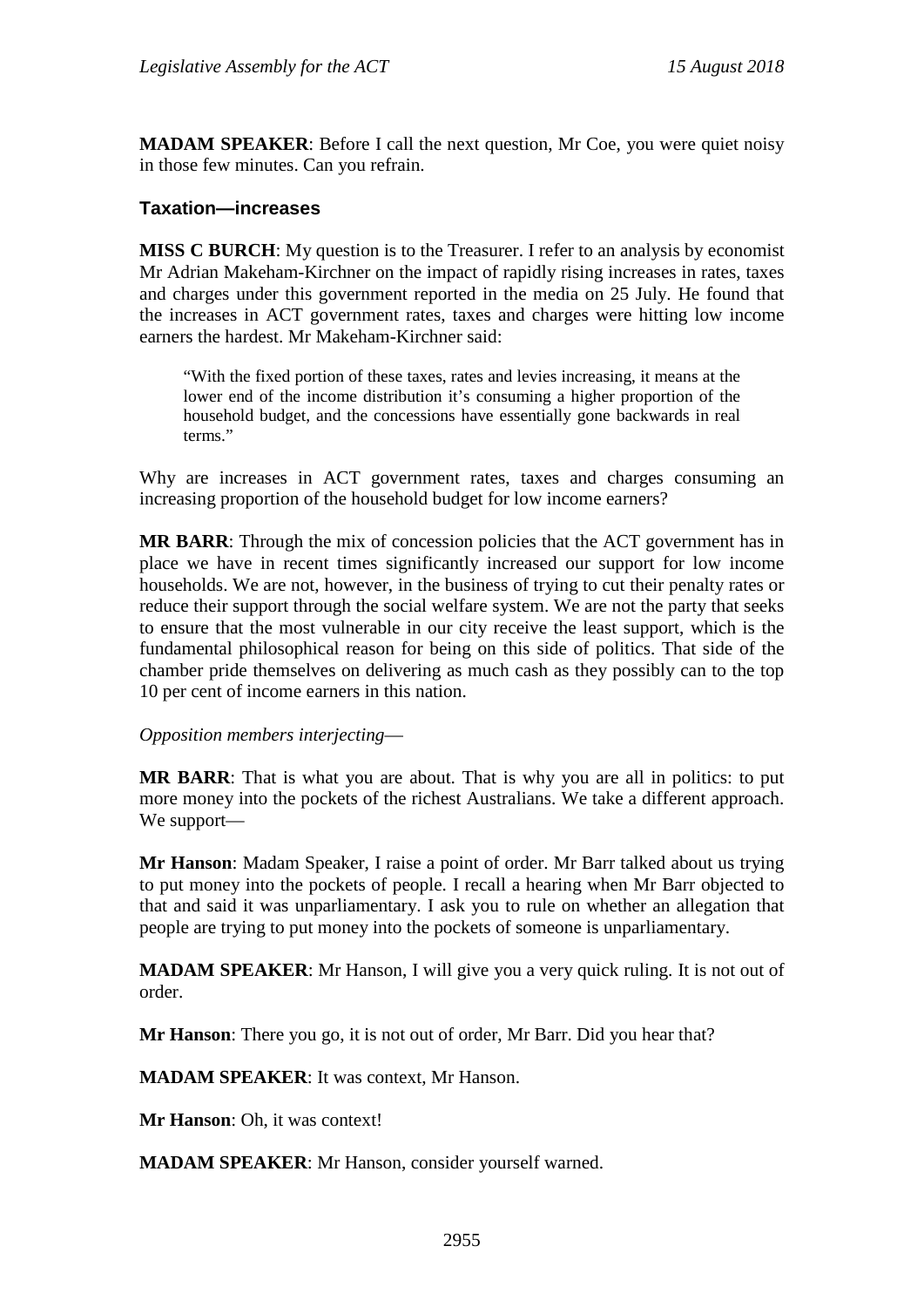**Mr Hanson**: Yeah, whatever.

**MADAM SPEAKER**: What did you just say, Mr Hanson, after I said to consider yourself warned?

**MR HANSON**: I said, "Whatever."

**MADAM SPEAKER**: You are very close. One more utterance and you will be named, Mr Hanson.

**MR BARR**: As I was saying, this side of politics also invests very heavily in health, education and human services—

**Mr Coe**: And the Tradies.

**MADAM SPEAKER**: You will be added to that list, Mr Coe.

**MR BARR**: in order to support the most vulnerable in our community. I think it is very clear from the very different approaches to public policy that we see from this side of the chamber versus that side of the chamber that we support the most vulnerable in our community. *(Time expired.)*

**MISS C BURCH**: Why have concessions for low income households gone backwards in real terms since 2012?

**MR BARR**: The government has increased concessions in a number of areas, including though our concessions review where we sought to target support to those who need it most. We also focus across our investments in health, education and community services to provide support to the most needy in our community.

It is not just about direct cash payments. It is also about access to free, high quality health care. It is access to public education. It is access to community and social services that support families and individuals in need: the collective responsibility, both at our level of government and the Australian government level, to support the most vulnerable. It is why I have called for an increase in the Newstart allowance. That is another important measure that the Australian parliament could take to improve the lives of the most vulnerable.

**MR COE**: Chief Minister, why is the number of households facing financial pressure increasing rapidly if you are a so-called progressive government despite the fact that concessions have essentially gone backwards in real terms?

**MR BARR**: A range of factors have impacted on household incomes: low wage growth as a result of commonwealth policy; loss of penalty rates for many workers as a result of Liberal Party policy; refusal to address most of the significant issues in relation to our social security system as a result of Liberal Party policy; and the failure of the Abbott government's removal of carbon taxation and the expected benefits of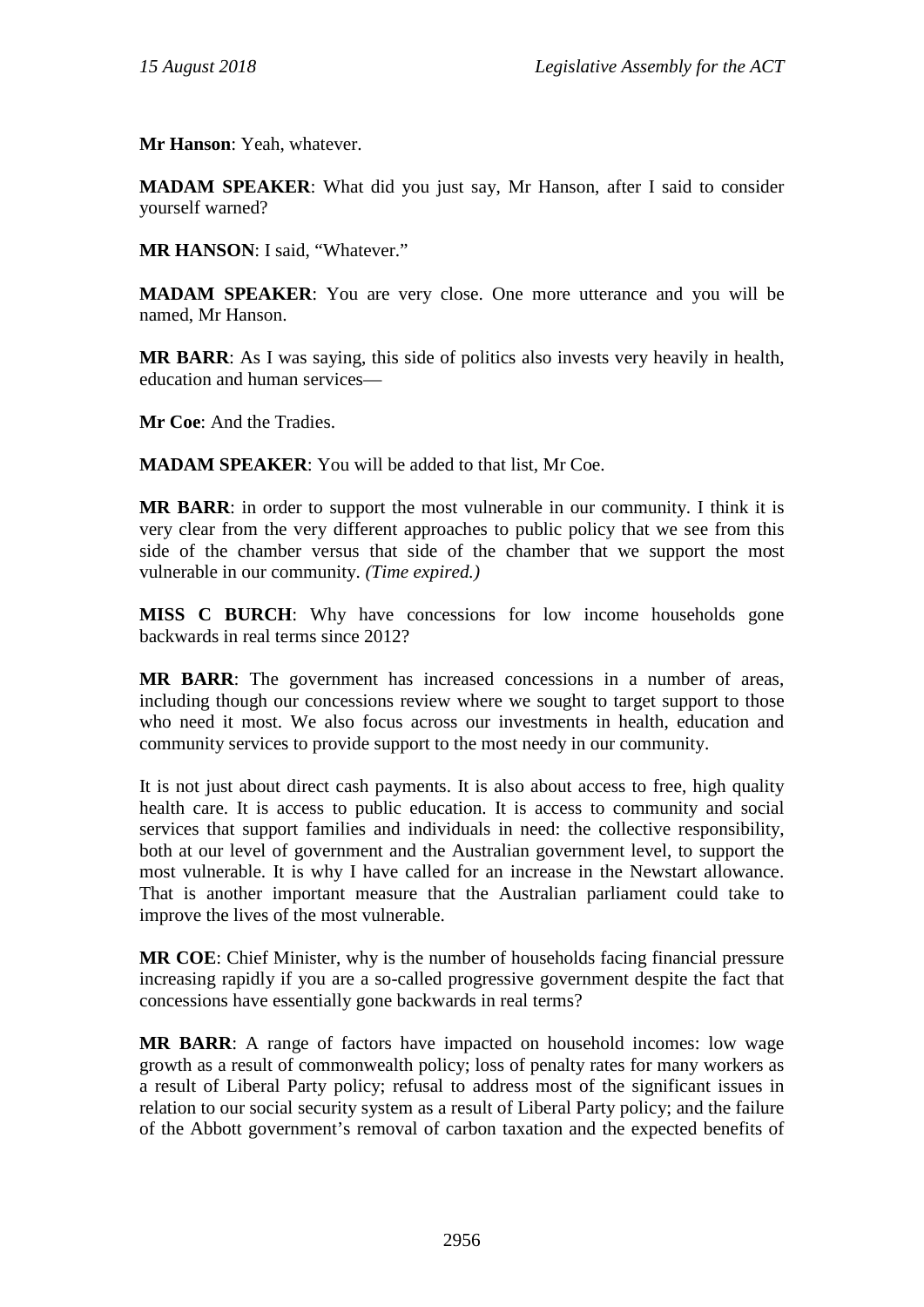\$550 that everyone was going to save when the carbon tax was removed, which has increased cost of living, is entirely down to the federal Liberal Party.

We have seen multiple examples across the economy where the policies of your side of politics have very significantly impacted on cost of living for low income households. There is significant opportunity in the coming 12 months to change the federal government and to see a better outcome for low income Australians.

#### **Schools—playgrounds**

**MS LE COUTEUR**: My question is to the minister for education and relates to access to playgrounds in schools. In a debate earlier this year on a playground at Waramanga shops, Minister Fitzharris said that playgrounds in schools should be accessible to the general public for use at weekends. Minister, is that the case for all public schools or are schools given a choice as to whether they lock their gates after school hours and at weekends?

**MS BERRY**: The policy on access to schools by the broader community with regard to playgrounds is available online. The policy is that school playgrounds are available to the broader school community as long as it does not interfere with the school operations or the management of the school.

**MS LE COUTEUR**: Minister, who can community members contact if they are actually having trouble accessing a playground at their local school outside school hours?

**MS BERRY**: They should speak to the school initially and then they should contact the Education Directorate if they have any issues. But the policy is very clear. Those schools are available for use by the broader community.

**MS CODY**: How is the government investing in improving community and sporting access to ACT public schools?

**MS BERRY**: The government is investing in our schools to ensure that community access is available. A number of schools have had works done to ensure that the community can access them out of hours. There has been an election commitment adding to our former work, which was actually started by the former minister for sport, Minister Shane Rattenbury.

I have added to that another \$100,000 to do upgrades to schools to make sure that they are more available to community groups that want to use them. There is also forward planning occurring to make sure that both indoor and outdoor facilities are available in all sorts of different ways.

#### **Waste—green bins**

**MS CHEYNE**: My question is to the Minister for Transport and City Services. Minister, can you please update the Assembly on the rollout of green bins to Belconnen?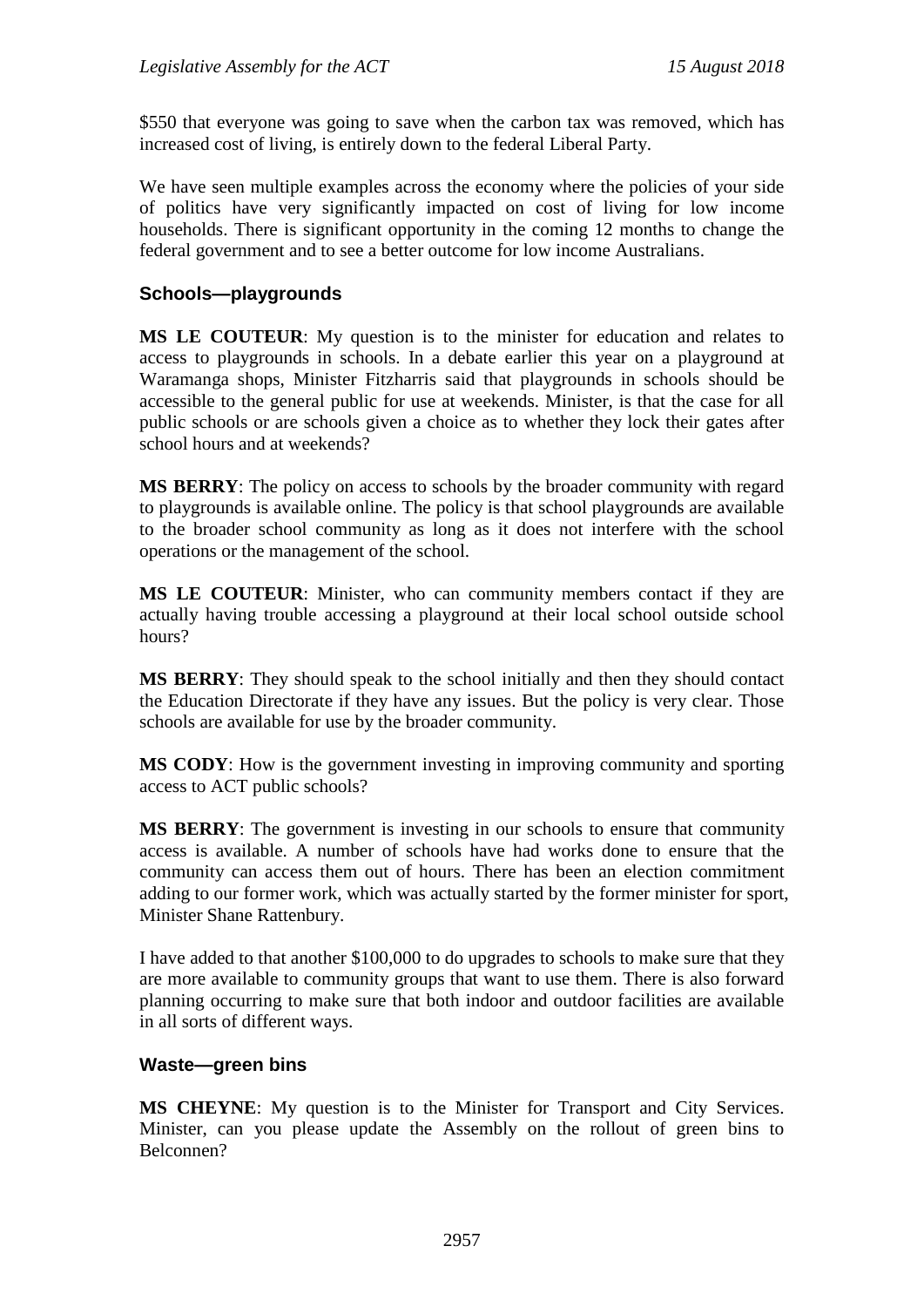**MS FITZHARRIS**: I thank Ms Cheyne very much for the question and note her continued advocacy for green bins, particularly in the electorate of Ginninderra. I am delighted to talk about the green bin rollout to Belconnen.

As you know, this was a Labor government commitment in the 2016 election campaign. The rollout has commenced. I know that in your electorate, Madam Speaker, there are already green bins on offer, as there are in Weston Creek and Kambah. We have now extended that to Belconnen. We are continuing to deliver on our commitment, with Belconnen residents the next to receive their green bins. Registrations opened just a couple of weeks ago and households started receiving the bins just this week.

I would like to thank my colleagues Minister Berry and Minister Ramsay for delivering the very first green bin to a household in Evatt just this week. The pick-up service for those bins will start next month. The remainder of Canberra will have their bins from July next year, including suburbs in the inner north, inner south, Hall, Gungahlin and Molonglo Valley.

As of 6 August this year, 2,211 Belconnen households had already registered to receive a green bin. Spring is just around the corner, and the green bins are arriving just in time for the start of what is always the busiest gardening season. In many areas of Belconnen in my own electorate, I know people are very excited about this service. Indeed I am sure that some of those opposite might even register and get their own green bin delivered. I would encourage all Belconnen residents to take advantage of this wonderful new service.

**MS CHEYNE**: Minister, what waste management and other benefits does a city-wide green bins program provide?

**MS FITZHARRIS**: Providing green bins city wide to all Canberrans will help save residents time and money and reduce the amount of waste sent to landfill or our waterways. The new bins will divert close to 5,000 tonnes of garden waste going to landfill each year. Waste collected from green bins will be processed, recycled and made available through commercial providers. Green waste is converted into clean compost and mulch products which are then sold to retail and wholesale markets. Over 3,134 tonnes of organic garden waste has been collected since the start of the green bins service.

Canberrans should be proud that to date the contamination in green bins is less than 0.01 per cent of the total green waste received by Corkhills. The most common contamination items include newspapers and magazines, plastic tags from plant nurseries, and garden clippings that have been put in a plastic bag. But this level of contamination is incredibly low and it is a real tribute to residents as well as both the NoWaste team and the contractors delivering this service.

Nevertheless, there will be an ongoing education program in place to provide information on what can and cannot be put into green bins. For everybody's information, residents can put the following items in their green bins: garden prunings; leaves; grass clippings; weeds; small branches; and flowers.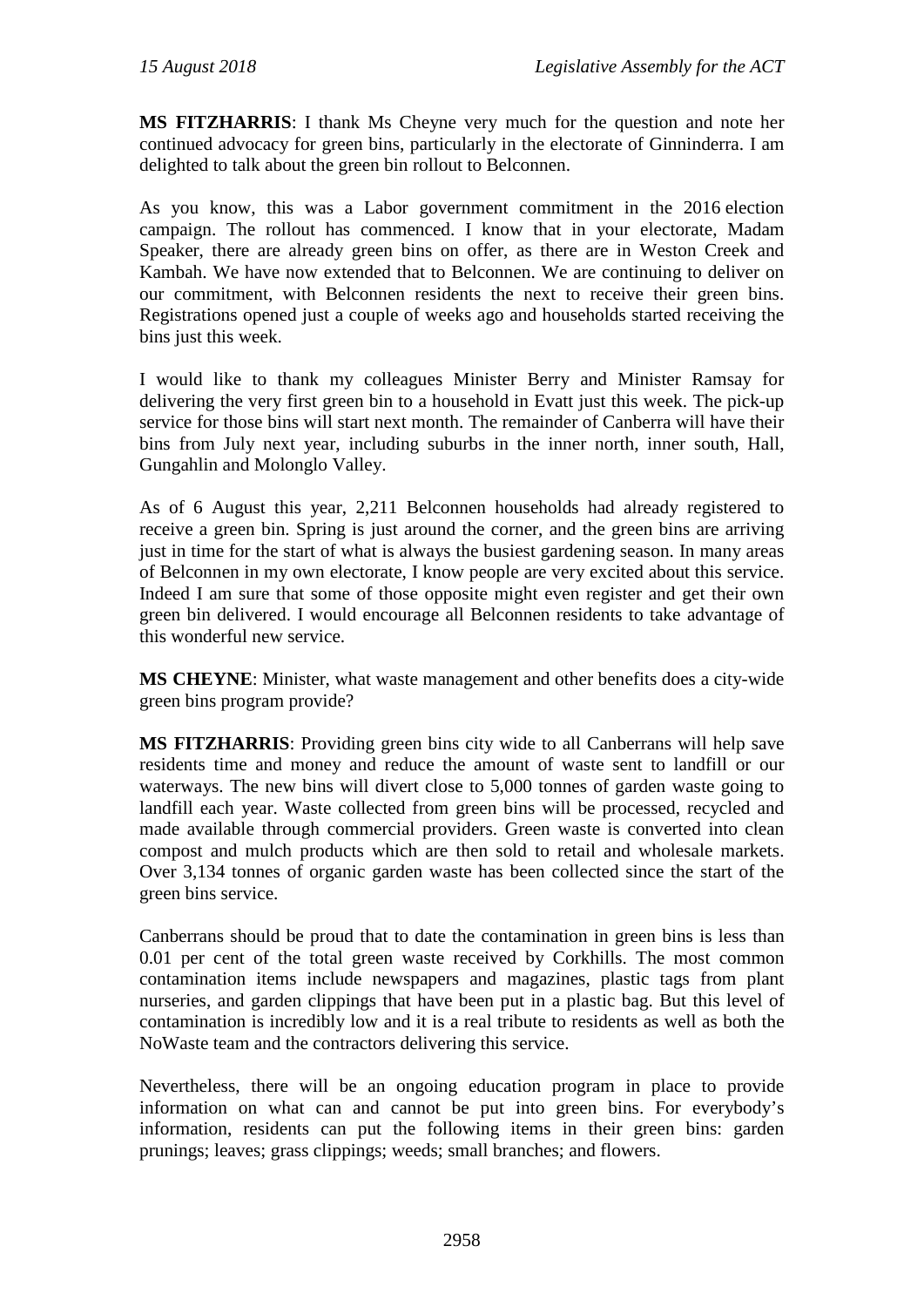**MR PETTERSSON**: Minister, how can all local Ginninderra and Yerrabi MLAs help promote public awareness of green bins for Belconnen residents?

**MS FITZHARRIS**: That is a great question, and I encourage all MLAs to promote this wonderful service, particularly in the Belconnen region. As I mentioned earlier, Ministers Ramsay and Berry delivered the first green bins in Belconnen and, of course, our very active local member in Ginninderra Ms Cheyne is also an enthusiastic supporter of green bins and has been promoting them extensively through social media channels.

Unfortunately we see those opposite less active on the matter of green bins, particularly when this wonderful service is being delivered right across their electorates as well. It is confusing to some in the community, I am sure, Madam Speaker, because you may remember that about six years ago—I am advised, almost to the day—Mrs Dunne was out promoting the benefit of the Canberra Liberals' policy at that point to deliver green bins. Back then she said:

Effective waste management and reduction is not only important in protecting our environment, it's also a vital component of a well-managed city.

On this side of the chamber we absolutely agree. Mrs Dunne further said in 2012:

This initiative would save Canberra home owners up to \$400 a year in green waste collection services.

Even more recently the opposition were also proposing a green bin trial, a green bin roundtable, I understand—I think I recall from about two years ago—which never eventuated. I am sure the Canberra community will have a long memory on the Liberals' position on green bins and I look forward to them reversing their position on green bins, supporting the rollout of this wonderful service to Canberra and encouraging all their constituents to sign up for a green bin.

*Members interjecting*—

**MADAM SPEAKER**: Can we all settle down and get back to questions without notice.

#### **Taxation—unit rating system**

**MR PARTON**: My question is to the Treasurer. I refer to reports in the media of 9 August that the government had not modelled the impact of apartment and unit rates increases on rents. Why hasn't the government modelled the impact of its rates increases on rents?

**MR BARR**: The member would probably be aware, I would hope, that those charges are fully tax deductible.

**MADAM SPEAKER**: Mr Parton, a supplementary.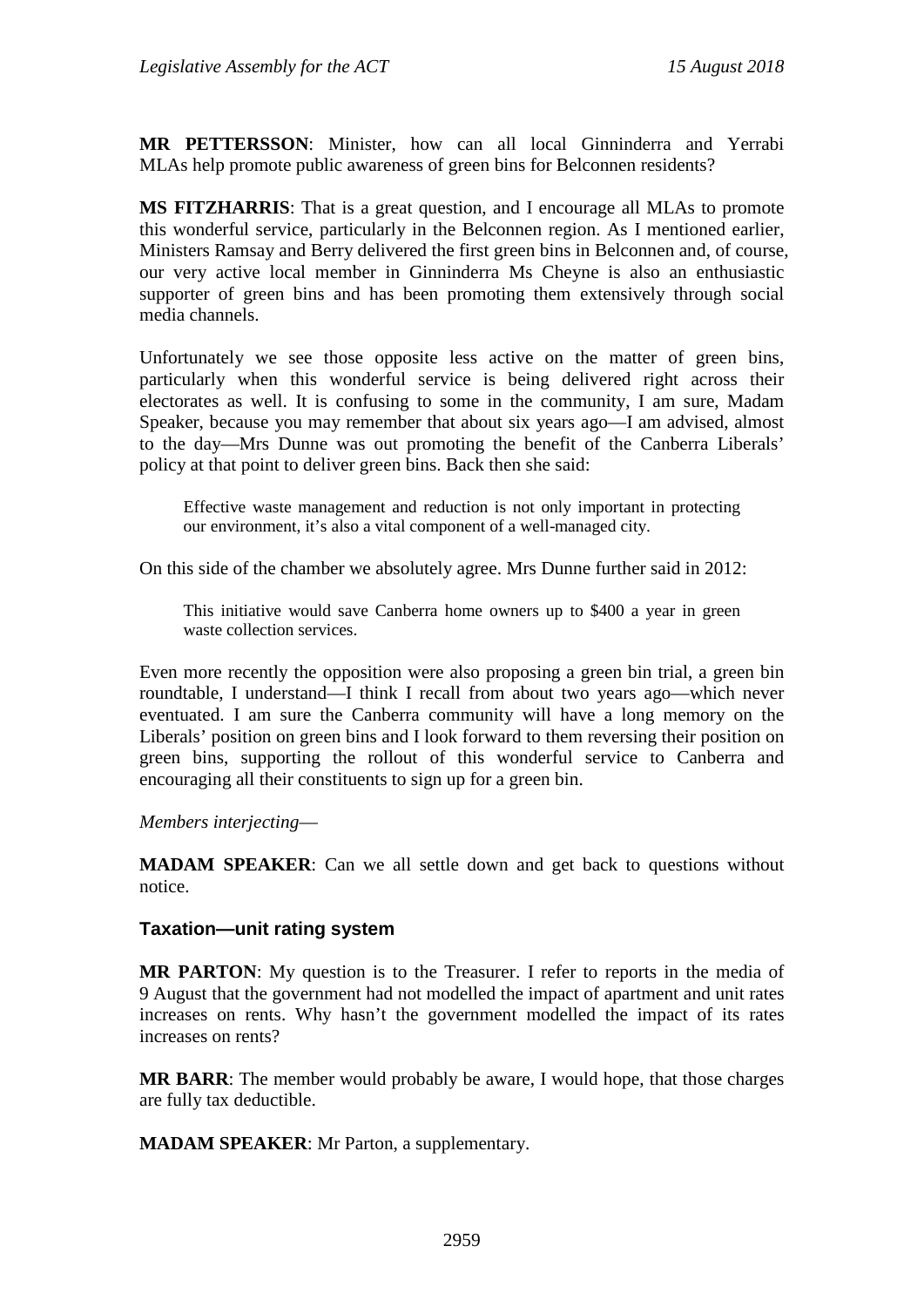**Mrs Dunne**: Not if you're living in your own residence, it's not.

*Mr Barr interjecting—*

**MADAM SPEAKER**: Chief Minister and Mrs Dunne, please refrain. Mr Parton.

**MR PARTON**: How much have the changes to the rating system for units contributed to increases in rents for units?

**MR BARR**: It would be almost impossible to ascertain that. It would be from zero, because they are, of course, fully deductible. That would be the most likely outcome.

**MR COE**: Chief Minister, do you accept that your changes to the methodology for units and apartments are causing considerable hardship to many Canberrans?

**MR BARR**: I understand that most people do not enjoy paying tax. Most people would prefer that someone else pay tax. We all have a responsibility, though, to contribute to the collective good of our community and that means that it is necessary for the government to raise revenue. The government must consider the fairest way to raise that revenue and the government believes, following detailed consideration of the issues as they relate to the split of revenue collected between detached dwellings and units, that it is appropriate for units to contribute slightly more to the overall tax increase.

**Mr Coe**: A point of order.

**MADAM SPEAKER**: A point of order. Minister, can you resume your seat.

**Mr Coe**: The question was: does he accept that the changes cause hardship to many Canberrans? He has spoken about revenue at large, but he has not actually spoken about the impact it has had on those who are actually paying the rates.

**MADAM SPEAKER**: I think he is talking on the broader policy issue.

**Mr Coe**: That is right; he is.

**MADAM SPEAKER**: He has a minute, but he is still talking on the broader policy issue, Mr Coe.

**MR BARR**: Thank you, Madam Speaker. It is, of course, available to anyone to utilise the various deferral schemes if they are experiencing any hardship. There is a variety of concessions and programs available to assist households in that regard, particularly as it relates to rates, including payment by instalment or, importantly, the ability to defer them altogether.

**Mr Coe**: Altogether?

**MR BARR**: To defer them altogether, to when the property is sold in the future.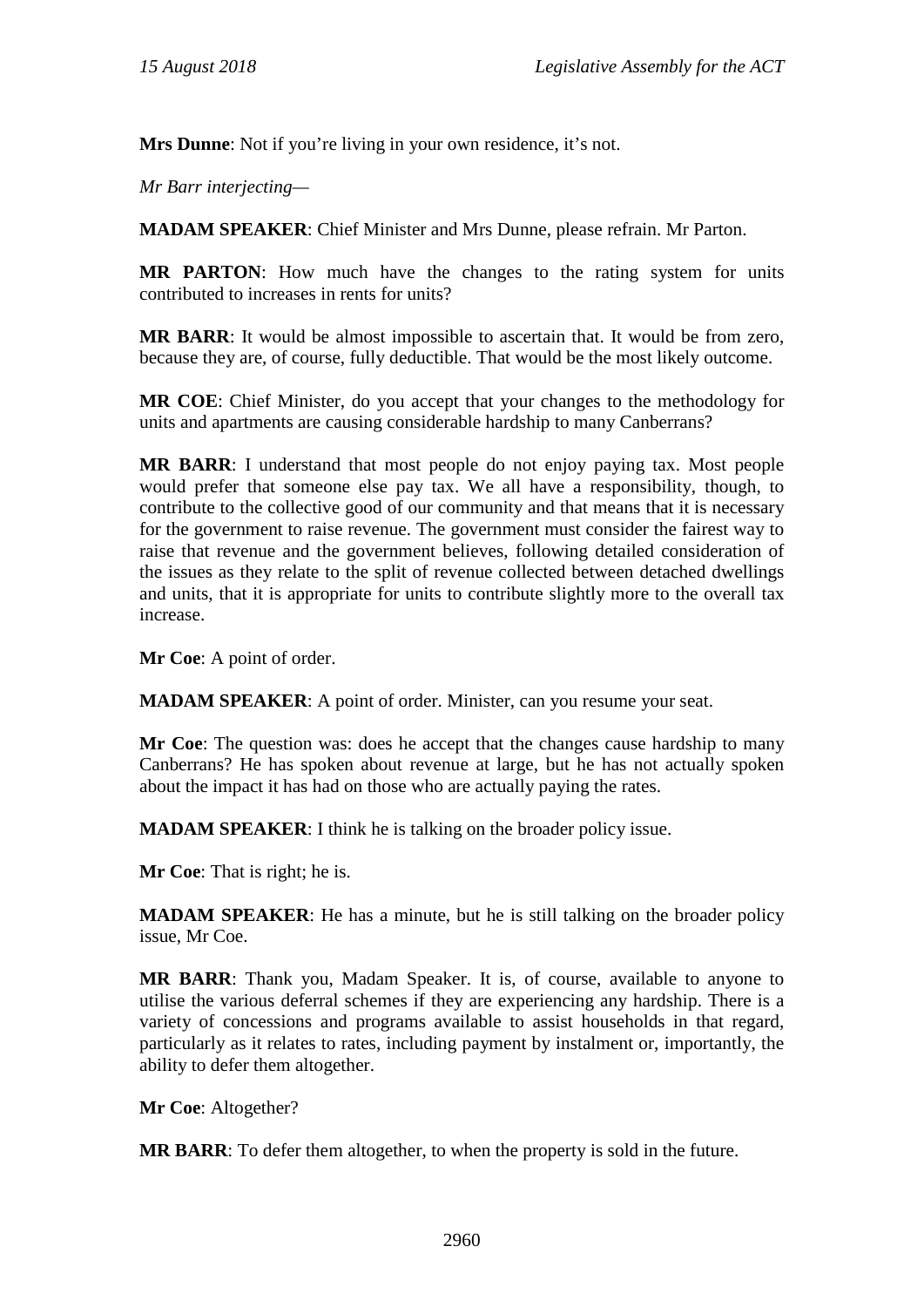**Mr Coe**: So not altogether?

**MR BARR**: That is a deferment into the future, and that is available to those who wish to defer the payment altogether for this period of time, and to simply have their rates deducted when they sell their property at some point in the future.

#### **Mental health—efficiency targets**

**MRS KIKKERT**: My question is to the Minister for Mental Health: I refer to media reports on 12 July 2018 about the independent external review for mental health inpatient services, which found that the government had set a nine per cent savings and efficiency target for these services. Why has the government set a nine per cent savings target for the adult mental health unit over the two years?

**MR RATTENBURY**: I will take that question on notice.

**MRS KIKKERT**: Minister, why does the government think that a nine per cent saving and efficiency target for mental health inpatient services is appropriate, given that the occupancy rate of the adult mental health unit is over 100 per cent capacity?

**MR RATTENBURY**: Further to my previous answer, I will provide those details to Mrs Kikkert on notice.

**MRS DUNNE**: Minister, how is it possible that you cannot provide Mrs Kikkert with an answer, considering that this was canvassed in the media in July and it was canvassed yesterday in this place? You asked for a clarification and I gave you a clarification during the adjournment debate.

**MR RATTENBURY**: I was actually not available during Mrs Dunne's response last night. I would like to consider it before walking into some political trap that the Liberal Party is trying to set for me.

#### **Aboriginals and Torres Strait Islanders—family services**

**MR PETTERSSON**: My question is to the Minister for Disability, Children and Youth. Minister, how are the government's child and family centres working to improve outcomes for Aboriginal and Torres Strait Islander families?

**MS STEPHEN-SMITH**: I thank Mr Pettersson for his question. Over a number of years the ACT government's three child and family centres in Tuggeranong, Gungahlin and West Belconnen have focused on engagement with Aboriginal and Torres Strait Islander children and their families through a program called growing healthy families. The program offers a range of culturally safe and responsive services to support Aboriginal and Torres Strait Islander children and families and their communities. Examples of these services are: supported playgroups, women's groups, leadership groups and community activities and events that celebrate Aboriginal and Torres Strait Islander culture, like the Tracks to Reconciliation events during Reconciliation Week.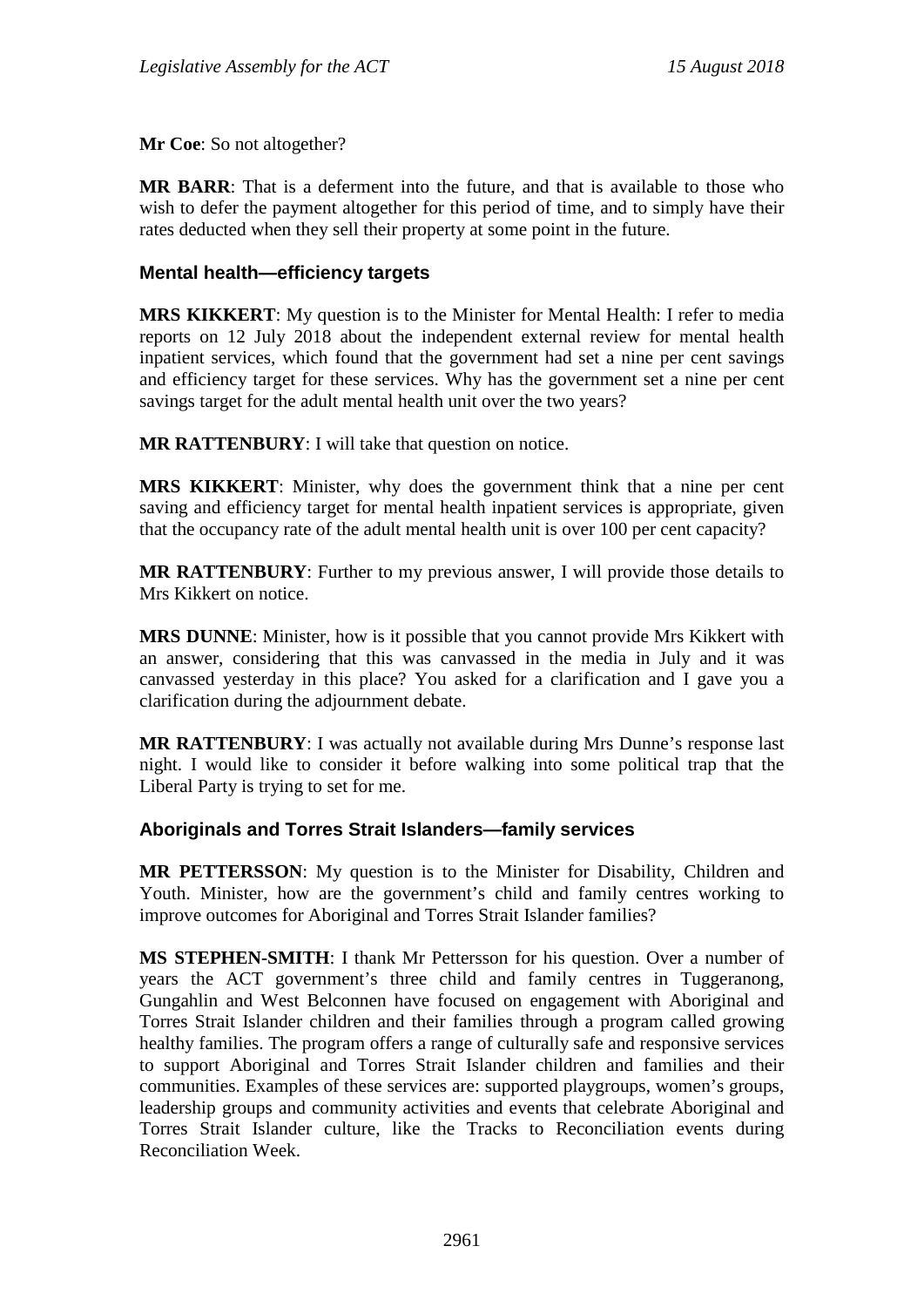Growing healthy families recognises the central role of the Aboriginal and Torres Strait Islander community in informing the development and implementation of culturally safe and responsive supports and services. Using a strengths-based approach, child and family workers build on the aspirations and needs of each family to provide a tailored program for each family they work with. Through this program the child and family centres have grown their understanding, practice and service offer to ensure that children's and families' experiences are culturally safe and inclusive.

Working alongside the community, staff have co-designed, tested and refined a range of programs and approaches in their work with children and families. As a result we have seen more children and families connected with the child and family centres as safe places, and increased participation in a range of mainstream programs as well as targeted supports.

Over the past year the growing healthy families program has been transitioned to become a core program of the child and family centres. The revised model focuses on strengthened governance; community engagement; data; staff recruitment, professional development and training; and innovative programs and partnerships.

**MR PETTERSSON**: Minister, how is professional development and training helping to improve cultural awareness and culturally sensitive practice in child and family centres?

**MS STEPHEN-SMITH**: I thank Mr Pettersson for his supplementary. The work to transition growing healthy families as a core program of the child and family centres has included: providing innovative and relevant professional development to staff in relation to Aboriginal and Torres Strait Islander issues; and reviewing and changing recruitment practices to strengthen the recruitment and retention of Aboriginal and Torres Strait Islander staff and to embed lead-practice working with Aboriginal and Torres Strait Islander children and families in recruitment documentation and practice.

The conversation—talking excellence project is an example of the innovative approach being taken to professional development and training at the child and family centres. The conversation provides an engagement opportunity for staff to hear from community leaders across the government, community and business sectors. In an interview format, including a Q&A segment, guests talk about what is going on in their areas of interest and responsibility and also their hopes, dreams and vision for Aboriginal and Torres Strait Islander peoples.

To date the conversation guests have included: Mr Michael De'Ath in his role as Director-General of the Community Services Directorate; Mr Justin Mohamed, prior to commencing his new role as Victorian Commissioner for Aboriginal Children and Young People; and Dr Kaye Price, a highly respected academic and policy-maker in the field of education. The number of staff attending the conversation continues to grow, and the Community Services Directorate is working with the Education Directorate on ideas for future speakers.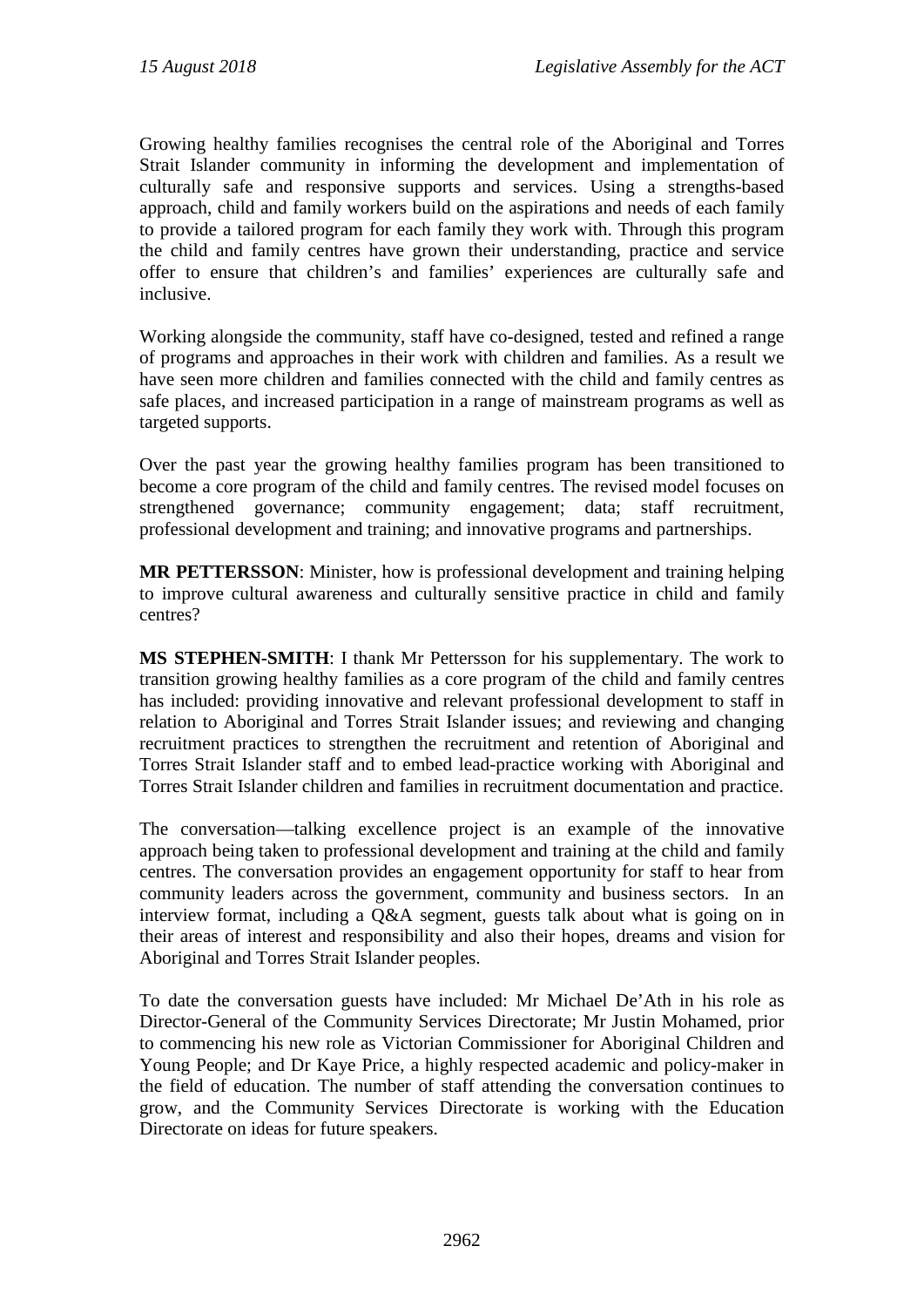Of course, this is just one way child and family centre staff are engaged in a conversation about how we best support Aboriginal and Torres Strait Islander families in the ACT. Child and family centre staff are also encouraged to access the broad range of cultural competence training available to all Community Services Directorate staff.

**MR STEEL**: Minister, what other opportunities in the Community Services Directorate are there to increase the cultural competence of its staff?

**MS STEPHEN-SMITH**: I thank Mr Steel for his supplementary question. The Community Services Directorate has recently released its strategic plan, "Empowering people", based on extensive consultation with staff. The plan is underpinned by a cultural integrity statement, and one of its five key principles is:

Positive life outcomes for Aboriginal and Torres Strait Islander people are placed at the centre of what we do.

While CSD has long had a strong commitment to cultural awareness, it is progressively increasing the range of cultural competency training and development opportunities available for its staff, including launching a cultural e-learning program in conjunction with the Australian Institute of Aboriginal and Torres Strait Islander Studies and establishing the creating excellence project to develop supports and pathways for Aboriginal and Torres Strait Islander employees.

Recently, 96 staff from across CSD participated in cultural safety masterclasses delivered by Associate Professor Richard Frankland, Associate Dean (Inclusion and Diversity), University of Melbourne. The masterclasses focused on cultural safety and cultural loads, creating policy about alleviating cultural loads, creating culturally safe pathways, and determining culturally safe environments. I understand that feedback from staff who attended was overwhelmingly positive, and 200 additional places are being offered across eight sessions in early September and mid-October 2018.

CSD has also arranged three screenings of the 2017 film *After the apology*, directed by Professor Larissa Behrendt. The film follows the journey of four Aboriginal grandmothers challenging government policy to bring their grandchildren home. While confronting, it provides an opportunity for staff to reflect on past and current practices to ensure that we are moving towards culturally safe practices that better support our community. The first session was held on 12 July, with 130 staff in attendance. The next two screenings are being held on Thursday, 16 August and 13 September. I look forward to joining staff at the September screening. *(Time expired.)*

#### **Centenary Hospital for Women and Children—upgrade program**

**MR HANSON**: My question is to the Minister for Health and Wellbeing. Minister, I refer to your media release of 1 June 2017 in which you advised that the upgrade of the Centenary women's and children's hospital was due for completion in 2020-21. The acting minister for health, Mr Rattenbury, advised in an estimates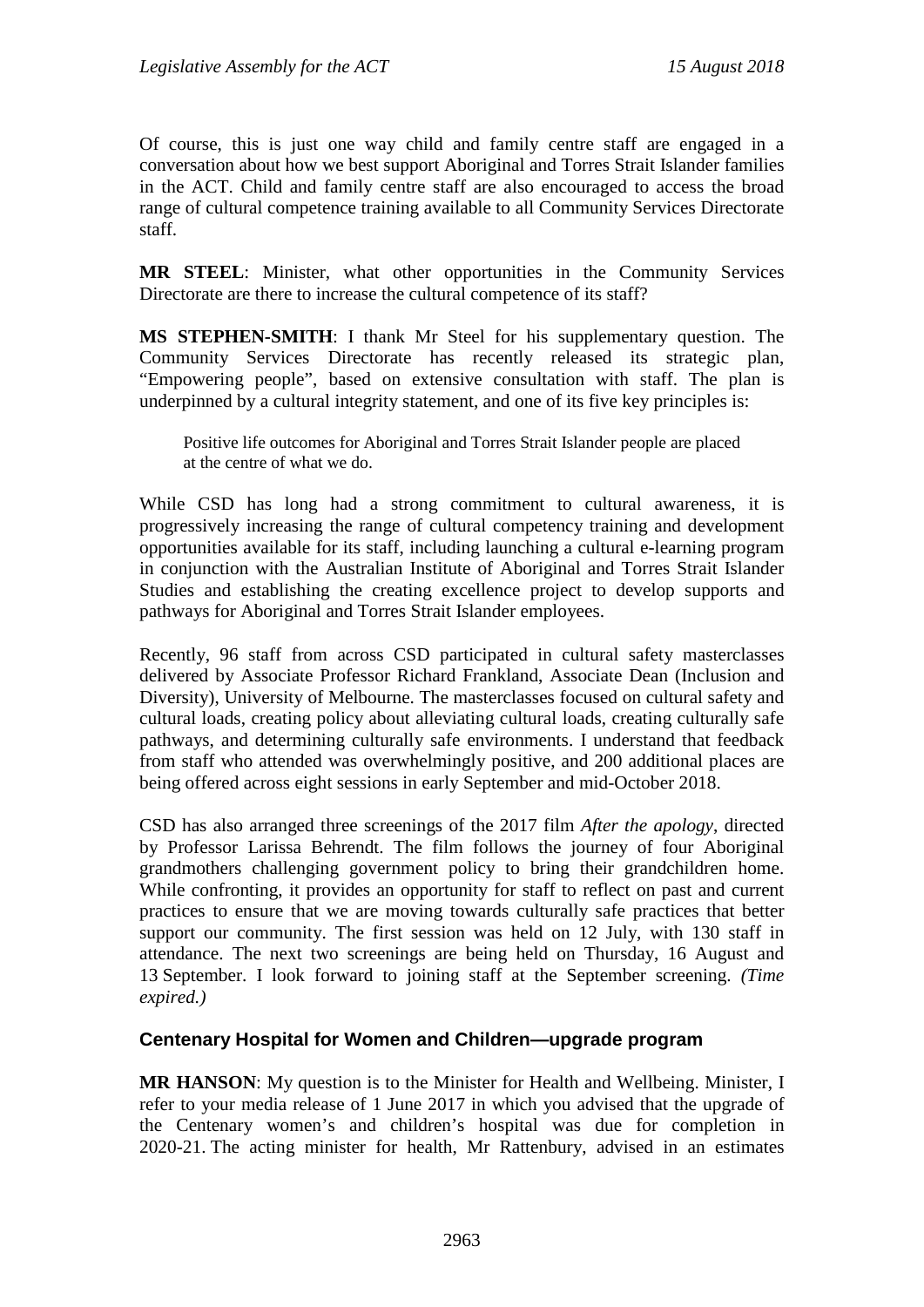question taken on notice that the project was forecast for completion in 2021-22. Minister, why has the completion of the upgrade to the Centenary women's and children's hospital been delayed by a year?

**MS FITZHARRIS**: It has not been. It will be completed in the following financial year. That is the full completion of the project. As we have discussed in the chamber previously, there is extensive work underway regarding territory-wide service planning. That is fundamentally informing the work that we are doing to deliver not only the upgrades to the Centenary Hospital for Women and Children but also significant upgrades at the Canberra Hospital site. That is very detailed service planning that we need to do not only with building teams but also, most importantly, with staff who will be designing and delivering the new services. In addition there will also be upgrades to the existing Centenary hospital, and that work is continuing over this current financial year. I look forward to having more to say on that later on this year.

**MR HANSON**: Minister, in plain English, can you explain then why you stated that it was due to complete in 2020 and 2021 but the Minister for Mental Health, Mr Rattenbury, has advised that it would be completed a year later?

**MS FITZHARRIS**: Because since that original date we have progressed planning and new information has been made available to us. We will also—

*Opposition members interjecting—*

**MS FITZHARRIS**: Madam Speaker, I said that it would be completed in the following financial year.

**MRS DUNNE**: Minister, when will you announce further delays in the upgrade to the Centenary women's and children's hospital and how can you justify upgrades to the five-year-old infrastructure that is already there?

**MS FITZHARRIS**: Upgrades include expanding the services that are available there and also expanding the footprint of the Centenary hospital not only to provide additional services for women and children, which may be in maternity services, gynaecology services, adolescent gynaecology services, but also the very important construction of an in-patient youth and adolescent mental health unit.

#### **ACT Health—executive salaries**

**MRS DUNNE**: My question is to the Minister for Health and Wellbeing. I refer to answers to questions on notice regarding growth in the number of ACT Health senior executives. The number of senior executives in ACT Health increased by 13 positions last financial year. The cost of senior executive salaries increased from \$6.1 million in 2016-17 to \$8.2 million in 2017-18. Minister, why did the cost of senior executive salaries increase by \$2.1 million last financial year?

**MS FITZHARRIS**: In that financial year the cost increased because there were more positions.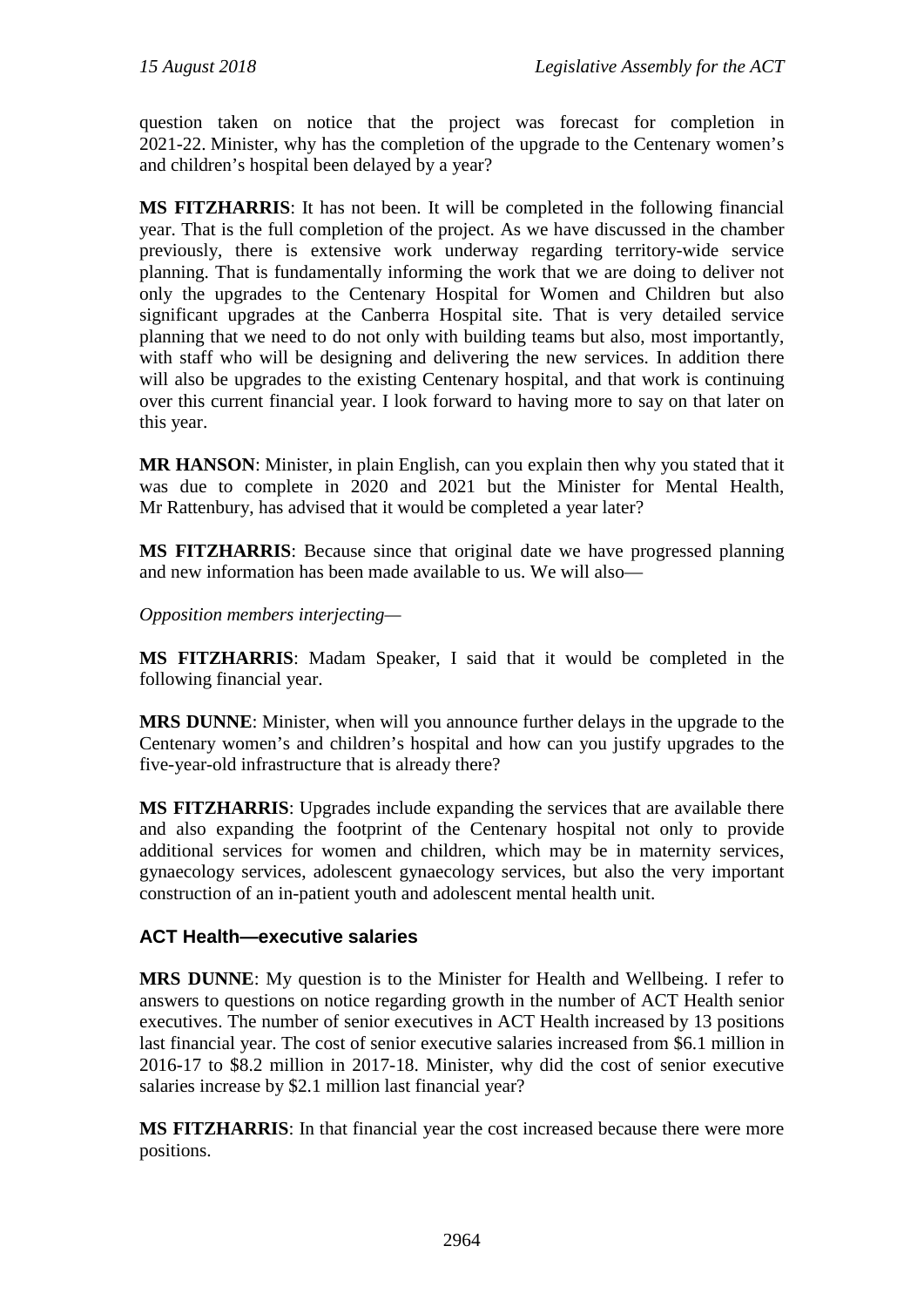**MRS DUNNE**: Minister, how many senior executive positions will exist in ACT Health and the Canberra Hospital and health services when the new structure starts in October?

**MS FITZHARRIS**: That precise number has not been completed yet. I am pleased to advise the Assembly that progress on the transition of ACT Health to two organisations is proceeding very well. In fact, just yesterday, well over 100 leaders within the ACT Health Directorate came together to discuss with each other the significant progress that has been made, on behalf of the leadership and staff of the ACT Health Directorate. Reports from yesterday's event were that there was a high level of engagement and a high level of discussion about the enormous opportunity that this provides to ACT Health, particularly because everybody in that room is a dedicated professional, and very engaged with the most senior levels of leadership in ACT Health. They will take the discussions held yesterday back into their teams right across the directorate and discuss with their teams right across the directorate all the opportunities that will be made available to staff to engage in and inform the transition to two new organisations on 1 October.

**MISS C BURCH**: Minister, why do we have a situation where the cost of ACT health senior executive salaries grew by a third in one year, yet performance in emergency department and elective surgery wait times fell?

**MS FITZHARRIS**: As I said in my previous answer, the cost increased because there were more positions.

#### **Budget—support for emergency services**

**MR STEEL**: My question is to the Minister for Police and Emergency Services. Minister, how is the government supporting the ACT Ambulance Service?

**MR GENTLEMAN**: I thank Mr Steel for the question and for his interest in the safety of all Canberrans on our front line. I am delighted to discuss the support that the ACT government is providing to the hardworking men and women of the ACT Ambulance Service. These individuals are the team that helps Canberrans at their time of greatest need: when the unforeseen occurs. We have an excellent Ambulance Service, one that is among the best, if not the best, in the country. This is borne out by the facts: the fastest response times in the nation and the highest levels of patient satisfaction as well.

While they are great at their jobs, Madam Speaker, I recognise that it is a difficult job and that we need to support ACTAS. You and I both know what it is like doing shiftwork. They work very hard. That is why the government is reviewing crewing. We are also looking through a blueprint for change, a process to help ACTAS as our city grows. In addition, we are delivering more staff and new ambulances.

This year's budget builds on our support for this great service, with a \$4.6 million investment to enhance the ACTAS vehicle fleet. This includes providing electronic stretchers and power loaders to reduce the physical demands on our paramedics and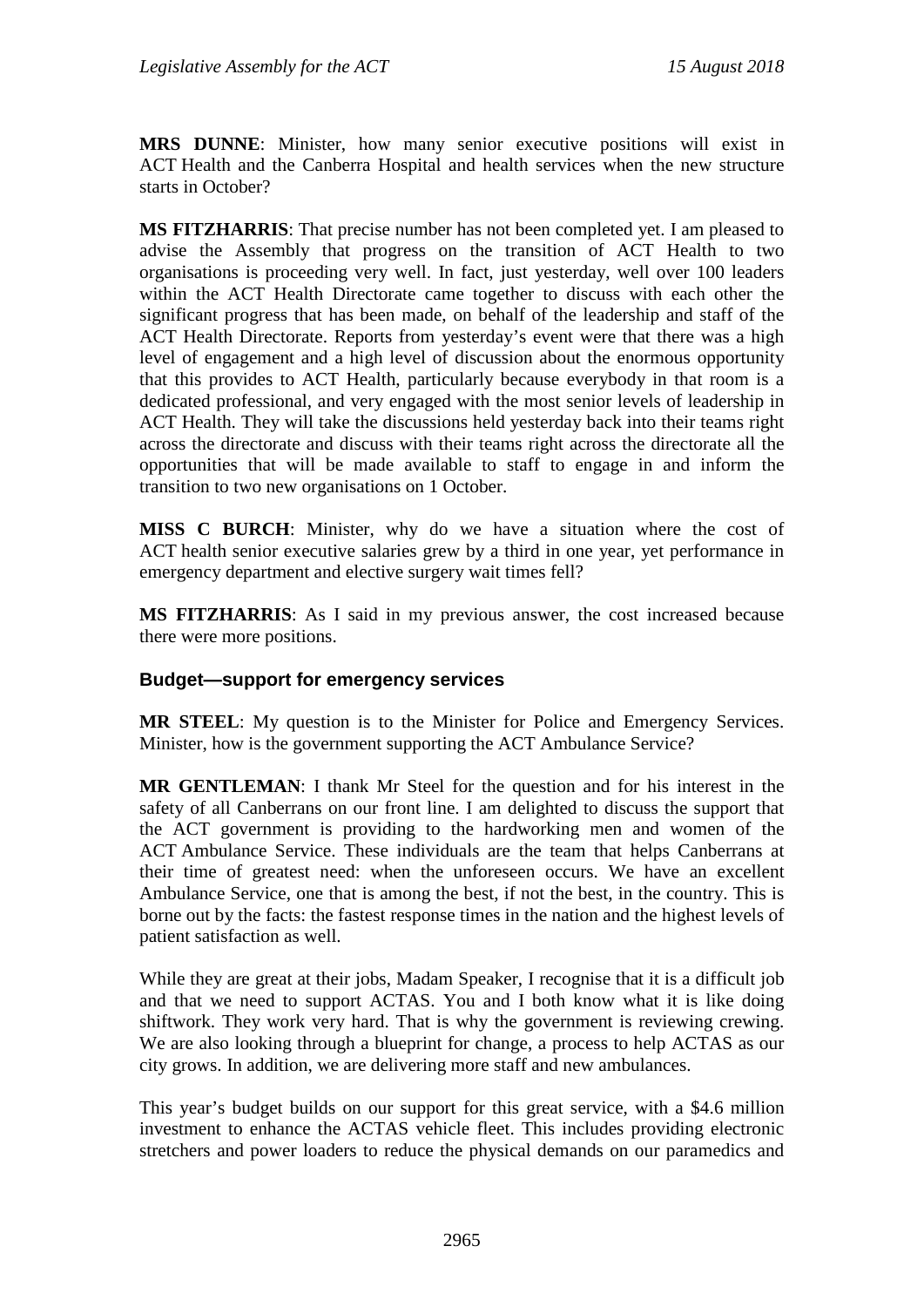also improve patient safety. On Monday I launched five new ambulances funded as part of the funding provided for the vehicle replacement program.

As our city grows, the government is committed to growing key services and supporting ACTAS, along with ACT Fire & Rescue and ACT Policing.

**MR STEEL**: Minister, can you advise if the government is providing equipment upgrades for ACT Fire & Rescue?

**MR GENTLEMAN**: It is a good question. I mentioned in my previous answer that our city is growing, and as it grows the government is focused on growing the services our city needs. Our latest budget delivers on this and reflects our commitment to an inclusive, progressive and connected Canberra.

This year's budget does not support just our paramedics and the hard-working staff at ACTAS; we are also helping our firefighters. There is funding to recruit additional firefighters. There is funding to provide new protective helmets, providing the kit needed to do the job safely and effectively. There is also \$2 million committed to bring in a new vehicle to help our firefighters respond to incidents that might occur in multistorey buildings.

The funding in this year's budget builds on the significant investment in last year's budget, which also included funding for front-line firefighters. As I have said, this government is delivering on the front-line services for our growing city, and this includes ACT Policing.

**MS CODY**: Minister, what support is being provided to ACT Policing?

**MR GENTLEMAN**: I thank Ms Cody for her interest in our front-line staff. This government's budget not only delivers for our firefighters and paramedics but it also delivers for officers of ACT Policing. The government's most recent budget provides \$11.8 million over four years to support our police force.

Highlights of the support being provided this year include \$2.6 million to recruit and expand ACT Policing's strategic analysis capability targeting crime hot spots and identifying emerging risks; \$1.6 million over four years to recruit additional resources and provide specialised training and tools to target, disrupt, deter and prevent organised crime in the ACT; \$5.6 million over four years to provide new smartphones to improve service delivery and officer safety; and \$2 million over two years to upgrade facilities at Tuggeranong police station and Winchester police station.

These investments build on those that this government made last year. We are committed to working with ACT Policing to continue keeping our community safe.

### **Education—disability funding**

**MS LEE**: My question is to the Minister for Education and Early Childhood Development. Minister, during the estimates hearings I asked for details about the \$23.2 million that budget paper 2 had highlighted as being money to support students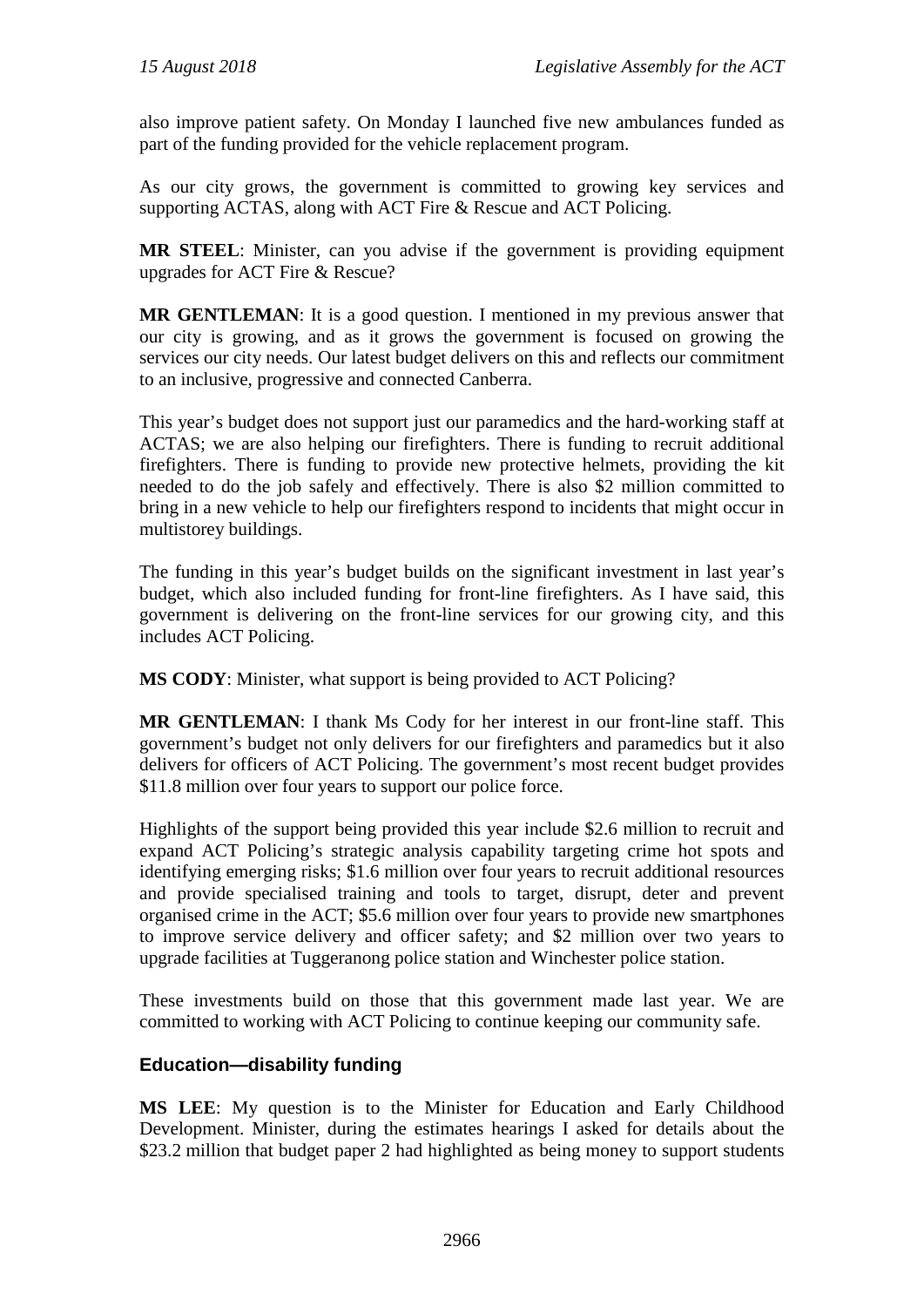with a disability. Despite many attempts from you and officials to identify what that funding would actually fund and cover, you could not answer the question in any detail. Minister, can you now provide to the Assembly details of exactly what this \$23.2 million will cover and how it will support students with a disability?

**MS BERRY**: Yes, I can refer the member to the responses that were provided during estimates. I thought that education officials and I did respond to the questions that were asked by the member opposite. If there is any more detail that I can provide I will take the rest of the question on notice and do that.

**MS LEE**: Minister, how was the amount of \$23.2 million over four years arrived at?

**MS BERRY**: There is some detail that goes into the calculation for support for students with disabilities. I can provide that information in more detail to the chamber.

**MR MILLIGAN**: Minister, how does the \$23.2 million relate to the average cost per student that was published on page 15 of budget paper F?

**MS BERRY**: I am sorry, Madam Speaker; I was not paying much attention to that question. I might have to ask Mr Milligan to repeat it for me.

**MR MILLIGAN**: For a second time: how does the \$23.2 million relate to the average cost per student that was published on page 15 of budget paper F?

**MS BERRY**: The calculations on funding for students with disabilities are based on the needs-based funding formula. That work is still being considered nationally, and nationally there is modelling being developed to make sure that the best funding is provided based on need. It is about the way that data is collected from students who are going to school and have different needs. That is the information that is used to inform the funding.

#### **Budget—assistance for veterans and seniors**

**MS CODY**: My question is to the Minister for Veterans and Seniors. Can the minister please outline how this year's budget is supporting veterans and seniors in the ACT?

**MR RAMSAY**: I thank Ms Cody for the question and for her clear interest in our veterans and seniors communities.

I am pleased to say that the government is continuing to grow the services and supports for these two important and distinct groups in the Canberra community. In this budget we have doubled the funding for the social inclusion grants in this portfolio, allowing us to now run two separate, large grants rounds: one specifically for seniors and one for veterans. I look forward to launching these grants rounds later this month.

We have also provided \$640,000 over four years to fund a seniors rights service in Legal Aid. This service will be established as a specialist legal service within Legal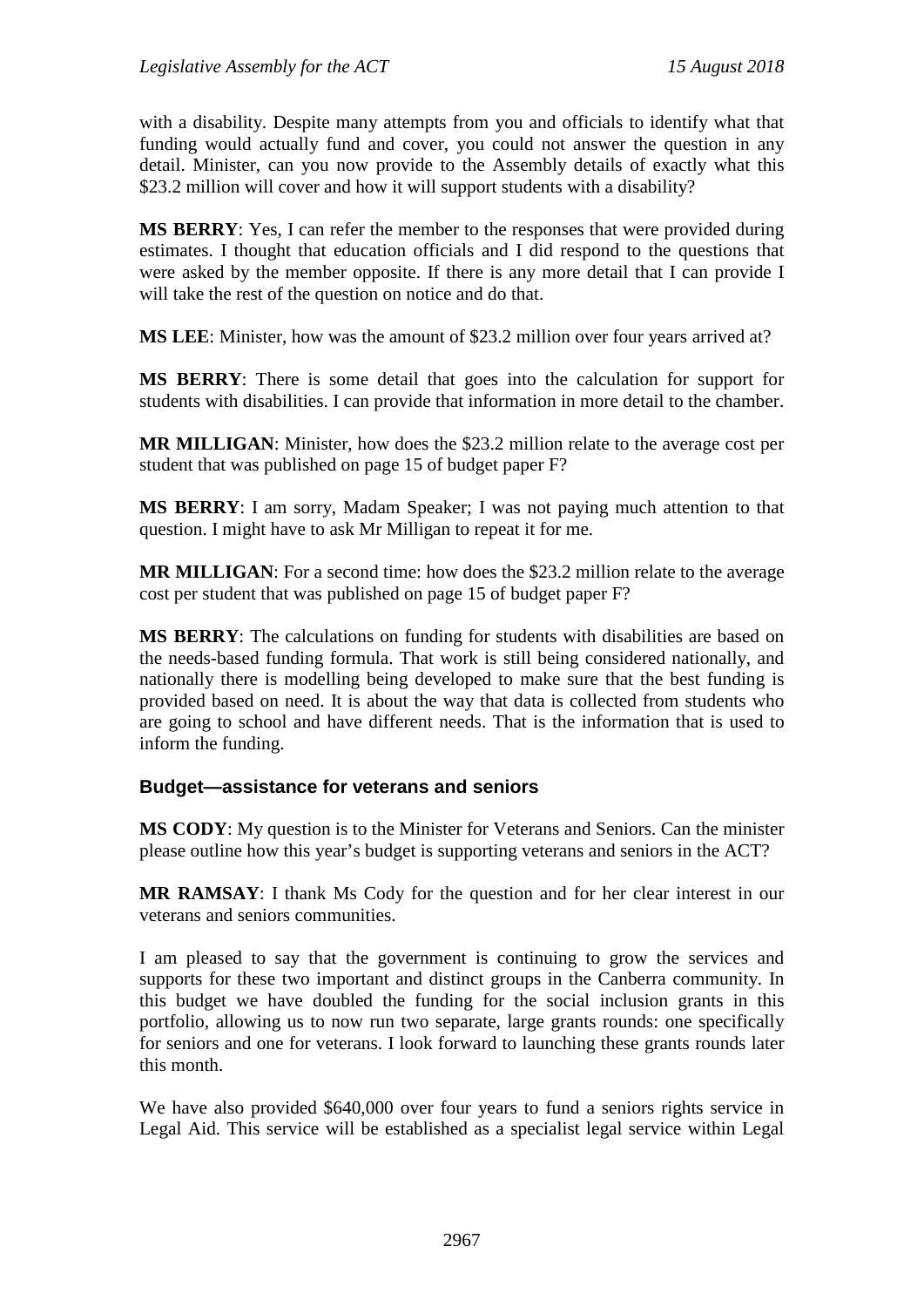Aid for older people in the ACT who are experiencing, or are vulnerable to, elder abuse.

We have added funding for additional staff to the office for veterans and seniors to develop policy, work with community groups and to help support my ministerial advisory councils for ageing and veterans. There is also additional funding for staffing in the Chief Minister, Treasury and Economic Development Directorate's HR area to drive the veterans employment program, which I have previously announced.

This is in addition to the work being done in other portfolios to benefit older Canberrans, such as the expansion of the general rates aged deferral scheme, expanding the older persons mental health intensive treatment service, continuing the free off-peak bus trial, continuing the age-friendly suburbs initiative, and a number of other measures in this year's budget.

Our veterans and our seniors are highly valued members of the Canberra community, and I am very pleased that this year's budget continues to build support for them.

**MS CODY**: Minister, can you outline what benefits these measures will provide for seniors in the community?

**MR RAMSAY**: I thank Ms Cody for the supplementary question. In this budget we are growing services for our growing city. We have grown the pool of funding available for our seniors community inclusion grants. There will now be \$80,000 available this financial year and then into the future to help ensure that our seniors are and remain connected and integral members of the city. This is important as our seniors continue to give back so much to the city even after they retire, whether it is through volunteering, work, community service or to their family, in addition to the rich diversity they bring to the city. The government wants to support them in many ways to do this.

We will be increasing the number of suburbs that receive age-friendly upgrades to ensure that our seniors can get around the city more easily. This is important because these upgrades not only help support our older Canberrans but also provide good quality paths for kids on bikes and good crossings for the mobility impaired, and help people of all ages and levels of mobility to move around the city.

Through the newly established seniors rights service we will be growing the supports available to older Canberrans to protect against elder abuse. This abuse comes in many forms, and the specialist help that seniors can receive through Legal Aid and this service will help seniors to know their rights, to point them to these services should they require help, and to give expert legal advice to them when they need it. Elder abuse is insidious and it can rob older Canberrans of quality of life in later years. This service is just one of the ways we are seeking to combat it.

**MS ORR**: Can the minister outline what benefits these measures will provide for veterans in the community?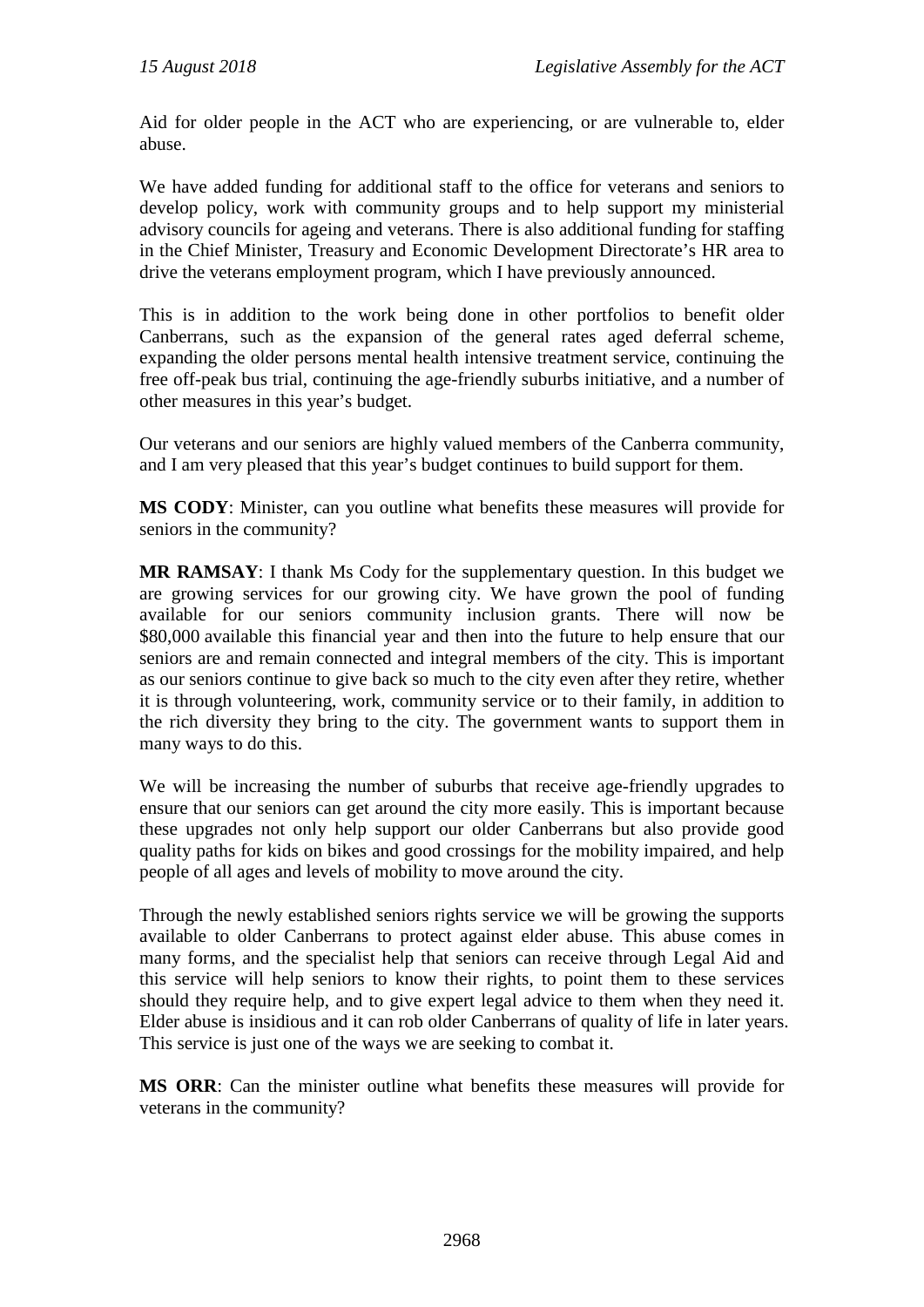**MR RAMSAY**: I thank Ms Orr for the supplementary question. In this budget we are growing services for the growing veterans population in the ACT. We know that over 300 personnel exited the defence force and settled in the ACT in 2017, adding their skills, their training and their leadership qualities to the community.

This year we have created a dedicated veterans social inclusion grants round, and this is important as, for many in the ADF, the defence force becomes their family, their support network and their social circle as they move through their military careers. These grants will help support those who are serving and those who have served become and remain connected members of the Canberra community.

Many of those who exit the ADF have a number of years or even decades of their working life ahead of them and we want to ensure that they are able to build a new family and a new support network in Canberra. Similarly, we want to ensure that those who are no longer working also remain an integrated and integral party of the city.

In addition to this, we are implementing the government's veterans employment program. Dedicated staff in the Chief Minister's directorate provided for in the budget will be developing institutional links with the Department of Defence and the Department of Veterans' Affairs in helping to create resources to facilitate employment transition from the ADF to the ACT public service. They will also work to support our recently announced veterans employment champions to build internal support and mentoring arrangements for veterans in the ACT public service.

Whether it is veterans or seniors or any of the other parts that the government works in, this budget will be making sure that we are continuing to grow the services and the supports for all those who live in our city.

#### **Budget—pensioner concessions**

**MR MILLIGAN**: My question is to the Minister for Veterans and Seniors. The pensioner concession for the fire and emergency levy was reduced from 50 per cent in 2015-16 to 29 per cent in 2018-19. The levy has increased for pensioners by 368 per cent since 2011-12. Why is the value of the pensioner concession for the fire and emergency levy fallen while the levy has increased dramatically?

**MADAM SPEAKER**: Are you taking that question, Treasurer?

**MR BARR**: Thank you, Madam Speaker. I have responsibility for concessions. The government has, through changes to the fire and emergency services levy, sought to better align the cost of service provision in this area with—

**Mr Coe**: Better align?

**Mrs Dunne**: That means increase.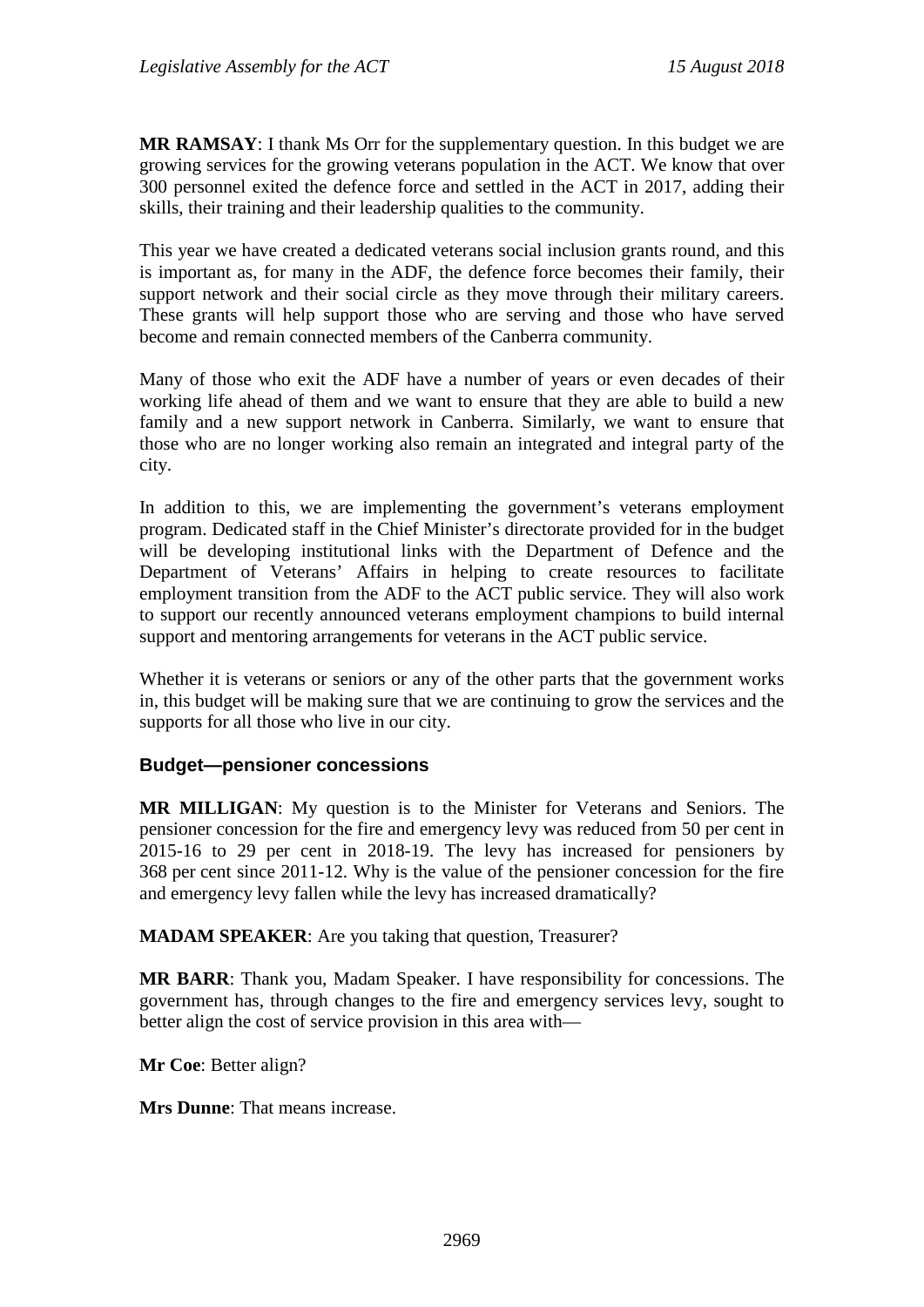**MR BARR**: To ensure that the levy meets the growing cost of providing those services to the community. That is a reflection of the growing costs of providing those services. The government provides a range of concessions across the board for a number of different utilities use and a number of other concessions and rebates.

There have been changes in eligibility for certain concessions because they are tied to the commonwealth's eligibility criteria for certain commonwealth payments. That, of course, flows through to eligibility for ACT concession payments. We have reviewed this matter recently and, of course, it is the subject of further ongoing consideration. Most recently, we provided a \$50 increase, for example, in the utilities concession.

**MR MILLIGAN**: Chief Minister, why exactly has the fire and emergency levy increased by 368 per cent for pensioners since 2011-12?

**MR BARR**: The increase has gone to fund the massive expansion of services in this area.

**MS LAWDER**: Chief Minister, what impact is the growth in rates and charges levied on senior Canberrans having on their standard of living?

**MR BARR**: Again, the government seeks to keep all tax increases to an absolute minimum while, equally, providing the maximum level of services that we possibly can. We have a complex interaction between two levels of government in terms of income support. One thing that would be of great assistance is advocacy to increase incomes, rather than one side of politics being solely focused on suppressing the incomes of low income Australians.

*Opposition members interjecting*—

**MADAM SPEAKER**: Members on my left, please; I was about to call you all to order again.

#### **Budget—pensioner concessions**

**MS LAWDER**: My question is to the Minister for Veterans and Seniors. Minister, the pensioner rebate for general rates has remained capped at \$700 since 2015-16. Meanwhile, since 2015-16, rates have increased on average by almost 20 per cent. Why has the pensioner rebate remained capped at \$700 while household rates have increased on average by almost 20 per cent?

**MADAM SPEAKER**: Chief Minister, I assume you are taking that.

**MR BARR**: Thank you, Madam Speaker. The government has made various changes to concessions and rebates over previous periods, and that has included a comprehensive review of concessions. We have increased them in a number of areas for a number of different categories. We have enhanced eligibility and access for those most in need. It was a comprehensive review of concessions and we sought to target those concessions to those most in need.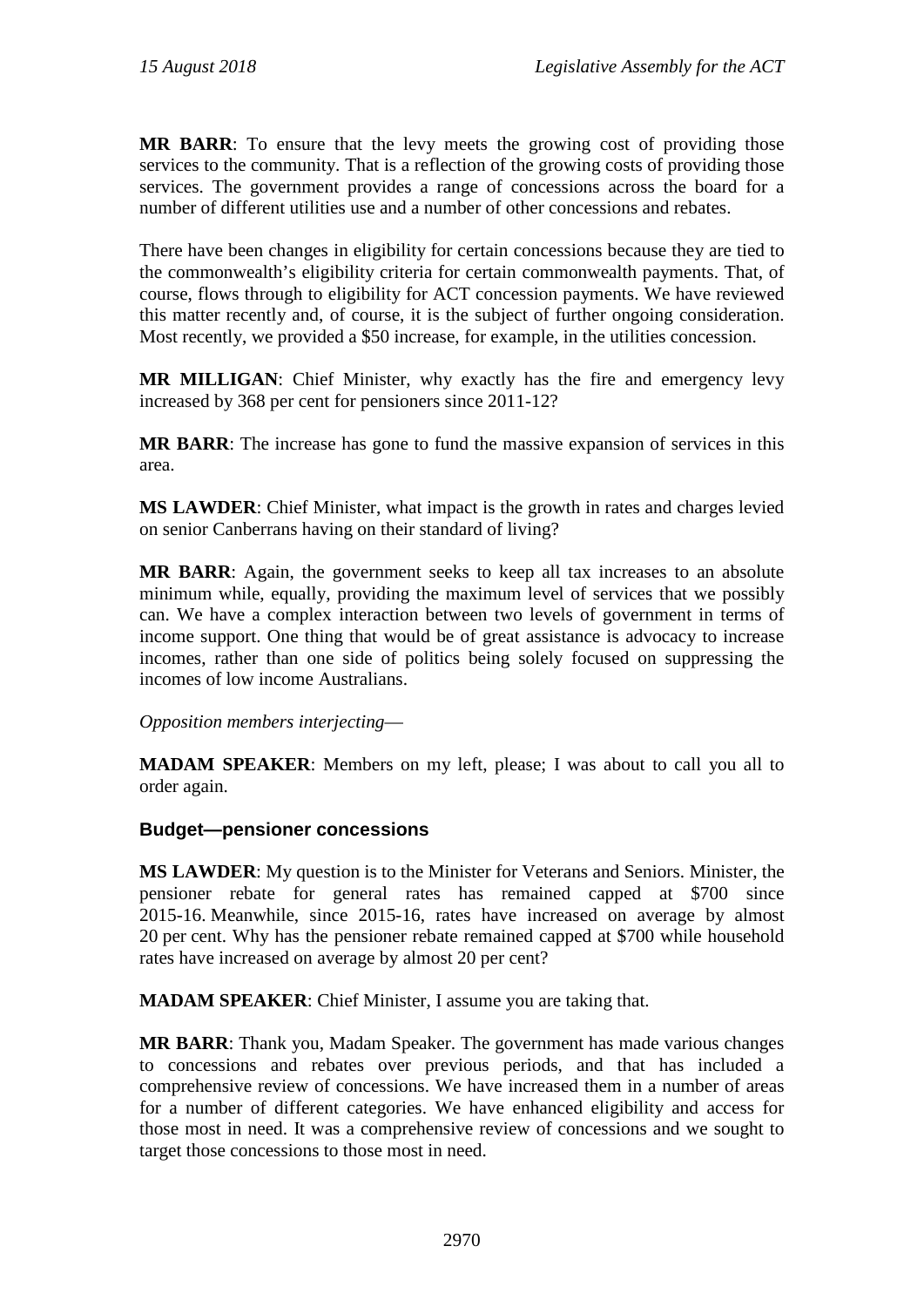This issue is one that is under constant review. We are aware of support also being provided by the Australian government. We are also aware of the gaps in income support that the Australian government continues to allow through their system.

What would be a useful thing would be if there could be bipartisanship in terms of advocacy to raise the incomes of low income Australians. That would be through support for increases to the minimum wage; it would be through support for increases to the Newstart allowance; and it would be through support for increases to pensions. I notice that there is only one party in Australian politics that can hold government that constantly advocates and delivers on those outcomes. That is the Australian Labor Party.

**MS LAWDER**: Chief Minister, is it Labor values that pensioners find it increasingly difficult to make ends meet due to rising rates?

**MR BARR**: The government has a comprehensive program of concessions and a very significant program of deferral to enable people to defer those charges until properties are sold. That is an important piece of public policy to ensure that adverse impacts on asset rich but income poor households can be put in place. This is an important principle of equity across our system.

*Opposition members interjecting*—

**MR BARR**: Of course I acknowledge that no-one enjoys paying tax, or very few people do. But we all collectively benefit from the investment of our taxation into world-class health services, into emergency services, into community services.

*Opposition members interjecting*—

**MR BARR**: The choice is what sort of society we live in: one where government provides services to the community—

*Opposition members interjecting*—

**MR BARR**: or a world where you are on your own, where the political party, the conservative political party—

*Opposition members interjecting*—

**MR BARR**: seeks to suppress your income by cutting your penalty rates, by opposing minimum wage increases and by seeking to slash your working conditions. Everything that side of politics stands for is to reduce the incomes of low income Australians. You stand condemned for you entire history as a political party, which has been to wage war against low income Australians

*Opposition members interjecting*—

**MR HANSON**: A supplementary, Madam Speaker.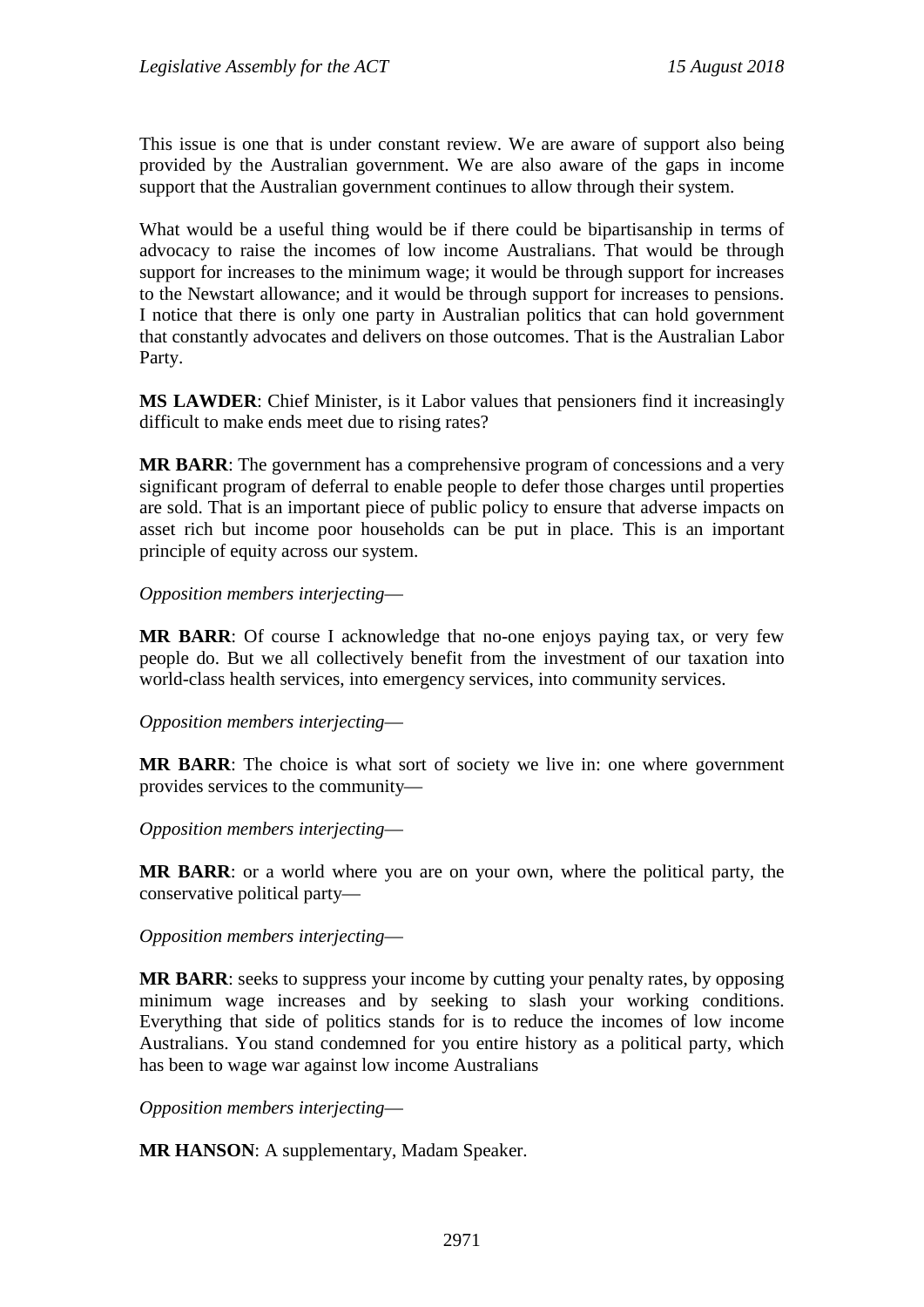**MADAM SPEAKER**: A supplementary, Mr Hanson. Before you continue, though, I would expect that if you are asking the question, the Chief Minister will be able to answer in some level of quiet, which has not been the case during his answering of the last two questions.

**MR HANSON**: Could everybody be quiet, please? I've been warned. Everybody needs to be quiet. It seems to come down to me.

**MADAM SPEAKER**: You will be named now. Mr Hanson—

**MR HANSON**: Well, you have directed it to me, Madam Speaker, and said that the chamber needs to stay quiet.

**MADAM SPEAKER**: No, you are talking back to the chair. You are showing disrespect for the chair. You are a serial offender. I have put you on notice that you were warned. You are now named. I move:

That Mr Hanson be suspended from the service of the Assembly.

Question put.

Ayes 12 Noes 9

| Mr Barr       | Ms Le Couteur    | Miss C Burch | Ms Lee      |
|---------------|------------------|--------------|-------------|
| Ms Berry      | Ms Orr           | Mr Coe       | Mr Milligan |
| Ms J Burch    | Mr Ramsay        | Mrs Dunne    | Mr Parton   |
| Ms Cheyne     | Mr Rattenbury    | Mr Hanson    |             |
| Ms Fitzharris | Mr Steel         | Mrs Kikkert  |             |
| Mr Gentleman  | Ms Stephen-Smith | Ms Lawder    |             |
|               |                  |              |             |

Question resolved in the affirmative.

*[Mr Hanson was suspended at 3.32 pm for three sitting hours in accordance with standing order 204, and he withdrew from the chamber].*

**Mrs Dunne**: A supplementary question, Madam Speaker.

**Mr Barr**: Haven't you already given the call?

**MADAM SPEAKER**: I would advise everybody that we are on nearly the final question and there has been a level of interjection and disregard from members of the opposition, and my tolerance level has just about expired.

**Mr Coe**: A point of order.

#### **MADAM SPEAKER**: Yes.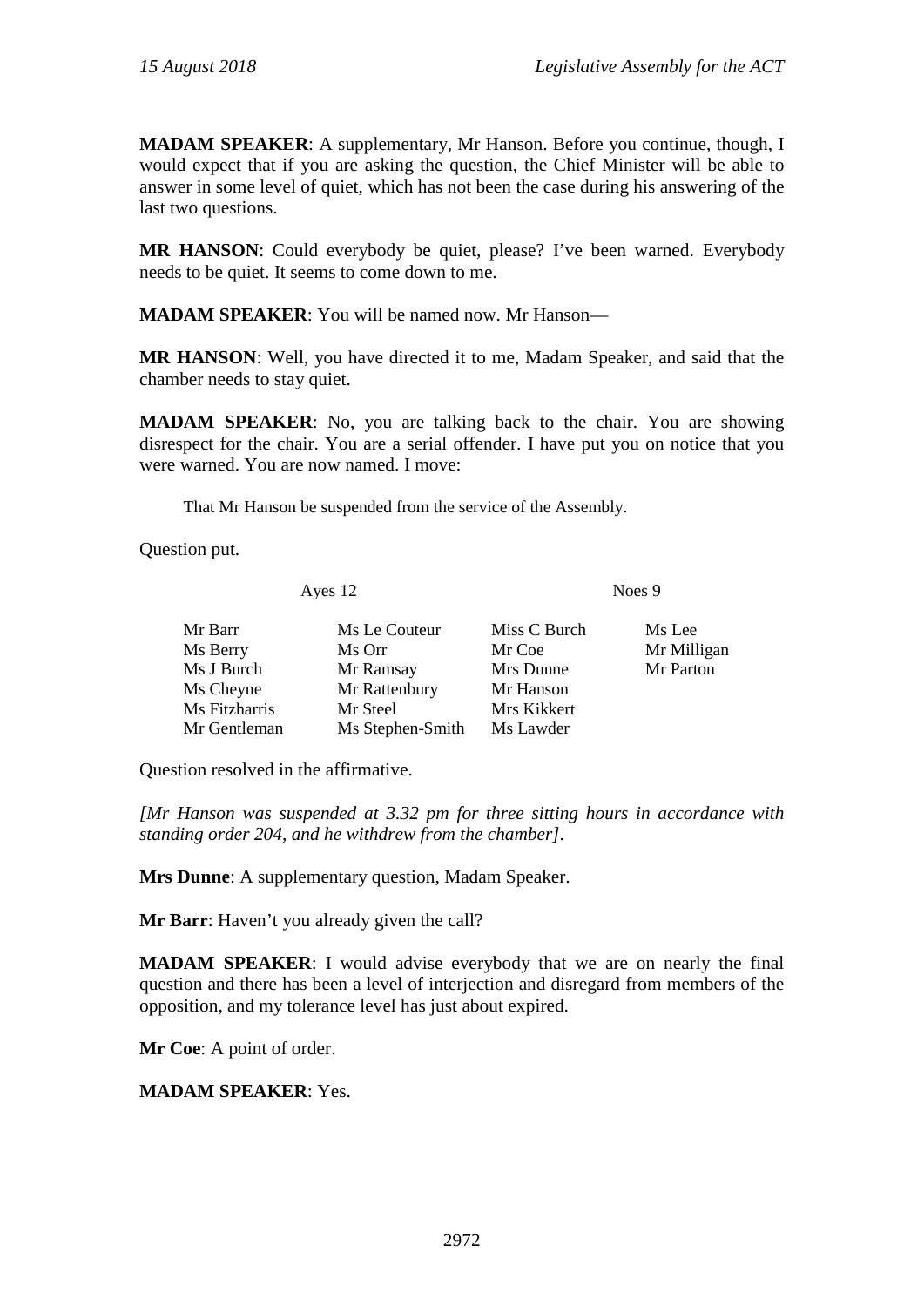**Mr Coe**: Mr Barr's answer was about five minutes of ranting about Liberal Party history. So, yes, feel free to call the opposition to order, but I also ask that the Chief Minister be directly relevant when answering questions.

**MADAM SPEAKER**: Thank you, Mr Coe. Mrs Dunne, a supplementary.

**MRS DUNNE**: Chief Minister, how many Canberra households have reached the cap of \$700 on rates and cannot therefore benefit from further concession because of increases in rates?

**MR BARR**: I do not have that figure in front of me. I will take it on notice.

#### **Tourism—international visitors**

**MS ORR**: My question is to the Chief Minister. Chief Minister, can you please update the Assembly on the most recent international visitor statistics?

**MR BARR**: I thank Ms Orr for the question. I am pleased to advise the Assembly that we have welcomed a record number of international visitors, with the most recent release of tourism statistics showing that this record number of visitors have spent more time in the capital than any time previously and of course have spent more money. This result is very pleasing because it demonstrates the government's successful efforts in partnership with Canberra airport to attract direct international flights to grow our local tourism industry. The feedback from the tourism sector is overwhelmingly positive as a result of these initiatives.

The number of international overnight visitors climbed to reach almost 250,000. That is a nearly 16 per cent increase from the previous year, and the length of time that our international visitors are staying in Canberra jumped by a record 20.9 per cent to an average of 22 days.

Singapore Airlines' move to provide daily flights from May, as well as the commencement of Qatar Airways flights earlier this year, is a signal of confidence in Canberra as a tourism destination, and we will continue our work with existing airlines who are servicing the Canberra market whilst also engaging with a range of new potential carriers for the ACT market.

Members may not be aware that China is the largest source of international visitors for the ACT, followed by the United States, the United Kingdom, New Zealand and India. We may in fact have some international visitors from New Zealand with us today.

**MS ORR**: Chief Minister, what measures has the ACT government taken to continue this growth?

**MR BARR**: It is very important that we continue to focus on improving transport connections to Canberra to grow our visitor numbers. These figures are the first set to capture a significant portion of the international flights into Canberra, and show that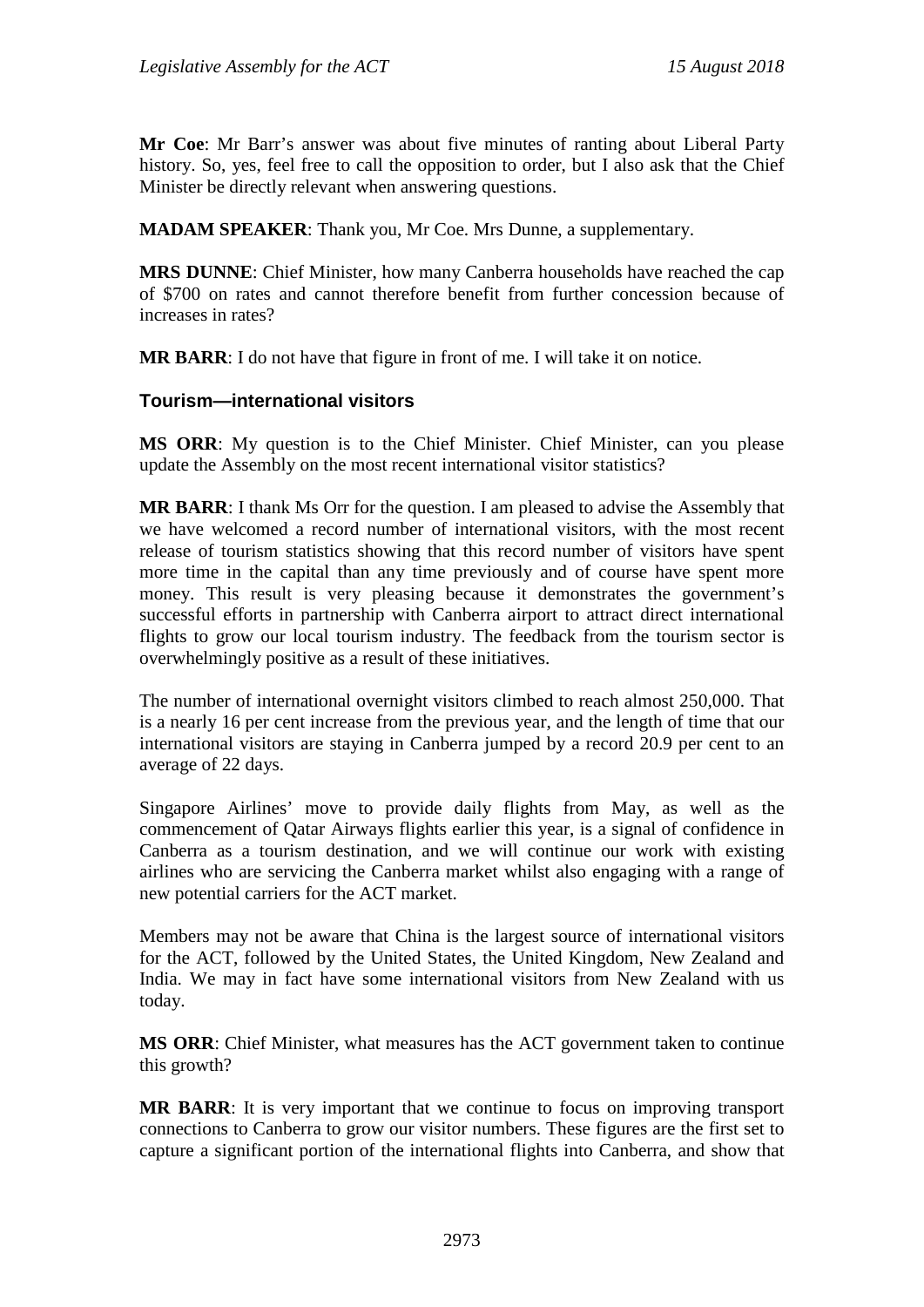this work across the tourism industry is paying off. The ACT government continues to work to increase both domestic and international aviation capacity. We are also very pleased to continue to work with our New South Wales colleagues on both sides of politics to see improvement and enhancement of the Canberra to Sydney rail connection. We look forward to continuing to work with both New South Wales Labor and the current New South Wales government to see improvements in that service.

Through VisitCanberra the ACT government continues to promote the city, most recently through some innovative campaigns in our major domestic markets in Sydney and Melbourne. We need to market ourselves somewhat differently to potential visitors to capture attention in a competitive domestic marketplace. Some of the recent promotions, such as Canberra in a Can, have been very effective and innovative. I particularly want to acknowledge the support for the campaign from industry partners including Jamala Wildlife Lodge and a great winery in my electorate, Majura wines.

**MS CHEYNE**: Chief Minister, how else has the government supported local operators to achieve international growth?

**MR BARR**: As part of the recent trade mission to Asia, we were joined by a significant delegation of Canberra businesses, with a particularly strong showing from the local tourism sector. Pialligo Estate, GoBoat, Jamala Wildlife Lodge, Shaw Vineyard, Canberra Secrets and Canberra Guided Tours joined the delegation, to name just a few.

As part of the delegation, VisitCanberra held a series of workshops with key businesses and decision-makers in the industry to create awareness of products and to negotiate inclusion in future marketing campaigns. There was also a forum for delegates to present their products and services to a range of front-line retail travel agents and reservations staff in these international markets to help them build further connections.

Additionally, in the 2018-19 territory budget, the government has committed around \$47.5 million to boost tourism and related sectors. This will support investment in a suite of domestic and international campaign activities to continue to grow Canberra's profile and to provide a range of compelling reasons to visit this great city and this region. Mr Hanson might use his next three hours to enjoy some of those wonderful opportunities.

With that, Madam Speaker, I ask that all further questions be placed on the notice paper.

## **Supplementary answer to question without notice Light rail—safety**

**MR GENTLEMAN**: I have some further information, in addition to an answer I gave Miss C Burch yesterday, with regard to light rail and ACT Fire & Rescue. I can advise that all ACT Fire & Rescue firefighters have been provided with an online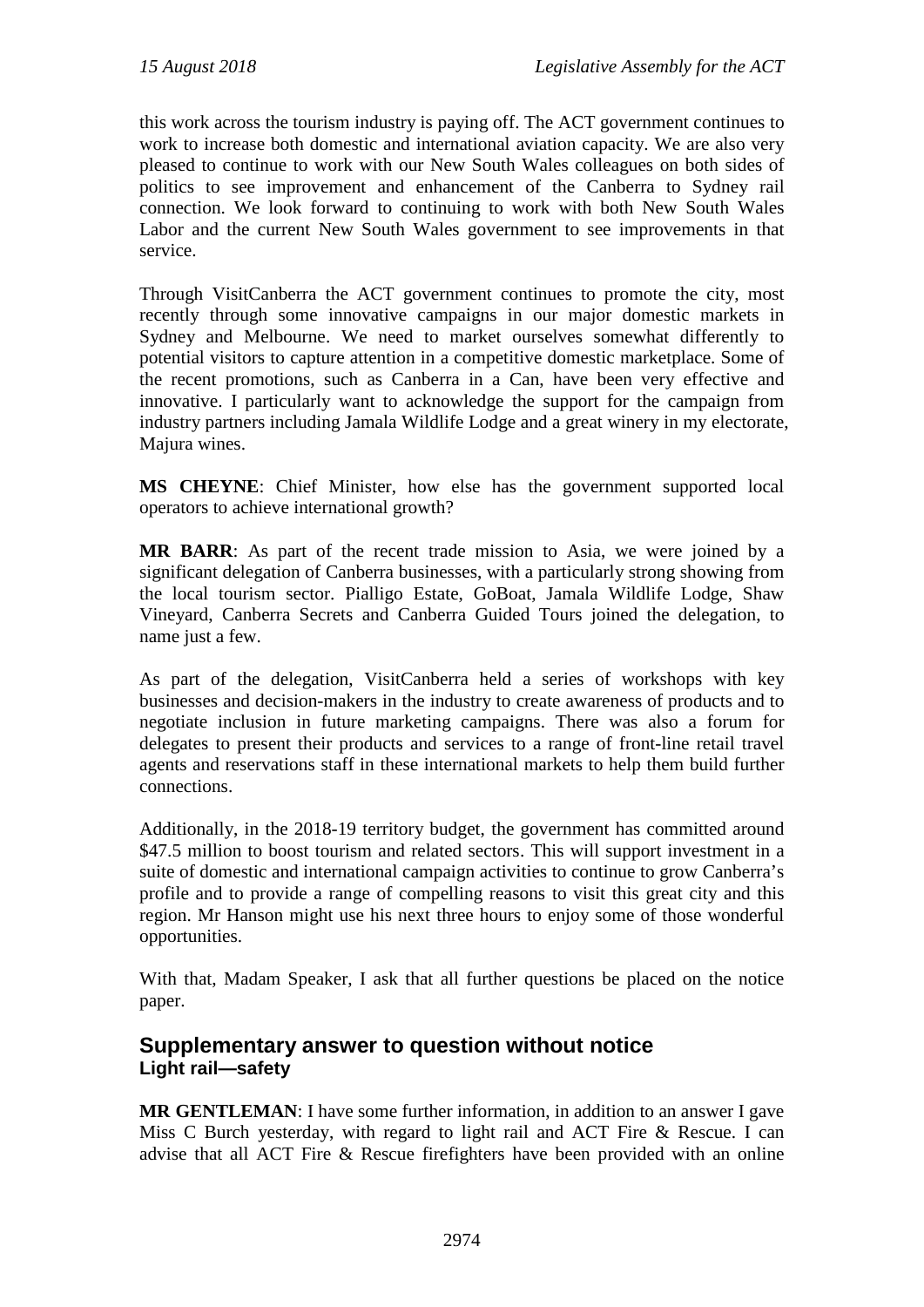learning package on hazards associated with the light rail. This will be followed up with a more detailed learning package to be jointly developed with capital metro, with a lesson plan for all firefighters to complete. This will cover risks associated with working within the light rail corridor, safe working practices for firefighters, shutting down overhead power, and liaising with capital metro staff and the light rail corridor control centre.

Additional hydraulic rams with 25-tonne lifting capacity have been purchased to enable the lifting of light rail cars. This was done from within ESA's existing budget, so no additional funding was required. These will be placed in an upgraded technical rescue pod which will be deployed to all rescue incidents involving light rail vehicles.

ACT Fire & Rescue operational staff will undertake a familiarisation of the light rail vehicles and rail corridor on a scheduled platoon basis to be developed in consultation with capital metro, and a standard operating guide will also be promulgated which will cover responses to incidents involving light rail. The training program for the rams and associated equipment, known as a re-railing kit, including positioning needs on light rail vehicle undercarriages, will be delivered to all ACT Fire & Rescue level 3 rescue operators.

# **ACTION bus service—timetable changes**

Debate resumed.

**MS LAWDER** (Brindabella) (3.40): During the estimates process we spoke about a number of issues that will be affected by changes to the bus network. Those include the issue of women's safety. We talked about the fact that at present only 38 per cent of women feel safe in public on their own at night. Making people walk further to and from a bus stop will contribute to people, especially women—I will say that while I am still allowed to use gender specific terms—feeling less safe walking to and from a bus stop.

A number of older people, especially those in retirement villages and nursing homes, have raised with me their concerns about having to walk further to and from a bus stop. Working people have raised with me issues about the length of time it will take them to get to and from work, and many parents have raised issues with me about their children going to and from school, given the proposed changes to the school bus system.

One constituent said:

The proposed changes will hurt young people now and will hurt them in the future. Kids will be hurt at bus interchanges; not as many as people fear, but the occasional student on their way between school and home will find themselves isolated, unsupervised, and any kind of abuse may well happen.

Lindsay from Chisholm said:

If the changes to the bus timetable happen, it will take me longer to get to and from work, and I will feel forced to drive more often.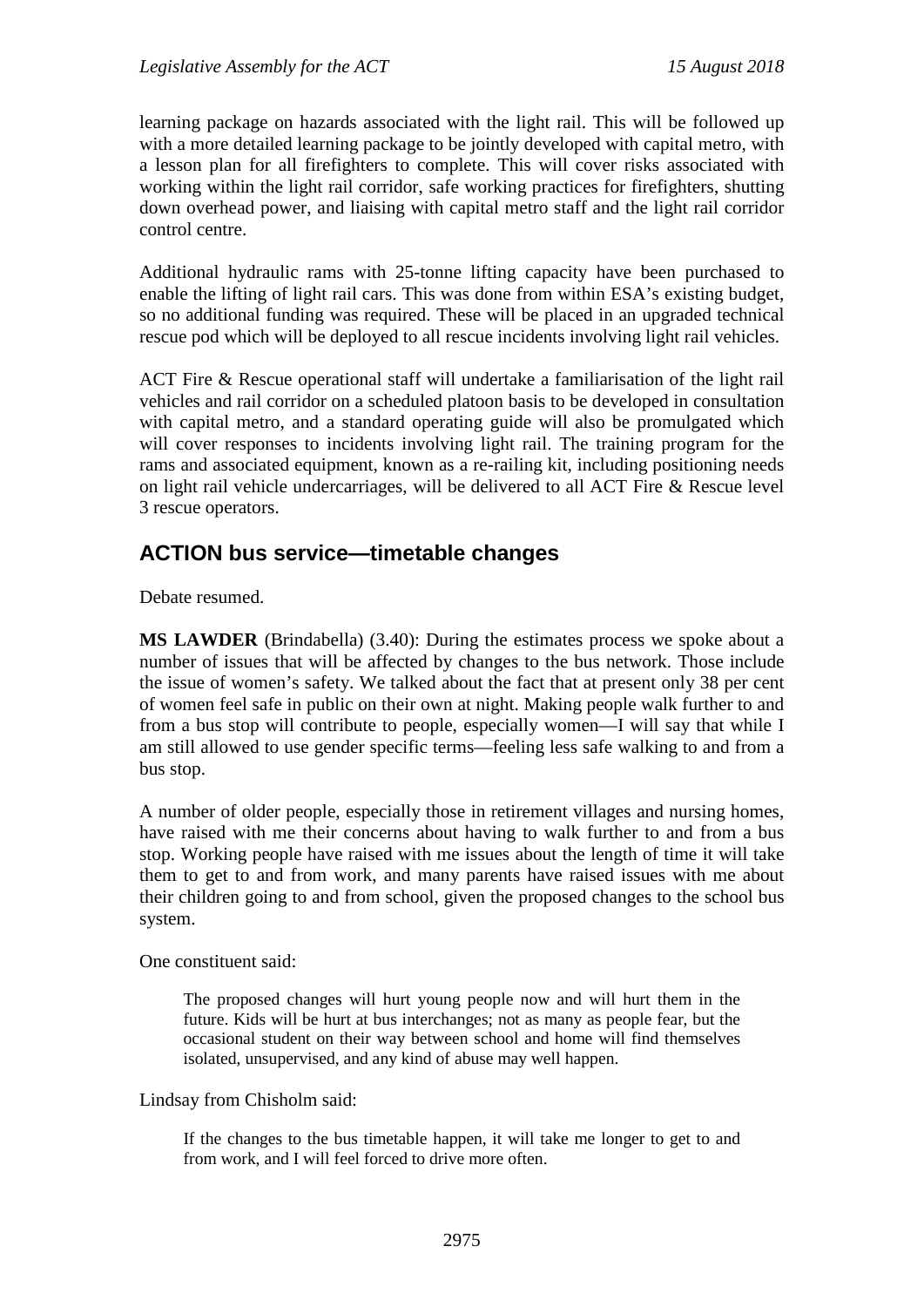Janice said:

My work moved to Civic … Upon hearing of the new times and routes, I will not be using the bus service any more. I leave home at 7.10am and arrived home at 6.10pm every day but this new service will mean I will need to leave at 6am and not get home until after 7pm.

John from Chisholm said that he wanted:

… to share my thoughts with you about the proposed axing of the 765/767 Expresso service. The proposed network is a DISASTER for me …

Stuart said:

I am a father of two school age children in the Brindabella electorate. I have grave concerns over the proposed changes to the school bus routes in and around Canberra, in particular to/from St Mary Mackillop College.

Parents at Trinity Christian School in Wanniassa have also contacted me. The school has sent them information saying that safety on public buses was their first concern. The email said:

We hope that the government will be implementing strategies so that the School and parents can be assured of students' safety whilst travelling on public transport but we are unsure how this can be effectively managed.

The second point was in regards to the cancellation of public buses. We understand that currently, where there is an occasional bus driver shortage on a given day due to illness, school buses are not cancelled whilst public buses may be cancelled without notice …

This clearly means that students will have a good deal further to walk to catch their bus. This is understood to be for both public and school bus routes.

One parent has sent me an email about students at Trinity Christian School, and I think it is probably similar to the concerns of many students in the Lanyon Valley. She said:

So basically, if I wanted my kids to catch the bus they would have to get to Lanyon Marketplace (2.5km away and across major roads) and then catch another bus (or walk home). Which is pretty—

expletive deleted—

because one of the reasons we purchased our house was because it was in close proximity to a bus stop. I feel more comfortable with making my children wait for 30+ minutes at school for me to pick them up on the way home from work, than them spending time waiting around at public bus stops/interchanges for connecting buses.

Basically anyone in Gordon, Banks, Conder only has Lanyon Marketplace as their stop for school buses which is 4+km away for some students—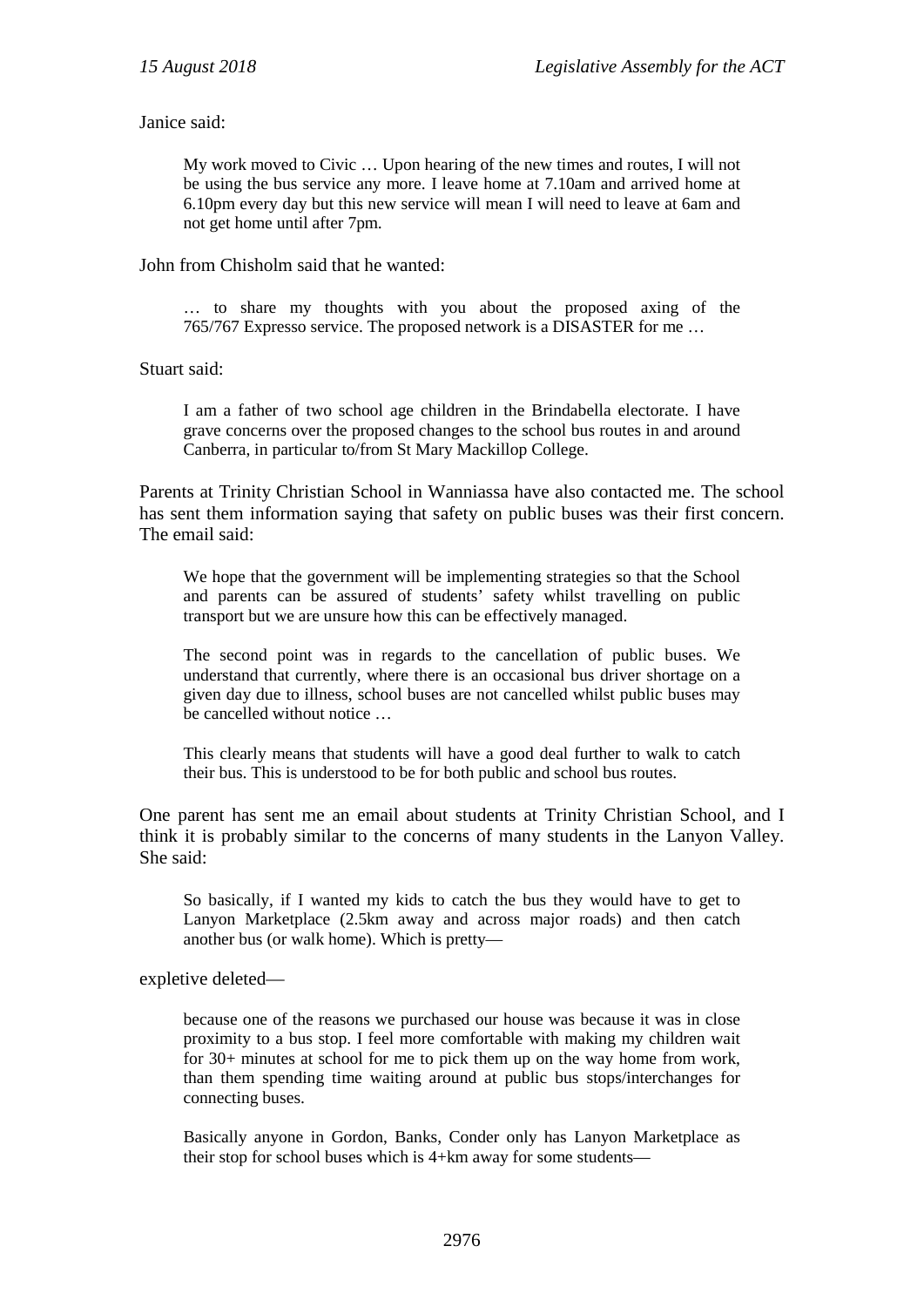in Lanyon. She continued:

Trinity has a wide 'zone' so children in this area are not attending an out of area school.

Currently there is a dedicated Gordon Trinity service in the afternoon (ie enough students to just do a pick to Trinity and service our side of Gordon). (There is an additional bus which services the other side of Gordon and picks up at Mackillop, Trinity and St Anthonys).

They are very, very concerned about the changes.

I have pages of comments from social media sites, which I will not go through now. But I would just briefly mention concerns raised by the Tuggeranong Community Council. People from Transport Canberra attended the Tuggeranong Community Council meeting in early July. Unfortunately the notes from that meeting are not yet, as of just before lunch today, up on "What We've Heard" on the your say website. It has notes from a meeting at Gungahlin, which was a week later, but the notes from Tuggeranong are not yet available online.

Tuggeranong Community Council said:

Approximately 100 people attended last general meeting … to raise their concerns about the proposed new bus routes.

I was at that meeting. But notes on other meetings outlined on the your say website talk about 30 people in north Canberra, about 40 people in Weston Creek and about 25 people in Gungahlin. You can see the difference in the number of concerns in the Tuggeranong community because there are so many changes proposed in the Tuggeranong area, including the very, very popular Xpresso buses, as well as the school buses. As the TCC note says:

Main concerns raised were the cutting of all express buses and dedicated school buses. While the extra Rapid buses might benefit many people, there are many other people, including students, who will have longer journeys with some of them having to catch multiple buses and wait around interchanges for connections.

In summary, I commend Miss C Burch's motion to the Assembly. It outlines the concerns that we are all hearing from members of the public, especially bus users, but also those whose children or other family members catch the bus—and even those who might want to catch the bus, including those in retirement villages who have said to me that they had picked a particular retirement village because there were bus stops nearby. Goodwin in Monash is an example.

They might be driving now, but they picked that retirement village because of the bus stop proximity and the availability of buses to get them to where they needed to go. They are concerned that under these proposed changes those buses or bus stops may no longer be available to them. I thank Miss C Burch for bringing forward and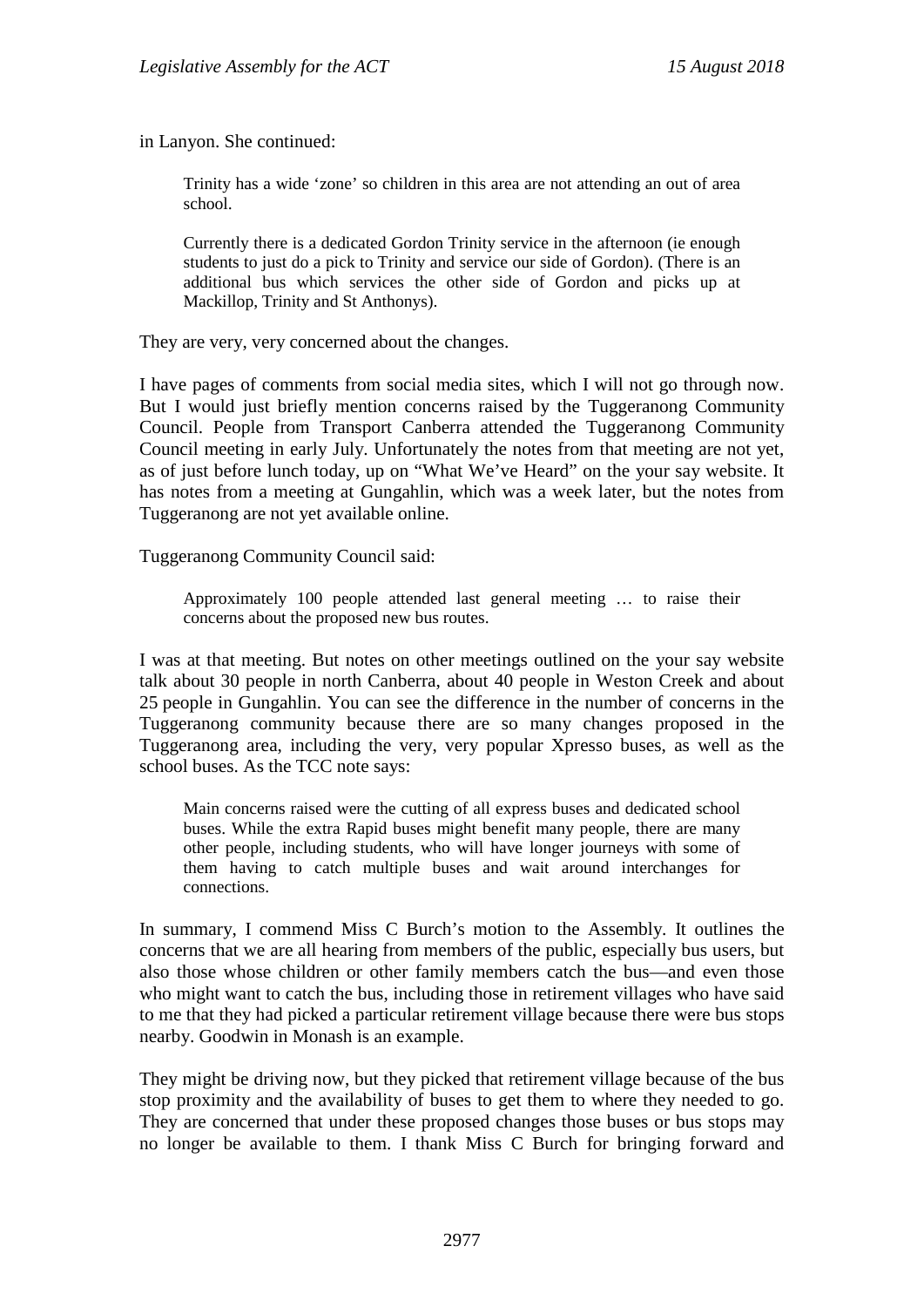amplifying the concerns of the community in relation to what appear to me, from what I have heard, deeply unpopular proposed changes to the bus network.

**MS FITZHARRIS** (Yerrabi—Minister for Health and Wellbeing, Minister for Transport and City Services and Minister for Higher Education, Training and Research) (3.48): I welcome the opportunity to speak again about the bus network and this government's long-term commitment to provide better public transport for Canberra. I thank Miss C Burch for the opportunity to discuss this. I want to point to a couple of key themes which have come up, not only in the consultation but also in debate in this place.

Mr Assistant Speaker, you will be well aware that the opposition often accuse the government of not listening. If the opposition were to listen to anything that most members on this side of the chamber say, and actually take the time to think about it and reflect on it in their comments, they may have some credibility when they say they are listening. They simply did not listen to speeches given in this place yesterday on the bus network and about the consultation; they simply did not listen. As I said yesterday, this consultation is part of two stages of consultation. But this has been built on the back of over a decade of public conversations on public transport.

What has come about over the last decade is the very clear preference from the Canberra Liberals to not invest in public transport. The one great benefit of the last election was that it finally put to bed the argument that the Canberra Liberals had been running, for a decade at least, that this city could not support public transport. They simply could not run that argument in 2016. They ran it in 2012—that Canberra was always going to be a city for the car, and why should we invest in public transport? I certainly welcome their turnaround in discussing public transport and wanting to see more investment in it.

I am also deeply concerned by their somewhat outrageous scaremongering that has come about in some of the debate today. Quite frankly, it is utterly lacking in responsibility. We are all members of this place and we will all take the views of our community on board. But what about some of the comments about the safety of our city, and about the people that currently use public transport? While a small number of people use public transport in Canberra—only eight per cent—and our commitment is to increase that, those opposite are suggesting that people that use public transport are dangerous, that people who interchange in our public transport interchanges are dangerous. This is one of the safest cities in the world, and those opposite are suggesting that people who use public transport are dangerous and people who hang out in public transport interchanges are dangerous.

Ms Lee referred to the outrage of forcing kids to walk through school car parks. Children walk through school car parks every day. Children catch public buses every day—but not enough of them. Not enough people in our city catch public transport. Only eight per cent do.

I will go to the point about consultation. This has been an extensive consultation period. It is on the back of significant consultation done in 2016, significant consultation done late last year and early this year. In regard to the latest consultation,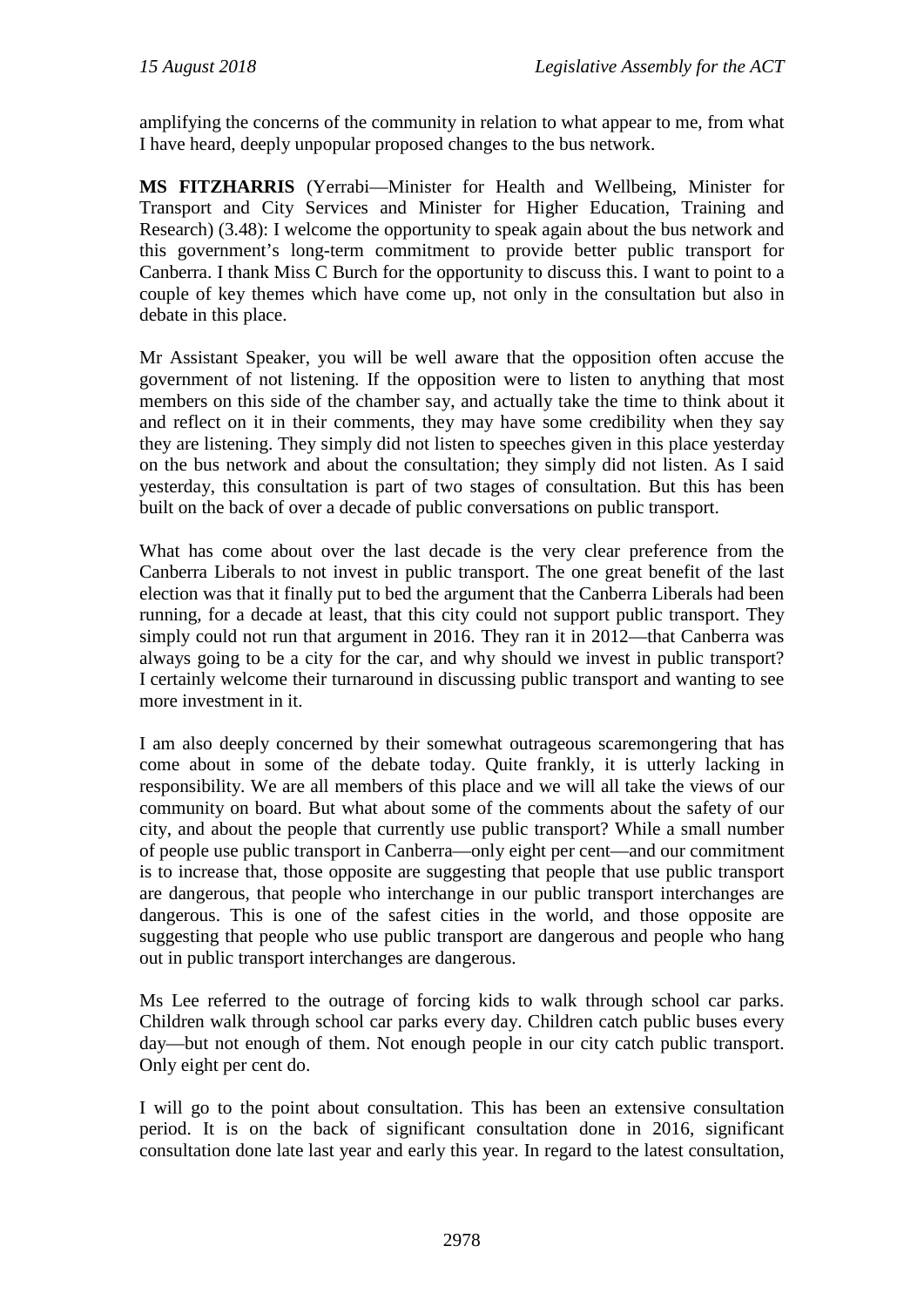it is genuine. It is, of course, understandable that people whose bus routes are going to change want to let us know that they would like them to stay just the way they are. I understand that. But we simply must increase the number of people using public transport in this city, and I really reject any suggestion that there has not been genuine consultation.

I take my hat off to the Transport Canberra officials who have been working day and night at community consultations. They have gone above and beyond in genuinely getting out there and talking to Canberrans and hearing their concerns. For the Canberra Liberals to suggest that these officials will not be considering what it is that the community are telling them, that I will not be considering that, is simply wrong. How on earth can we expect to go about having consultation in this city if, in regard to the very fact of doing consultation, the Canberra Liberals are going to accuse it of not being genuine?

Can I give you some facts, Mr Assistant Speaker: 7,600 responses to a survey; public meetings at each of Canberra's seven community councils, attended by around a total of 350 people altogether; a range of other public meetings with residents' groups, such as a number of retirement villages in the inner north, Gungahlin and Tuggeranong; over 1,000 people visiting one of the pop-up roadshows in shopping centres in each region across Canberra and at key CIT campuses and at the universities; 460 emails and written submissions; dozens of face-to-face meetings and conversations with key stakeholders, such as school principals, peak bodies and others; and a number of representations, I know, to many people in this place.

The Canberra Liberals are simply wrong that there has not been extensive consultation. Do they have another definition of what extensive community consultation looks like? Seriously, it closed on Sunday. Any government going about decent policymaking and decent community consultation needs time.

What has been really remarkable in all of this discussion is that I thought maybe there would be one contribution that showed any sense of what a good public transport network looks like—one contribution about the challenges of managing a complex public transport network in a city like ours; one contribution from the Canberra Liberals about what it might take to deliver an efficient, reliable public transport system. But there was not one. They have simply engaged in scaremongering. I want to absolutely assure the Canberra community that we are listening to their feedback. I will not put up with some of the ridiculous scaremongering that we have seen from the Canberra Liberals.

I want to put some facts on the table here about school buses. True to form, deep in the DNA of the Liberal Party is their ability to whip up fear campaigns. Everyone in the community knows this. But let me be very clear about what we are doing: we are seeking to invest public resources in a public transport network for all Canberrans. At the moment eight per cent of Canberrans use the bus network. At the moment around 13 per cent of all schoolchildren catch the public transport network to school— 13 per cent of schoolkids. That is around 10,000. Around 2,000 of these are primary school kids. Around 8,000 are high school and college kids. That means about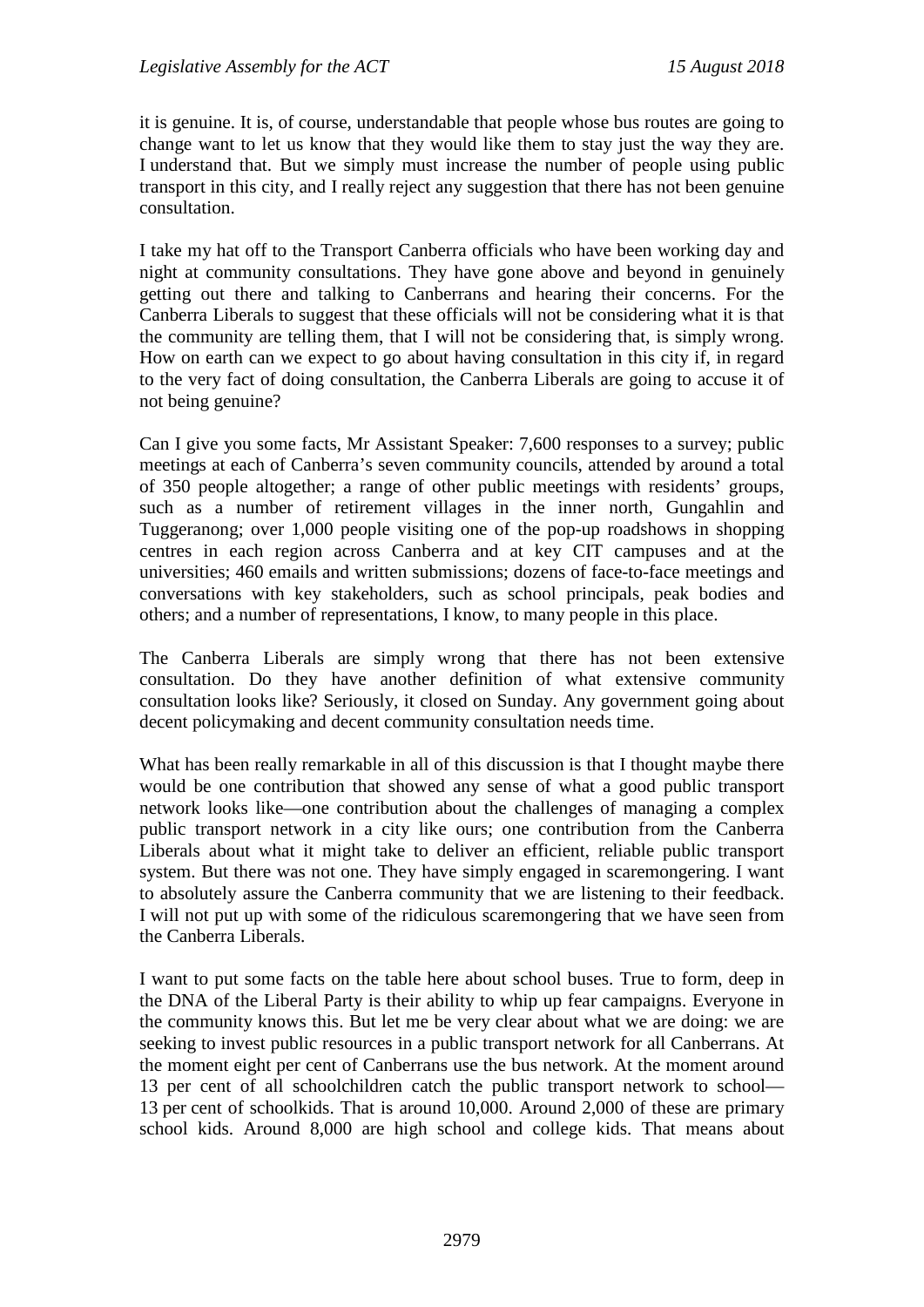80 per cent of the 13 per cent of schoolkids catching the bus to school are high school students.

Most kids catching a bus to school catch public buses. With respect to the hysteria that has come from the opposition, I have kids that catch buses to school. Many people in this place have kids that catch buses to school. For the opposition to suggest that somehow parents are putting their kids in danger by allowing them to travel on public buses with the riffraff, as the Canberra Liberals seem to imply, is simply irresponsible.

That is the litany of commentary from those opposite. I appreciate that some of those were direct messages from people in our community, and I accept that. For each of those individuals, I understand their concern. But the way that the Liberals have gone about this today is pretty disgraceful, when we have people in our city, families in our city, who, every day, confidently have their kids catching a public bus to school. What is wrong with kids catching public buses to school? We want to see more of them. We want to see more kids catching buses to school, and there will continue to be dedicated school buses.

I say to those opposite who think that I do not take this seriously that my own kids, in primary school and high school, take buses to school. They get off at interchanges. There are actually enormous benefits in having a wide and diverse group of people in our community catching public buses. There is something fundamentally good about people catching buses together. I do not know about those opposite, but when you do, you might strike up a conversation. You might learn something new about someone in your community. You might help someone out. You might see someone else helping someone out. There is something fundamentally good about it.

What we are doing is investing a significant amount of money in more buses. That is another lunacy from those opposite. We are investing in more buses. We are investing in 80 more buses, 80 new drivers and six new rapid services. That is a fact that those opposite cannot possibly contest. There is more investment in public transport than has ever been invested in this city.

I would encourage everybody, particularly those opposite, to have a little bit of perspective in this debate. The consultation is genuine. The consultation, which closed on Sunday, has included a considerable amount of feedback. I acknowledge that many people whose services are going to change are worried about what that means for them. We are working with many schools right across the community and talking at length to them, and we will respond when we have had time to properly consider all of the feedback that we have received.

I have said publicly—and please listen; I have said it publicly in the media, and I will say it publicly again here today, as I said yesterday, which everybody opposite totally ignored—that we will be making changes. But because the consultation closed on Sunday, we cannot tell you on Wednesday what those changes will be. You should be responsible and allow the government to get on and do some good work and to stop the scaremongering that you have engaged in in this debate.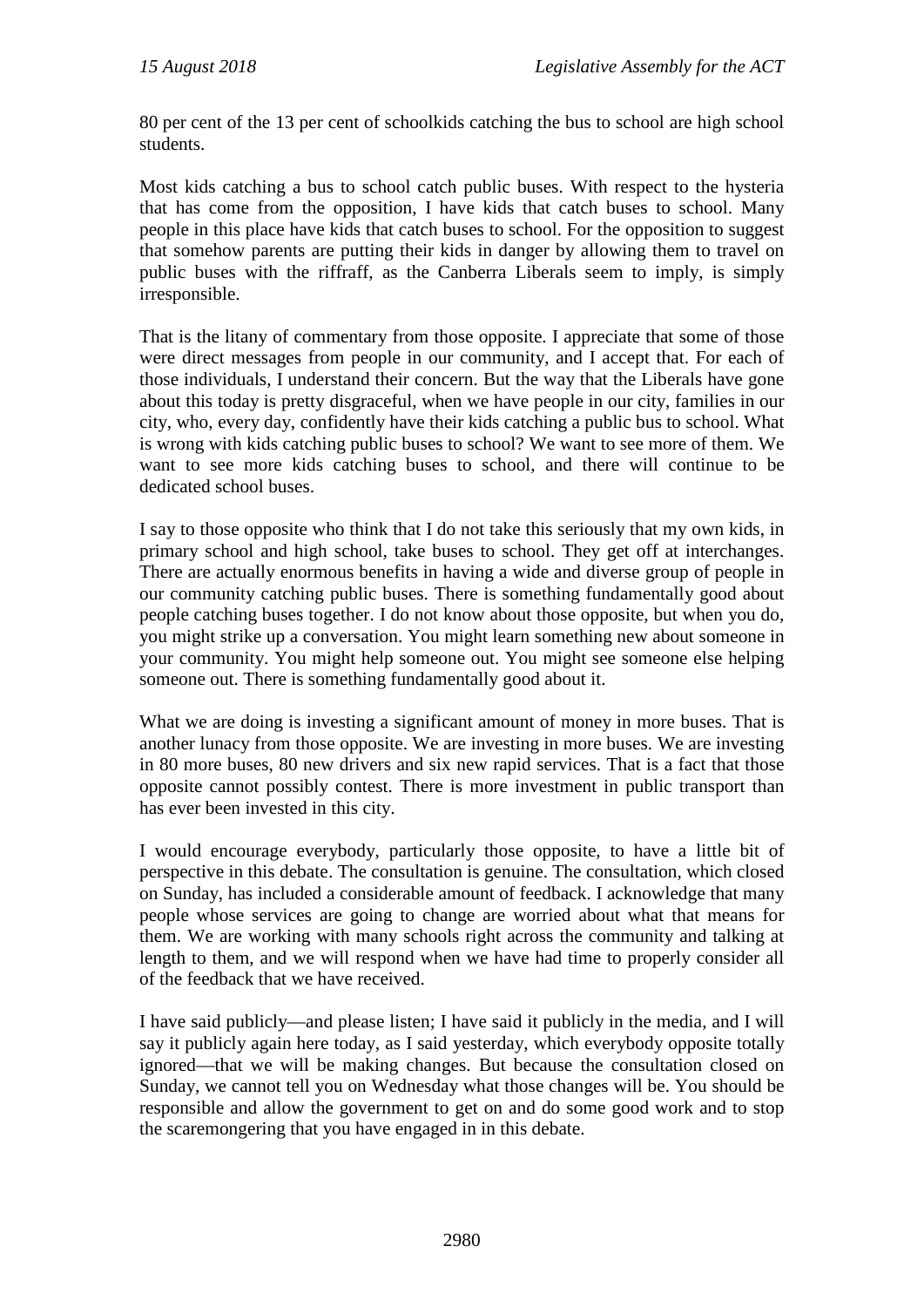There are many benefits from continuing to invest in a good public transport system. There are many benefits from the investments that we have already made. We have seen, particularly since we invested in the new green and new black rapids, which started last year, significant improvements. We have seen record numbers of patronage.

Going to the policy question about how to design a complex public transport system, as those opposite should know, it is an interconnected network. If you make one change here, it has another effect. You have to be able to manage fleets, drivers, depots and shifts. You have to be able to manage the geography that we have in our city. We acknowledge that it is a difficult city to provide public transport services in, but the government's proposal is to have 10 rapid bus services. Again I go to the point that when the rapid bus services were introduced the Canberra Liberals opposed them, as they opposed any public transport measure prior to 2016, when they were forced to recognise that public transport was good. Part of this discussion today has included that underlying sense that we have had from the Canberra Liberals previously that public transport is not quite good enough for them because it is dangerous.

The significant investments that we have made have seen record patronage on our bus network. We have seen significant growth in patronage, particularly on the rapid services. Every public transport designer in the world knows that providing rapid services is a way to drive patronage. We have seen it. The evidence is there. By all means, the Canberra Liberals can express a view put to them by many members of the community—views that I have also received, and I am not immune to. Like all of you, we all got voted in to this place because we speak to a lot of people. They continue to speak with us, and of course I know that, and I am not going to ignore it.

I would appreciate from the Canberra Liberals some recognition and some reference to some facts, which they completely ignored in virtually every speech. I now move the amendment which was circulated earlier this morning:

Omit all text after "That this Assembly", substitute:

"(1) notes that:

- (a) the ACT Government is working to deliver a city-wide integrated public transport network that can move people around our city effectively, providing a real alternative to the car;
- (b) over the past two years, the ACT Government asked Canberrans to tell us what they wanted in their public transport network. Canberrans said they want:
	- (i) more direct routes;
	- (ii) more frequent and reliable services; and
	- (iii) increased services across both on and off peak times, including evenings and weekends;
- (c) the ACT Government has listened and designed the proposed new bus network based on these priorities. This includes:
	- (i) all-day, seven day services across the city, including much better services on weekends and in the evenings;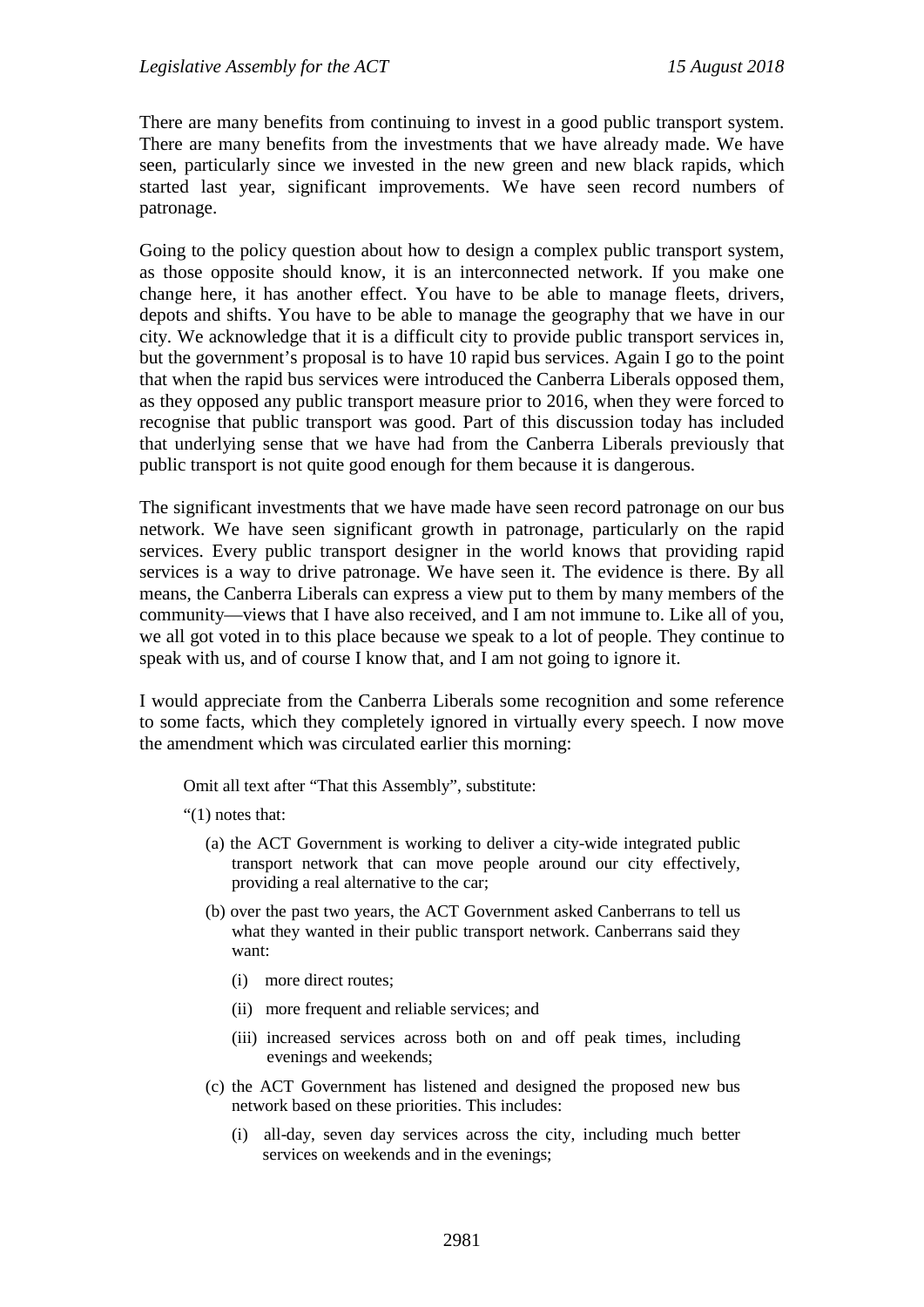- (ii) frequent, reliable Rapid services connecting town centres, the City and other key interchanges (such as Dickson and Erindale); and
- (iii) a simpler network, based on more consistent and direct routes—no more weekend timetable with different route numbers;
- (d) the proposed new network will ensure that 98% of the community will have access to public transport and also increase accessibility to a Rapid bus stop, with over 55% of all Canberrans living within walking distance of a Rapid stop, compared with just 38% today;
- (e) the proposed new network will provide a 30% increase in bus trips past schools, alongside dedicated school bus services to give students and their families more options for using public transport to get between home and school;
- (f) the ACT Government is also working on a range of initiatives to make it as convenient and safe as possible for school students to walk, cycle or use public transport between home and school; and
- (g) the ACT Government will also employ additional customer service staff at interchanges and major connection points, and deliver new and improved bus stops and associated infrastructure to facilitate the new network;
- (2) further notes that:
	- (a) the ACT Government undertook phase one of public consultation in 2017 on the proposed new bus network, which included a survey of public transport users;
	- (b) almost 80% of those surveyed indicated that they would be prepared to walk further to a bus stop if services were more frequent and journeys faster;
	- (c) the ACT Government recently completed phase two of this extensive public consultation and is still to consider the results;
	- (d) the ACT Government understands the importance of public transport to maintaining and improving social inclusion, particularly for older Canberrans and others who may not own a car or hold a drivers licence;
	- (e) Transport Canberra has consulted directly with older Canberrans about the proposed bus network, to better understand what changes the community thinks are needed; and
	- (f) Transport Canberra is also continuing to engage with ACTCOSS and providers of community transport services and their users to ensure their views are incorporated into the design of the new bus network; and
- (3) calls on the ACT Government to:
	- (a) consider this extensive community feedback and make necessary changes before finalising the timetable for the new bus network, and release this timetable before the new network commences;
	- (b) work with groups such as ACTCOSS to consider ways of improving transport for people that cannot walk further to a bus stop, including ways the existing Flexible Bus Service might be improved to work better for older people, and ways community transport services could better integrate with the new network;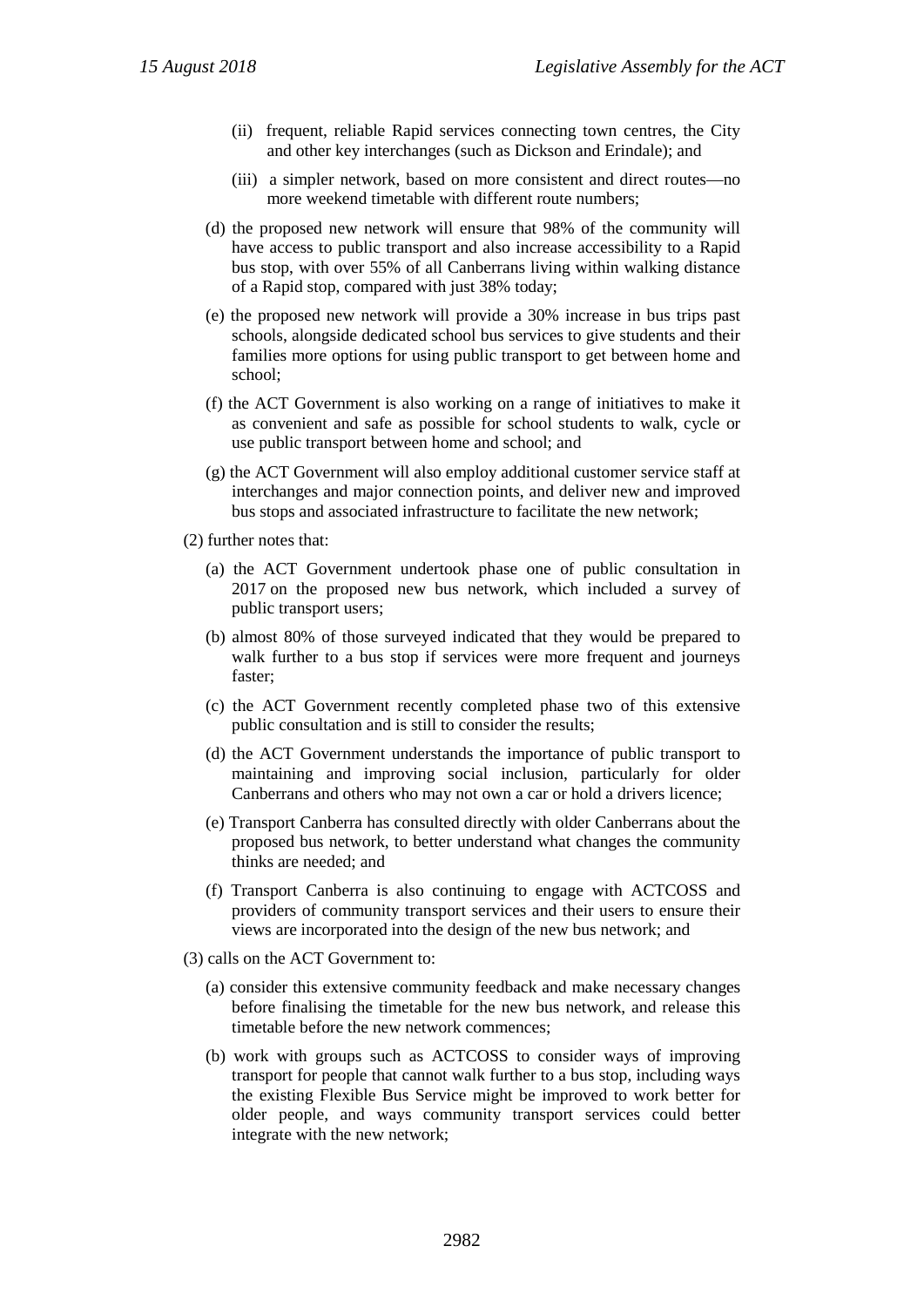- (c) release details of how Transport Canberra will manage the flow of students at interchanges, and consult on these arrangements with peak bodies and parent groups before the 2019 school year commences;
- (d) include in the final community consultation report average patronage for each current Xpresso bus service; and
- (e) release any details of additional infrastructure works that will be delivered to facilitate the new network by November 2018 to ensure local communities are well informed of these changes before the new bus network commences.".

The amendment outlines these issues and presents some facts. It also calls on the government to consider the feedback received, which closed on Sunday of this week. It calls on the government to work with a number of groups, as Ms Le Couteur said earlier, such as ACTCOSS, particularly to consider ways to improve our flexible bus service and expand community bus services; to release the details of how we will work with schools and students at interchanges; to consider how we will be dealing with the issue of Xpressos and providing data on the average patronage for Xpressos, which was a question on notice put to me a couple of weeks ago; and also to release additional information on any infrastructure improvements that we will make, particularly around key interchanges. I acknowledge, particularly, the comments from the Weston Creek Community Council on that.

I would appreciate reference to some of the facts from the Canberra Liberals and I encourage them to stop some of the scaremongering. We will listen to the community's views.

**MR PARTON** (Brindabella) (4.03): With regard to this motion on the bus timetable changes, I think that when the minister talks about community consultation we have a vision that community consultation involves a process whereby you talk to the community and ask them about a particular policy area before you have made a decision on it. That is where we have fallen over in that space. You can throw your arms up in the air as much as you want, Ms Cheyne, but it is very clear that there will be some extreme changes made and that it is not a case of asking people how they would like to see things changed; it is telling them how it is going to change and how it is going to be.

As with the clubs' community contributions debacle, the voices in the community against this are very loud and there are many of them. We all know that. I have had dozens of conversations with community members about these proposed changes. I am going to mention just two of them this afternoon.

I visited Tom and Leslie in Chisholm. Leslie is blind. Tom has bone cancer. They rely on the bus to get everywhere. They walked me through and showed me how far they have to walk to the bus as it is now. It is very, very close. They then showed me on a map where their proposed nearest bus stop would be under the changes. They had to show me on a map because they are not capable of walking to that bus stop. They cannot walk there. It is just too far for them. This is Tom's and Leslie's ability to get around, and their quality of life. It is not a scare campaign. It just will be affected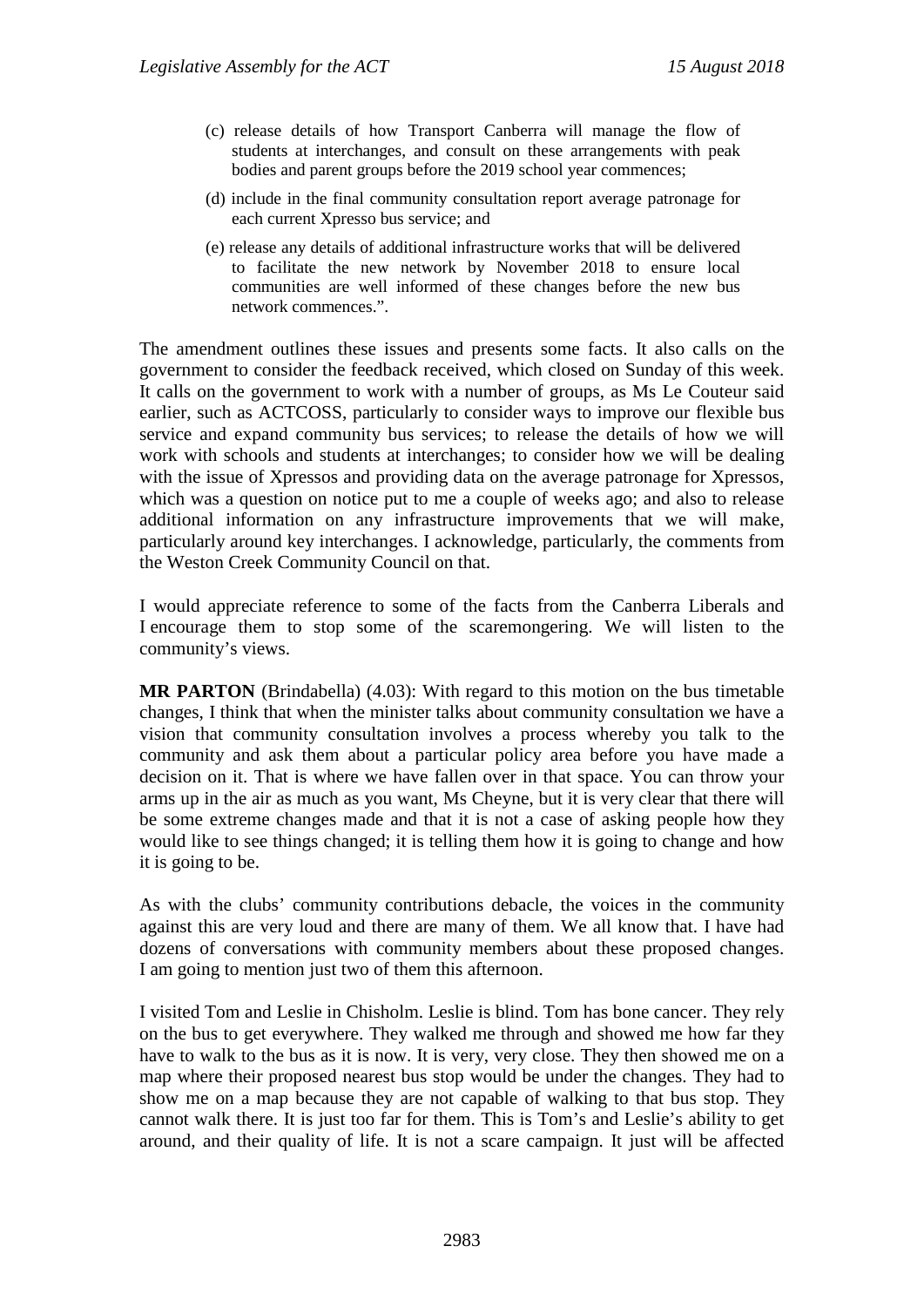dramatically as a consequence of these changes. You cannot get away from that. They will not be able to walk to that bus stop to get the bus. I do not think that is fair.

I had a long conversation with Michael Lee from MacKillop College. I want to read briefly some of the things that he wrote in a letter to parents. He said:

I attended a meeting of Catholic school principals, Catholic Education, and Department of Transport ACT at Transport House, Braddon yesterday morning.

That would have been 9 August.

I need to advise that the following significant information was aired at the meeting …

He said:

The proposed bus routes were developed using data from the Education Directorate without the inclusion of data from the Catholic sector.

He said:

I raised the point that about 850 Year 7 to 9 students arrive and leave MacKillop's junior campus each day under the supervision of four teachers. A number of St Anthony's students also use these buses. Under the proposed route, students will overwhelmingly access general public buses from a host of separate stops which cannot be supervised by staff.

That is their beef: the staff cannot supervise them. There are 850 of them.

Towards the end of the meeting it was said that the new bus route was about

a) Trying to make the bus service better

b) Trying to make the buses better align with light rail

When I made the point that Tuggeranong was subsidising this by slashing school routes for our kids, people looked the other way.

So—

**Ms Cheyne**: You mean you lied?

**Ms Lawder**: I raise a point of order, Mr Assistant Speaker. We listened to the minister in silence. I am trying to listen to Mr Parton now and I am distracted by the noises coming from those opposite. It makes it very difficult for me to concentrate.

**MR ASSISTANT SPEAKER**: There is no point of order. There are hardly any comments being made across the chamber.

**Ms Lawder**: I beg your pardon; I did not quite hear you.

**MR ASSISTANT SPEAKER**: There is no point of order, Ms Lawder.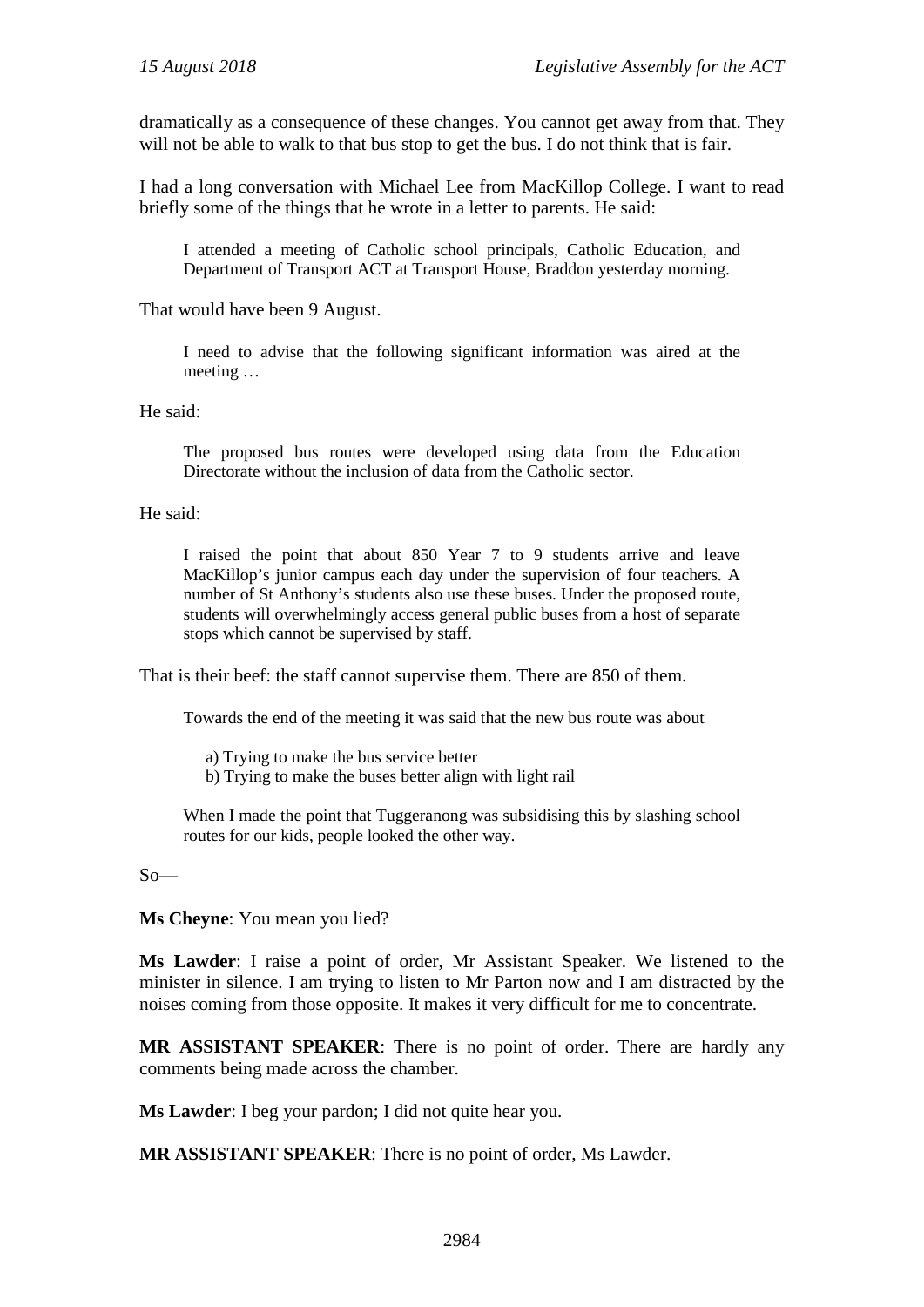**Ms Lawder**: Why is that? Could you just explain why there is no point of order?

**MR ASSISTANT SPEAKER**: There is no point of order, Ms Lawder. Please take your seat.

**Ms Lawder**: Thanks for your explanation.

**MR PARTON**: Mr Assistant Speaker, in those interjections I heard Ms Cheyne suggest that I was lying. I am reading from a letter that was written to parents at MacKillop College. This is Michael Lee, the principal of MacKillop College, and this is what he said:

Towards the end of the meeting it was said that the new bus route was about

a) Trying to make the bus service better

b) Trying to make the buses better align with light rail.

If you believe that that is a lie, you can take it up with Mr Lee.

**Ms Cheyne**: That is not what I said was a lie.

**MR PARTON**: Yes, it is.

**Ms Berry**: I raise a point of order, Mr Assistant Speaker. I ask the members opposite to direct their comments to the chair.

**MR ASSISTANT SPEAKER**: Direct your comments to the chair and, please, members, we have heard in silence—

**MR PARTON**: Mr Assistant Speaker, I would say to Ms Cheyne, "Ms Cheyne, those comments were made by Michael Lee, the principal of MacKillop College." I would say to Ms Cheyne if I were speaking to her, but I am speaking to you, "Ms Cheyne, if you want to take it up with him, please feel free to do so."

He went on to say:

When I made the point that Tuggeranong was subsidising this by slashing school routes for our kids, people looked the other way.

And he said:

I must say that I am profoundly disappointed with the management of the needs of students in Catholic schools. The fact that the largest secondary school in the city has not been included in data to build the new network points to a proposed network that, at its best is too clever by half and at its worst is dangerous to the safety of many hundreds of school students at MacKillop and elsewhere.

**MS CODY** (Murrumbidgee) (4.09): It is not every day I am made to feel like a bad mum. But some of the comments I have seen recently about the school buses have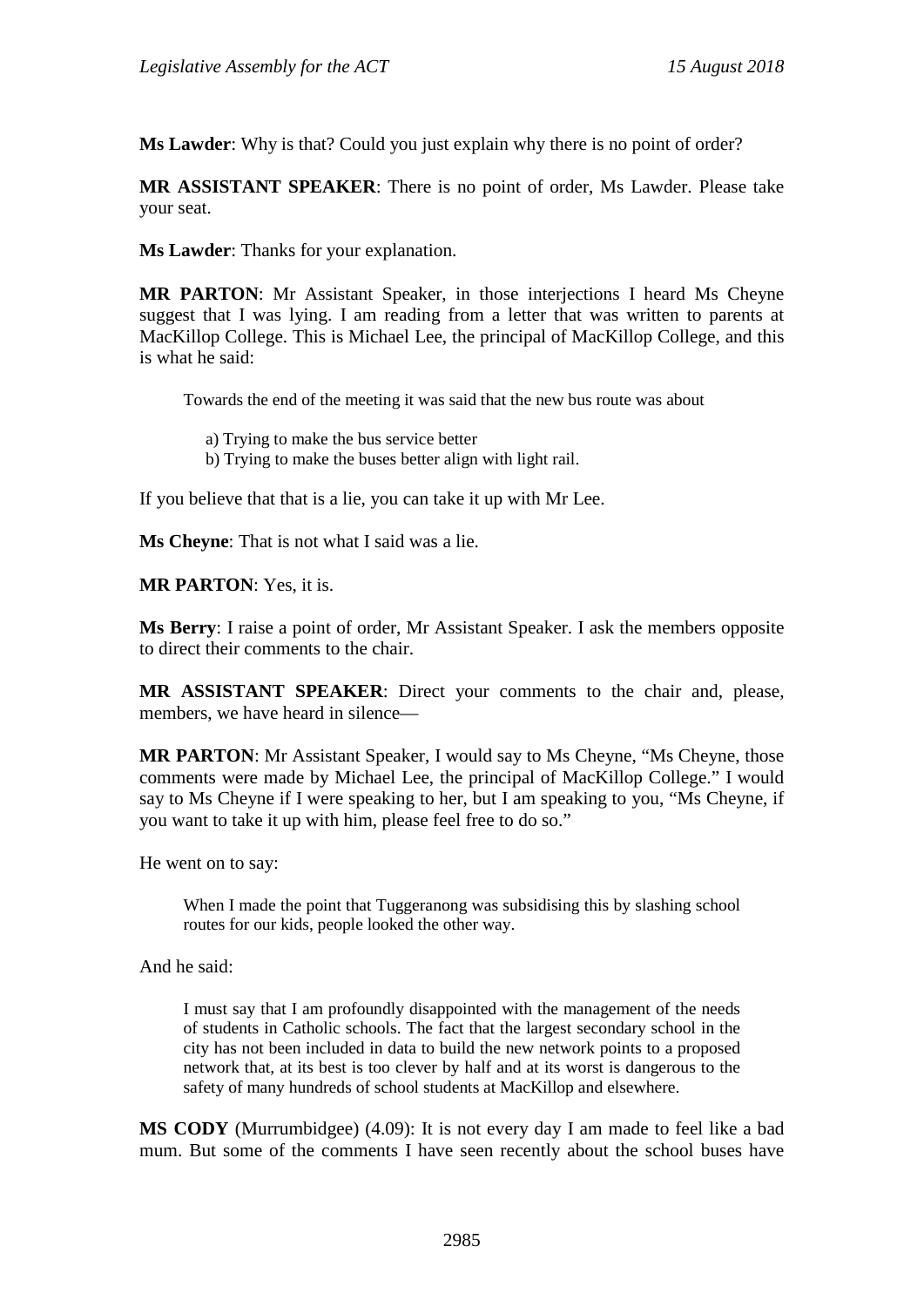been pretty hard to swallow. My kids went to a public school on a regular old public bus along with thousands of other kids every day. While some people think that is normal, there are others in the community who seem to be accusing me of neglecting my kids.

We are Canberra. We are one of the safest cities in the world. While it might be politically expedient for some to pretend there is no difference between the ACT and the DMZ, some of the feedback received indicates that there are people who will believe it. Kids are safe changing buses in Canberra. They are safe changing buses in Belconnen. They are safe changing buses in Woden, in Tuggeranong, at Cooleman Court, or anywhere else in the city. Canberra is one of the world's safest cities. If we teach our next generation to be timid and fearful, we are doing them a disservice.

Our bus network should make sure every kid can get to school safely and on time. But right now it is a select few schools who are getting dedicated, subsidised school buses at the expense of everyone else. Catching the bus to school should not be controversial. We should be getting more kids onto the regular network so that they can learn how public transport works. If they can get a regular bus it means that if they are running late—and, let us face it, getting the kids out the door on time can be a special kind of hell—they can just get the next bus a few minutes later instead of missing the only school bus.

Some people have asked me why we are changing the bus system. It is simple: because we should. Light rail means more buses to more places more often, and while we are changing things we might as well see what we can improve. Replacing the Xpressos with rapids and reforming school bus routes means we can have more services all day, every day. We should not leave anyone without services, but an all-day service is far better than having buses that are not used or stops with only two buses a day, even if that means changing things.

In April Labor, the Liberals and the Greens came together to pass a joint motion in this place to call for upgrades exactly like what is being proposed to the Transport Canberra bus network. It noted that most kids, around 60 per cent, already catch a regular bus to and from school, rather than take a long and circuitous dedicated school bus. So I am a bit surprised to hear the Canberra Liberals now claiming that the ACT is forcing kids to use regular buses like it is a bad thing. The Liberals claim to want more people to use public transport but apparently only if you attend private school on a dedicated bus route.

Despite this scare campaign, under the proposed—proposed—new bus network, there will be 30 per cent more bus trips past schools, and every bus route has been designed to go past a school every day. More than half of Canberra's schools will continue to have a dedicated school trip or special S-trip or a combination. The remainder will have an all-day bus service on the regular network. This actually provides more choice for parents and kids alike, and more opportunity for them to use buses to get to and from after-school sports and activities. Thousands of students already use our bus interchanges each day, just like my kids did. The government will also employ more customer service and school safety staff in interchanges and major connection points to help people navigate the new network.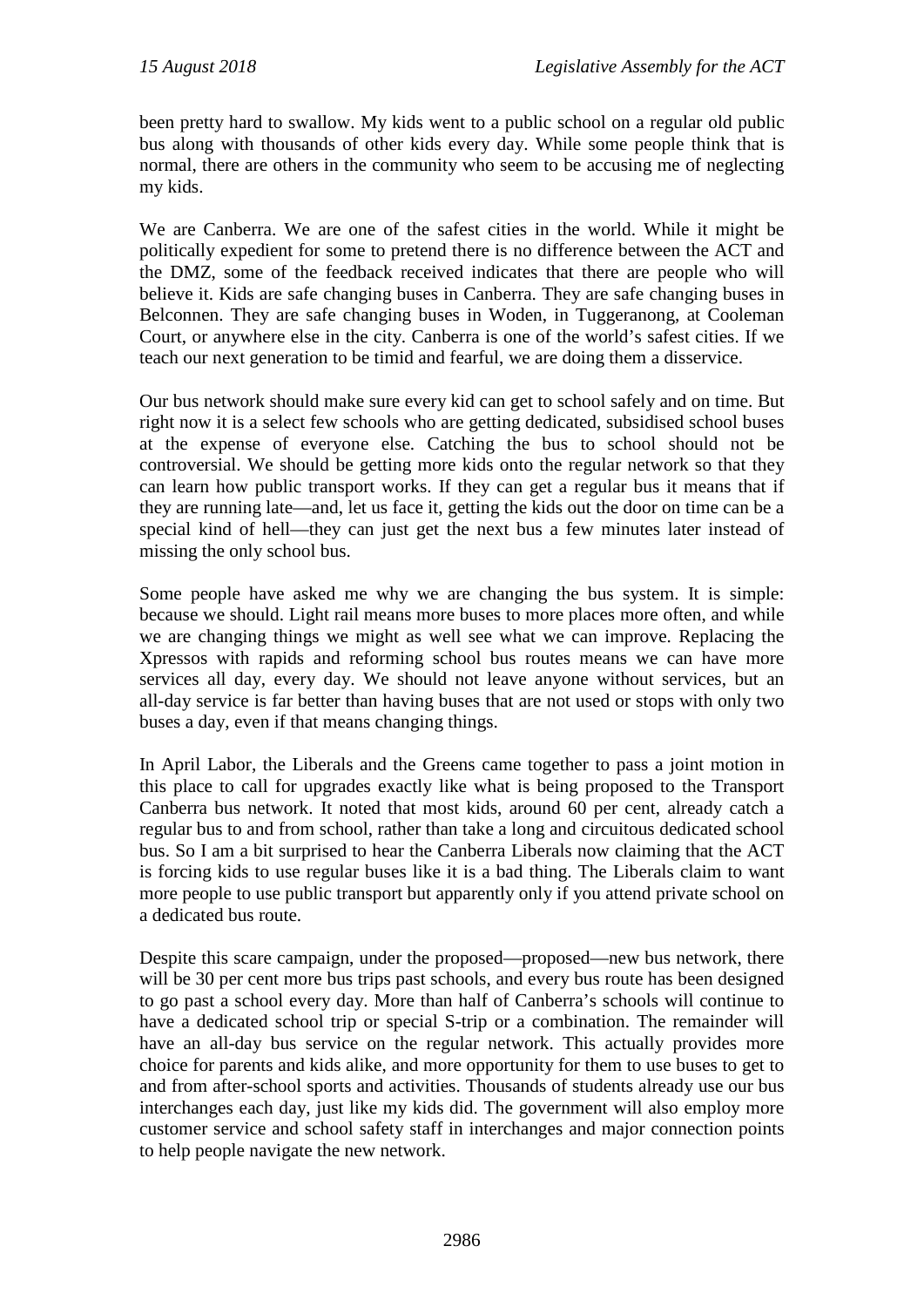I get it. As parents we will always worry about the safety of our kids. It is natural. But I also believe that Canberra is a place where we look after each other. We must teach our kids to be safe as they move around our city. After all, thousands of kids already do it every day. Saying that private school kids are not as capable as state-based public school kids of using a public bus system seems more of an insult to them, rather than a position the Liberal Party would take.

Public transport takes cars off the road in peak hour but it also makes sure everyone in Canberra can get to school, work, appointments or just to catch up with friends and family. A good public transport network is not just made up of frequent direct routes like the rapids. It also makes sure as many people as possible have a service near their home. One of Canberra's charms is the unique approach to planning taken by our predecessors, but it does make the bus routes a bit complicated. Making sure we get this right is an important part of Minister Fitzharris's consultation process. I commend her for the transparent, consultative approach that she has taken to improving our public transport network.

I have to agree with some of what Ms Fitzharris has already said today and has included in her amendment to Miss C Burch's motion. It is really important that the Canberra community continue to have their say. They have told us what they think, and I think Ms Fitzharris stated that there were over 8,000 comments made to the Transport Canberra consultation process.

It is now a matter of looking at what we are doing. It is a matter of looking at what has been said and trying to work out how best to build our public transport system to meet the needs of the wonderful Canberra community that we all grew up with, love and stand in this place every day to represent.

I am happy to be able to support Minister Fitzharris's amendment to Miss C Burch's motion. It is a wonderful amendment. It brings you online. It commits the government to providing us with some of the feedback to ensure that the consultation is listened to, as Ms Fitzharris has continuously explained that we are doing.

**MR MILLIGAN** (Yerrabi) (4.17): I thank the minister for her response. However, I would like to assure you, Mr Assistant Speaker, that this is not a scare campaign. We are not being irresponsible. We are representing our constituents, and I applaud Miss Candice Burch for advocating for this issue in the Assembly. With the most recent changes, this government is not just threatening commuters but also schoolkids and those with mobility issues, like our elderly and our disabled.

Yesterday I was pleased to support a petition from the residents of Crace, along with my colleagues Mr Coe and Miss Candice Burch, to ensure that changes to bus route 54 do not limit and restrict elderly residents' freedom and mobility. I was pleased to see that the government supported our motion to refer this petition to an Assembly committee. I hope common sense prevails and that Transport Canberra thinks carefully before removing suburban stops. Along the same lines, the decision to reduce school buses is one that they need to review very closely.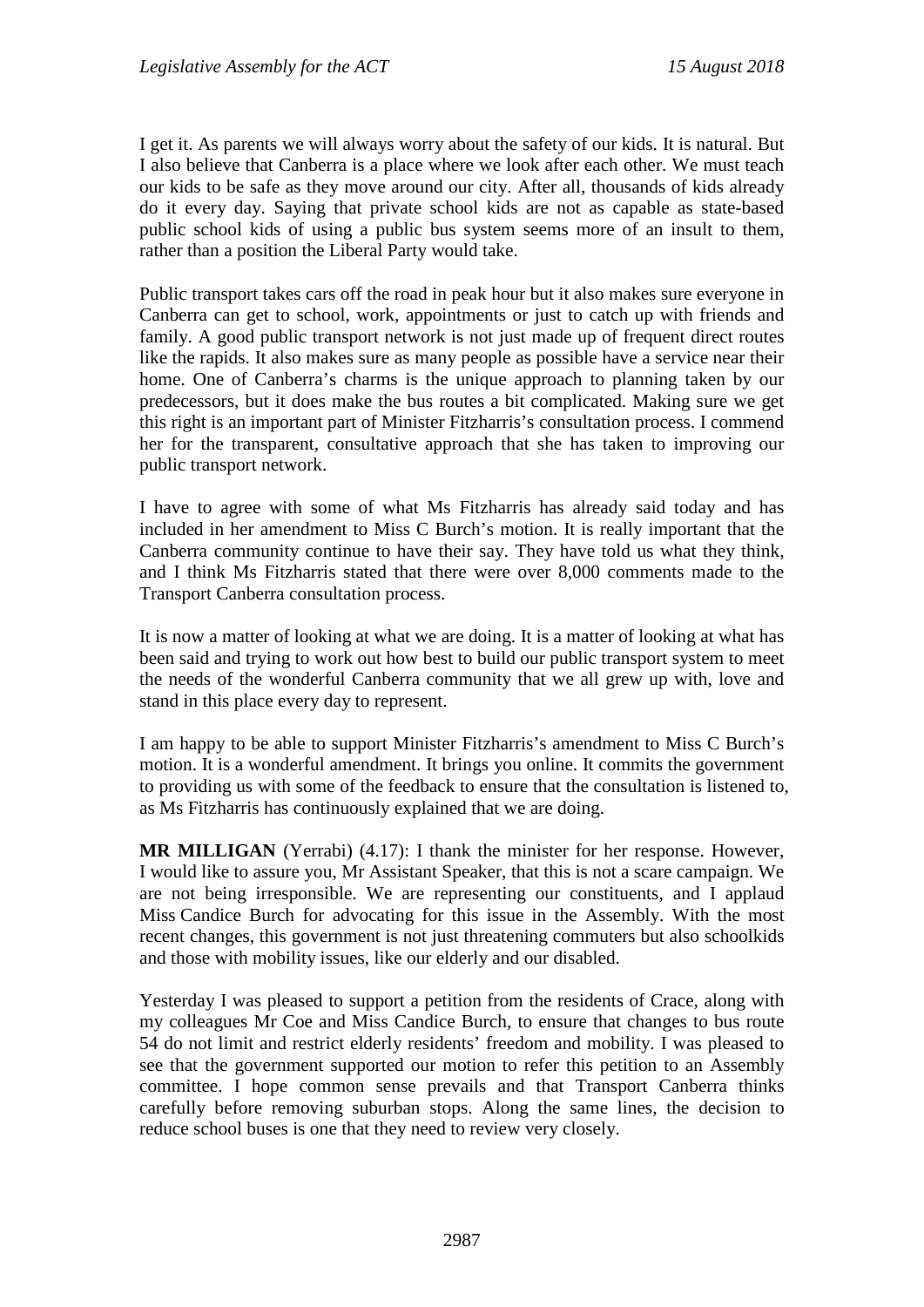The cuts to dedicated school buses will have a damaging effect on families throughout Gungahlin and east Belconnen. The loss of dedicated school buses will force young primary school aged children onto the regular bus network, which means many children will have to change at bus interchanges just to get to and from school. This raises serious safety concerns for many parents, especially those of primary school aged children, many of whom have indicated to us they would choose instead to drive their children to and from school. This will no doubt cause significant inconvenience for families and, of course, have flow-on effects for our roads.

At a glance, the schools in my electorate that will be impacted the most by these school bus changes will be Amaroo School, which loses all school buses; Burgmann Anglican School, which also loses all school buses at both campuses; Gold Creek School—primary and secondary—which will go from six school buses to just one; John Paul II College, which goes from six routes to just one; and Ngunnawal Primary School, which goes from four school buses to none.

The ACT government is completely out of touch with the needs of Canberra families. They have forgotten what public transport is meant to be about. I will watch with interest what happens following this community consultation, but based on my experience I doubt there will be any real changes from the plans the government have already announced, because that is how they do consultations. They talk the big game. They spend a lot of taxpayer money on websites, communications advisers and spin campaigns only to implement what they wanted in the first place.

I sincerely hope that this is not the case with our public transport system. Yes, the consultation has been long, but we will wait to see if it is genuine. I commend Miss Burch for her motion calling on the minister to explain this language as well as to extend the consultation and actually release the results.

**MS CHEYNE** (Ginninderra) (4.20): I welcome the opportunity presented by Miss C Burch's motion to talk about what genuine consultation actually looks like. I appreciate Mr Milligan's interest in the consultation and his asking for the results to be released. But, again, I have to underline Minister Fitzharris's comments to listen. Mr Milligan could have amended his pre-prepared speech. The minister has said that it has been just a few days since consultation closed. The government does need to go through the huge amount of responses that it has received.

I have been involved in community consultation for a very long time, as a member of the Belconnen Community Council, then as the president, and before that as the deputy president. We led the greatest engagement there has ever been on a master plan process. Now, as an elected member, I love participating myself and I love encouraging people to participate. I think that is very clear.

In all my years of actively participating and encouraging participation I cannot remember a government consultation that has received more coverage, more interest or more participation. I cannot remember something that has been more widely consulted on. Even though I do not agree with the tactics that the Canberra Liberals have employed, they did their bit as well by stirring people up into a frenzy. Perhaps it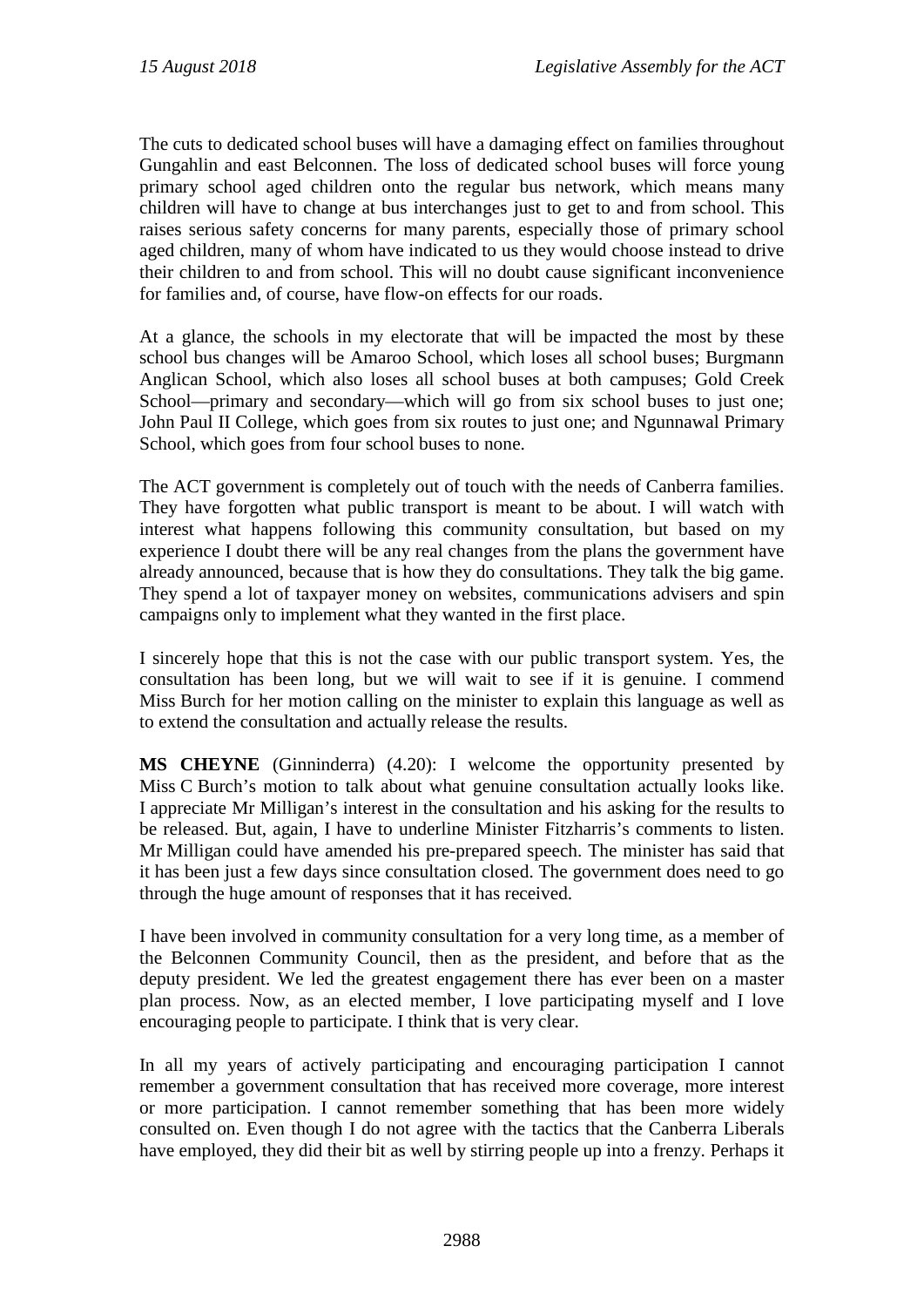made them pay more attention than they otherwise would have. But the government did its own work on this as well in making sure that people could have their say.

Mr Parton said earlier that we should ask people what they want before we actually release any designs or things for them to comment on. I am not sure where he was last year but that is exactly what we did. The government released a consultation paper. It was called phase 1. It was a comprehensive, wideranging survey asking people how they used buses, even if they used buses, and what they wanted in their bus services. It was that evidence base that helped design the next phase of the consultation.

Many people have had their say through phase 2. I will reiterate how many people have been involved in the consultation that has been running over the last few months. There were 7,623 responses to a survey. I repeat: 7,623 responses. That is enormous. There were public meetings of all of the community councils, with a total of around 350 people attending. All of us in this place know that community councils are not necessarily well attended, so that is an impressive number.

There were a range of public meetings with residents groups; 1,100 people visited one of the pop-up roadshows, of which there were many in Belconnen; there were 462 emails and written submissions to a dedicated consultation inbox; and many phone calls and many representations were also made to the members of this place.

I think it is a common occurrence for the Liberals not to make sense in this place. But it has been especially insightful hearing them say that there has been no consultation or opportunity for people to properly have their say. Yet in the next sentence they talk about how well attended certain meetings have been, like at the Tuggeranong Community Council. I ask them to reflect on the contradictions inherent in their statements.

Unlike many of those opposite, I actually did attend consultations on this. This matters to me; this matters to residents of the Belconnen community. I was the member who did turn up to the Belconnen Community Council meeting. I even went out of my way to live stream it to people so that if they were not able to attend they were able to listen to it live but also were able to watch it later, at their convenience.

I also spent my own money promoting the consultation and promoting the Belconnen Community Council meeting so that it reached as many people as possible to get them to attend. I can tell you what happened at that community council meeting. A lot of people attended. There was a good presentation. It explained what was happening. But it also stressed that, yes, while changes would be made, they already recognised that in some cases the routes were not right and that the routes were going to need to change.

One of the really important ones was Melba. Melba is not being properly serviced in the current design. The officers who were there absolutely recognised that the middle of Melba, not just the outside of Melba, needed better support from the routes through it. They stated that at the meeting. I am not sure what could possibly be a better example of someone taking feedback on board. They listened and said, "Yes, we reckon we probably have this wrong. We are going to go back and look at it again."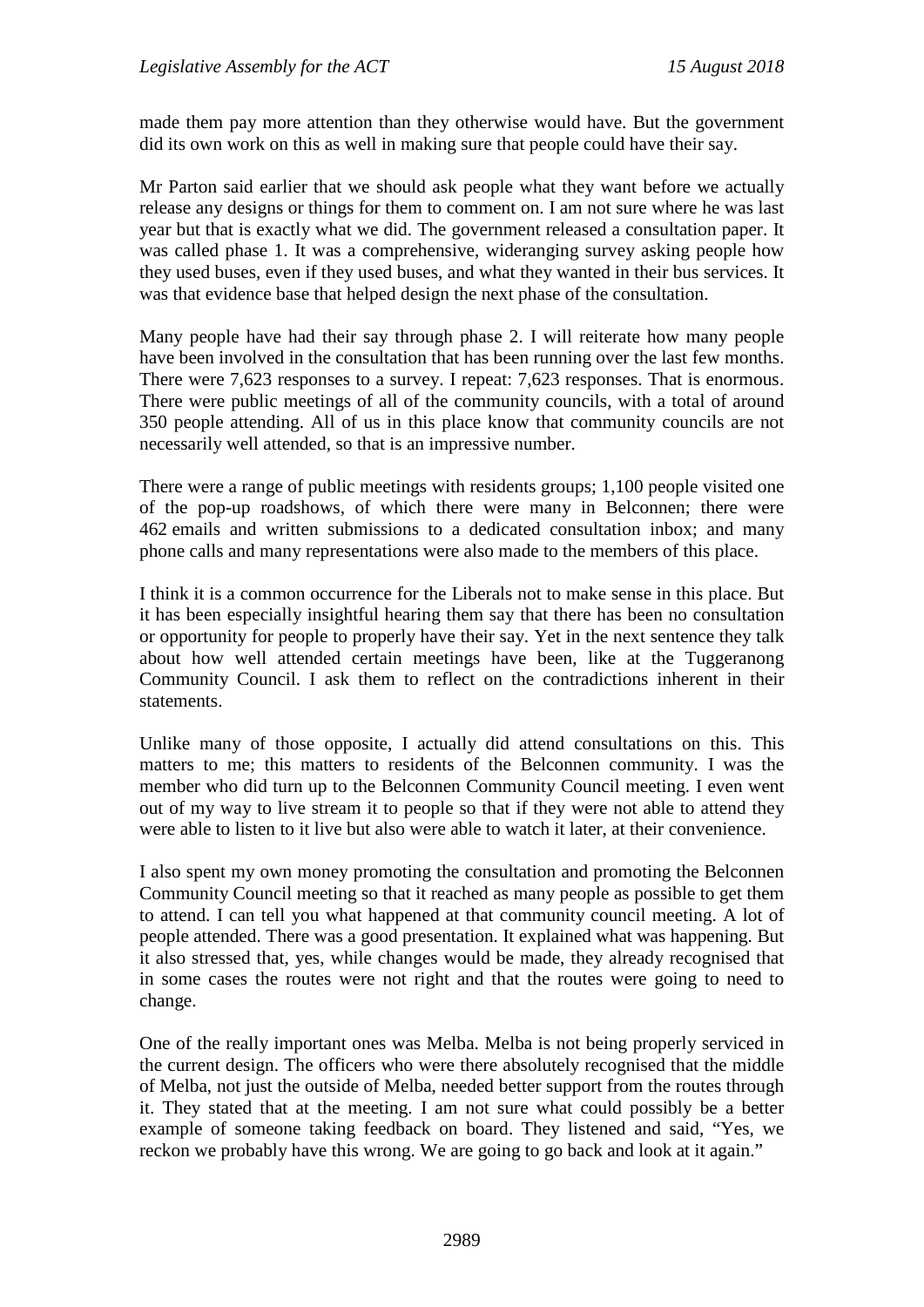If those opposite bothered turning up they would also realise that not only did the Transport Canberra officers spend hours at these meetings—hours!—talking through the network and answering people's questions; they then stayed back after the meetings were concluded so that people who had very individualised concerns could talk about them directly and make their views known.

There were also consultations in my electorate at the Belconnen Library, at Westfield Belconnen and at the interchange. I also attended the one at Belconnen Library. It was incredibly well attended. People were grateful for the opportunity to have their say. I think the fact that we provided forums for people to go along to in the mornings, in the evenings and on weekends catered for a wide range of people, rather than just holding a meeting on a week night, when you are trying to put your kids to bed. In terms of consultation, I think that is pretty good.

We do need to support older Canberrans better through this network. I think that has come through to me loud and clear. I am interested in how we will be addressing the loss of the Xpressos. That has come through to me loud and clear as well. I know that many Belconnen residents care. Many Belconnen residents went out of their way to make sure they had their say on this issue. I think more information probably could have been released about the Xpressos and their patronage, but I am very pleased to see Minister Fitzharris's amendment that addresses this.

In closing, I am not sure that those opposite have come up with any way that this could have been done better, that we could have got more people involved in the consultation. I think this is going to be incredibly data rich, a fantastic evidence base for the minister and the team at Transport Canberra. It is going to take a long time to sort through it.

As someone who has helped run and lead consultations, I can tell you that if even 50 people have their say, that is a lot. Knowing that we have somewhere in the vicinity of 10,000 is going to take a significant amount of time. What I would be hoping is that Transport Canberra do not necessarily rush through it but that they take their time to get it right and use all the evidence available to them. I am absolutely confident, based on Minister Fitzharris's statements today and her amendment, that this will occur and that we will get more people on buses and better services for all Canberrans.

**MRS KIKKERT** (Ginninderra) (4.30): Day in and day out the minister talks about consultation on this change to the bus timetable. But can I say that this intensive consultation would not happen if the government had used some common sense and not robbed students of their school buses, not robbed seniors of their buses and not robbed low income earners of their buses. There would not be any intensive consultation with the community because the community is very, very upset about this lack of common sense coming from the government.

On the point made by many of the government speakers about Canberra being the safest city in the world, can I say that that does not rule out the aggressiveness and the inappropriate behaviour that happens, sometimes, at bus interchanges and that raises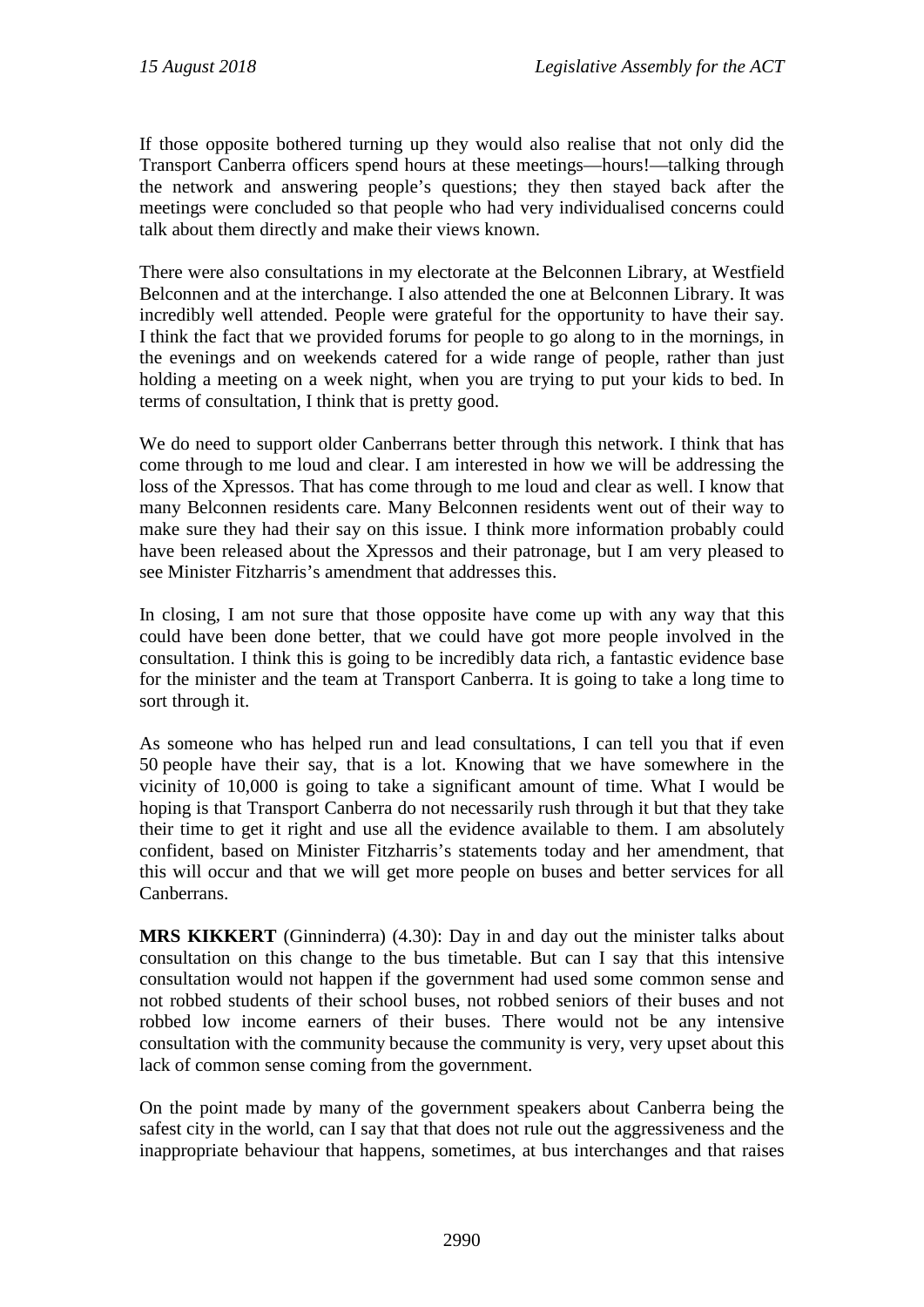concerns for parents. I was at the Belconnen bus interchange a few days ago and I witnessed a pre-teen boy punching another pre-teen boy in the face, and then he ran away. You tell that 12-year-old boy or a 13 or 14-year-old that Canberra is a safe place for him. To him it is not. The bus interchange is not a safe place for him. And this is why so many Canberra parents are concerned about the safety of their kids.

I thank Miss Candice Burch for bringing this very important motion before the Assembly today. I wish to say a few words in support. A good public transport system is crucial to the livability of any city. A well-connected, convenient, accessible transport network binds a city together. It means that people can shop, visit friends and family, engage in recreational opportunities, visit attractions and so forth. It takes people out of their homes and neighbourhoods. It is a necessary part of fostering a sense of community.

Certain segments of society are often especially dependent on public transport options: the elderly, those with disabilities, children and young people, uni students, casual and shift workers and those on low incomes. For many of these people, such as the elderly and those whose mobility is impaired, lack of access to a reliable, convenient bus network increases the very real risk of social isolation, leading to more loneliness and depression.

Low income earners and casual shift workers need a bus network that they can rely on. The alternative is to force them to use private vehicles or other expensive forms of transportation. Considering that this government just raised, once again, the cost of registering and parking a car in this city, this is a losing proposition for these workers. They cannot get to work using public transport but they cannot afford to get there on their own. One of my constituents in Holt, a student, works a late shift in Barton. With no viable public transport options available to him, he spends about one-quarter of his earnings just getting home from work each night by taxi.

These are important points. Public transportation options are not just about getting people from point A to point B. In a well-run city, a well-integrated bus network plays an important role in fostering healthy social outcomes in the lives of many people, including the most vulnerable. Changes to bus routes that unfairly target the elderly, those who struggle with mobility issues and low income earners strongly suggest a government that has lost its sense of social responsibility. What sort of government seeks to increase efficiency for some by robbing the lifeline from others?

A number of constituents have made it very clear to me that the proposed changes to the bus network will burden their families. St Francis Xavier College in Florey is the only Catholic high school in west Belconnen and consequently draws students from across the area. Under this government's proposed changes to the bus network the only areas south of Southern Cross Drive that will have routes directly connected to the school are small corners of Holt and Higgins. This means that students from Page, Hawker, Weetangera, Cook, Macquarie, Aranda and most of Higgins and Holt will need to start catching multiple buses just to get to their neighbourhood school.

To emphasise how ridiculous this situation looks to many Canberrans, St Francis Xavier students who live in Scullin, which is literally just across the street from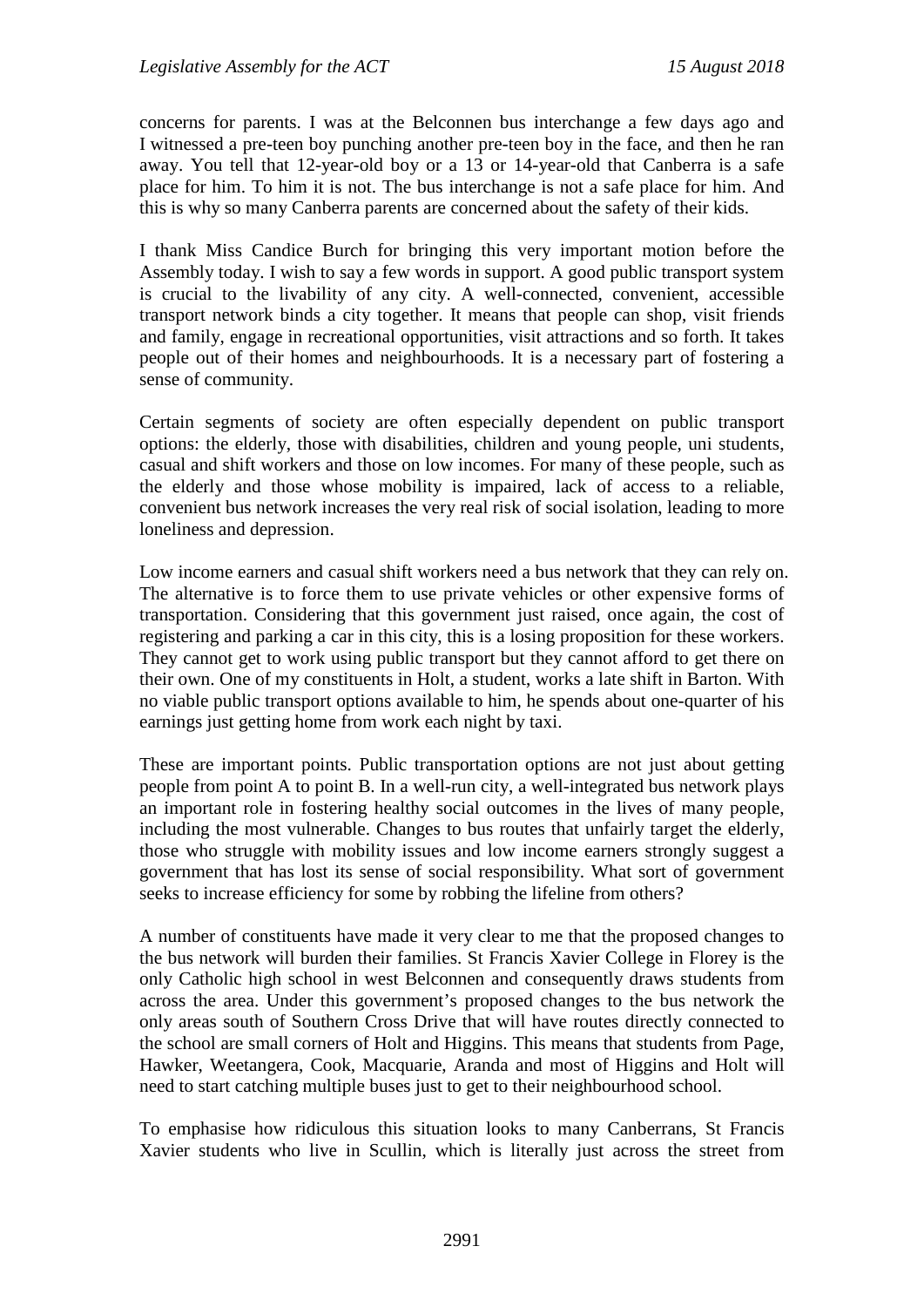Florey, will also have to take multiple buses to get to school under the proposed new network, whilst Gungahlin residents could catch a single bus to the college. It appears to me that this government does not even know where school students live, or maybe those opposite just do not care.

A Canberra parent said that an email from the principal of a public school told parents that cuts to dedicated school buses will have a "significant impact on our school and the students". The principal of this school also apologised to parents for the late timing of the email since requests for up-to-date information had gone unfulfilled. Those school leaders had been previously advised that the impact would be minimal. I quote from the email from the school principal:

This is obviously not the case.

It seems to me that the government mentioned that there was a previous consultation phase 1, and it looks like they misled the public schools on whatever results may have come from it.

The principal of Radford College in Bruce pointed out that students as young as nine will be forced to catch two buses to and from school each day, changing at busy public interchanges, under these proposed changes. A more likely outcome, unfortunately, will be that more parents will start driving their kids to school. This is the opposite of what we want. The other side claim they want fewer cars on the roads. I think most Canberrans would agree. But they want a public bus network that does not hang the vulnerable out to dry, one that is safe and convenient to use.

The Canberrans who have spoken to me share the concerns raised by Miss C Burch in this motion and they want more and better consultation, including more information such as timetables and complete transparency and to keep their school buses and the express buses rather than robbing the school students, the seniors and other public transport users of their buses. I therefore commend this motion to the Assembly.

**MISS C BURCH** (Kurrajong) (4.39): I would like to thank all my colleagues today for their contributions in their capacity as shadow ministers and as representatives of their local constituencies. I cannot say that I am at all surprised at the minister's response, although I do note that she did not mention timetabling at all, which is central to my motion.

I am, however, surprised at Ms Le Couteur's response today and that Ms Le Couteur and the Greens are so willing to ignore the public aspects of public transport; that is, ensuring accessibility for those who are most vulnerable in our community in favour of a financially viable public transport network. Financial viability is not something that we often hear the Greens talking about, and I hope that this is a sign that we will be seeing more financially viable policy from them in the future. Yet ideological consistency does not seem to be Ms Le Couteur's strong suit.

This is not scaremongering; we are simply standing up for the hundreds and hundreds of parents and dozens of schoolteachers and principals who have shared with us that they hold significant concerns about the safety of their children on public buses. It is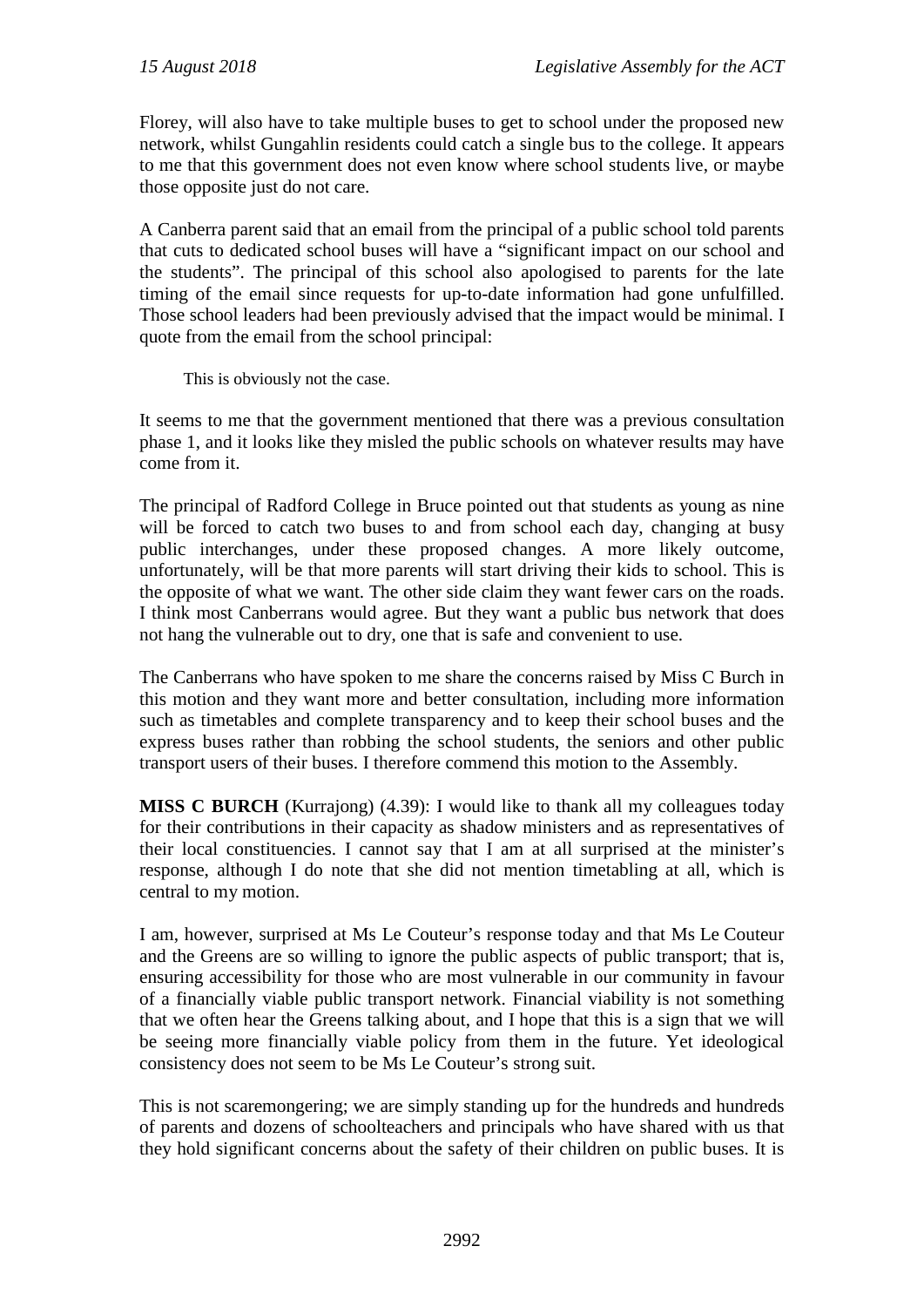not our suggestion that children's safety is at risk here. We are representing the concerns of the hundreds of parents who have said that they will not put their children on the public network.

If we, the Canberra Liberals, are scaremongering and making out that there is some safety issue here that does not exist, then why have we seen so many schools speak out publicly about their concerns? MacKillop College, Radford College, St Clare's College, St Edmund's College, Brindabella Christian College, Good Shepherd primary, Marist College, Daramalan College, Canberra Girls Grammar, the ACT Catholic Education Office and the ACT Association of Independent Schools have all spoken out publicly in the media about their safety concerns for children. Are they scaremongering too? And that is only those that have been willing to speak out publicly. As Mrs Kikkert alluded to, we have also heard that many public school principals are not willing to speak out publicly.

The minister has said that she wants facts. According to the government's own report from 2016, 31 per cent of people do not feel safe at bus stops. Forty per cent of people do not feel safe at interchanges. These are regular commuters and not specifically schoolchildren. Yet the minister is claiming that we are creating this safety issue. In addition, in the 2016 report 75 per cent of people said that they do not like changing buses. Yet the proposed new network includes many more transfers for many people.

The minister has said that she wants to hear facts, and the facts around consultation remain. The consultation website and all the language that has been used at forums say that Transport Canberra want to know how they can best support Canberrans in using the new network: "how we can assist you to use the network". It is not hard to see why residents feel that this is a done deal and that they are not being listened to.

The minister has also failed to address the third-round consultation around timetables, which was mentioned by her deputy director during estimates. Her media release this afternoon is also silent on this. Could it be that following the significant public outcry the government has now decided to walk away from this third-round consultation?

To respond to Ms Cheyne's comments as well, many of my colleagues and I have been at these community meetings and they have been drastically different to the meeting that Ms Cheyne described. Many, many Canberrans have come to us saying that they have had responses from officials that have not addressed their concerns or they have been told to wait until the end of the meeting.

As my colleagues have mentioned, we have not heard from a single school, a single parent group or a single individual parent who supports the government's cuts to school buses. We have not heard from a single disability group, retirement community or seniors group who is supportive of the cuts to suburban services and the removal of their local bus stops. We have not heard from a single community council or residents association that supports the changes in their local areas. And I note that those opposite have not mentioned a single specific example of positive feedback that they have received. In fact, I would be incredibly surprised if, out of the almost 8,000 responses to government consultation, there has been a single response that is supportive of these network changes.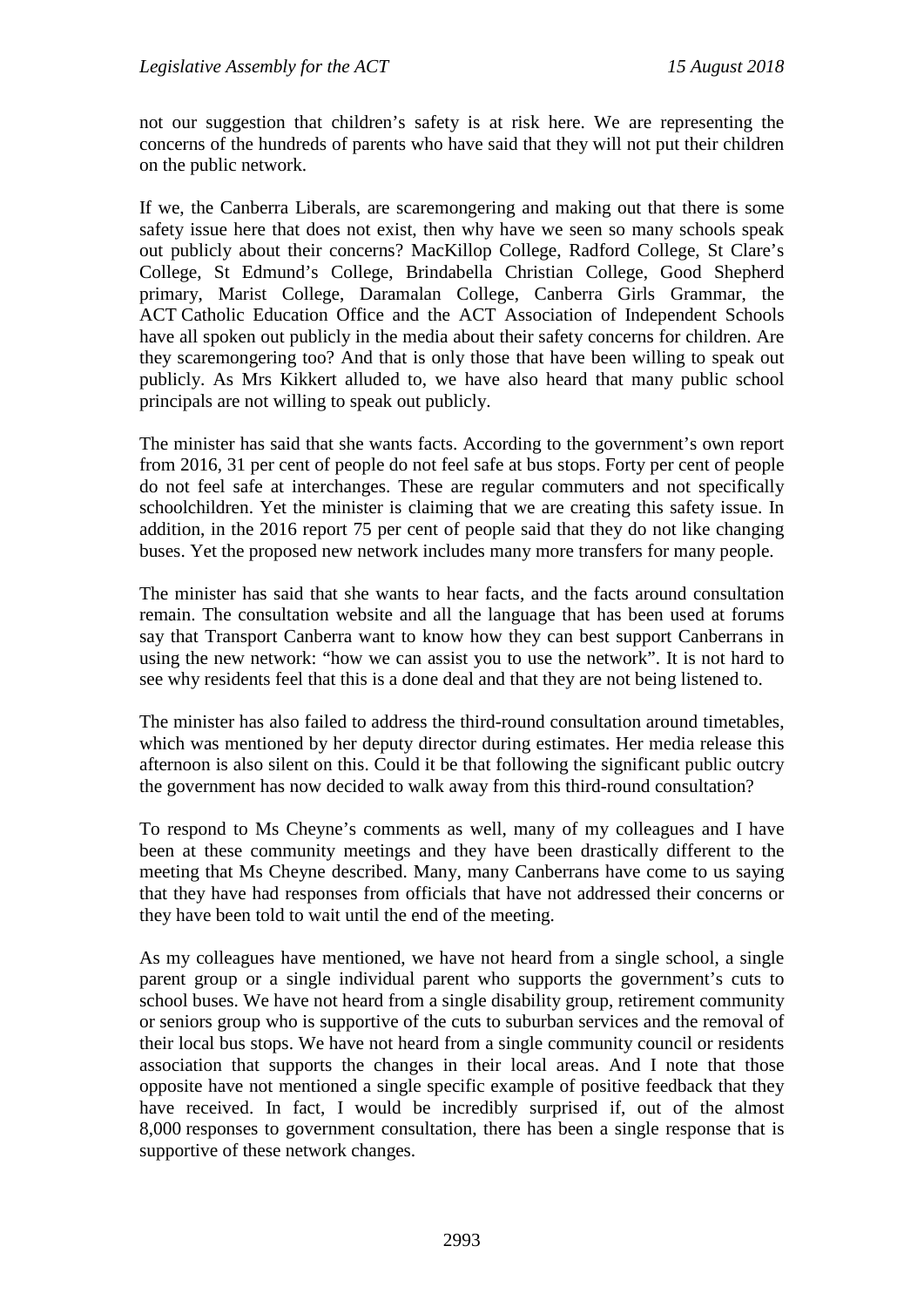Given the vast public outcry against the proposed new network, if the minister is to be believed and if the government really is listening to Canberrans, then I guess in the next couple of months we can expect to see another complete network overhaul. If the government really is listening to Canberrans then Transport Canberra officials would go back to the drawing board and design the network that Canberrans have asked for—a network with more direct routes, a network with shorter, door-to-door travel times, a network with increased on and off-peak services, a network that genuinely encourages more Canberrans to use our buses whilst not encouraging those who currently use our buses to return to their cars.

Minister, I was listening and I heard you loud and clear when you said that the government could not respond to every concern raised. I urge you to be honest with the people of Canberra and say that you have no intention of responding to any of these concerns.

**MS FITZHARRIS** (Yerrabi—Minister for Health and Wellbeing, Minister for Transport and City Services and Minister for Higher Education, Training and Research) (4.45): Madam Deputy Speaker, I seek your guidance. I do believe I was misrepresented.

**MADAM DEPUTY SPEAKER**: You can use standing order 47 and seek leave to speak again to clarify where you believe that you have been misinterpreted.

**MS FITZHARRIS**: I seek leave.

Leave granted.

**MS FITZHARRIS**: Miss C Burch concluded her remarks by saying that I have no intention of listening to the feedback. I do believe that that is a significant misrepresentation of what I said at length in my contribution to this debate, and what I have said at length previously, and I would ask her to consider withdrawing that because that is a significant misrepresentation and does go to my reputation as a member and as a minister.

**MADAM DEPUTY SPEAKER**: Sorry, you either have to, on a point of order, ask her to withdraw or explain how you believe you have been misrepresented. You cannot do both.

**MS FITZHARRIS**: Thank you. I have now explained how I believe I was misrepresented and I would ask her to withdraw.

**MISS C BURCH** (Kurrajong) (4.47): Can I seek leave to clarify the remark?

**MADAM DEPUTY SPEAKER**: Yes, under standing order 47.

**MISS C BURCH**: I said that the minister had no intention of responding, which is in response to a direct quote from yesterday that the government could not respond to every concern raised. The word was "responded", not "listen".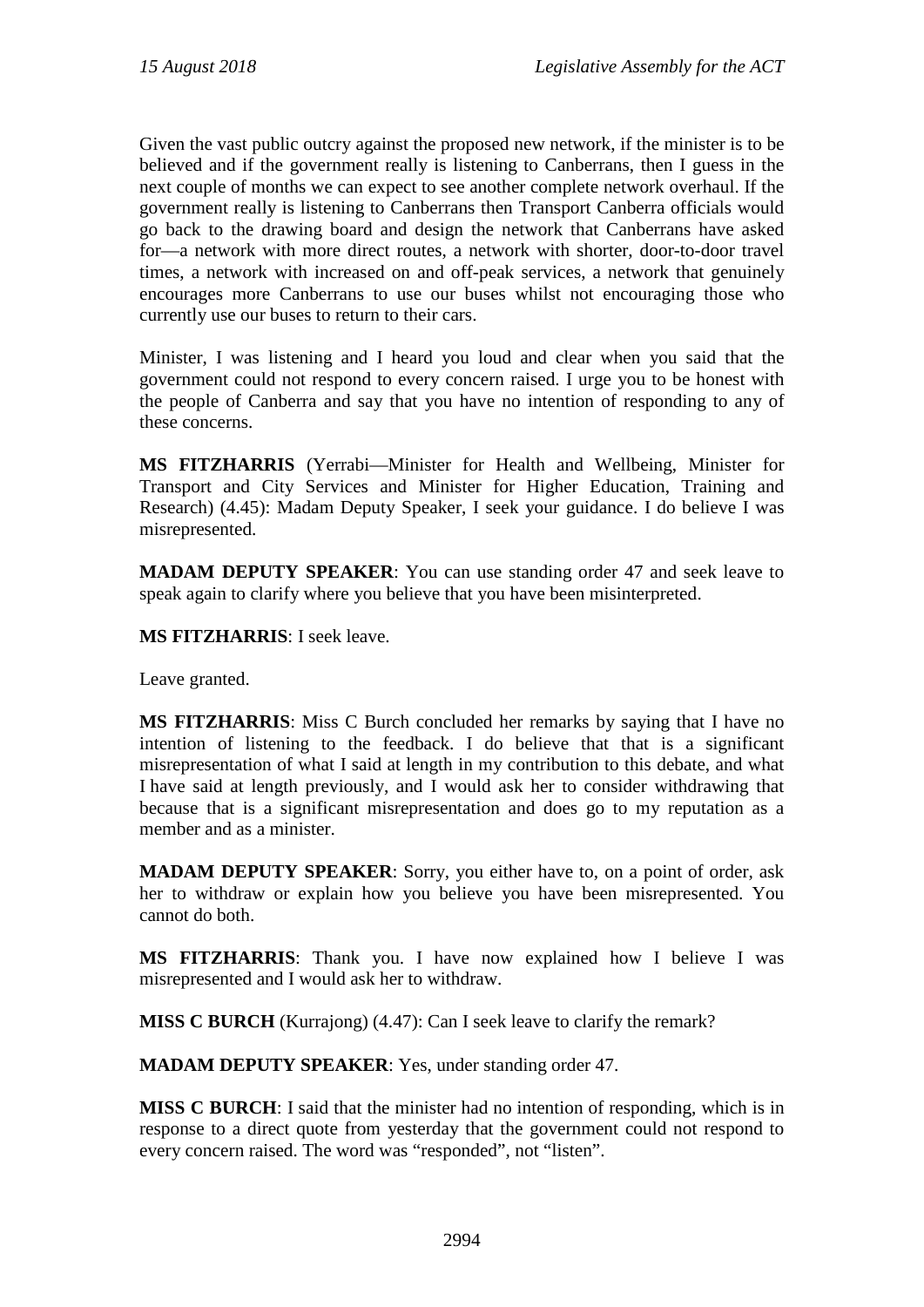Question put:

That the amendment be agreed to.

The Assembly voted—

Ayes 11 Noes 7

| Ms J Burch    | Ms Orr           | Miss C Burch | Mr Milligan |
|---------------|------------------|--------------|-------------|
| Ms Cheyne     | Mr Pettersson    | Mr Coe       |             |
| Ms Cody       | Mr Rattenbury    | Mrs Dunne    |             |
| Ms Fitzharris | Mr Steel         | Mrs Kikkert  |             |
| Mr Gentleman  | Ms Stephen-Smith | Ms Lawder    |             |
| Ms Le Couteur |                  | Ms Lee       |             |

Amendment agreed to.

Original question, as amended, resolved in the affirmative.

## **Australian Broadcasting Corporation—funding levels**

**MR STEEL** (Murrumbidgee) (4.52): I move:

That this Assembly:

(1) notes:

- (a) the importance of a well-funded and independent publicly-funded broadcaster for democracy, entertainment and cultural life in the ACT;
- (b) that Australian Broadcasting Corporation (ABC) Canberra has been in existence for 65 years;
- (c) that ABC Canberra is listened to and viewed by a significant proportion of Canberrans;
- (d) the Federal Government has cut \$282 million from the ABC since 2014, and \$83.7 million over the past year; and
- (e) these cuts have come at the expense of local programming for the ACT;
- (2) calls on individual Members of the Assembly to:
	- (a) stand against cuts to the ABC; and
	- (b) tell the Assembly which way they voted in relation to privatisation of the ABC at the 2018 Liberal Party Federal Council; and
- (3) further calls on the leaders of all parties in the Assembly to write a joint-letter to Senator the Hon Mitch Fifield, Minister for Communications, to express concern over the Federal Government's cuts to the ABC.

I start by telling the Assembly that I have never voted or abstained in a vote to privatise the ABC at any Liberal Party federal council meeting, and I have every confidence that none of my Labor Assembly colleagues would have taken such action or inaction. I am pretty sure I can also say that in relation to our Greens members, but they may be able to clarify that in the debate.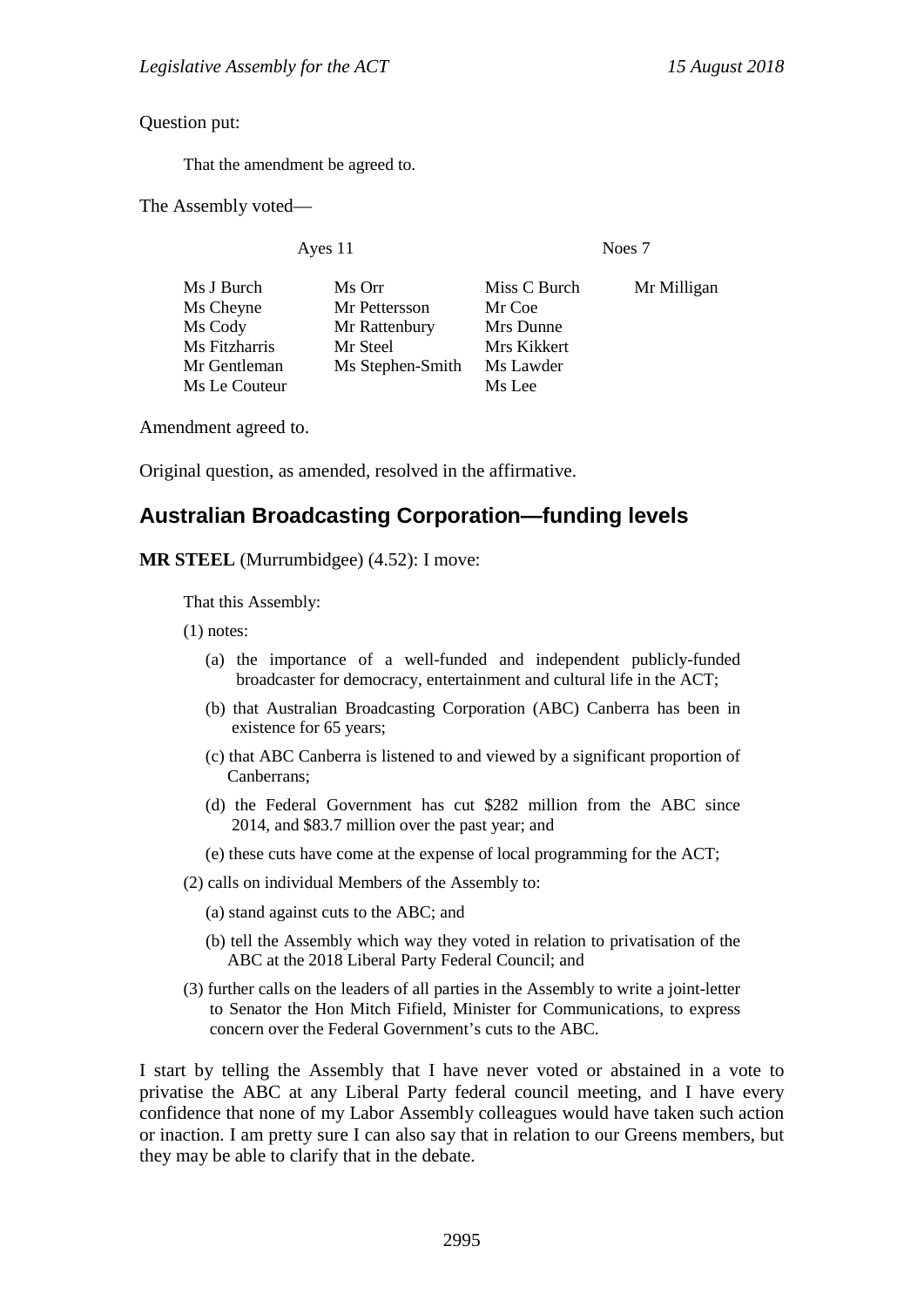We recognise on this side of the chamber that the ABC is among Australia's most important public institutions. It is an essential part of Australian democracy and has been for almost 90 years. The ABC is the voice of Australia and acts as a vital source of information, entertainment and cultural life for our cities, our rural towns and our regional areas.

ABC Canberra has provided reliable, trustworthy news alongside engaging entertainment programming for 65 years now, and despite every effort of the federal Liberal government since the 2014 budget and the 2013 election, the ABC has remained one of Canberra's most beloved institutions.

The ABC serves an essential role in our society. However, this role has sadly been diminishing over time. The federal Liberal government has cut \$282 million from the ABC since 2014 and \$83.7 million over the past year alone. This level of cuts has a real impact on the quality of programing—it means less Australian and local content and it means fewer dedicated reporters.

One of the first losses as a result of the Liberal government was the state version of *7:30* or what was previously called *Stateline.* That means there is no longer any in-depth analysis of community and ACT politics and local events on our televisions, other than, of course, the nightly news bulletin itself.

According to *The Conversation*, in the lead-up to the 2013 election the ABC contributed 49 hours of political public sphere programming in the final fortnight. By comparison, channels 7, 9 and 10 had only 36 hours of content combined. This dedicated coverage continues to be at risk every time funding is cut.

I think I can safely say that the broad population may be slightly less interested in political coverage than those us in this chamber, but the cultural programming is a vital part of what the ABC offers and its role in our society. We have lost shows like *At the Movies*, *Lateline*, *The Checkout*, the television version of *Big Ideas* and *Good Game* and many other locally produced Australian shows. Indeed, just yesterday the show *Tonightly with Tom Ballard* was axed as part of the latest round of cuts to ABC programming. It is particularly sad to see the regular version of *Catalyst*, the science show, going to a sort of special mode as a result of some of the cuts to the ABC.

In 2017 significant changes were made to the ABC's radio broadcasting, with programs like *Books and Arts* being split into multiple programs which further reduce opportunities to provide audiences with an overview of the whole arts sector. Even women's sporting leagues, which are today exploding in popularity, are being left behind by the ABC. They are also being affected by these cuts. It was anticipated in 2014 that budget cuts could mean that the ABC was at risk of losing coverage of the W-League and state-based AFL leagues, and I think the worst has eventuated.

The ABC can no longer provide coverage of the WNBL and the Shute Shield, which is the New South Wales rugby competition in which the Vikings have previously been a participant. Coverage of our women's team in the W-League, Canberra United, has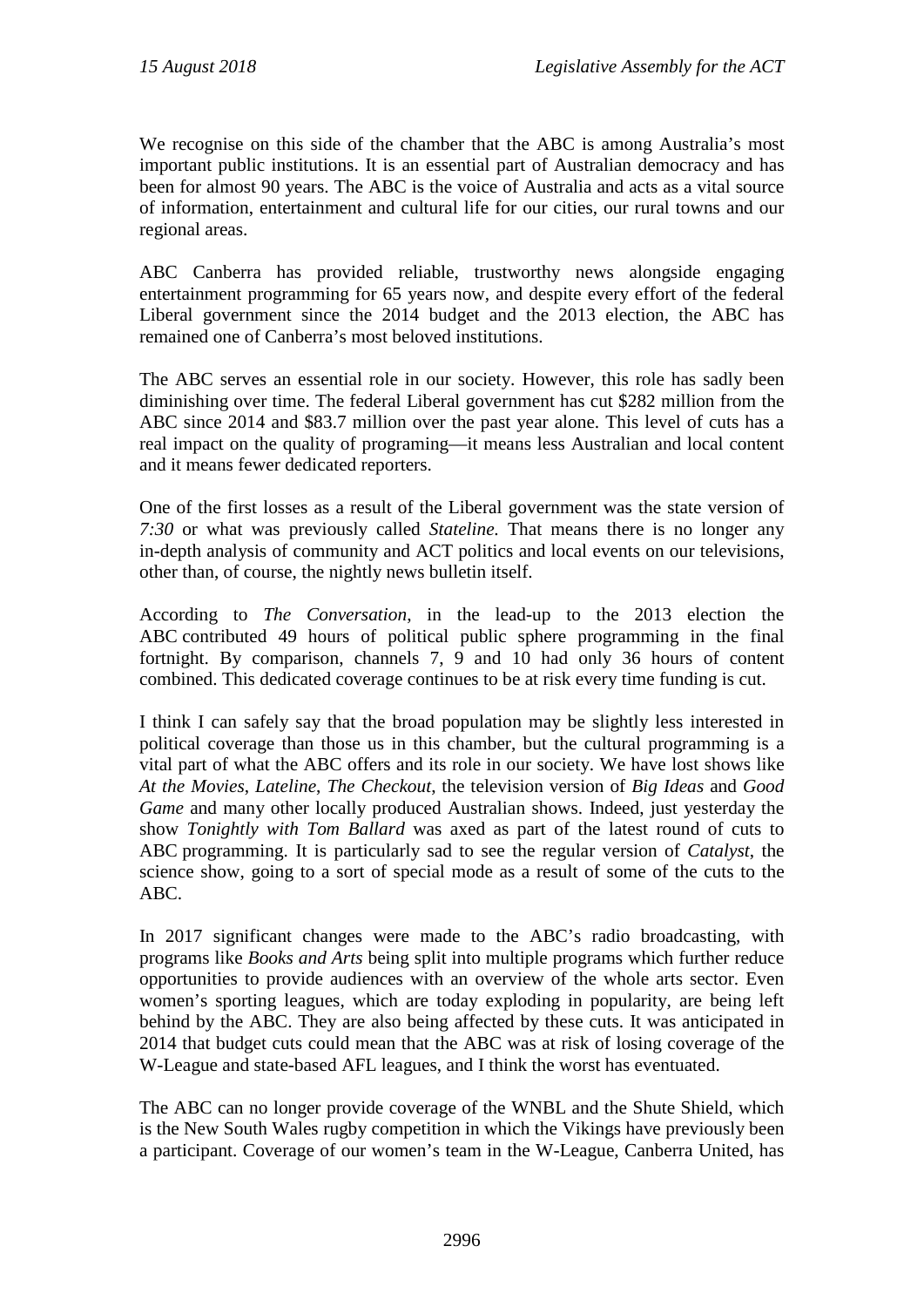suffered as a result of these cuts as well. In 2018 we see Fox Sports and other channels covering these leagues. They are no longer available on free to air, which is a real shame for local sport. It is an unfortunate but direct consequence of the significant cuts continually being made to the ABC by the federal Liberal government.

Earlier this year there was significant concern that the ABC could lose radio broadcasting rights to the cricket, a service the ABC has provided to Australians for 80 years. Here in the ACT the ABC provides a vital service, particularly the Chief Minister's talkback every Friday morning, something I am sure chief ministers present and past enjoy or enjoyed immensely.

Budget constraints have an adverse effect on the ability of the ABC to hold on to quality talent and provide good programming. Since 2017, 200 jobs have been lost across the ABC. Canberra has lost its dedicated rural reporter, and in 2014 three dedicated Canberra reporters lost their jobs. That is to say nothing of the recent loss of the much-loved Genevieve Jacobs. There are real and noticeable impacts on the quality of our public broadcaster, and we need to continue to fight to protect our ABC.

The broader national debate we see on ABC funding demonstrates the fundamental difference in values between the Liberal and Labor parties. As a Labor member I strongly believe in properly funding our public broadcasters to provide all Australians with quality independent broadcasting. We strongly believe we should continue to produce quality local content for Canberrans to view, listen to and enjoy. We believe we should ensure the ABC has the resources needed to provide in-depth, independent, factual analysis on current events, free of political or commercial influence.

The ABC is one of our most trusted institutions. According to the ABC's 2017 annual report, 80 per cent of Australians trust the ABC; 78 per cent believe the ABC does a good job of being distinctively Australian; and 74 per cent believe the ABC does a good job of being balanced and even-handed. Specifically, according to polling from the Australia Institute, the ABC is our most trusted television station, with 68 per cent of people agreeing that the ABC is even more important now in the era of social media and fake news.

Some 70 per cent of people believe a strong, independent ABC is critical to a healthy democracy; 58 per cent are opposed to the idea of cutting ABC funding; and even 52 per cent of Liberal voters believe the ABC needs a long-term funding boost. I suspect the positive view of the ABC from Liberal voters is not reflected in its party membership.

It is clear that Australians care about our ABC. You really have to think who are the people in this country and this territory who oppose all that the ABC does for Australian culture, for democracy and entertainment? Who are that minority 20 per cent of people? The answer is the Canberra Liberals. The Canberra Liberals have questions to answer. Do they support the privatisation of the ABC? Do they support further cuts to the ABC?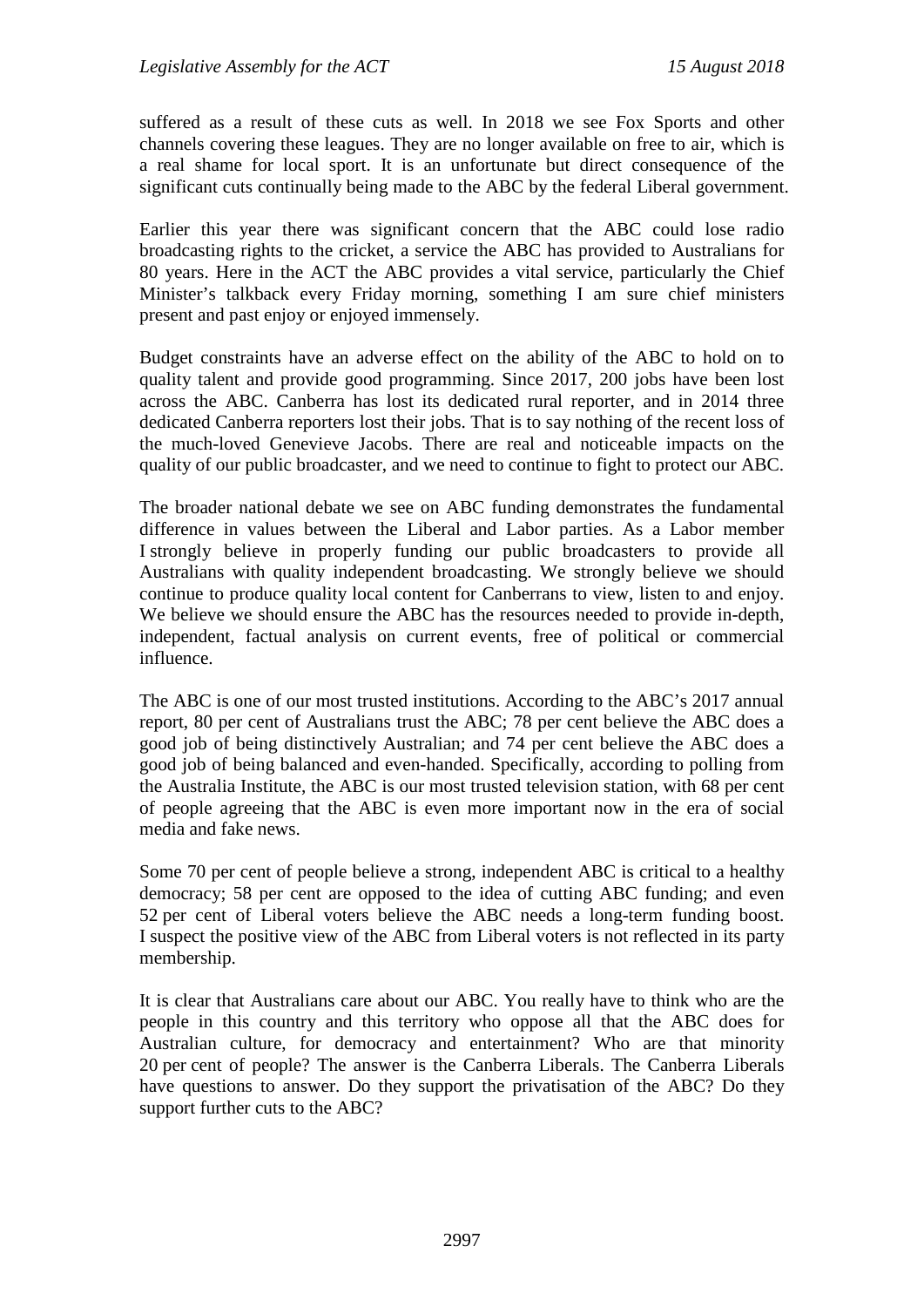These are not questions being asked without reason. Not too long ago, the federal council of the Liberal Party, one of that party's most powerful voting bodies, voted on a motion on privatisation of the ABC. Privatisation of the ABC could lead to advertisements, commercial influence on news, significantly less investment in regional services and a further reduction in the diversity of Australia's media sector, risking the future of Australian media content.

I understand the motion that was discussed at the federal Liberal Party council was brought forward by current Young Liberals President and senior member of the Canberra Liberals, Josh Manuatu, who was also previously ACT Young Liberals president and staffer. I understand Mr Coe was not present to vote on the motion, but I think Canberrans deserve to know which MLAs were in attendance on behalf of the Canberra Liberals and how they voted on privatising this important public asset.

Given that it is reported that only 10 people in the whole room voted against privatising the ABC and given that the ACT delegation was apparently made up of 14 people, it is probably guaranteed that many of the Canberra Liberals representatives held the view that the ABC should be privatised. It is a sad fact that there is more local drama going on in the federal Liberal Party council than is now on the ABC. The public deserves to know whether members of the opposition who attended this federal Liberal Party council either abstained or voted for the motion. Canberrans deserve to know.

While Mr Coe can maintain that he did not vote on the motion, he is ultimately the leader of his party. If members of this Assembly believe vital public assets should be sold off then the opposition leader needs to clarify his party's position. The Liberal Party is very fond of demanding more transparency from the ABC; maybe they can lead by example and provide the public with some transparency on their voting record.

This Assembly should accept the fact that the ABC is one of Australia's most respected, trusted and beloved cultural institutions. We should fight to build stronger Australian culture and better local news coverage rather than attempting to tear it down. The ABC provides vital local services to Canberrans. If members of the Canberra Liberals hold the view that the ABC should not only be defunded but also privatised then voters in the Australian Capital Territory deserve to know who these people are.

I think Mr Coe and the Canberra Liberals need to provide transparency to the ACT community and commit to show their support for a vital public institution by joining other party leaders in writing to Senator the Hon Mitch Fifield, Minister for Communications, to express concern over the federal government's ongoing cuts and attacks on the ABC.

Every member of the Canberra Liberals should come into this chamber today and tell the Assembly which way they voted or whether they abstained in relation to the motion on the privatisation of the ABC at the 2018 Liberal Party federal council meeting and let us know where they stand in relation to cuts against the ABC. On this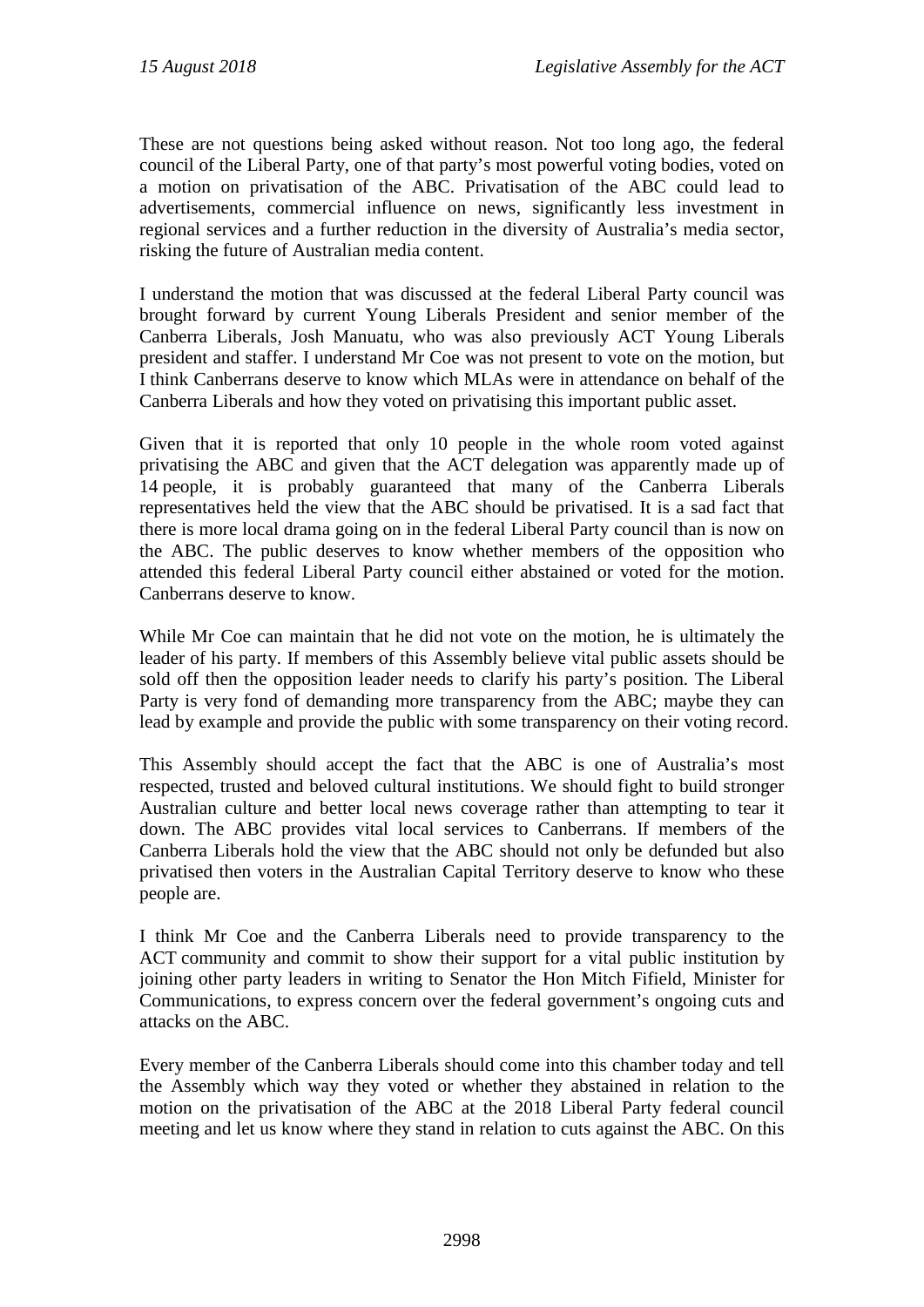side of the chamber, Labor members are friends of the ABC and we will fight to defend it, not defund it.

**MS CODY** (Murrumbidgee) (5.04): I can assure Mr Steel, the ACT Assembly and the Canberra community that I have never, will never, and would never vote for cuts to the ABC or cower in the corner whilst others do so. I would not do it here. I would not do it in a party forum. I just would not do it. I would not cut the Bananas. I would not cut the classical music. I would not cut Triple J or Double J. I would not cut the footy commentary—any code. I would not cut the journalists who point out more effectively than anyone else when we are getting it wrong. I really would not cut the journalists who point out when the opposition are getting it wrong. I would not cut the talkback. I would not cut the website. I would not cut the incubator of the thousands of careers. I would not cut the ABC. I would not stand by while people were trying to cut the ABC. I would not be that sort of coward—ever.

**MR PETTERSSON** (Yerrabi) (5.05): The ABC is a vital and well-respected public institution. The ABC performs a vital public good that benefits all Australians. Like most Australians of a certain age, I grew up watching *Play School*, *Sesame Street* and *Bananas in Pyjamas*. Today the ABC remains my most trusted source of information and entertainment.

In Canberra the ABC contributes to the economic and cultural wellbeing of our city. We should all view the ABC as ours; it is owned by every Australian. Every member of this place should support the ABC and the local Canberrans who work there. The wider community benefit from its numerous radio and television programs.

The benefits of the ABC cannot be overstated. The ABC's wide range of programs provide information access to people that the privately owned corporations never would. The ABC's local radio and television broadcasts provide people with information content relevant to their region. This is particularly important for remote and regional Australians. We on this side will not let the neoliberal agenda of corporate interests leave regional Australians without their news.

In Canberra, our national cultural institutions work with the ABC to provide content for national audiences. The ABC delivers local, unique stories that would not get the air time on commercial television or radio.

ABC news on both television and radio provides the most balanced and informative local, national and international news. Commercial news stations act in the best interests of corporate entities. For local news in particular, only the public funding model allows these stories to be told. Australians know this; Canberrans know this. That is why the ABC is by far the most trusted news source in Australia.

Unfortunately, as we see every time the right-wing Liberal Party is in power, they attack the ABC. Federal Liberals fundamentally do not believe in the public good. If they had it their way, it is clear they would privatise the ABC. At a recent Liberal Party conference, we saw the Liberal Party voting overwhelmingly to privatise the ABC. This is deeply out of step with what Australians and Canberrans believe.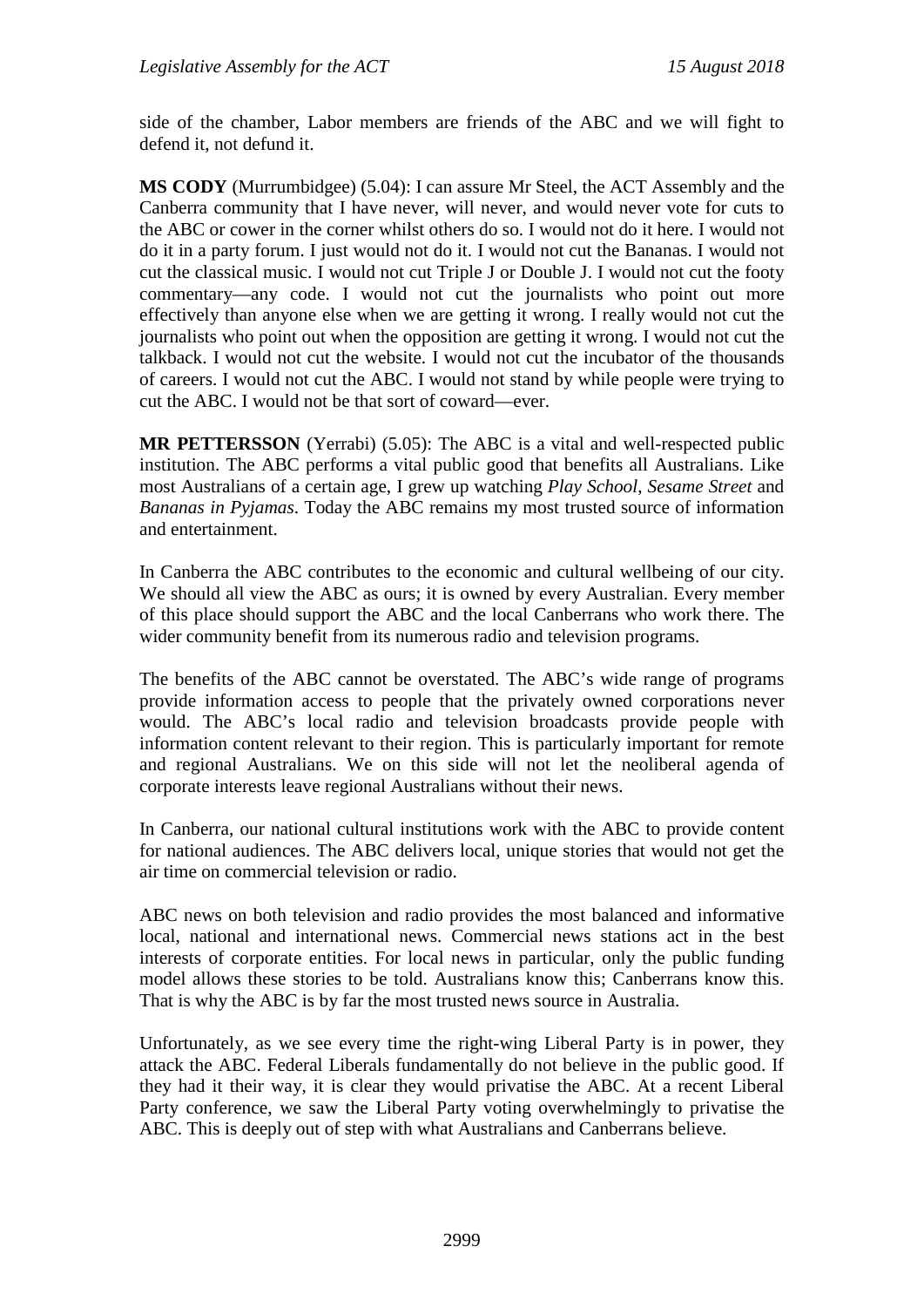The Liberals' trickle-down asset sale agenda is completely out of touch. The Liberals know that there would be an uproar if they sold the ABC in its current form. Instead, they subject it to death by a thousand cuts. The federal government has cut \$282 million from the ABC since 2014, and \$83.7 million this year alone. This has resulted in a massive reduction in services, particularly in local and regional coverage. The ABC has had to lay off staff in huge numbers, meaning that the high quality and integrity of the content are under threat. These cuts mean that the ABC cannot fund the production of Australian television programs and series.

Australia's television and film industry relies on the investment and exposure provided by the government. Great Australian-made programs like *Four Corners*, *Gruen*, *Australian Story*, *Bananas in Pyja*mas, *Rake* and *Rage*, just to name a few, are staples of Australian TV. This is all at risk.

The ABC allows a whole myriad of voices to be heard. It speaks for the broadest cross-section of the Australian community. It highlights marginalised voices. It is used to challenge the ideas of those in power. The ABC provides independent news without bias or agenda, something that people in undemocratic nations are literally dying for.

Indeed, the Liberals' short-sightedness over the ABC endangers citizens and relations in the Pacific region. Cuts have forced the ABC to end shortwave radio frequencies to the Pacific region which are a vital part of life in those areas. By vacating this space, we hurt our relationships with our neighbours and have allowed other nations to snap up the frequencies, garnering goodwill. Coupled with cuts to foreign aid, we have a Liberal government that is wilfully harming relations with our neighbours.

But I digress, Madam Deputy Speaker. It was an ABC *Four Corners* program which forced a Liberal government to address the systematic abuse of Indigenous children at Don Dale detention centre. This year it was the ABC who first published information about the Kevin Rudd cabinet documents. The ABC is one of the most accurate, up-to-date and rigorous news bodies in Australia. Cutting ABC services is a downright cynical move against high quality and trustworthy journalism. I consistently hear that we cannot trust politics and mainstream media. In the age of fake news and misinformation, and a widespread distrust of all political sides, the ABC is as necessary as it has ever been.

The ABC has been an integral part of our territory for 65 years. The ABC office is a fixture of Northbourne Ave, and the jobs it provides are part of our community. These cuts endanger this. They are part of an agenda of a federal Liberal government who have time and again attacked Canberra. The ABC is fundamental to our territory, and I have heard from countless Canberrans who oppose this cut.

This is all part of the neoliberal policy bundle. Call public services too bloated or administrative, instigate savage cuts and then claim the organisation is ineffective and needs to be privatised. It is a classic, and we will see a reprisal of it if those over there ever get into power. The ACT branch of the Liberal Party are the most extreme, neoliberal and anti-progressive group in this country. They will privatise public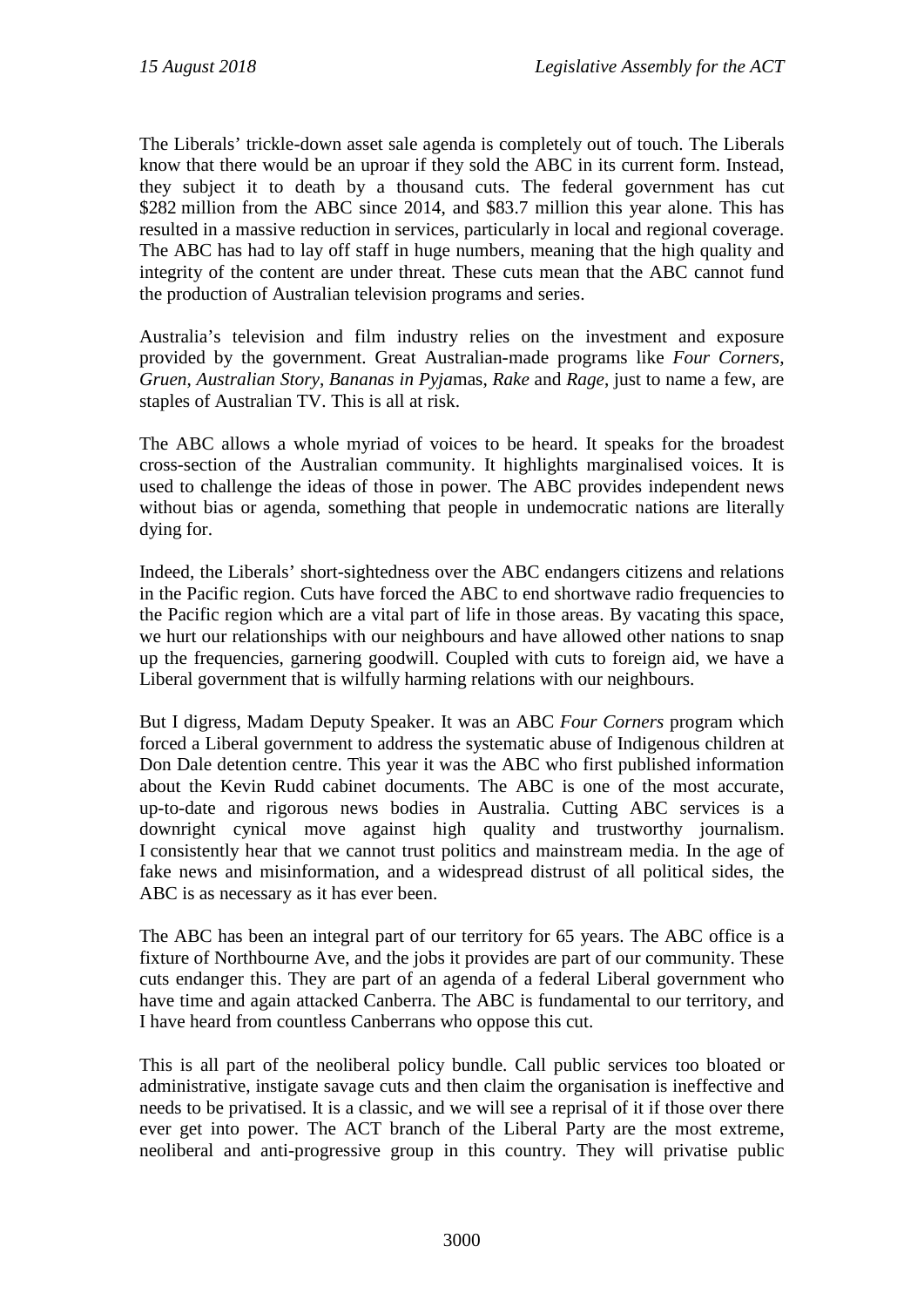services, give their mates in big business a leg-up and try to turn back the clock on all of our progressive reforms. We will not let that happen.

Last year they supported cutting thousands of jobs from the public service and continually tightened the efficiency dividend. Since 2016 they have been moving jobs out of our capital city for no other reason than shameless political pork-barrelling. This federal government attack the ABC at Ultimo the way they attack the public service in Canberra. I will not be surprised if the ABC somehow ends up headquartered in Armidale.

The Canberra Liberals have a shocking record of standing up to their mates on the big hill. They lack the fortitude to stand up for our community in the face of federal Liberal attacks. Sadly, it is another move by our federal government against Canberra values and Canberra jobs. Every time we try to stand up as a city, the Canberra Liberals are standing on the sidelines cheering on their federal colleagues. It is time for everyone to stand up for our city.

**MR COE** (Yerrabi—Leader of the Opposition) (5.13): It is a pleasure to speak on something that is going to have no impact whatsoever on Canberrans, Australians, staff at the ABC, viewers or listeners. This is all just another grandstanding exercise by a Labor backbencher. This one was a gushing advertorial, no less. Next time on your LinkedIn profile, feel free to put "Program director", "Media commentator", "Journalist", "Advertorial writer" or whatever else you want to put down. Importantly, Mr Steel delivered that motion with his usual passion and flare. I thought it was fantastic, and I very much hope that he continues with this same sort of passion in the future.

I was very reassured by Bec Cody's contribution. I thought it was a really meaningful contribution. It was full of substance and it really gave the good people of Murrumbidgee the value for money that they deserve out of their MLAs.

Really this is just B-grade grandstanding. Where is the ABC line item in the budget that we are debating right now? Where is it? Have a look through all of these budgets, budget papers 1, 2, 3 and 4. Go through all the statements. You are going to be hard-pressed to find the Australian Broadcasting Corporation in any of them. In fact, go through our legislation. Other than perhaps a few random mentions in some old legislation about where you have to advertise something or make some broadcasting available, it is entirely irrelevant to our jurisdiction.

I of course support the work that ABC Canberra do. It is a shame that the Chief Minister hates journalists. The ABC is full of journalists. The Chief Minister hates journalists, but somehow Chris Steel loves journalists. He said so in his gushing advertorial for ABC Canberra.

It may be news to Mr Steel, but people on this side of the chamber—indeed, people in the Liberal Party in general—do not live and die by our federal conferences. Whilst you may get up and have a little countdown clock as to how many days till the next ALP national conference, I am afraid we do not. Whilst I would not go as far as saying it is irrelevant, it is perhaps not particularly relevant. But one way or another,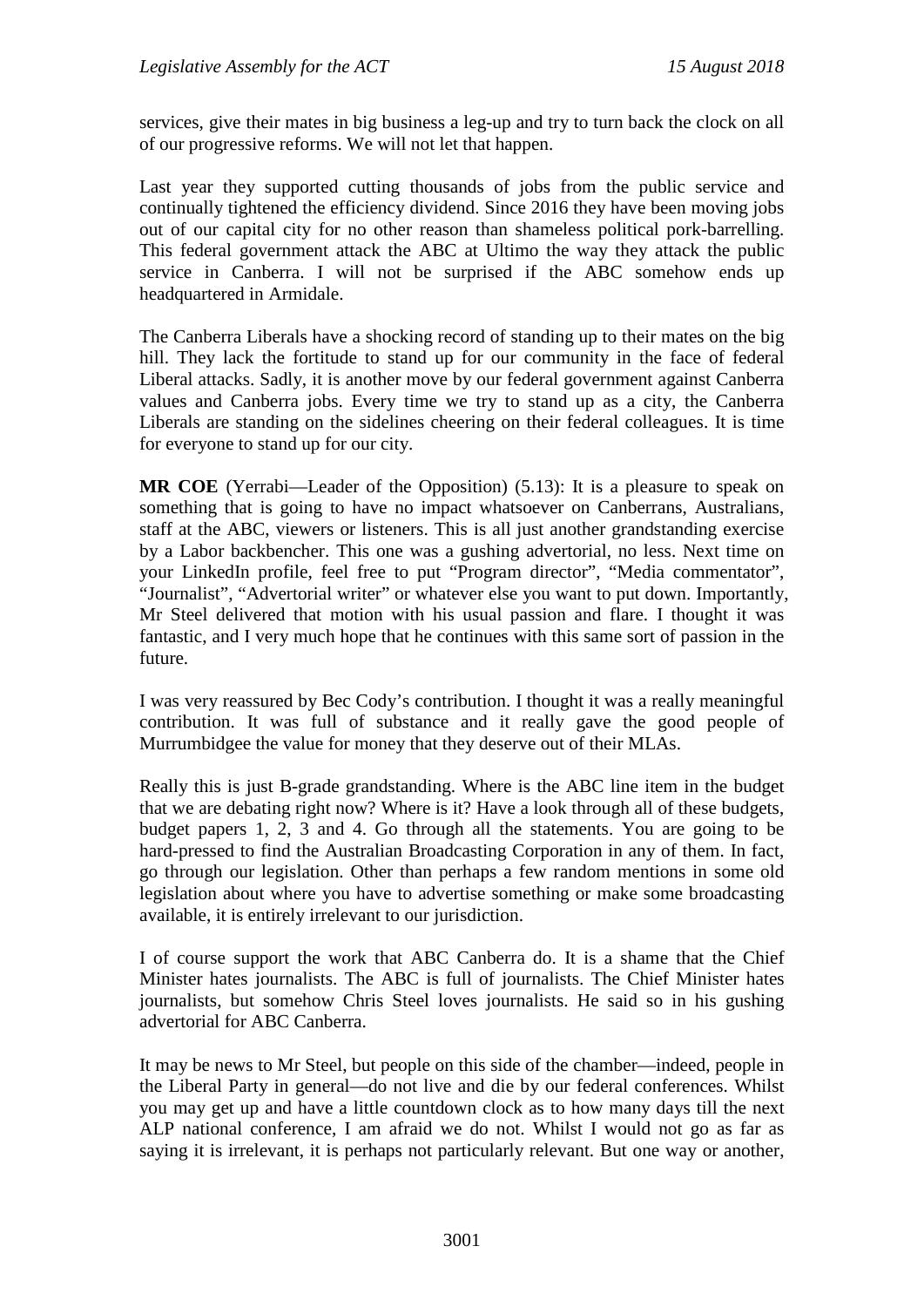this body does not seem to have the same level of interest as Chris Steel has in the federal Liberal Party council meeting.

Mr Steel, if he has this real passion, as he demonstrated, for the Liberal Party, can make an application to join the Liberals. Our constitution says that if you want to join you have to have resigned for more than 12 months from another party, so you are going to have to sit on the crossbench for at least 12 months if you want to join the Liberal Party, but that will give you an opportunity to finally sink your teeth into a federal council meeting and get to witness the joy of that occasion your very self.

Really, this is irrelevant. It is just more backbench Labor Party grandstanding. There is no appropriation. There is no jurisdiction whatsoever for the ACT Assembly. That is why it is a waste of time.

**MS CHEYNE** (Ginninderra) (5.17): The fact that the opposition leader has just said that the ABC does not matter to us, does not matter in this place and is irrelevant to Canberrans simply because it is not a line item in the budget says it all.

**MR RATTENBURY** (Kurrajong) (5.17): The Greens will be supporting this motion today, and in doing so we join with our federal colleagues in opposing cuts to the ABC. I think all members need to recognise that any cuts to the ABC will be detrimental not only for Australia but also for Canberra. Further cuts to the ABC will represent a loss to independent journalism, sports coverage and political scrutiny, as well as being specifically detrimental to the ACT and to the people we represent in this Assembly. In that regard I fundamentally disagree with Mr Coe's analysis that this is not relevant to the people of Canberra.

Ms Cheyne started to touch on it quite nicely. I think that if the only things we are ever going to debate in this place are things that are line items in the ACT budget, we will be much the poorer for it. And in fact I think this is entirely relevant to the people of the ACT. We know from the ratings that the ABC is a significant source of information, entertainment and, I guess, listenership and viewership for our citizens.

The motion asks all members to stand against cuts to the ABC and also specifically invites the members of the Liberal Party to share their views or the position they took at the Liberal Party federal council, given that there was this motion passed calling for the privatisation of the ABC. The motion also invites the leaders of all three parties to write a joint letter to the federal Minister for Communications, Senator Mitch Fifield. I am happy to sign up to such a letter. I am sure that between us we can find some suitable text, and I will look forward to seeing the track changes as that document goes around.

The ABC's funding has been cut by a quarter of a billion dollars since the coalition won the 2013 election promising no cuts to the ABC. Sections of the Liberal-Nationals coalition have long called for the privatisation of the national broadcaster. Make no mistake, privatisation will amount to cuts to programming, content and staff at the ABC. As a public broadcaster, the ABC has a very different role from commercial broadcasters, a role that would be at risk if it were to be privatised. Like other coalition policies, the short-sighted cuts to public broadcasting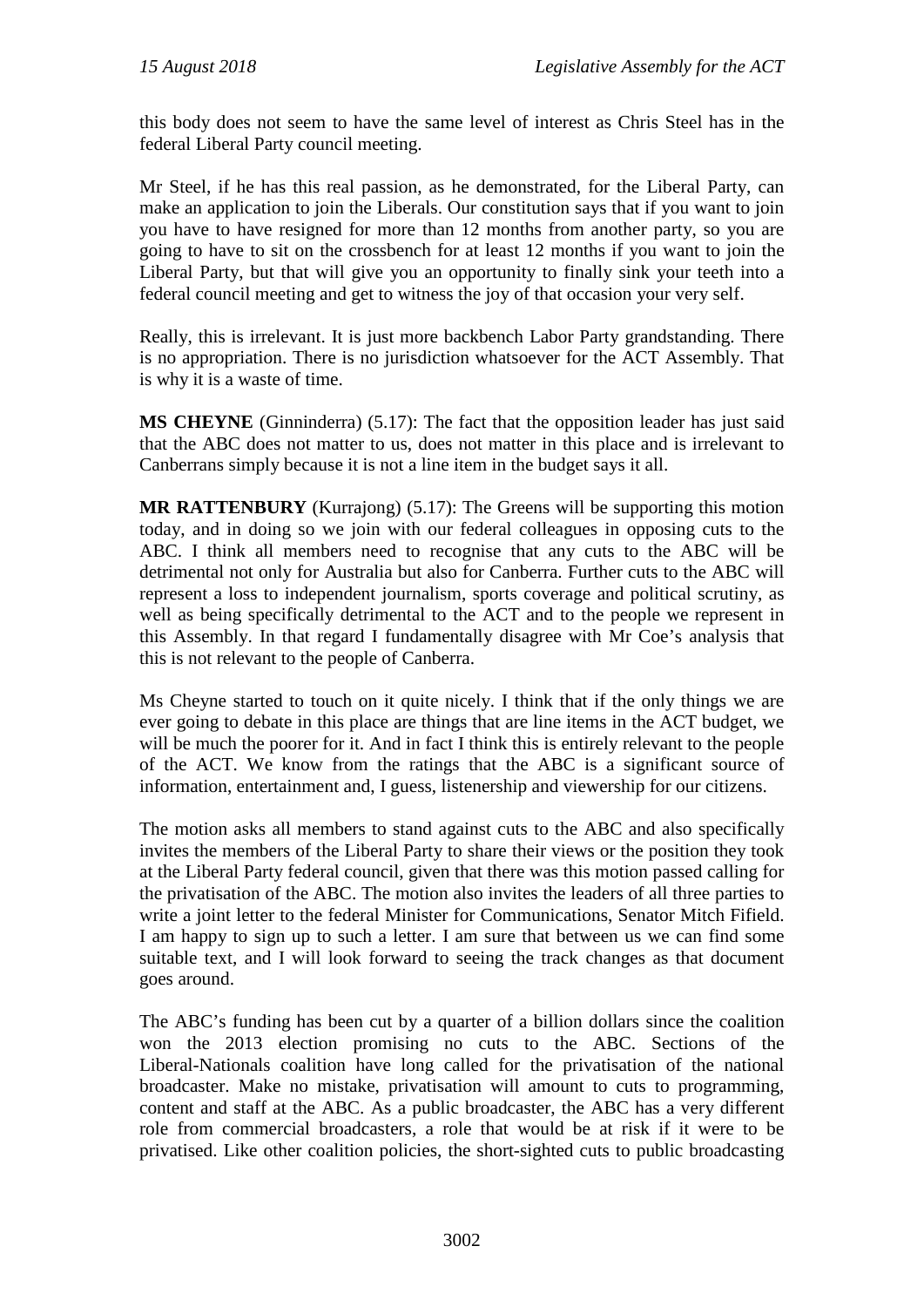will have a negative impact right here in Canberra. I think it is important to reflect on this in light of the comments that Mr Coe just made.

I came down here anticipating that Mr Coe would give a speech not unlike the one he just gave. It is the stock standard response that we get to these sorts of motions when members bring them to this place. Aside from the fact that Mr Coe took his usual strategy of seeking to belittle those in the debate that he disagrees with and go down the ridicule path, I was disappointed that he did not have the courage to state the position that he took at the federal council meeting. Every day we come in here for question time. We have to stand up and answer to decisions we have taken and to positions we have taken. But Mr Coe was invited and could not offer a position.

**Mr Coe**: We will start asking you about the Greens management committee then, shall we?

**MADAM DEPUTY SPEAKER**: Order, Mr Coe.

**Mr Gentleman**: On a point of order, Madam Deputy Speaker—

**MADAM DEPUTY SPEAKER**: I think I have got this under control, Mr Gentleman. I am across it. Mr Coe, can you not interject.

**MR RATTENBURY**: While it cannot be denied—

**Mr Coe**: We could ask you how you dealt with misconduct allegations, perhaps.

## **MADAM DEPUTY SPEAKER**: Mr Coe.

**MR RATTENBURY**: Madam Deputy Speaker, Mr Coe is on a warning from question time today.

**MADAM DEPUTY SPEAKER**: It is not my warning, Mr Rattenbury.

**MR RATTENBURY**: That is a new, interesting interpretation. It cannot be denied that these cuts—

**MADAM DEPUTY SPEAKER**: You might like to be on a warning as well.

**MR RATTENBURY**: What cannot be denied is that these cuts have impacted and will continue to impact on Canberra. They impact on Canberrans that we represent and their ability to view local programming and receive local news. They even impact on the political discourse in our city as we face an inevitable decrease in the amount of local political reporting and political scrutiny. All members in this chamber should lament this decline and should stand up and oppose these cuts.

An example of the way local reporting has changed is that the regular news bulletins on ABC radio Canberra have been reduced from 10 minutes to five minutes. For Canberra this means there is less room for local news in these bulletins. Unfortunately,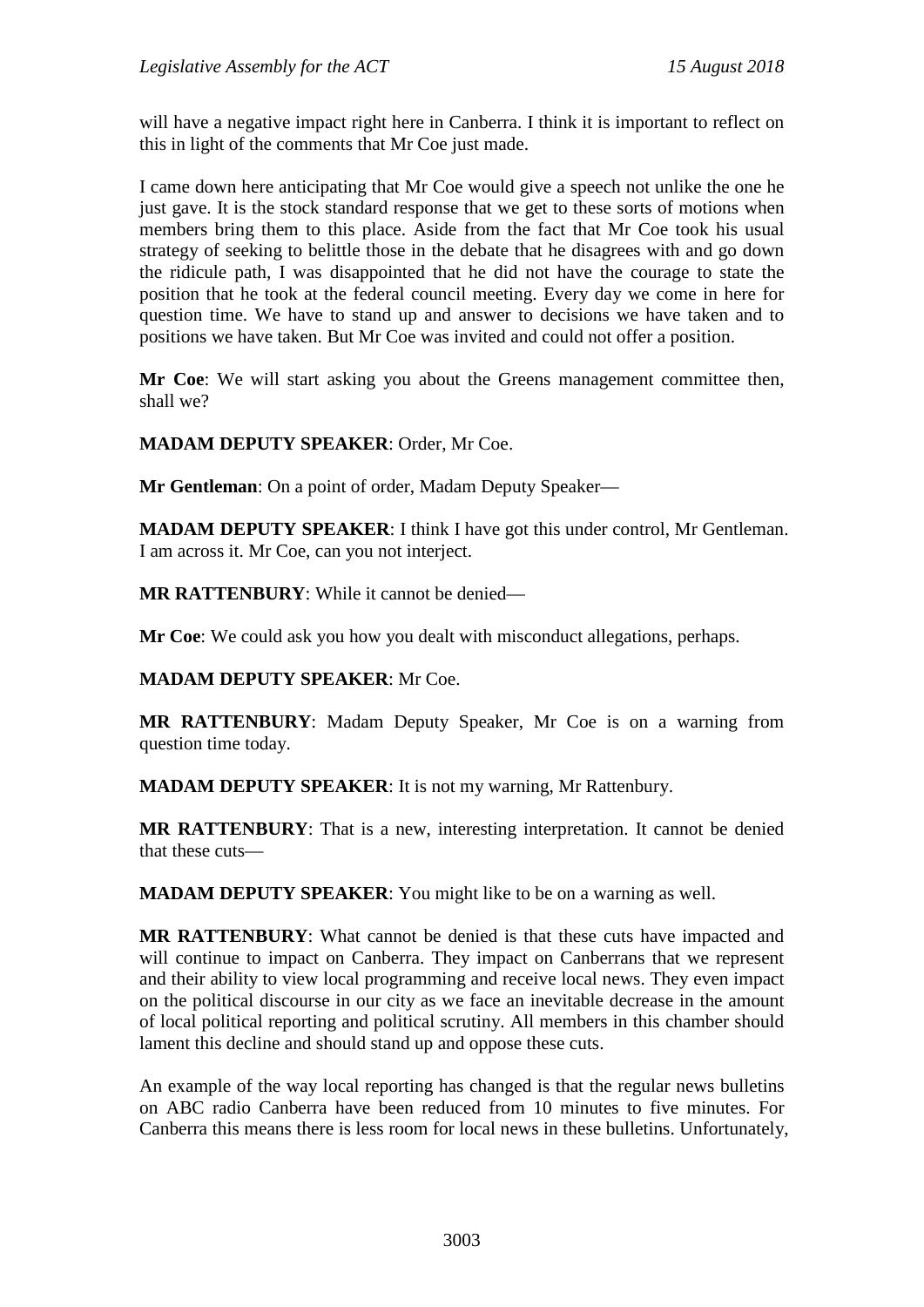this all serves to alienate Canberrans from their local Assembly and from the issues that are happening here and affect them every day.

As has been touched on today, the ABC has a long and proud history in this city. The ABC was launched in 1932, with the broadcast heard across the country. During the Second World War we heard Australia's first ever female newsreader on the ABC, Margaret Doyle. The radio station 2CM, which today we know as ABC 666 Canberra, started in this city in 1953. ABC television was launched in 1956. A current affairs program was first introduced in the 1960s with *Four Corners*.

In 1986 we welcomed the *7.30 Report*, which has evolved into what we now know as *7.30*. At this time we also got *Stateline*, the local focus version of the *7.30 Report*, which started in 1996. Since 2011 we have known our ACT *Stateline* as *7.30 ACT*. Sadly, *7.30 ACT* aired for the last time on Friday, 5 December 2014. The program provided a fantastic local focus, with quality stories that celebrated Canberra and profiled local Canberrans and events, as well as conducting serious current affairs reporting on issues that were important and topical to locals. Many current and former members of the Assembly have probably appeared on *Stateline* or *7.30 ACT*. I think we all appreciated the professionalism of that program and its journalists and presenters, perhaps even if we did not always share their interpretation. That, of course, is part of the robustness of a modern Western democracy. Over the years there were many favourite stories and memorable *Stateline* pieces that stick in our memories. There were stories on the Canberra bushfires, a moving piece about a homeless security guard in Canberra, a story showcasing Namadgi National Park and, of course, in-depth coverage of our local elections.

The local effects of these cuts do not stop at news and current affairs. It has been particularly concerning to see the impact of these cuts on the broadcast of women's sport. The ABC has previously been a strong supporter of women's sports, including having broadcast until recently the Women's National Basketball League, the WNBL, since 1980. The ABC stopped broadcasting the WNBL after the 2014-15 season. The coverage has been an important part of promoting one of our most successful teams in any sport, the Canberra Capitals. It has helped the players and team to earn sponsorship and has helped to promote the excellent quality of women's sport and our local teams to the broader population.

The WNBL went for two seasons without a TV broadcaster, putting at risk millions of dollars of potential sponsorship money and leaving young girls without the opportunity to see their favourite players—and, for that matter, probably some young men as well. The WNBL has since returned to TV on Fox Sports, which is very welcome. However, we all know that pay TV reaches a much smaller audience than free to air, and therefore the WNBL will not reach as wide an audience as it did on the ABC.

I hold similar concerns about the continued coverage on free to air of Australia's women's soccer league, the W-League. We have watched women's football grow from strength to strength, and the free-to-air televising of this sport has helped cement its place in the Australian sporting landscape. Our Canberra United team were the W-League premiers in 2013-14, which was a very proud moment for the city. The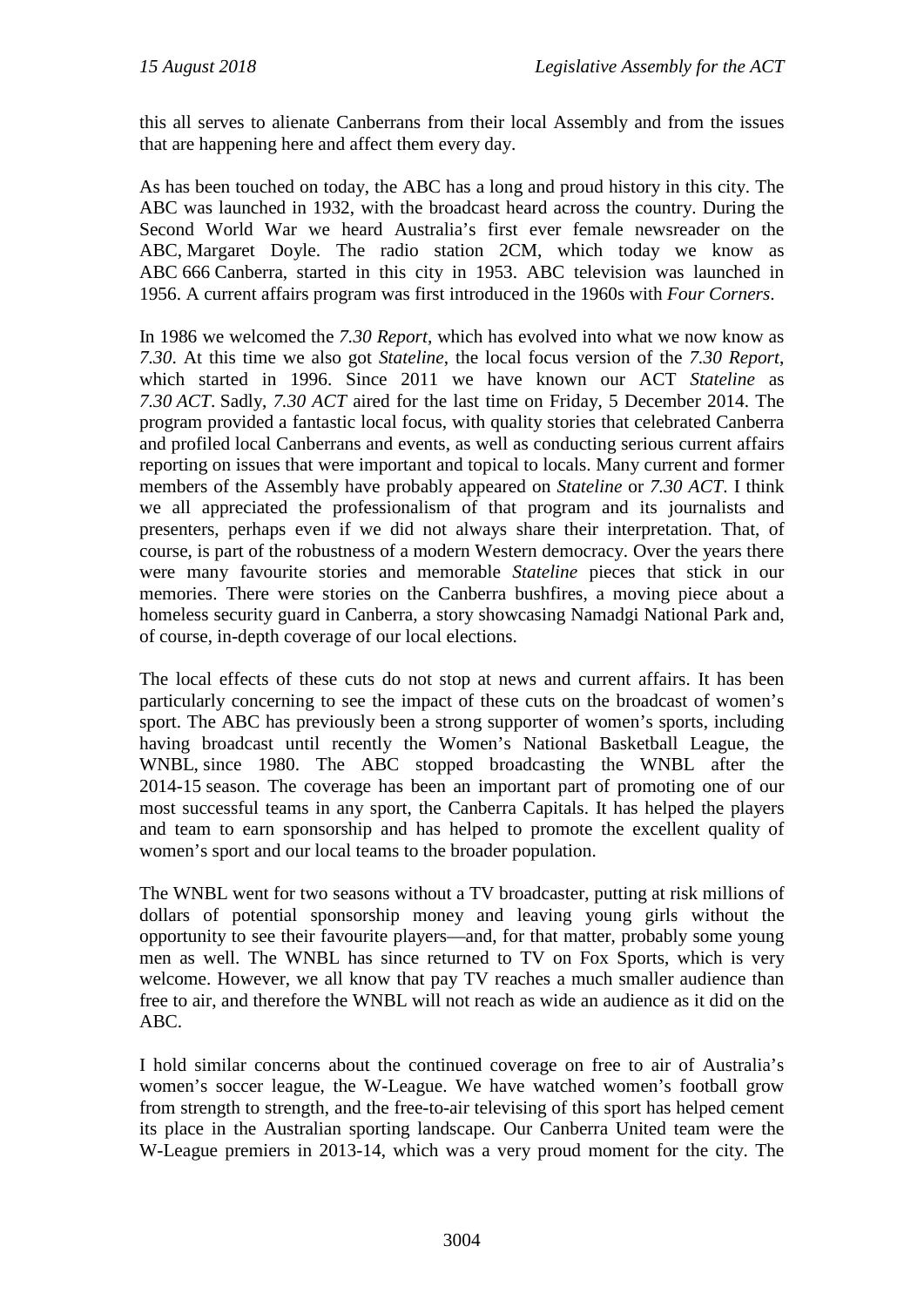rights to the 2017-18 season were shared between the ABC and Fox Sports. The W-League used to be exclusively on the ABC, and I am concerned that continued cuts to the ABC will put the availability of the W-League to the broader public at risk.

I must acknowledge that the decision to pull these programs fell to the ABC board, as it did with all the program changes I have described. But the sheer quantum of cuts forces these decisions to be considered and to be made.

It is for the reasons I have described that all MLAs should declare where they stand on privatisation, which, as I have previously stated, amounts to funding cuts to the ABC. Due to the impact on Canberra that the cuts to the ABC have had and will continue to have, I think it is only fair that the voters of Canberra know where their elected representatives stand on this issue. I think that members should be up-front about this. It is topical, given that it was a substantive motion passed at the recent Liberal Party federal council. We are surely willing to come in here and state our position. If members do support privatising the ABC, I ask them to put on the record which local programs they would like to see cut, so that voters can make an informed decision about what they think of that position.

These cuts to the ABC are bad for Canberra: for our local identity, for our ability to have local information and for our local democracy. In democratic societies like Australia, we use the news media to help us make decisions about who will represent us in parliament and make laws on our behalf. A diverse and objective news media is essential to helping us make the right decision. The media is essential to a healthy democracy for two key reasons: it helps to ensure that citizens make responsible, informed choices rather than acting out of ignorance or misinformation; and widely available and accurate information serves an important oversight function by ensuring that elected representatives uphold their oaths of office and carry out the wishes of those who elected them.

I have spoken very specifically about the Canberra context because we are here in the Assembly and that is appropriate. But it is also relevant to recognise the broader role of the ABC, and the role the ABC plays in regional parts of Australia in particular. Regional and rural communities probably have an even stronger affiliation to the ABC than some urban dwellers, although that is probably less so these days as more services become available in the bush than there used to be when, for example, I was a child.

We should also recognise the role of the ABC in the Asia-Pacific region. The ABC is widely recognised across this part of the world both for the transmissions it makes and for the reporting it does. In countries where press freedom is not as powerful as it is here in Australia, the role that the ABC has played in reporting on matters that have perhaps struggled to get mainstream coverage has been incredibly important both for Australia to understand our place in the region and for giving a voice to people who are taking different views from some of the more authoritarian governments across the region. We must not lose sight of the value of that.

Australia seeks to be a middle power in the global geopolitical setting. Certainly that is how we seek to position ourselves in the United Nations. I think the ABC is an important part of the diplomatic effort Australia mounts in that international context.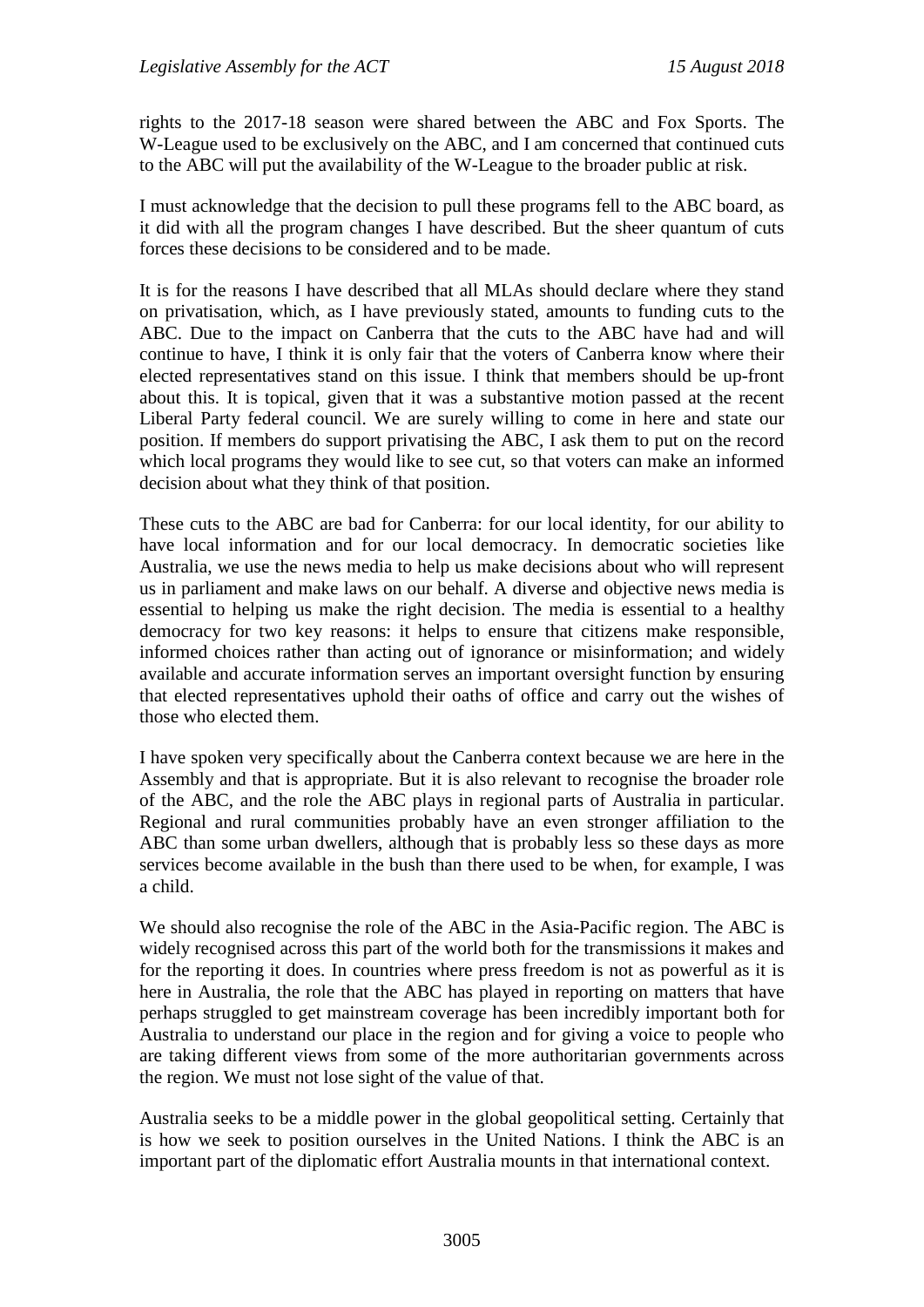I conclude by formally putting on the record that the Greens strongly oppose the privatisation of the ABC and any further cuts to the national broadcaster. Polls show that the public do not support cuts to the ABC. So we will certainly fight to oppose those cuts and any proposal to privatise the ABC, and do our best to ensure that proper funding is provided. I hope that members of the Assembly will join us in doing that, for the reasons I have outlined today. Hopefully I have underlined the importance of the ABC as both a source of independence and an important cultural institution here in Australia.

**MR STEEL** (Murrumbidgee) (5.30), in reply: In wrapping up, I would like to say that it is a real shame that the Leader of the Opposition thinks the ABC is irrelevant to Canberra. It is important because it affects Canberrans. The ABC is an important institution in Canberra, not just in Australia. When cuts affect Canberrans badly—our culture, our sport, our democracy and our parliament—they are worth discussion in our Assembly.

It is important to a leader of the Canberra Liberals because you have influence on whether your own party and your own conservative faction backs cuts to the ABC or backs the privatisation of the ABC. You may never sit on the treasury benches but you might be able to demonstrate your values and try to influence your federal colleagues. And you do need to be transparent about whether your party voted or abstained in this meeting. Whether they did reflects on your values and your leadership, and that is important in our democracy and in this Assembly.

There is also the fact that we want you and your colleagues to stop the cuts and support the ABC. Not once did I hear the Leader of the Opposition in his response say that he supports the ABC. I suspect that many of my constituents are avid watchers of the ABC, and I think it is really disappointing. I think they would be very upset with the response from the Canberra Liberals today and the continued reduction of funding for the programs they enjoy and the important news services that the ABC has provided over the past 65 years in Canberra and 90 years in this country. It is something that matters to their lives right here in the ACT.

Question resolved in the affirmative.

## **Rulings from the chair**

**MR GENTLEMAN** (Brindabella—Minister for Police and Emergency Services, Minister for the Environment and Heritage, Minister for Planning and Land Management and Minister for Urban Renewal) (5.32): Madam Speaker, could I ask for your indulgence in order to clear up some things that occurred during the last debate?

**MADAM SPEAKER**: Are you seeking leave to clarify some comments?

**MR GENTLEMAN**: No, I want to ask for your advice.

**MADAM SPEAKER**: Okay.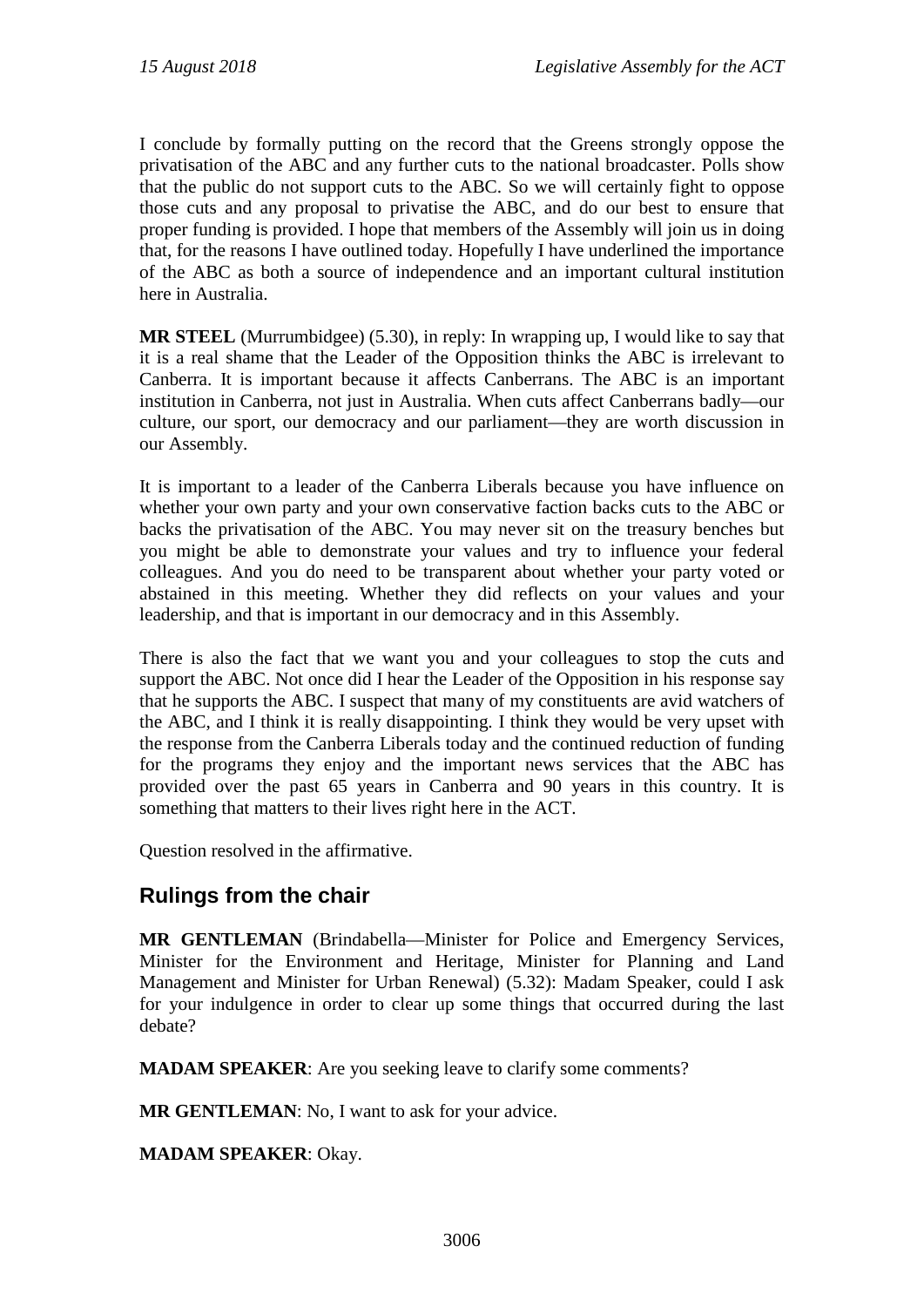**MR GENTLEMAN**: During the last debate there was quite a bit of interjection by the opposition. During the debate it was raised by the MLA who was on their feet at the time that the particular person interjecting had been warned during question time and was on a warning. The Deputy Speaker, who was in the chair, said that it was not her ruling. Madam Speaker, can you advise whether or not a ruling made by you is to be continued by somebody occupying the chair later on? I am happy for you to take that on notice.

*Mr Coe interjecting*—

**MADAM SPEAKER**: Thank you. I will take that on notice and provide feedback. But, given that the question was about you, Mr Coe, given that you were the only other one on a warning, it was probably a little bit cheeky on your part to interject at that time. I will come back to members with some advice.

## **Canberra Hospital—radiology department**

**MRS DUNNE** (Ginninderra) (5.33): I move:

That this Assembly:

- (1) notes the poor culture in the medical imaging department of The Canberra Hospital (TCH), and the impact this has on staff morale and performance, and patient safety, with this being a central theme of a recent accreditation status downgrade for the medical imaging training site for trainee radiologists;
- (2) further notes:
	- (a) on 19 March 2018, the Royal Australian and New Zealand College of Radiologists issued a preliminary report of its accreditation assessment for the provision of training of clinical radiologists in the medical imaging department at TCH ("The Assessment Report");
	- (b) the Assessment Report recommended that the accreditation status for the training site be downgraded from Level A to Level D;
	- (c) the Assessment Report notes:
		- (i) the negative environment within the department;
		- (ii) the poor working relationship between the Directors of Training, the Head of Department, the Director of Medical Imaging and the hospital executive;
		- (iii) the lack of clinical control over the department;
		- (iv) clinical leaders having minimal involvement with the recruitment of new trainees, rostering of clinical staff, and other significant departmental decisions;
		- (v) internal political issues making working in the department difficult;
		- (vi) low morale amongst staff;
		- (vii) the impact of these issues on trainees' health and wellbeing;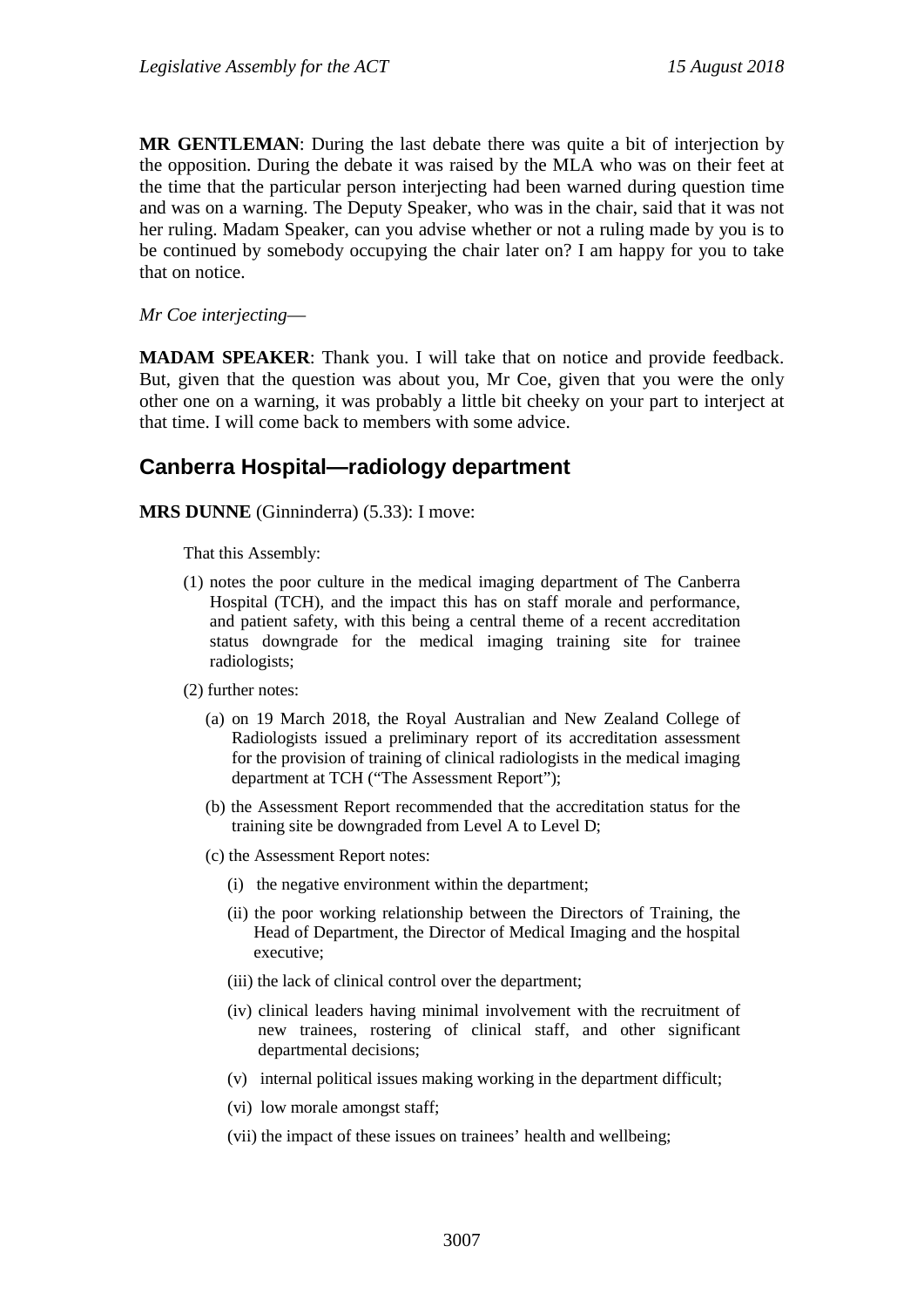(viii) the lack of collaboration and communication within the department;

- (ix) the stress caused to consultants and trainees over rostering arrangements and staff leave management resulting in a "great risk" to the department and patients;
- (x) teaching sessions not being held while one of the Directors of Training had been on extended leave, resulting in "great concern" to patient safety;
- (xi) TCH not being part of a training network, trainees not rotating to any private or rural sites, past attempts to establish networks having been unsuccessful, and the confusion over whether TCH was required to be part of a network;
- (xii) the department not implementing system-focussed rotations due to confusion regarding their necessity, and how trainees and consultants could be rostered to facilitate this;
- (xiii) no formal teaching program being aligned to the curriculum for trainees, with teaching sessions often cancelled if the relevant consultant is not available;
- (xiv) a lack of formal teaching sessions on patient safety and report writing;
- (xv) a change to trainee recruitment processes, which required existing trainees to apply and interview for their positions in competition with new applicants, causing significant confusion and stress for trainees because of a lack of clear information coming from the department and hospital management;
- (xvi) a person in a non-clinical role chairing the interviewing panel, which was in breach of the College's trainee selection guidelines;
- (xvii) the lack of a formal orientation program or manual for new trainees;
- (xviii) the lack of formal, structured and documented support for trainees in difficulty, as required under the College's Trainees in Difficulty Policy; and
- (xix) imaging equipment being out-of-date, with no details of a replacement program provided to the assessors;
- (d) a meeting held on 13 February 2017 between radiology registrars and the Chief Medical Officer, during which registrars raised concerns over:
	- (i) the lack of a registered nurse being on duty overnight when medical imaging is undertaken resulting in exposure of risks to patient safety;
	- (ii) possible delays in imaging reports, including critical reports, due to workload pressures and the lack of overnight nursing support;
	- (iii) registrar rotations with other hospitals and across disciplines, noting that "registrars are of the understanding the Medical Imaging Management have declined offers for these rotations, without explanation";
	- (iv) the lack of a clinical director; and
	- (v) consultants frequently not being rostered on, resulting in the lack of an escalation point, and working unsupervised;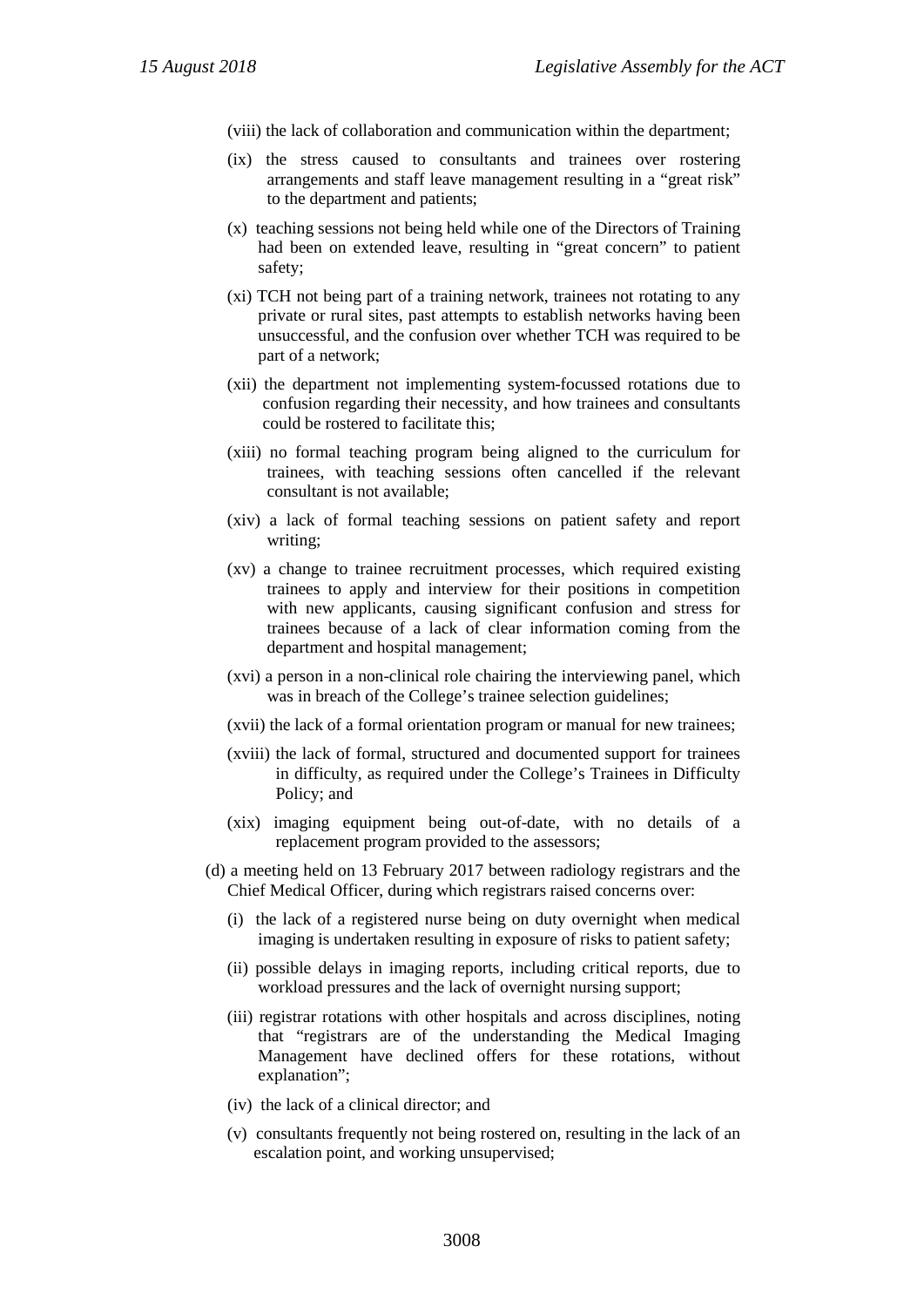- (e) the evidence given to the Select Committee on Estimates 2018-2019 at hearings and in answers to questions on notice did not address fully the reasons for the accreditation downgrade to Level D and that the Committee recommended, at Recommendation 77, "that relevant officials from the Health Directorate provide the Assembly with all the reasons for the downgrade in the accreditation status for the radiology department";
- (f) a number of public interest disclosures have been submitted, relating to the radiology department; and
- (g) the ACT Auditor-General is an officer of the Legislative Assembly; and
- (3) calls on the Speaker to request the ACT Auditor-General to undertake a performance audit of the medical imaging department at TCH, and report by 31 January 2019.

Yesterday I received a letter from the Minister for Health and Wellbeing seeking to address my concerns about culture and bullying in the ACT health system. The letter once again told me that the government has zero tolerance for bullying. It noted that "every person has the right to feel safe, supported and respected at work". I do not think anyone disagrees with the sentiment.

The minister told me about training programs; the so-called safe and respectful pathways available to staff to raise their concerns, such as the health services commissioner, the Ombudsman, the Auditor-General and the Public Sector Standards Commissioner; the rigorous processes for investigating bullying appropriately and independently; and the employee assistance program.

In the letter the minister talked about how the restructure of the health department would be the panacea for all the government's woes in ACT Health, including its culture. It is a pity that the minister's statements are little more than that. They are statements—motherhood statements, actually. They do not bear any resemblance to reality. So that all members have the opportunity to see the minister's letter, I seek leave to table the minister's letter to me dated yesterday, 14 August.

Leave granted.

**MRS DUNNE**: I present the following paper:

ACT Health—Workplace culture—Copy of letter to Mrs Dunne from the Minister for Health and Wellbeing, dated 14 August 2018.

The minister, in her letter, gently chastised me for not referring to her officers the complaints that come to me. There are a couple of reasons why I do not do this. People who complain to me do so because they do not trust either the government or the public service to treat them respectfully. They do so because they fear reprisals from their bosses—not just from their immediate bosses but from bosses all the way up the food chain.

There are plenty of examples of this fear becoming a reality. The story I told last fortnight about Charlie was a case in point. People make complaints to me on the express condition that I do not disclose their complaints to the minister. I will quote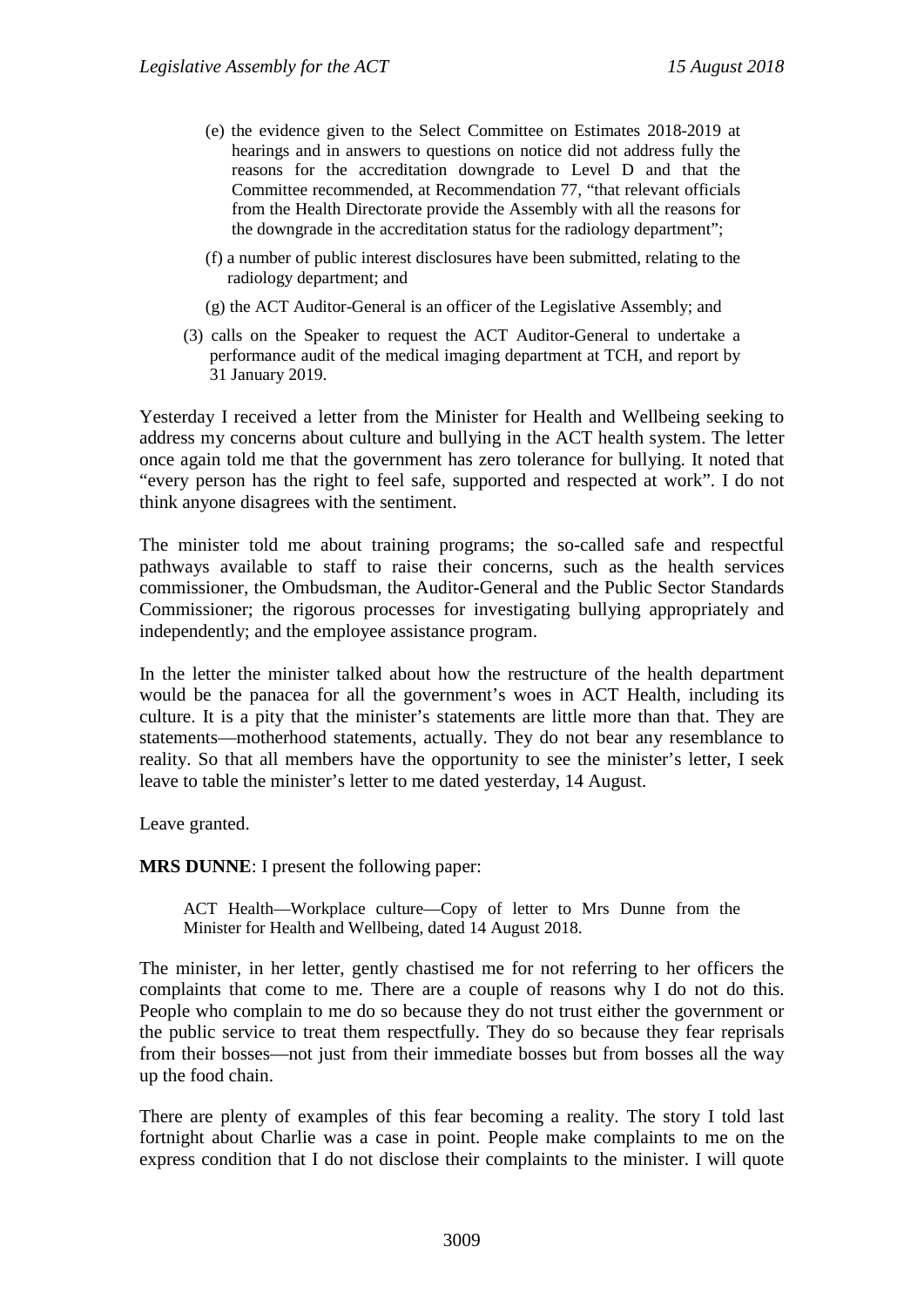from an email that I received in my office this morning: "I cannot reveal my identity as ACT PS would make my life unpleasant. I must be anonymous." This person provided me with some information. The person concludes, "Kind regards, but, PS, please protect my identity."

That is why most of what I hear I do not refer directly to the ministers. However, when there are things that are more publicly available, I do refer them to the ministers. I will be doing that in response to the minister's letter later this week.

Why is it, Madam Speaker, that people want their complaints to be dealt with confidentially? It is because they fear that they will find their way back into the department, up the line and back to their immediate bosses, and that that will be the end of them. They fear reprisals. This is often further exacerbated by a top level management culture that seeks to protect their own at all costs. The bottom line is that the culture is such that workers are afraid. They are afraid for their jobs, their health, their wellbeing, their families and their friends.

Quite contrary to the minister's assurances, staff in the ACT health system do not feel safe, supported and respected at work. The psychological impact can be horrendous. I again refer to Charlie's case. The culture of bullying and harassment is entrenched. The culture is what drives the ACT health system. This culture is institutionalised in the ACT health system.

The bullying culture that we have seen is exemplified in the medical imaging department in the Canberra Hospital system, which is the main thrust of the motion today. Many of the issues that have arisen in the medical imaging department have been, as far as I can tell, the subject of public interest disclosures. But there are real concerns about the way that public interest disclosures have been dealt with. I raised these issues in general terms in estimates hearings in June.

Some of the disclosers in the ACT health system and some in the medical imaging department want to disclose to me, as is their right, under the Public Interest Disclosure Act, subject, of course, to certain criteria. In those cases, the question as to whether the criteria have been activated is murky. It is murky because of the way the government and the officials have handled it. It is murky because the government has made it difficult to see whether these public interest disclosures have been processed in accordance with the act.

There have been interminable delays. It has been uncertain as to whether they have even been accepted as public interest disclosures at all. There has been little, if any, feedback to the disclosers. They have not been consulted about who might investigate their concerns or whether they would be investigated. It is very murky, Madam Speaker. The disclosers do not know what their legal status is, nor do they know what their rights are. This is because government officials have closed ranks. There are some issues in medical imaging raised in these PIDs that cannot be raised in this place today because their status is simply unclear. So today I simply draw the Assembly's attention to the fact that there are public interest disclosures that relate to medical imaging and that they need to be investigated properly and promptly.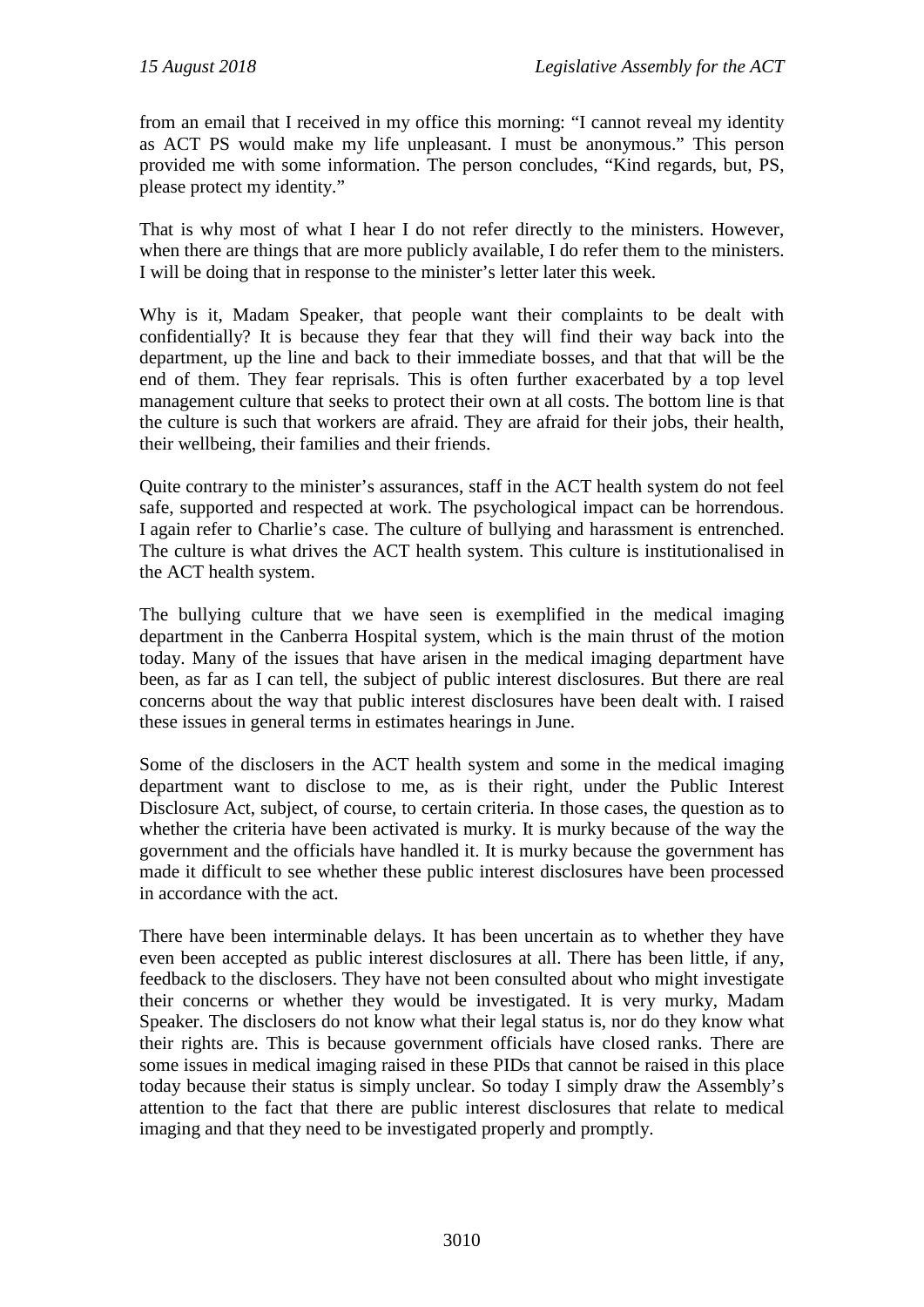What I propose to do today is to rely upon the evidence before us, mainly from the report of the Royal Australian and New Zealand College of Radiologists and their accreditation review of the radiology training site at the Canberra Hospital. It more than adequately addresses the issues of culture. I note the minister's advice during question time yesterday that she had received the final report. I look forward to that final report and the draft report being tabled so that they can be made available publicly. I hope that when we see those reports we will have seen an improvement on what we read in the preliminary report that came out in March.

There are some very serious problems identified in the preliminary report. It is not just about how it impacts on training; it is about how it impacts on the whole department. What the college of radiologists uncovered was not just a training issue. It does lead to poor culture and also potentially it leads to poor diagnosis.

I am moving this motion today because medical imaging is, in many ways, at the heart of an operating health system. How many people enter the health system through the hospital, through outpatient clinics or the like and have to have an X-ray, a CAT scan, an MRI, an ultrasound or some combination of those things? If the system is not working, the risks of misdiagnosis or missed diagnosis are real and rare.

The college of radiologists sees it as necessary to raise these problems in a way because of the behaviour of ACT Health. I have been advised that it was not a scheduled investigation, audit or accreditation visit. The college of radiologists decided to make an accreditation visit because concerns had been raised with them. They had raised those concerns with ACT Health and ACT Health had not responded, or had not responded satisfactorily, to the college of radiologists. So they made an accreditation visit which was out of the usual timetable.

The issues raised in this preliminary report of the college of radiologists, as well as the discussions that I have had with others, including the salaried medical officers and the AMA, seem to point to the fact that there are real personality problems inside medical imaging. Part of the problem lies with the director of medical imaging, who holds no clinical qualifications.

I note that the position of the director of medical imaging was advertised three times between April and October 2017. It was first advertised as a senior officer grade 1 but later upgraded to an executive level 1.3, with an increase in salary of \$100,000. The first time it was advertised as an executive level 1.3 position, it was advertised only as an expression of interest. It was finally advertised in October 2017 and I think that was when the position was finally filled.

The college reported problems such as a lack of clinical control over the department. For considerable periods of time there has been no medically qualified clinical director of medical imaging. So the non-medical administrative person has taken on responsibilities that are inappropriate. It also reported on the lack of consultation with clinical directors on rostering arrangements; clinical leaders having little or no involvement in the recruitment of trainees; the lack of appropriate networks to enable training rotations; the lack of rigour and reliability in setting teaching programs; and the lack of formal orientation programs or a manual for trainees.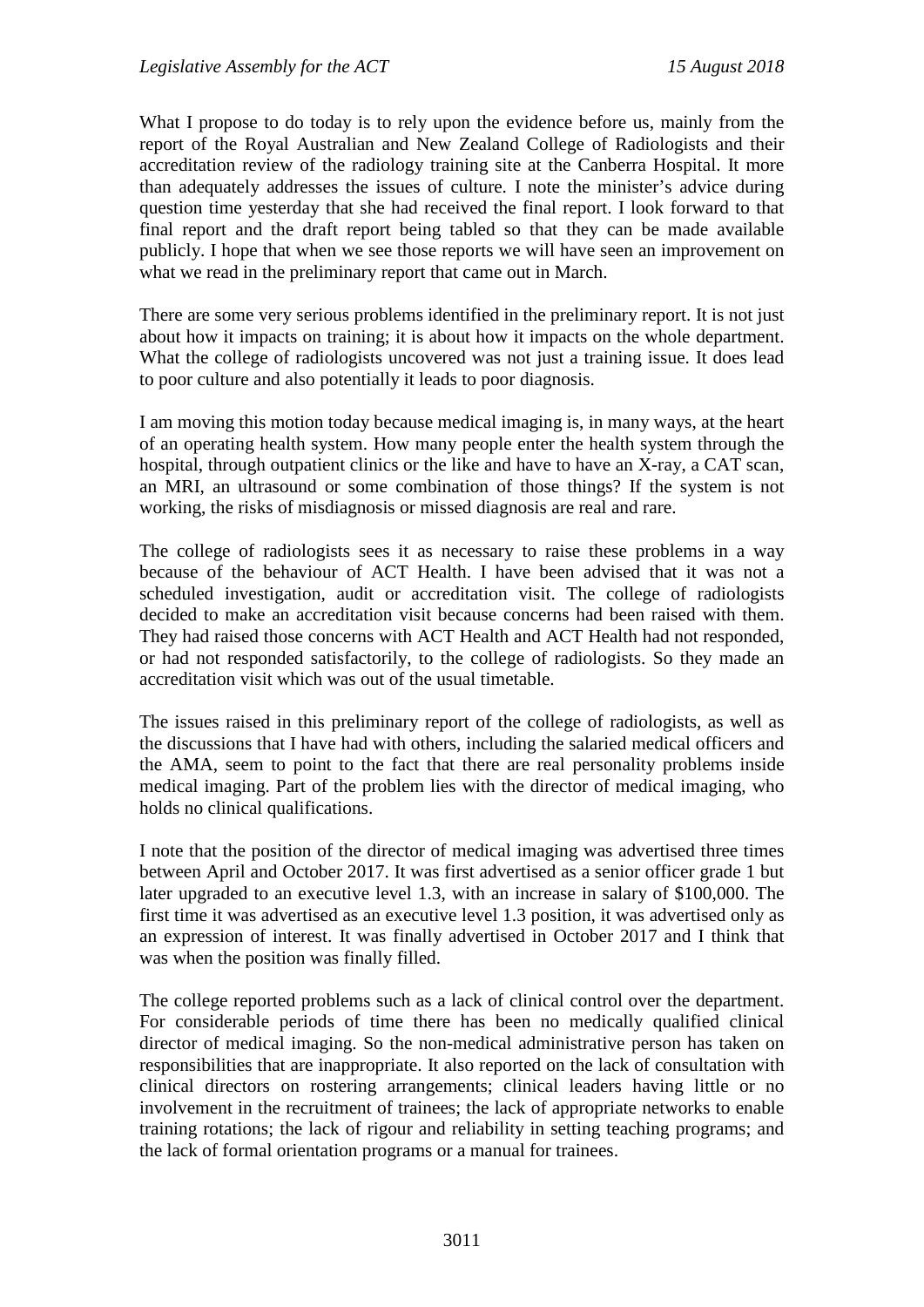The college even raised concerns about a person in a non-clinical role chairing interviewing panels for new trainees, which is a breach of the college's training selection guidelines. These issues point to a person without clinical qualifications or experience, not a fellow of the college, not having knowledge or understanding of the clinical needs of the department and its employees, running the department anyhow. It also says to me that the director, by not being recognised by the college and not being qualified, does not have the knowledge or understanding of the college's requirements for running medical imaging training in the Canberra Hospital. The issues raised by the college in its preliminary report about the overall culture, the lack of communication, the political environment and the poor working relationship must also rest with the department's director.

This report is as much a performance review of the director as it is of the department, but it cannot rest solely with the director. There are still two more senior roles needing to take responsibility. The second part of my motion goes to that. In February 2017, radiology registrars met with the Chief Medical Officer to discuss a range of concerns, and my motion outlines those concerns. That was 13 months before the college of radiologists carried out their accreditation review. They highlighted a shortage of radiologists. There was one position advertised in late 2016 in the *ACT Government Gazette*, but it seems that that position was never filled. The problems identified in the college's report would suggest that little had changed in the intervening three months; so it seems that the meeting between the radiologists, the trainees and the Chief Medical Officer was a waste of everyone's time.

This fact was borne out in the estimates hearings in July. When the committee chair asked the Chief Medical Officer what was the basis for the medical imaging accreditation status going from A to D, the Chief Medical Officer told the committee:

Some of it is around a network. In radiology we have had trouble creating a network with other facilities.

That is true, Madam Speaker, but it is only a small part of the story. This exemplifies some of the issues outlined in my motion. I note that in recommendation 77 the committee called on the Health Directorate officials to:

… provide the Assembly with all the reasons for the downgrade in the accreditation status for the radiology department.

The government has agreed to do that. I look forward to the minister outlining those when she responds—perhaps.

There are real concerns, and in the time available to me I will summarise those. There are problems in the downgrading of training. There are problems that have caused people to submit public interest disclosures which are beyond the issues that I have raised here today. Staff have not seen positive outcomes from meetings held to air their concerns. Staff have become ill. Staff have become preoccupied with trying to rectify a dysfunctional department instead of getting on with the job of providing services to trainees and to patients. There are management practices that seemingly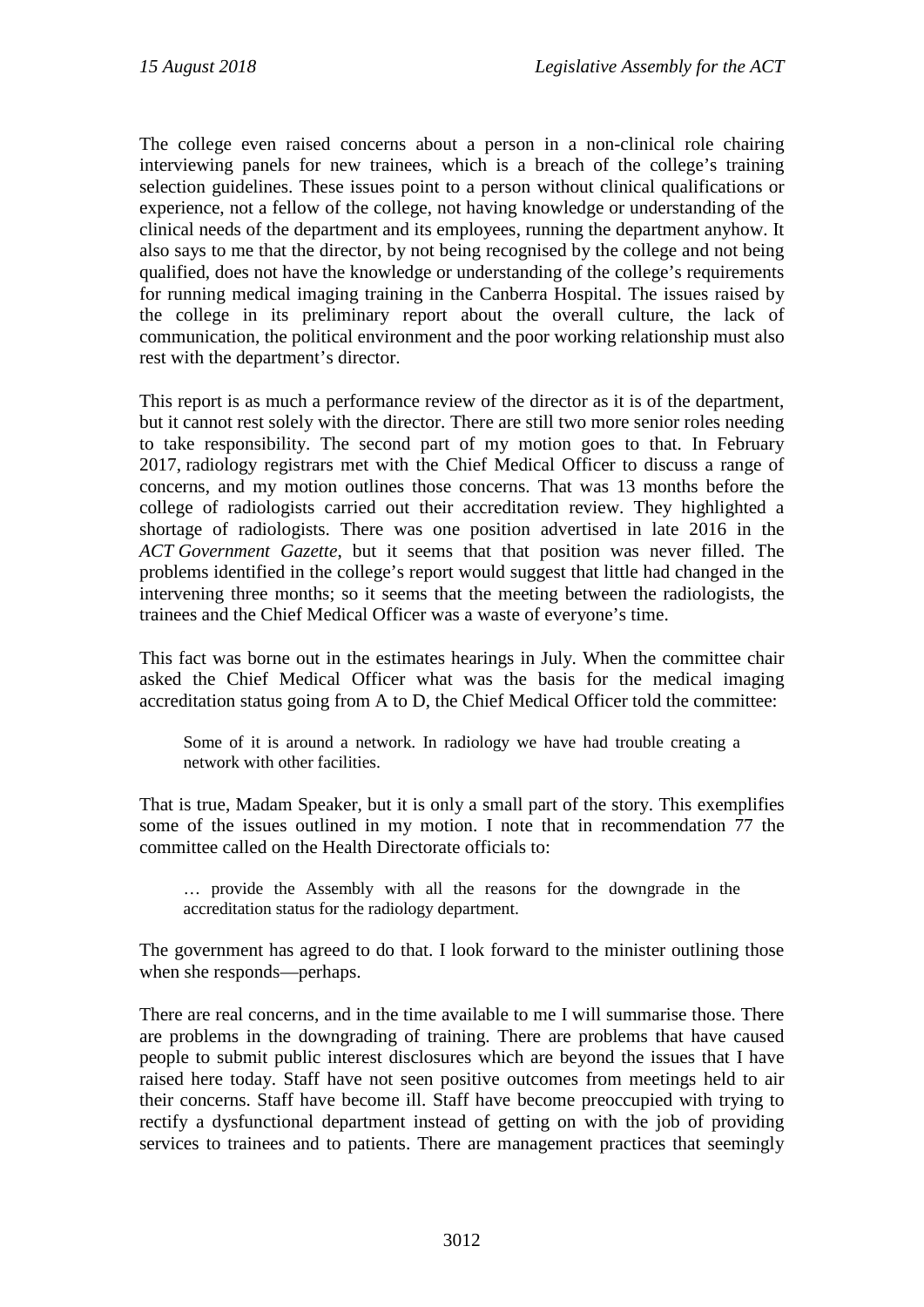are ignorant of clinical guidelines and procedures. There are people unwilling to take responsibility for failures.

We have a minister who is more concerned about making motherhood statements than she is about taking action. Therefore, it falls to the Assembly to take the lead. That is why this Assembly should be calling upon the Auditor-General to have a root and branch inquiry into the operation of what is clearly a dysfunctional medical imaging department in the ACT hospital system. I commend the motion to the Assembly.

**MS FITZHARRIS** (Yerrabi—Minister for Health and Wellbeing, Minister for Transport and City Services and Minister for Higher Education, Training and Research) (5.49): I welcome the opportunity to clarify for the Assembly the circumstances surrounding training at the radiology department at the Canberra Hospital. I would note—and I will reflect on this and take some advice, Madam Speaker, and, of course, being respectful of the right of everyone in this place to speak freely—that Mrs Dunne has done what I have not observed in my time in this place, and has made very specific mention of a very specific official. I would remind her that the freedom of speech which we all enjoy should be exercised very responsibly, particularly when it comes to our public officials, our public servants, and what I believe might well be one side of the story.

As I have said previously, and as I outlined during question time yesterday when Mrs Dunne asked me a question about radiology accreditation for training, I detailed a number of steps that ACT Health have taken. Far from being motherhood statements, they were direct examples of the numerous steps that ACT Health has taken, particularly since March, when the college undertook its accreditation preliminary assessment. I can provide advice to the Assembly that, as I indicated earlier today, as with many departments, the relevant colleges of radiologists accredit departments to undertake training. The preliminary accreditation report by the college related to an assessment of the training program, and that assessment did lead to downgrading the status of the training accreditation.

It is important to point out again that this has been entirely separate from the broader accreditation of Canberra Hospital and Health Services against the 10 national safety and quality health service standards. There are always a number of accreditation processes that hospitals and health departments go through. With respect to the most significant—and this is why I will not be supporting Mrs Dunne's motion today to request that you, Madam Speaker, refer this to the Auditor-General—an independent accreditation process, a very thorough one, has recently been undertaken in the same time frames.

I will read out again later, for the benefit of Mrs Dunne and for the benefit of all members in this place—and I really do invite her to listen to this—the feedback about some of the turnarounds in ACT Health over the past three months. I note, of course, that the original accreditation by the royal Australian college of radiologists was undertaken in March. As we have noted in discussions about accreditation, the re-accreditation process—which I am advised was a planned accreditation by the college, which refutes Mrs Dunne's earlier claims—is always an opportunity for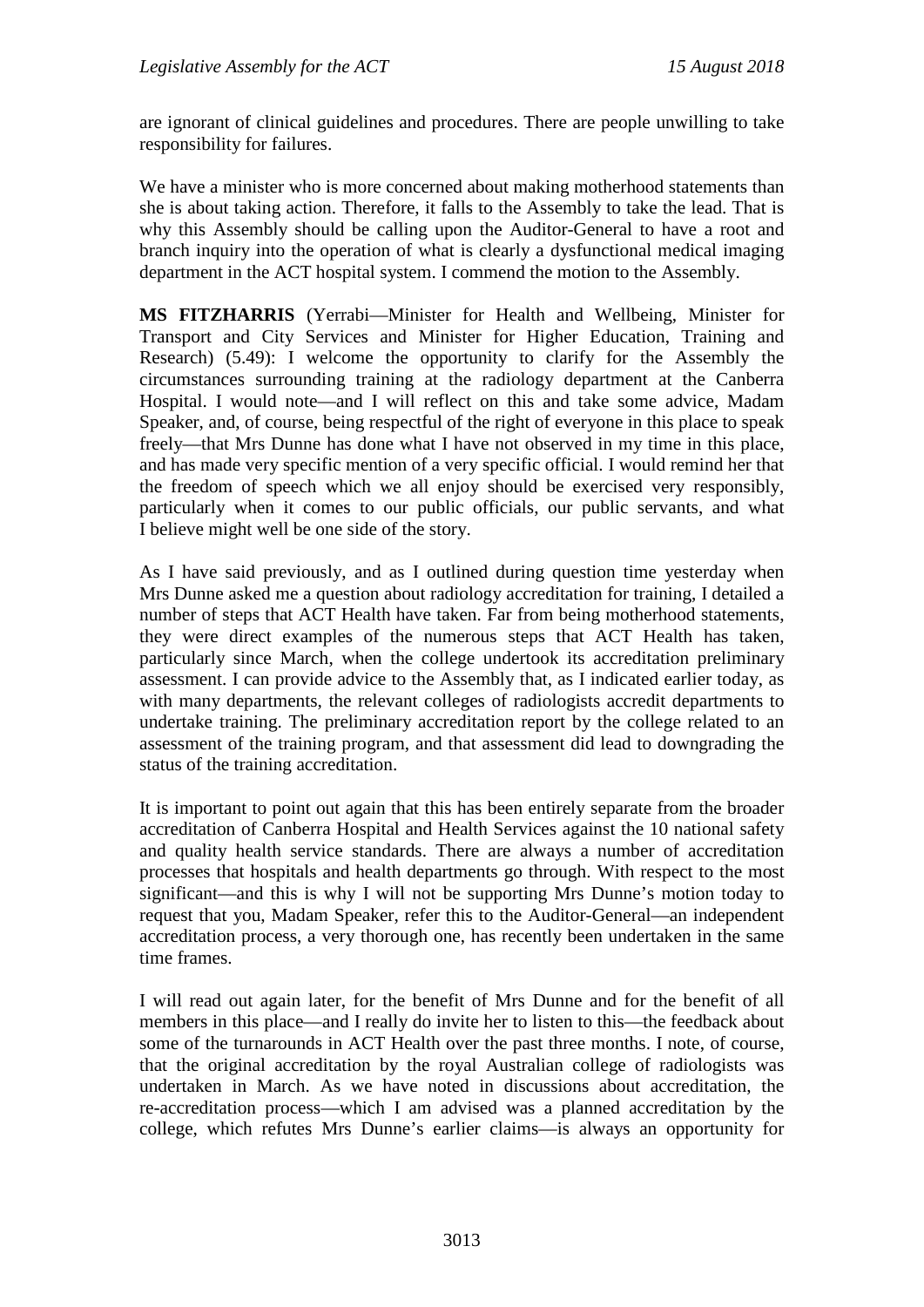hospitals to identify areas of improvement and ensure that areas of the hospital are delivering high quality care, training and education for junior doctors.

The college's report on the department's training is an important assessment and ACT Health has openly welcomed all the findings, some of which have raised some key personnel and workplace issues that must be and are being addressed. The report provided a number of key recommendations, of which the majority are either being actioned or indeed have been met. This is significant because the point of the downgrade is that it sends a clear signal to the department about what it needs to do to address these issues.

I wish to reiterate to the Assembly that the radiology department is on track in actioning these recommendations and, as I stated, in many cases has already met a number of these recommendations. It is, of course, disappointing that this downgrade occurred, but Health is confident that the radiology training program will have instituted a significant level of improvement which will assist in restoring the accreditation levels for the radiology department. It is also important to note that accreditation remains until 31 December this year.

Earlier this month the college's final report was completed, and the department has moved swiftly to address the recommendations. The work and actions to date include Canberra Hospital and Health Services appointing two new directors of training. They have already started and they have not wasted any time in implementing the appropriate changes in line with the college's recommendations, which include, as I also indicated during question time yesterday, integrating a formal teaching program which aligns with the curriculum. The first four trainees have commenced completion of all the key conditions. The directors have ensured that they will be working with the college's trainee in difficulty pathway and remediation plans—a plan for trainees who need additional assistance with their training. They will also be accurately recording and reinvigorating the registrar training schedule.

It is important to note that the personnel issues in the radiology department were complex and senior managers have been working through appropriate channels over a long period of time, with staff, to address concerns. I am very pleased to inform the Assembly that the advice to me from ACT Health is that feedback from the registrars most recently indicates that they are very positive about the changes made so far. This is indicative of an improved culture and training environment at the department.

Where the college noted a negative environment and low morale amongst staff, more recently that working environment has turned around. That has been independently verified across ACT Health by the surveyors who performed the ACT Health accreditation advanced completion survey in early July. Our registrars are reporting greater confidence in the training at the department. As we all know, cultural change, personnel changes and morale do not transform overnight, but significant progress can be made. I am sure members would agree that, where a culture and environment changes positively and improves, we, as representatives and leaders not just in the Assembly but in the community, should all work to nurture that change.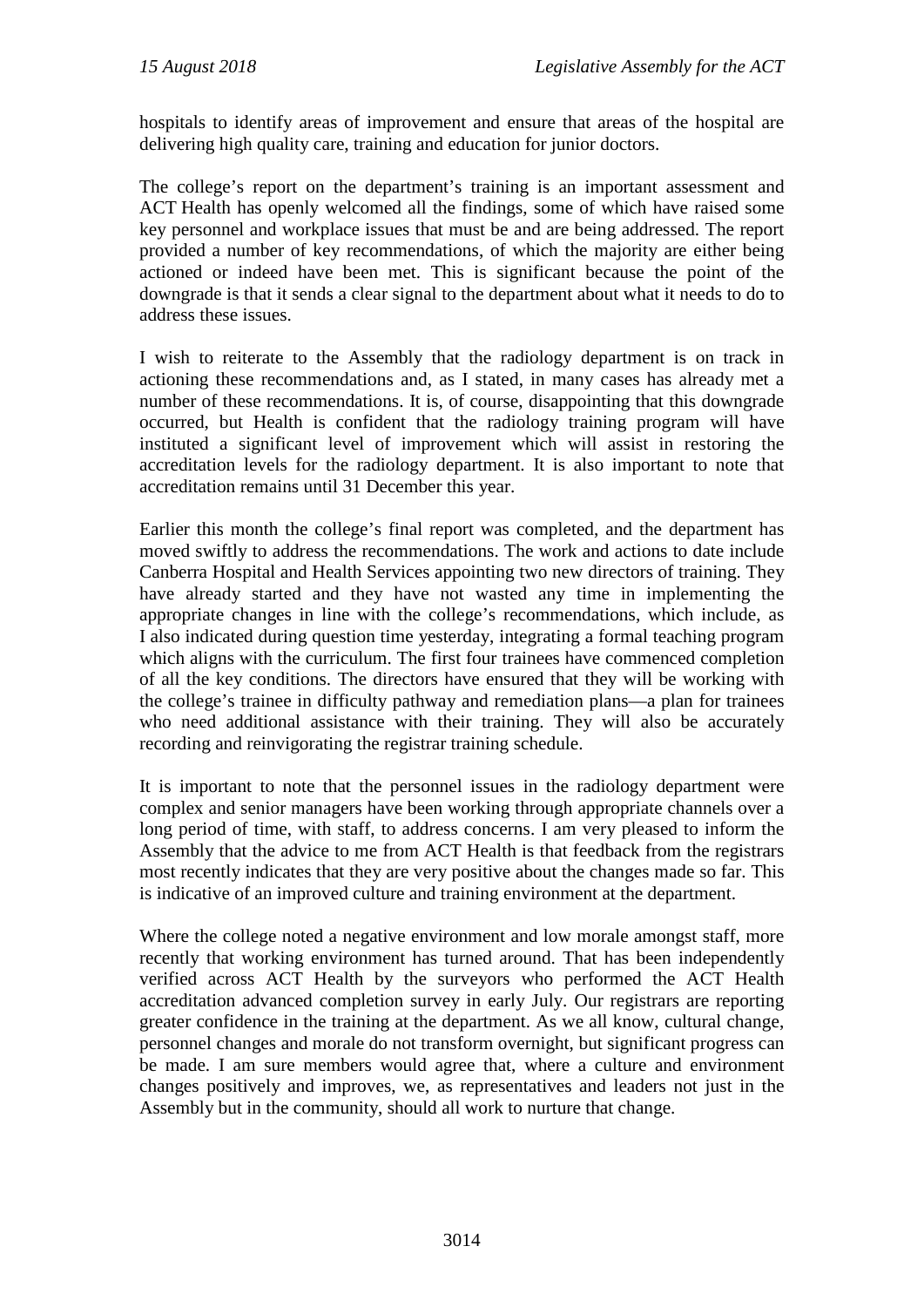I wish to publicly acknowledge the good work and solid commitment from the doctors, registrars and senior managers that have contributed recently to the improved environment and culture in the radiology department. Good culture breeds better culture, and I will not continue to engage in a dialogue that regurgitates historical situations when there is clear evidence before us that the situation is changing. In addition, both Minister Rattenbury and I have been very clear with ACT Health's leadership that the work underway to rebuild trust and genuine engagement with staff is a key priority. As we move to separate ACT Health into two organisations, this work must continue, and we are confident that the directorate is on the right track to drive these positive changes.

Outside these issues, I would also like to outline some additional work currently underway within the radiology department. ACT Health has advertised widely for two new radiologists at a national and local level, a departmental orientation program has been completed and distributed to all radiologists and trainees within the department, and all trainees are being offered two and three-year contracts to align with their training schedule and will not be required to undertake reviews.

I am also pleased to confirm that all Canberra Hospital medical imaging equipment meets Medicare requirements and in fact has National Association of Testing Authorities accreditation right through to June 2020. All devices are under vendor service managed contracts and an asset replacement strategy, which is currently being finalised and will form part of future government considerations. These include two MRI scanners, a digital X-ray and a third CT scanner.

While I acknowledge the report noted imaging equipment being out of date, with no details of a replacement program, I am advised that this is not the case and it has been remedied. I am also pleased to confirm that the medical imaging department is currently installing a new \$1 million single-photon emission computed tomography camera, better known as a SPECT camera, and is currently procuring three new ultrasound units.

Fundamentally, though, the report from the college did cite a significant breakdown in communication between two previous directors of training, which unfortunately affected the management of trainees. Since that time ACT Health has taken appropriate steps, as guided by the college's report, to remedy this by appointing two new directors of training, as I have noted.

With reference to issues relating to clinical oversight, I am advised that the rostering of radiologists during this time was required to be overseen by the clinical director of radiology. The role of clinical director was to provide oversight of the roster and ensure clinical needs were being met within the department. The compilation of the roster was undertaken by the director of medical imaging, which is a legitimate part of any rostering process and reduces the need to take clinicians away from their clinical work.

I can confirm that consultant rostering will continue to be undertaken by the director of medical imaging, with the appropriate oversight of a clinical lead, and the rostering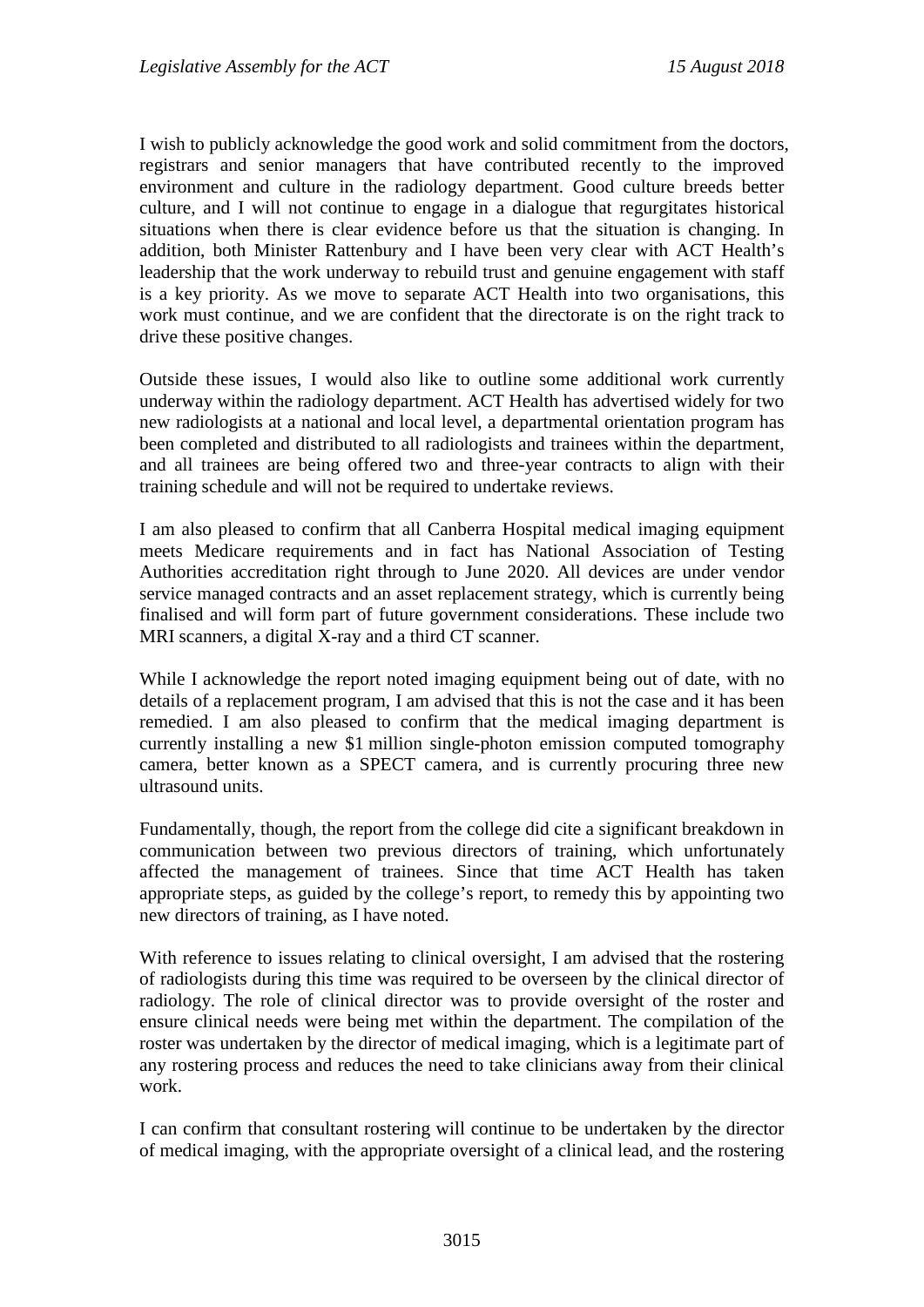and rotation of the registrars will be undertaken by the two new directors of training. I can also confirm that one of the previous directors of training was involved in the interview process and interview panel when interviews were undertaken. The panel also included an experienced, longstanding staff specialist radiologist, with both involved in the decisions regarding recruitment. The trainees were also offered interview practice and resume development by the medical support, credentialing, education and training unit.

More broadly, in discussing the medical imaging department at the Canberra Hospital today, it is also important for me to outline the significant improvements that have been made in recent years that have led to increased access to medical imaging and a reduction in wait times for patients. I am very pleased to say that there is currently no waitlist for children to have MRI scans under a general anaesthetic and for breast imaging modalities. Medical imaging at Canberra Hospital has also continued to improve wait times for inpatient, emergency and outpatient diagnostic procedures.

*At 6 pm, in accordance with standing order 34, the debate was interrupted. The motion for the adjournment of the Assembly having been put and negatived, the debate was resumed.*

**MS FITZHARRIS**: The findings of the 2017 health round table, which mapped Canberra Hospital's average wait time performance against 13 other public hospitals, showed significant improvements across the board and that the Canberra Hospital is leading in this area. For example, for emergency department requests for MRIs at the Canberra Hospital compared to other public hospitals, there is an average wait time of just over three hours, compared to more than 24 respectively. For CT scans it is one hour compared to 2½. For X-rays it is down to 30 minutes, compared to an hour and a half at the other public hospitals.

Before concluding today, it is important for me to highlight that the training accreditation process is about making improvements to existing programs. ACT Health is committed to an open and transparent approach to all college recommendations and ensuring that our junior doctors are getting the best clinical training. As I mentioned earlier, I believe that the recent broad accreditation of ACT Health provides independent verification of a significant turnaround in ACT Health and commends many departments and many aspects of the accreditation process.

I remain disappointed that in the debate about these matters—which I acknowledge is the right of the Assembly, and it is good to have these issues aired—I do not believe that on any occasion the opposition have acknowledged my comments and the direct feedback from the Australian commission on health and safety when they came back and completed their accreditation process in July. I think this provides sufficient grounds for the government to not support Mrs Dunne's motion because there is a journey ahead for ACT Health. It has certainly been challenged in recent times, but that has turned around. I would encourage Mrs Dunne and the opposition to honour the work of ACT Health staff, particularly over the past few months, and particularly the very significant comments from the surveyors, which included—and I repeat comments such as these: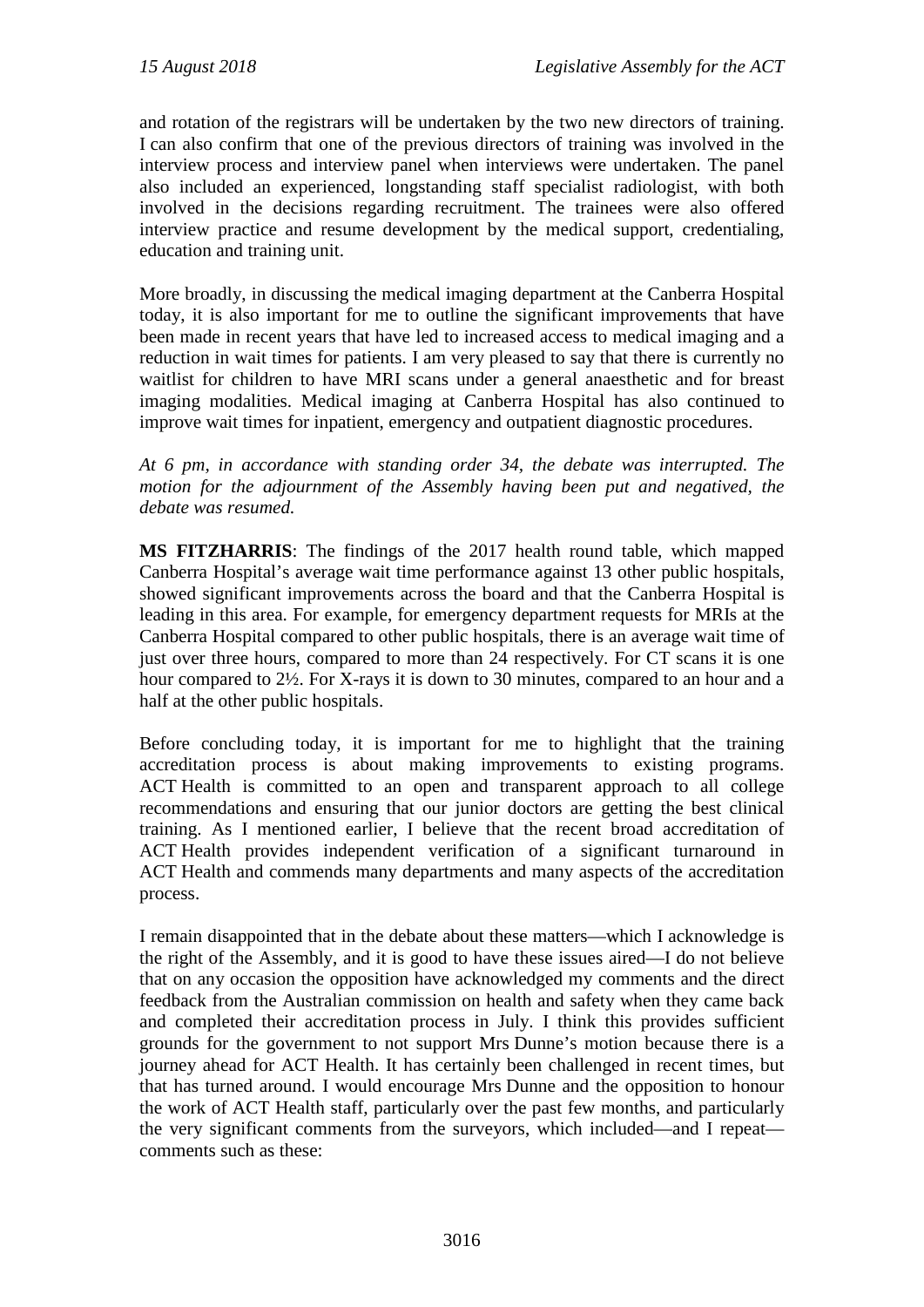The governance documents and supporting committee structures provided all staff with clarity of roles, responsibilities and lines of reporting. The quality improvement board captured in detail the excellent quality improvement work AMHU staff are undertaking and have achieved.

It was reported that ACT Health has embraced and embedded the principle and intent of standard 3, with significant improvements observed and reported by surveyors. The list goes on. It does go to what has been an outstanding effort by ACT Health. It does not mean that there will not be future challenges. It does not mean that there are not current issues that we are addressing.

I do believe that the findings of the independent accreditation, which were very significant right across the board in ACT Health, can give the community a very high level of confidence in ACT Health. But I—and Minister Rattenbury, I know—will continue to work with ACT Health to ensure that we have high quality training and a positive culture. I really would invite Mrs Dunne to respect the work of ACT Health staff in this regard. *(Time expired.)*

**MR RATTENBURY** (Kurrajong—Minister for Climate Change and Sustainability, Minister for Justice, Consumer Affairs and Road Safety, Minister for Corrections and Minister for Mental Health) (6.04): While the recent report from the Royal Australian and New Zealand College of Radiologists provides a disappointing result for the Canberra Hospital radiology department, it includes a series of recommendations to address these concerns and restore ACT Health's radiology training accreditation rank to a level A over the coming 12 months. I do not believe the motion before the Assembly represents a proposal that would add value to that process.

It is clear from the college's interim report that a number of significant issues need to be addressed. We should not shy away from that fact, and the minister has been very clear about that in her remarks this evening. As both the minister for health and I noted in our comments in relation to the recent hospital accreditation process, these reviews provide us with an opportunity to improve. Based on my conversations with ACT Health staff, including the Chief Medical Officer, that is exactly where their focus is now, as it rightly should be. That is why ACT Health has accepted all 16 recommendations in the report and is working to have them all completed within the designated time frames.

We have spoken in this place over recent weeks about the culture in ACT Health, and I note that Mrs Dunne's motion raises this issue once again. As I have said before, in an organisation with over 7,000 staff, there will inevitably be issues that arise, and we need the right processes in place to deal with those issues sensitively and appropriately. Any allegations of bullying must be taken extremely seriously, in line with ACT Health's zero tolerance approach to bullying. As part of the public commentary on this issue ACT Health has also acknowledged some issues with personnel in the radiology department, and I understand that changes have been made. Two new directors of training are now in place and recruitment is underway for two new consultants.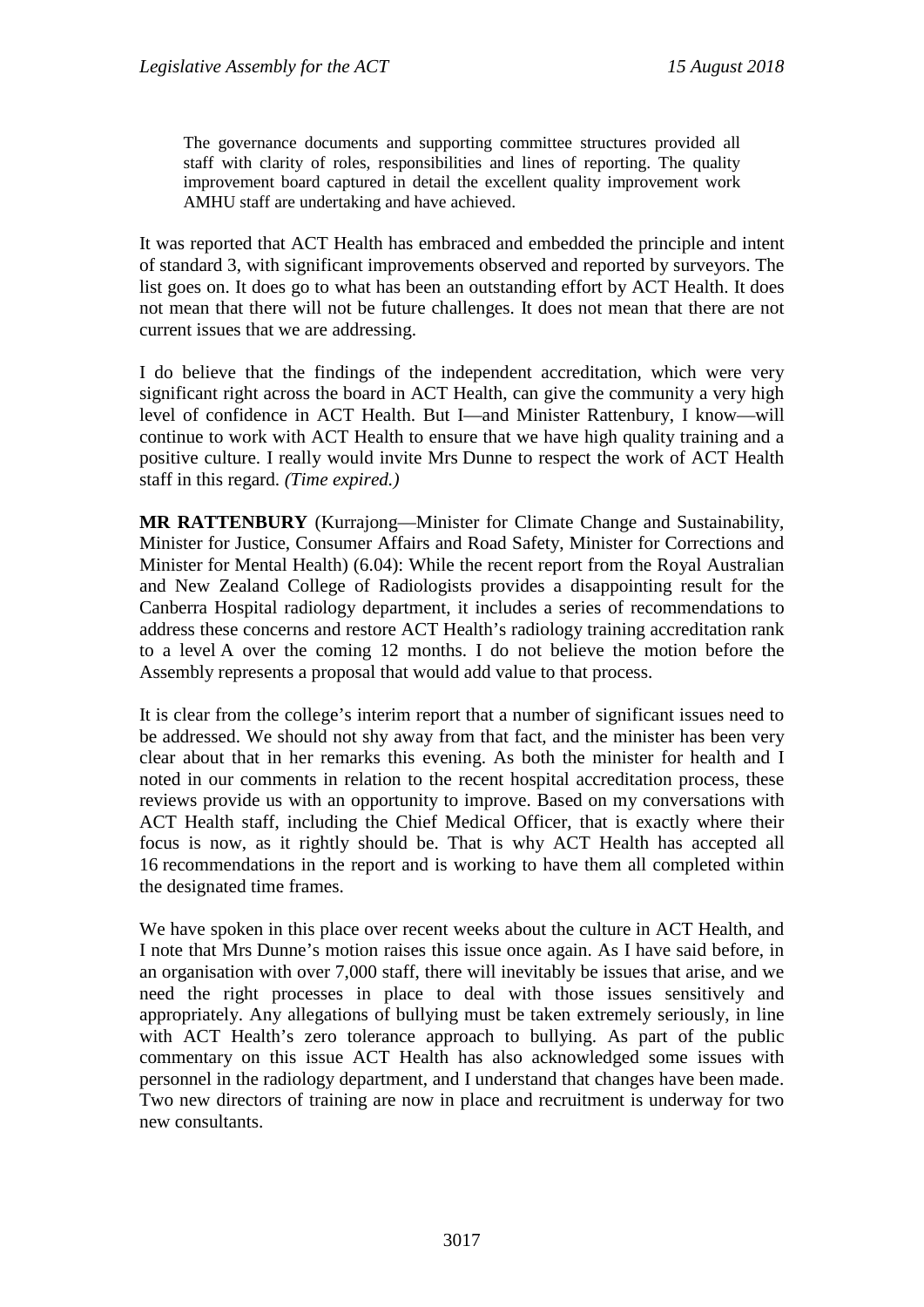Let me return for a moment to this issue of culture. Mrs Dunne has reflected on it again today. I listened very carefully to what she had to say about her reluctance to bring complaints forward because of people's fears about repercussions. I take at face value Mrs Dunne's commentary on that. I think we need to collectively think about how we can address that, because it is highly problematic if complaints are coming in and stopping at Mrs Dunne's office.

That is not a critique of Mrs Dunne; it is problematic in terms of actually trying to break this culture. This is the conversation I sought to have with Mrs Dunne as we walked up the stairs last week, and about which we had a further exchange yesterday. There is a serious issue here. I am very open to suggestions from Mrs Dunne on how we might deal with that, because it is not an acceptable situation going forward that Mrs Dunne's office becomes a black hole for these things.

Mrs Dunne had a go at me yesterday for not being aware of the issues, but I cannot be aware of them—and neither can Minister Fitzharris—if they stop at Mrs Dunne's office. I accept that she is doing that because people have asked her to respect their confidentiality, and it would be totally inappropriate for her not to respect that confidentiality. I do not critique that point. I raise the important policy question that if we are going to deal with this and if we want to get an effective outcome, we need to find a way to move past those things coming to a dead halt in Mrs Dunne's office. I am open to suggestions on that. Certainly Minister Fitzharris and I are working hard to engender a culture in the organisation that gives people confidence that they can come forward. If there are other suggestions then we should hear them.

Clearly issues regarding interpersonal relationships and management arrangements can be complex and take some time to be worked through. However, progress is being made to address these issues. We have worked to address a number of the recommendations in the college's report, and these are already underway in terms of specific issues arising in the radiology department. I hope the signals being sent by me, Minister Fitzharris and the director-general and by the acceptance of and action on these reports gives staff confidence that there is a clear intention to try to break these cultural issues.

I take this opportunity to reiterate my confidence in the leadership team at ACT Health in their efforts to set and be clear about a different direction. They have done a tremendous amount of work over recent months to address the issues of governance and culture that were identified in the hospital accreditation process. It was great to see this work acknowledged by the surveyors in their follow-up visit in July, with a draft report recognising ACT Health's commitment to and focus on driving sustainable, positive change in the culture of the organisation.

They found that the organisation had moved from being fragmented and divided to being a cohesive organisation focused on teamwork and what is best for the patient. This is a remarkable turnaround in such a short period, and I believe the broader work that has been happening on governance and culture will have a direct flow-on effect to departments at the Canberra Hospital, including radiology.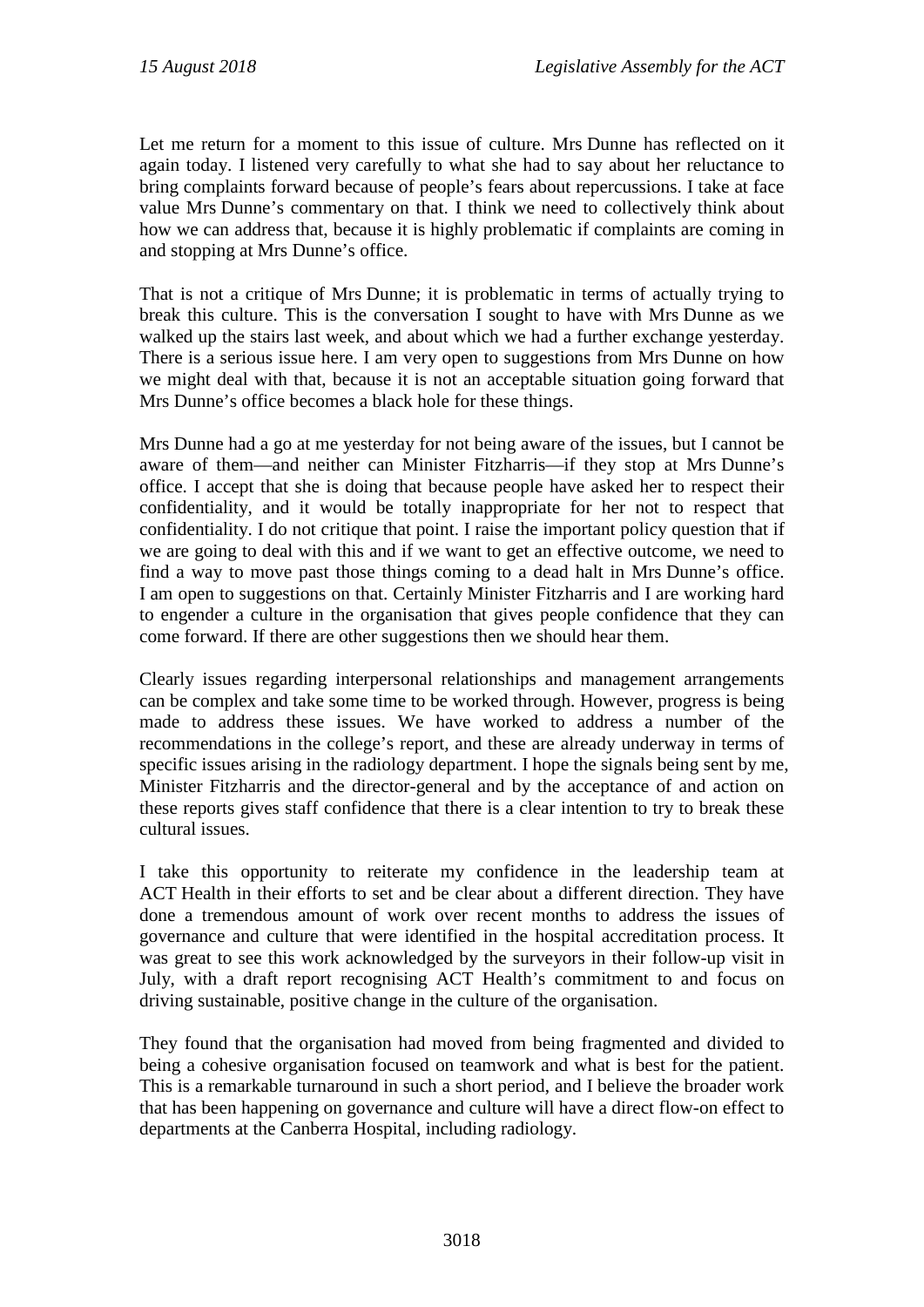The other item I understand the Chief Medical Officer spoke about during the recent estimates hearing was the need to create a network with other facilities to enable trainees to broaden their learning and experience. This is a challenge for a number of specialties in the ACT as we are a small tertiary-level hospital that cannot always provide the breadth of experiences needed for students and junior doctors to complete their training. ACT Health are working with hospitals across New South Wales to build those partnerships, particularly so that our trainees will get experience in more specialised areas. This is an item that may take some time, but I know it is one ACT Health are committed to progressing. I am hopeful all of this work will see the radiology department's accreditation status reinstated to level A in the next 12 months.

Mrs Dunne's motion provides a list of issues identified through the radiology department's training accreditation process and calls for an independent review of these issues by the Auditor-General. There are two significant reasons why the Greens cannot support those calls by Mrs Dunne today. The first is that the Canberra Hospital radiology department has just undergone an independent external review. That is exactly what the college's accreditation process is about.

Not only does it seem unnecessary but it diverts time and resources to conduct another independent review to look into the items identified in the review we have just completed. While it may serve Mrs Dunne's political purposes to keep it on the agenda and provide another opportunity for critique, I do not think it would contribute to improving policies and processes in the radiology department. Instead, we should give the staff in the department the time and resources required to respond to the recommendations in the college's report. It would then be appropriate for the Assembly to seek an update on progress against these recommendations at a later date.

But let's be clear about what happens when something like an Auditor-General's report is put on. Staff are required to spend a significant amount of time assembling documents, having conversations, investigating staff, reviewing drafts. All of these things are legitimate processes, and if there had been no exploration one might rightly pursue that. But, given that the college has just done the exact investigation being proposed here, it seems on the face of it, to anyone observing it, that this would be a duplicative effort.

Given that ACT Health has accepted all of the recommendations and is now committed to implementing them, one can only imagine that in any practical sense staff would be diverted from that implementation strategy in having to assemble all the other documentation and do the necessary work that would go into engaging in an Auditor-General's report. On a simple merits ground I cannot come to a point where I can accept that as a good use of resources at this time.

Secondly, and importantly, the Greens cannot support this motion because it calls for the Speaker to interfere with the independence of the Auditor-General, which would be a breach of the Auditor-General Act. I am somewhat surprised that there is a need to even canvass this issue, but it is important to be clear on this point. We must maintain a clear line of independence between the Auditor-General and the Assembly so that the functions of that office are not misused or perceived to be misused for political purposes.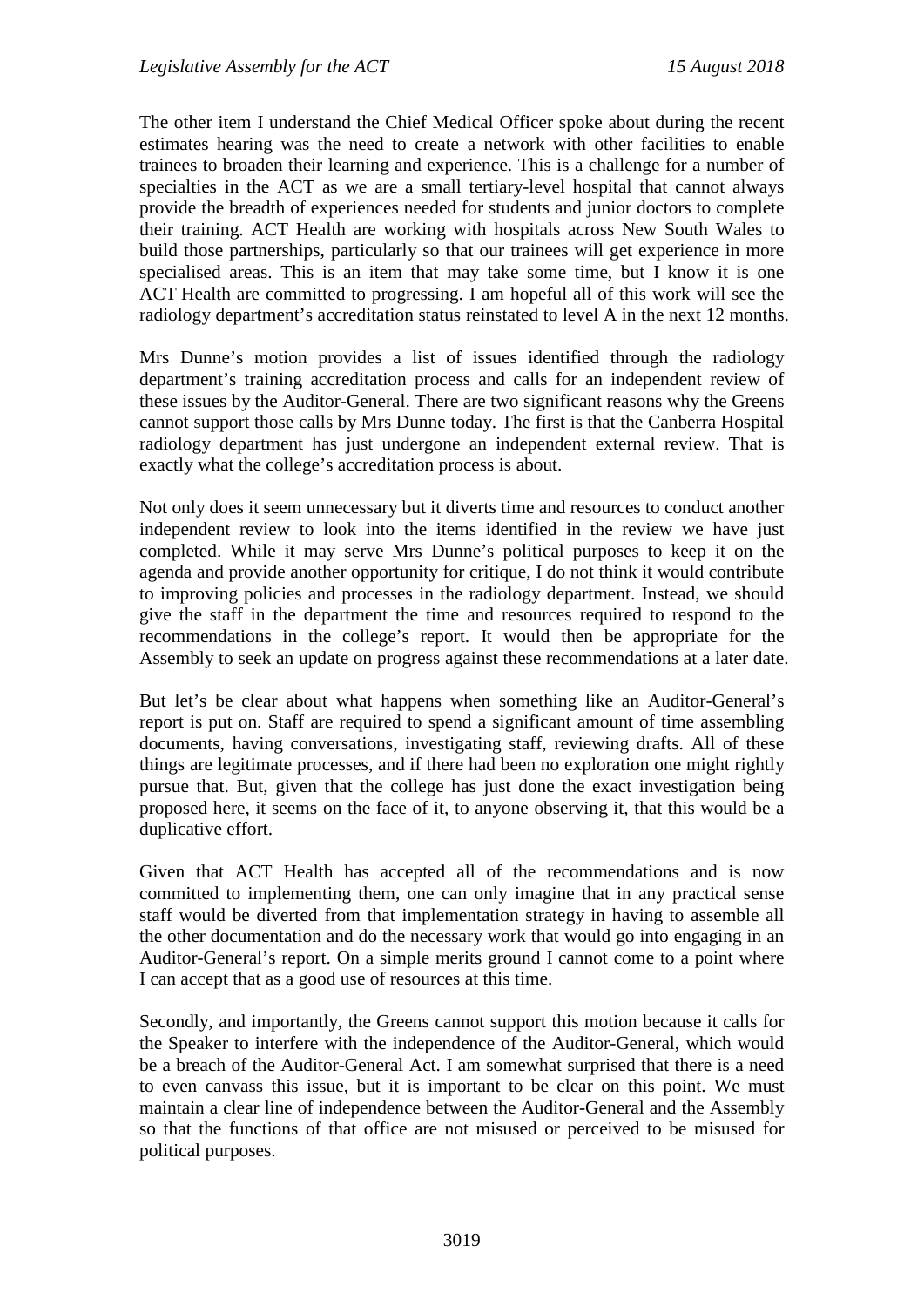Section 7 of the Auditor-General Act is very clear on this issue. Part 1 notes that the Auditor-General has complete discretion in the exercise of the Auditor-General's function, and part 2 notes that the Auditor-General is not subject to direction from anyone in relation to whether a particular audit is to be carried out, the way in which a particular audit is to be carried out or the priority to be given to any particular matter. This could not be any clearer. The Auditor-General is an independent body and is not subject to direction from anyone, including the minister, the Speaker or the Assembly. That is why we cannot support the call in Mrs Dunne's motion for the Speaker to instruct the Auditor-General to undertake a performance audit of the medical imaging department at the Canberra Hospital.

I was surprised by this text because Mrs Dunne, of course, has been the Speaker, and I wonder whether we have a different interpretation of this or whether this was an oversight. I doubt it was a deliberate attempt to interfere with the independence of the Auditor-General. Governments, of course, should be subject to scrutiny, and there are appropriate processes for that, through both the Assembly and other independent oversight mechanisms. We do not shy away from the need for these issues to be addressed and reported on, but we cannot support this proposal because it seeks to instruct the Auditor-General, and that is a very specific word.

I have been thinking about the history here. There have been times when the Assembly has requested the Auditor-General to consider a matter, and it has been that sort of language.

**Mrs Dunne**: You're using the old text of the motion.

**MR RATTENBURY**: Mrs Dunne is suggesting to me that—

**Mrs Dunne**: The text is out of date.

**MADAM SPEAKER**: It came to my attention too, Mr Rattenbury. I understand that the notice paper uses the word "request".

**MR RATTENBURY**: Thank you; I am pleased to be corrected. I was surprised, and I hope that was reflected in my remarks, because it is an important distinction. I will leave that point now, but my first point nonetheless remains the same.

I will conclude by simply observing that the Canberra Hospital radiology department has some work to do on a range of issues raised in the training accreditation report that must be addressed. The department now has a clear set of recommendations, all of which it has accepted. The appropriate next step is to allow the staff and management at Canberra Hospital to make the necessary improvements to maintain the highest possible accreditation level, and to seek updates on this process through the Assembly.

We will not support the motion today for the reasons I have outlined, but that is not to diminish the findings of the accreditation report. I look forward to seeing the progress that has been committed to to ensure that the higher accreditation level is achieved.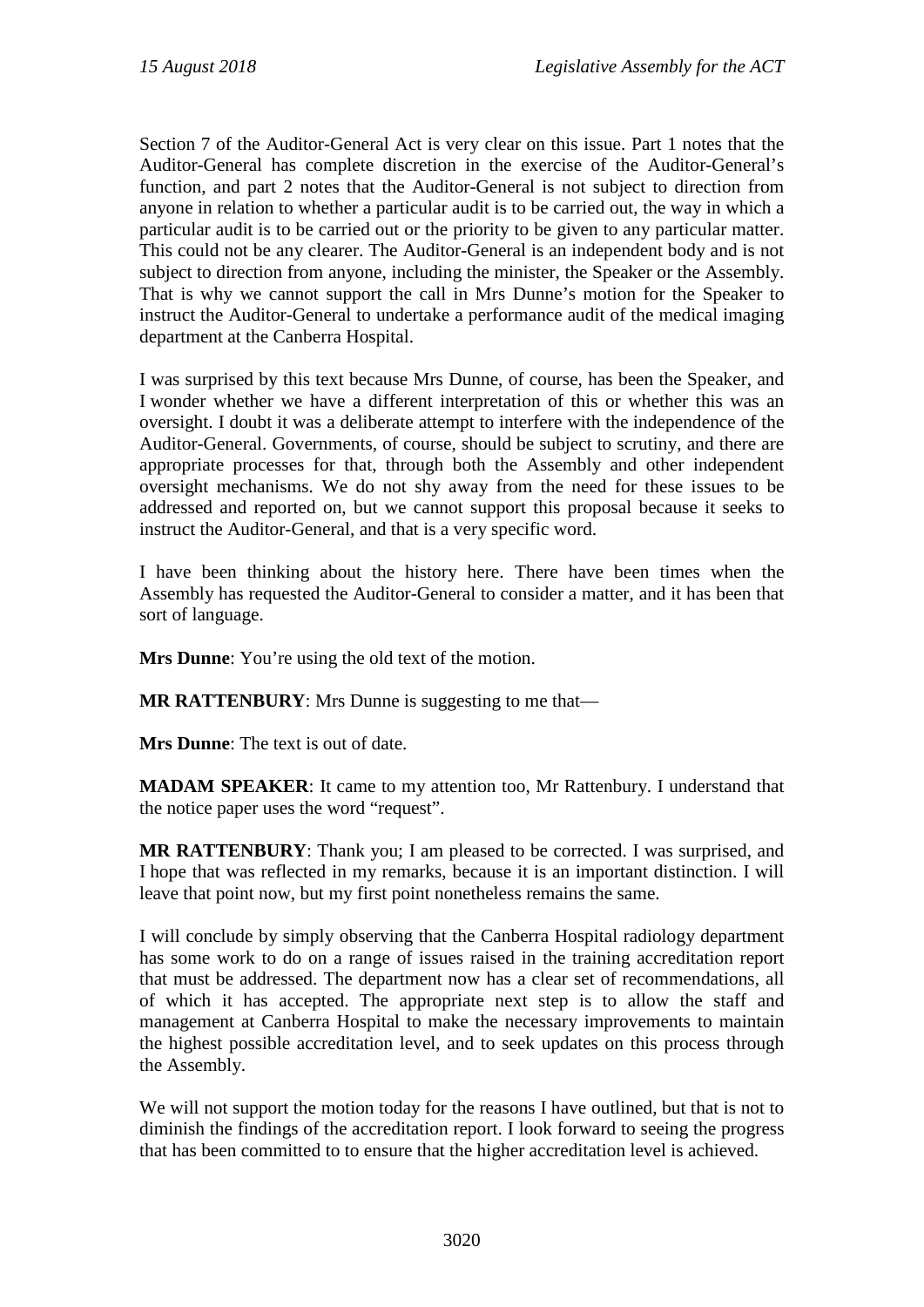**MS CODY** (Murrumbidgee) (6.16): I note Mrs Dunne's pursuit of a workers' rights agenda, and I congratulate her for it. The right to work in a safe, harassment-free environment is one I am glad we can agree on. Well, at least all in Labor, all in the Greens and Mrs Dunne. I will let her speculate on the views of her union-busting colleagues. I will save speculating about those things for another day. I will also restrain myself from referring to Mrs Dunne as "Comrade Dunne" in this speech because she would not appreciate it and I am not sure she is all the way across yet. But I continue to live in hope; nobody is beyond the reach of our solidarity.

Mrs Dunne has pointed out some serious concerns that have been raised. As a workers' rights issue, this is a matter that I have been following very, very closely. I have seen the minister listen, acknowledge the problems and work to solve them. Despite Minster Fitzharris's amazing skills, she does not have a magic wand. And if she did try to use magic to manage her department, I believe we would have some other concerns.

With the minister having got the big calls right, the ongoing building of a collaborative, respectful environment is the goal. The best solution for building positive work cultures, as Mrs Dunne should know, is union. If Mrs Dunne needs any introductions to either the concepts or the people, I am very happy to facilitate that unions like the CPSU, the HSU, the AMWU, Professionals Australia, the ANMF, and/or if she really wants to get militant about things, the AMA.

Whilst I absolutely agree with the importance of bullying and harassment being raised in any and every forum, solving them is a different issue. I said earlier that Minister Fitzharris does not have a magic wand. I may stand to be corrected, but I also believe Mrs Dunne does not have a magic wand or any of the associated powers. As I said earlier, raising these issues is valuable; however, solving them is far more important. And that is the contrast: Mrs Dunne is raising issues that have already been well and truly raised, and Minister Fitzharris is solving them. It is not the first time that this contrast has been made in ACT politics and it probably will not be the last.

**MRS DUNNE** (Ginninderra) (6.19), in reply: I was quite pleased when the minister said at the outset that she was going to clarify some issues, but she used some of the language that was used in estimates. She said that this was one side of the story, but she did not actually elaborate as to what other part of the story we were missing. I potentially stand corrected. The advice to me, and I have not had any evidence otherwise, was that this was not a planned accreditation. But irrespective of that, you have to remember that during this planned accreditation into whether or not the radiology department should continue as a training facility, it got 28 of 33 criteria assessed as a C or a D, downgraded from A. It did not get one A in 33 criteria.

I want to go back to Mr Rattenbury's comments and then conclude by talking about Minister Fitzharris's comments. Mr Rattenbury said that the Greens could not support this motion because we have already had an independent review of the radiology department. No, Madam Speaker; we have had an independent review of whether or not the radiology department should be accredited as a training institution. That highlighted a whole lot of other issues. In addition to those issues, which I have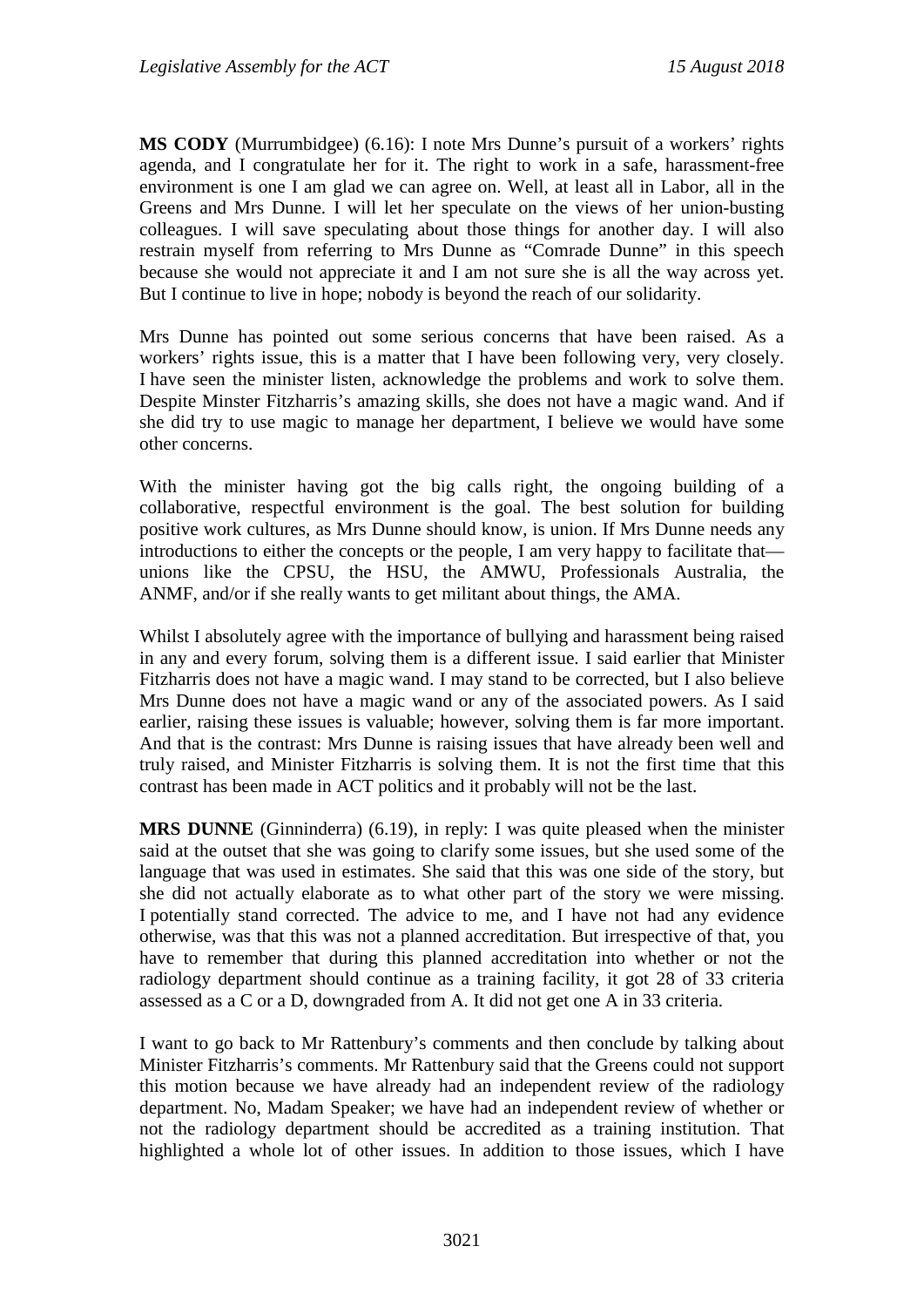highlighted here, there are the issues about how a certain number of public interest disclosure issues had been raised, and there are a whole range of other cultural issues which are not touched on in the accreditation review.

It is interesting that you have both ministers walking both sides of the street. I have raised this issue over and over again. The minister has gone to great pains to emphasise that this is not an accreditation of the operation of the radiology department; it is only an accreditation of its training arm. We have one minister saying we have had a root and branch review and the other minister saying, "No, it is only about training." They cannot even get their story straight, Madam Speaker.

I acknowledge the point made by Mr Rattenbury. I did get a little carried away with myself earlier in the week. The original version of the motion circulated did actually attempt to compel the Auditor-General, but the Clerk's office pointed out quite rightly that I could not do that, and we modified it. Since it has been on the notice paper, it has used the words "calls on the Speaker to request the ACT Auditor-General". So those issues had already been addressed, but I thank Mr Rattenbury for raising them.

There are a couple of issues about Mr Rattenbury wanting a way that we can deal with some of these issues that come to me. They do not fall into a black hole when they come into my office. I find ways of dealing with them. I take them to the Auditor-General. I take them in a de-identified way to ministers. I raise them in estimates. And, quite frankly, Madam Speaker, I get really unsatisfactory responses.

I raised an issue in estimates. I raised the same issue with the Auditor-General. The Auditor-General referred it to the director-general. I got a response back from the director-general today to say that he had looked at it. Nothing else. He had looked at it. These were serious complaints, and all I got was that the director-general had looked at it. I do not know what the director-general has done with it, if anything, but I get the impression that nothing has been done about it.

This is why it is very difficult for us, and this is why, in a sense, the people of the ACT who are coming to me do not trust the government and why I do not have confidence, and my staff do not have confidence, that if we take these things to the minister, they will be dealt with. On top of that, I have a responsibility to people who say, "Please protect my identity," to do what I can to protect the identity of the people who ask for protection. It would be a radical breach of the procedures of this place if somebody came to me seeking confidentiality and I blurted out their details.

**Ms Fitzharris**: I am not asking for their names. You have never written to me.

**MRS DUNNE**: Do you want to put that on the record, that I have never written to you?

**Ms Fitzharris**: About these issues.

**MRS DUNNE**: You need to be very careful about that. There are a few issues that were raised by the minister that beg more questions than they ask. The minister said that this is historical. Madam Speaker, this is a report that was written in March. This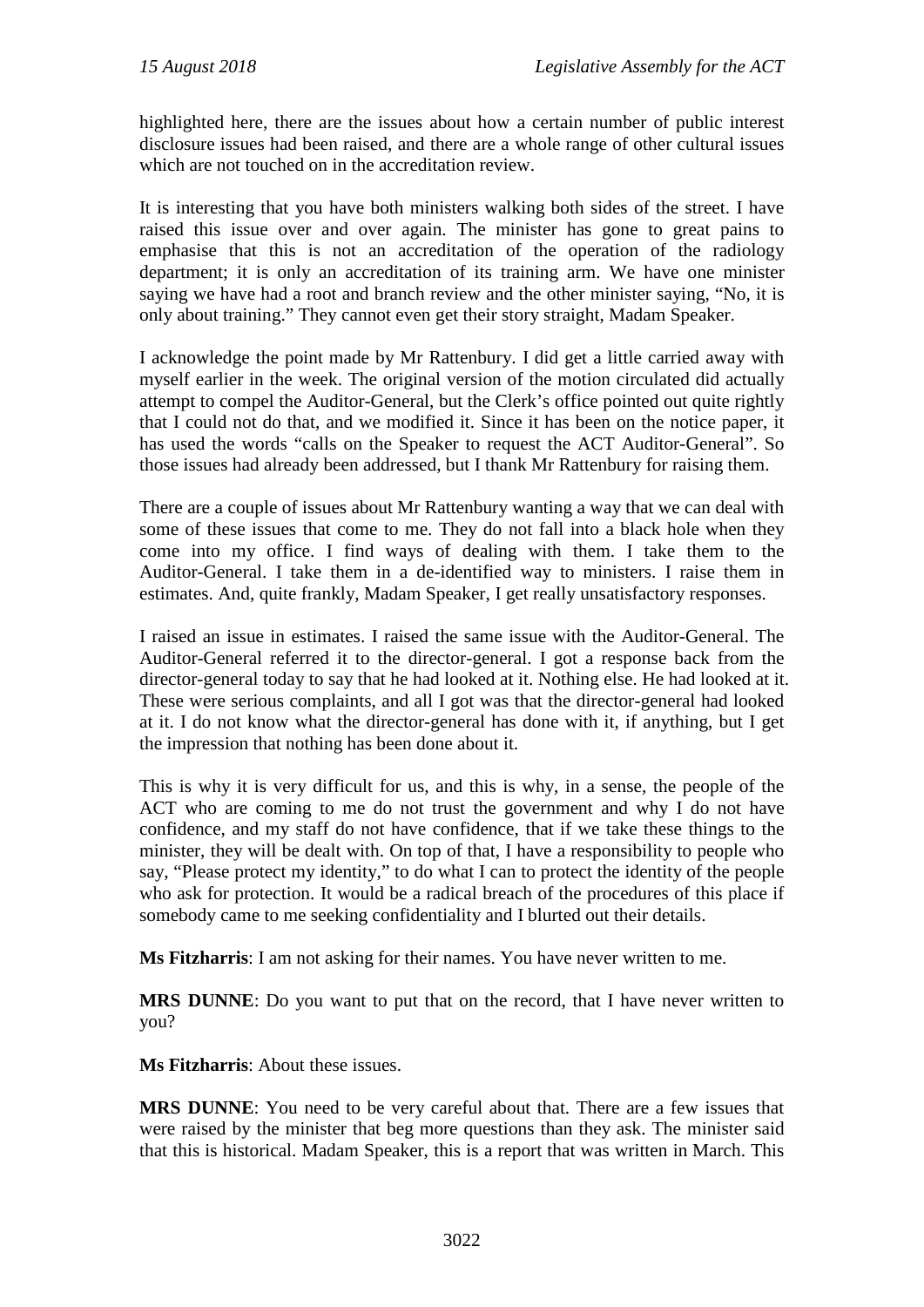is the reinvention of history when something that happened six months ago is historical. It is still happening. It is still happening at the moment. Some of the people who are outlined in this report as having bad relationships are still there.

It is not sufficient to say that this was all about the two directors of training. It is clearly not just about the two directors of training. I will quote from the summary of the preliminary report as reported:

The assessors found the most significant issue—

facing the Canberra Hospital—

was the negative environment within the department.

It referred in particular to the poor relationships between the directors of training yes—the head of the department, the medical director, the director of medical imaging and the hospital executive. There is more to this than just blaming two people who do not have their jobs anymore. There is more to this than that. It goes on to say:

… internal political issues make working in the department difficult and cause low morale amongst staff … These issues are having a significant impact on the wellbeing of the trainees.

This was a report into the capacity to conduct training.

The Canberra Hospital is not part of a network. This was the only issue that was raised by the director of medicine in the estimates report: "Canberra Hospital is not part of a trainee network and trainees do not rotate to any private or rural sites. There have been attempts in the past to develop links with other sites; however, these have been unsuccessful." It goes on to say, and this is absolutely gobsmacking when you think about it: "Recently BreastScreen ACT applied for accreditation to enable Canberra Hospital trainees to gain exposure to mammography; however, the application was withdrawn."

So medical imaging at the Canberra Hospital does not even talk to BreastScreen ACT. How important would that be, to have people who are trained in the ACT reading the films of the women who go to BreastScreen ACT? From time to time in the past, we have imported people from interstate to do that because we did not have sufficient trained people to do it here.

This is not historical; this is today. There are people who have current, live public interest disclosures that are not being dealt with. This is today. It is interesting that the minister coughed up the information—an issue which I have never raised—that all the equipment now meets Medicare requirements. That begs the question: how long was equipment in medical imaging not meeting Medicare requirements? Was there equipment that was not sufficiently maintained to ensure that they could bulk-bill against a Medicare item number? There are rules about this, Madam Speaker.

The minister coughed up the information: "Well, there's nothing to see here at the moment." What was the situation like? Has ACT Health been involved in Medicare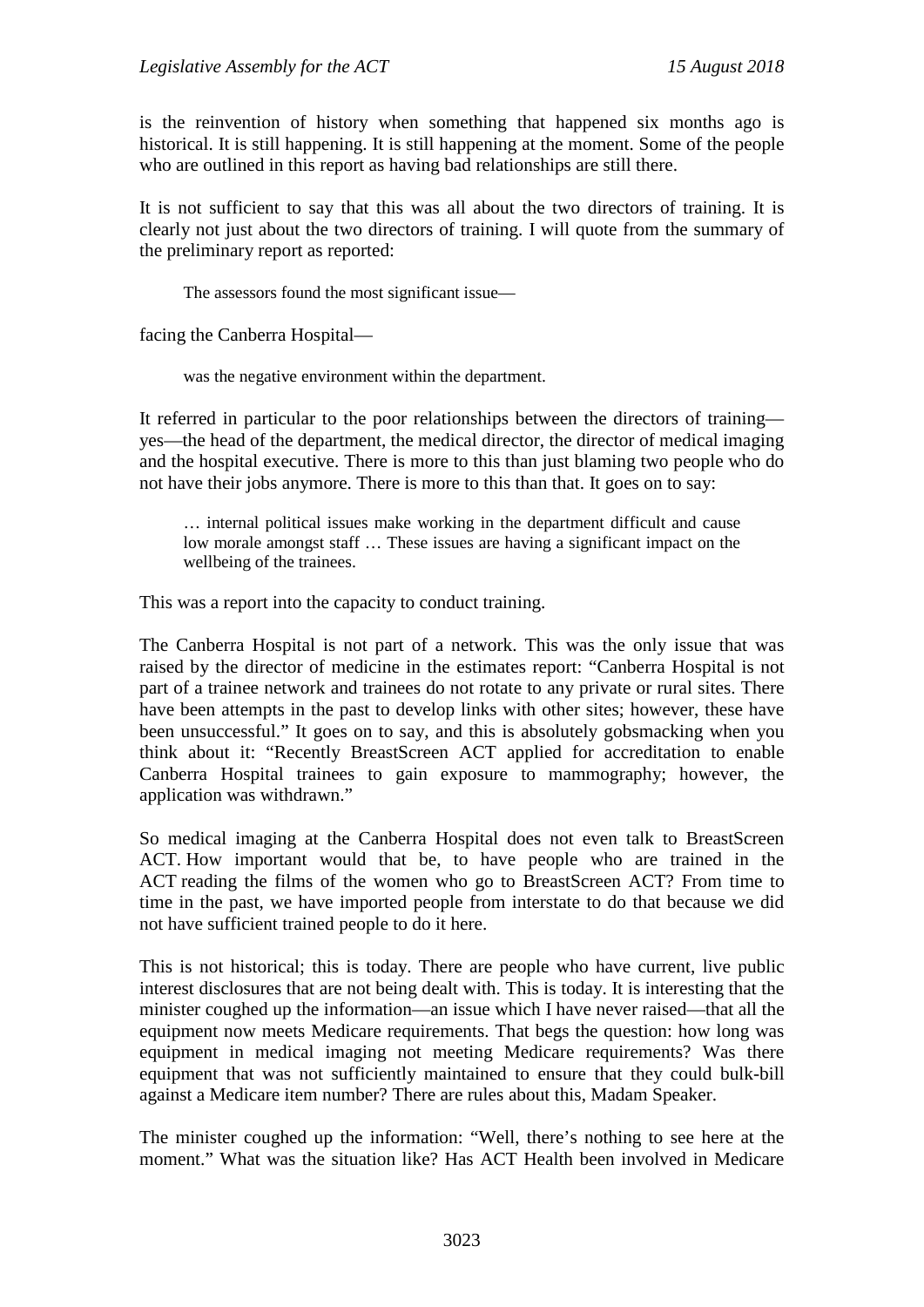fraud? I do not know. It certainly has been an issue that has been raised with me. The fact that the minister coughed up the information that all the equipment now complies with Medicare requirements seems to indicate that there has been a problem in the past. That might be historical, but it is still an issue, and there are many issues that still need to be addressed.

Mr Rattenbury does not want to have an inquiry because that would be onerous. More importantly, it will be onerous for the people of the ACT if we do not have a functioning medical imaging system; if we have delays in reading scripts, which I have had complaints about, that result in adverse medical outcomes; or if we have inappropriate procedures that require people to come back and back to have more and more readings, ultrasounds and the like because we cannot get our act together to do it all on the one day. That has adverse medical outcomes.

I am more concerned about the people of the ACT getting good X-ray results and the people who provide those X-ray services not feeling harassed and sick than I am about whether or not it would be onerous to have an inquiry.

Question put:

That the motion be agreed to.

The Assembly voted—

Ayes 7 Noes 10

| Miss C Burch | Ms Lawder | Ms J Burch    | Ms Le Couteur    |
|--------------|-----------|---------------|------------------|
| Mr Coe       | Ms Lee    | Ms Cheyne     | Ms Orr           |
| Mrs Dunne    |           | Ms Cody       | Mr Pettersson    |
| Mr Hanson    |           | Ms Fitzharris | Mr Rattenbury    |
| Mrs Kikkert  |           | Mr Gentleman  | Ms Stephen-Smith |

Question resolved in the negative.

# **Adjournment**

Motion (by **Mr Gentleman**) proposed:

That the Assembly do now adjourn.

## **Senator Fraser Anning—first speech**

**MS STEPHEN-SMITH** (Kurrajong—Minister for Community Services and Social Inclusion, Minister for Disability, Children and Youth, Minister for Aboriginal and Torres Strait Islander Affairs, Minister for Multicultural Affairs and Minister for Workplace Safety and Industrial Relations) (6.34): Words have meaning and words have power. We know this in our daily lives: the compliment that can make our day or the slight that can ruin it. For those of us who have the honour of representing our communities as elected officials, the power of our words is amplified. With this honour comes a duty and a responsibility to ensure that our words are wielded with consideration and respect.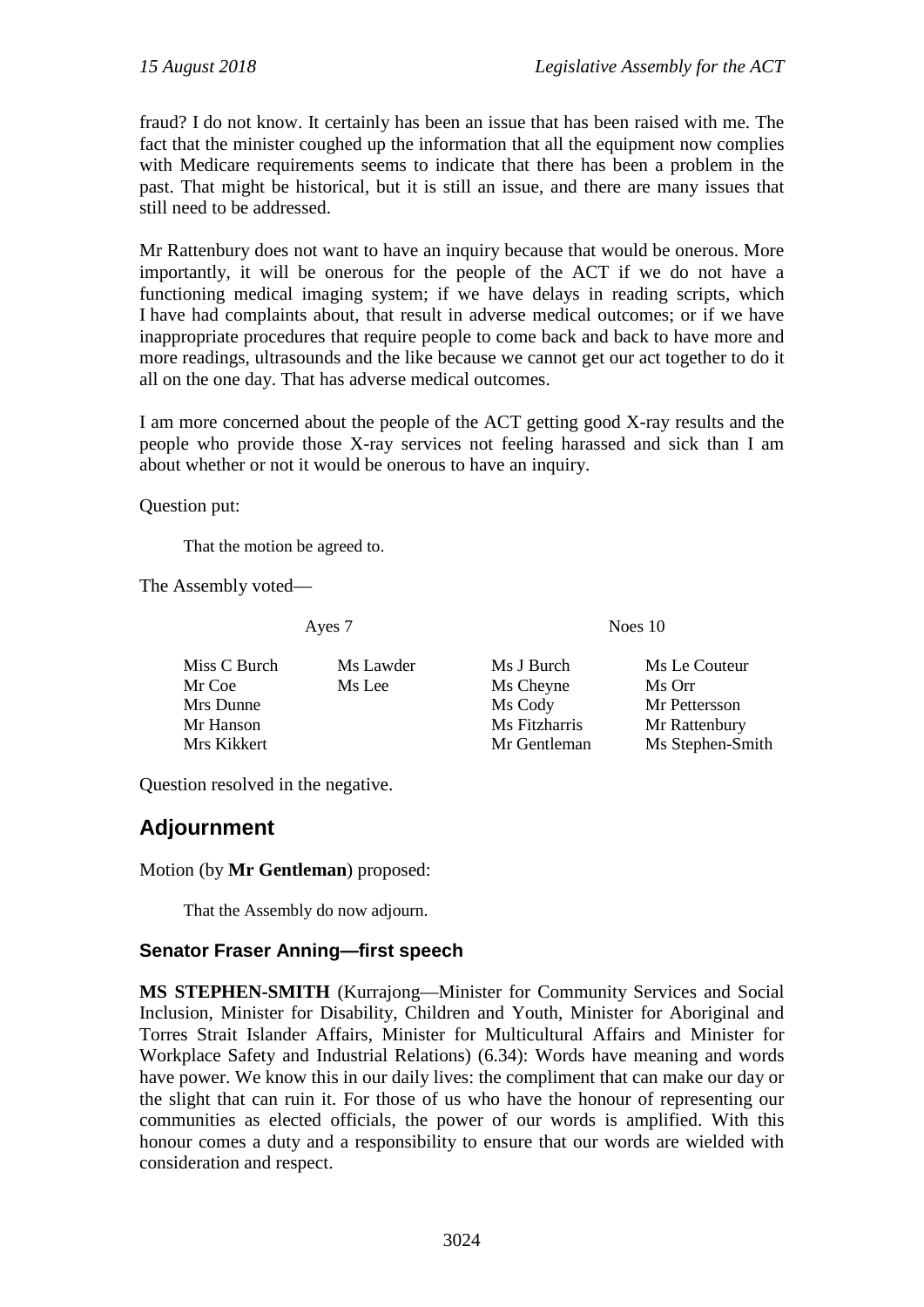Last night in his first speech in the Senate, Senator Fraser Anning instead used his words and his platform to appeal to the most vile and racist sentiments that fester in our nation. As federal Labor's shadow minister for citizenship and multicultural Australia, Tony Burke, said in his speech last night:

Senator Anning's words are not the words of a proud Australian. They are the words of people who hate modern Australia, people who hate who we are as Australians.

Senator Anning has since said that his words were not intended to denigrate the Jewish community. What Senator Anning has clearly failed to understand is that his words did far more than that. He denigrated not only the Muslim community quite deliberately but Australia itself as a successful, modern and multicultural nation. His words and everything they stand for must be condemned. In fact, not only must we condemn the words spoken, we must also condemn silence in the face of this type of abhorrent vilification.

Tonight, on behalf of the ACT Labor government I condemn Senator Anning's comments. I call on everyone in this place and all Canberrans to heed the Prime Minister's call to reject and condemn racism in any form. I welcome Malcolm Turnbull's and the federal Liberals' condemnation of Senator Anning's words—of course I do—but we cannot let them off the hook completely.

Unfortunately, this is the same Liberal Party that has been trying to fuel panic in Victoria about the apparent threat of African gangs, vilifying an entire community. This is the same Liberal Party which is seeking to introduce a university-level English language requirement for citizenship and which sought to water down our laws on hate speech. Hearing the federal Liberals condemn racism on the one hand and use it as a political tool on the other may seem like a bizarre inconsistency but it reveals a cynical truth about the federal Liberals. They have decided that there are votes in prejudice, and they are willing to go there.

On ABC Radio Canberra this morning local advocate and president of Australian Muslim Voice, Diana Abdel-Rahman, responded to Senator Anning's remarks. Diana said:

I couldn't sleep last night. I have to say that I was purely, at first, disgusted, and then I think, a dreaded fear.

Diana, someone many of us know well, went on to explain how the political environment has emboldened people to make vile remarks in the vein of Senator Anning's speech. She said:

I've been watching a language over the last maybe 10 years or more—what's been happening is, as our politicians have been allowed to say defamatory things in Parliament about immigration or multiculturalism, or about the Muslim community or the African community or the Chinese community, it's been let go—which then emboldens the next politician to go that step further, and here we are.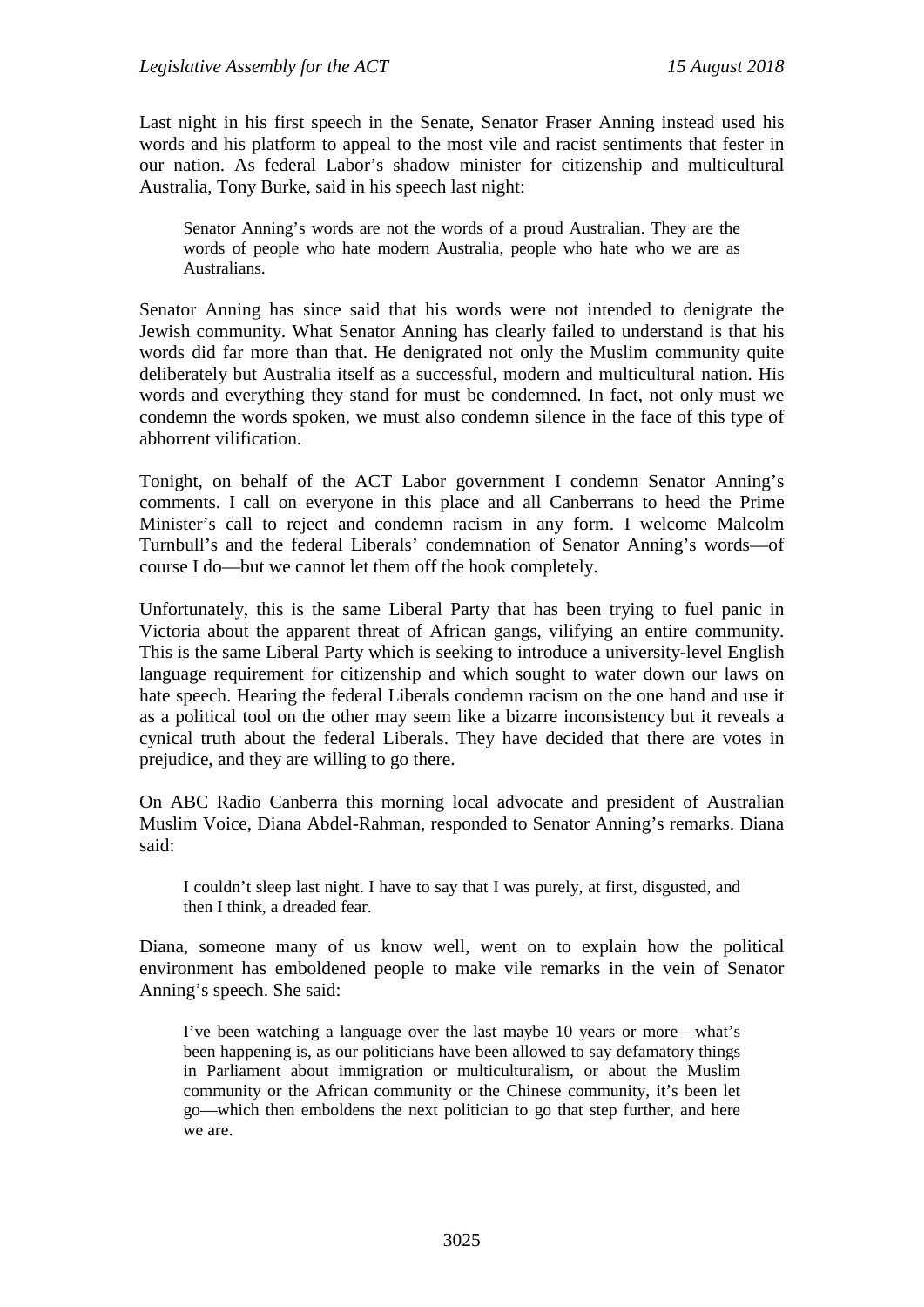I do not believe that this is the intention of the Prime Minister. I do not believe he is a hateful man. What I believe is that some in the Liberal Party have decided that they cannot afford to put principle above politics, that they cannot afford to put the cohesion of our community above the votes won through fear. This is simply unacceptable and should be called out in the same way as Senator Anning's comments have been condemned. It is not good enough to stand up to racism and vilification only when it is politically expedient. We must always stand up to fearmongering and prejudice.

Diversity and inclusion make us stronger. I see this every day in my portfolios of multicultural affairs, Aboriginal and Torres Strait Islander affairs, disability, and social inclusion. I know that those opposite see it too, and I want to make clear that I am not seeking to tar them with the federal Liberals' brush. I see the Leader of the Opposition and Mrs Kikkert, Ms Lee and other members opposite often at multicultural events around our community and they speak at those events with genuine warmth and commitment to a strong and diverse Canberra. I know they must disagree with the federal Liberals' approach, and the community is waiting for them to speak out.

We do not live in a European land that was terra nullius before the British came along. We live on land that is, was and always will be Aboriginal land. We live in cities built with the blood and sweat of migrant labour, in a nation nourished by the flavours of the world. There is no place in this nation for vilification and racism.

## **Senator Fraser Anning—first speech**

**MRS KIKKERT** (Ginninderra) (6.39): I rise today to respond to a disturbing speech that was given in the federal parliament yesterday by Senator Anning. The senator spoke fondly of a time in Australia's past when our immigration program "actively discriminated in favour of Europeans". To point out the obvious, neither I nor my Liberal colleague Ms Lee would be here now under such a program. Many of the very best Australians that I know, likewise, would not be here under such a program. Senator Anning may think that Australia would be better without us but he is wrong, and I have no shyness about saying that.

I am grateful that the policies that Senator Anning would like to see come back are long gone. I am honoured to stand in this place today as a migrant, as a woman, as one whose first language is not English and as a proud member of the party that, under the leadership of Liberal prime ministers Sir Robert Menzies and Harold Holt, dismantled the white Australia policy that was inflicted upon this nation by the Australian Labour Party and its union backers upon federation. The migration that has occurred in the wake of these changes has been a boon to the modern nation of Australia, enriching our society in so many ways.

During his speech Senator Anning made specific and ugly references to Muslim Australians. I wish to take this opportunity to speak in support of my Muslim friends and neighbours. The senator from Queensland called these people's faith the most retrograde force that exists in the world, before making an appeal for the complete end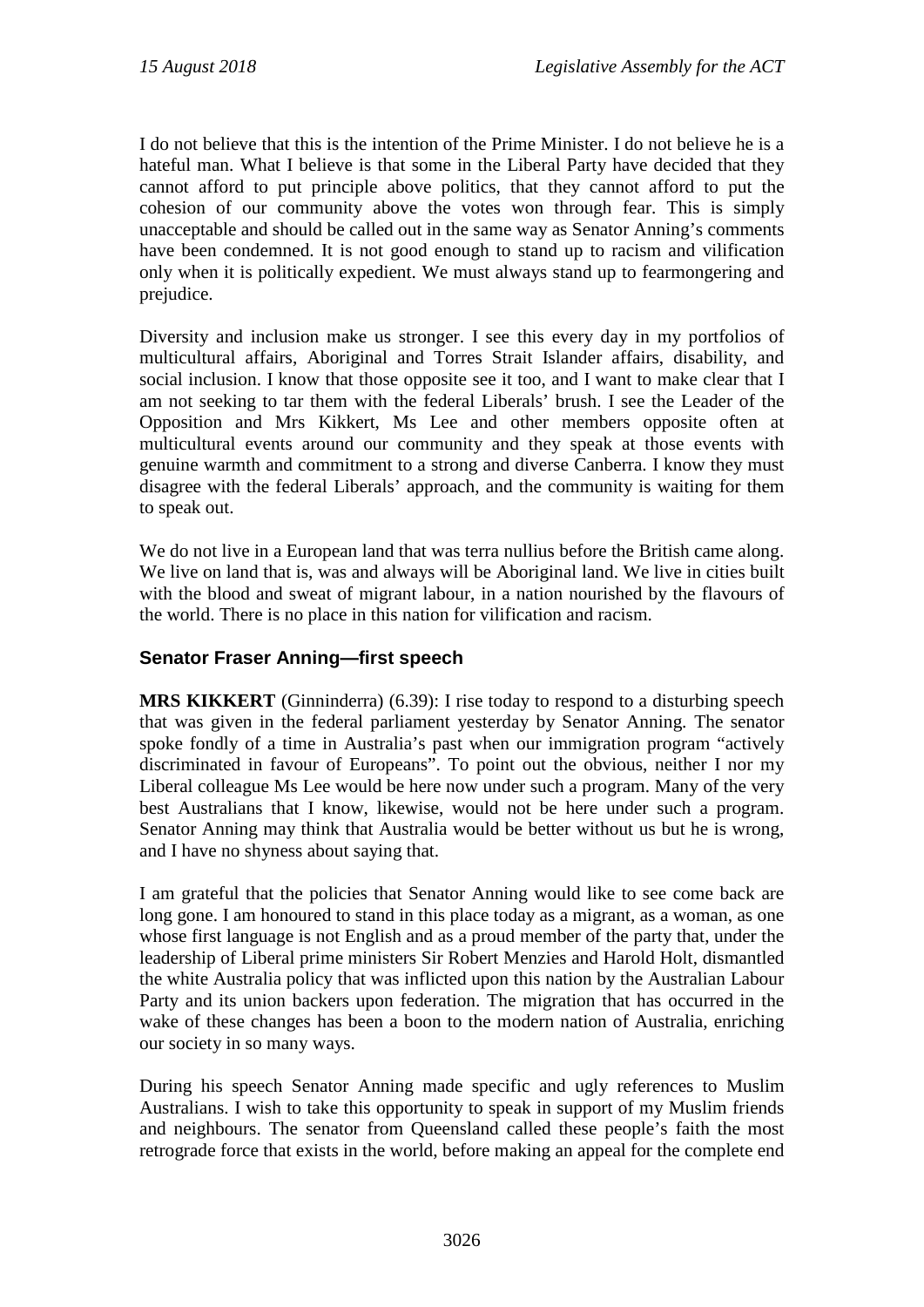to all further immigration of Muslims. The senator's remarks are offensive, manipulative and, using his own words, retrograde.

Though he has a right to express his own opinion, I strongly believe his words are an attempt to fuel hatred and contention amongst our citizens and I and the Canberra Liberals condemn his remark. This is not how a member of the Australian Senate should behave. This is not how we "make this commonwealth of ours renowned of all the lands". To quote again from our national anthem:

For those who come across the seas We've boundless plains to share. With courage let us all combine To advance Australia fair.

We must rise above divisive ideology with courage and embrace others with different cultures and religions. This is how we advance Australia fair. The senator needs to put forth some effort to actually come to know the good-hearted, peace-loving Muslims whom I know and whom I hold dear, as cherished friends.

## **Territory rights**

**MS CHEYNE** (Ginninderra) (6.42): Just a little over an hour ago an article appeared in the *Guardian* online saying that the euthanasia bill, the restoring territory rights bill, is in doubt as two senators reverse their position. It states that a tie of 38-all in the Senate, which is what is now looking likely, would, as we in this place know, result in the bill not progressing.

I want to put on the record that I implore all senators to seriously consider their vote over the coming few hours as the debate continues tonight, and indeed tomorrow if the debate happens to continue tomorrow before the vote. This is about our rights as territory citizens. I ask them to consider how they would feel if their rights as citizens, largely citizens of the states, were taken away.

It is just reprehensible that we do not have the same rights as people who live 15 minutes away from us in Queanbeyan, or a bit further north in Yass, where those people are represented on this issue by New South Wales parliamentarians in their state parliament; that this cannot happen here and cannot happen in the Northern Territory; and that it is state senators who are deciding this for us.

I also want to put on the record my disappointment with the Canberra Liberals on this really important issue, not just those opposite, a few of whom I know are genuinely on the more progressive side, but also the federal Canberra Liberals. The fact that not one person on that side of the chamber has reached out to Senator Seselja and implored him to restore our rights, particularly when he was formerly a member of this place, is absolutely baffling at the least and appalling at the worst. I really expected a bit better. It is about rights. We can debate voluntary assisted dying and their aversion to it in this place, but this is about rights, and that needs to be decided on the hill. I really expected better leadership from people in this place who should have done better and should have done better by Canberrans.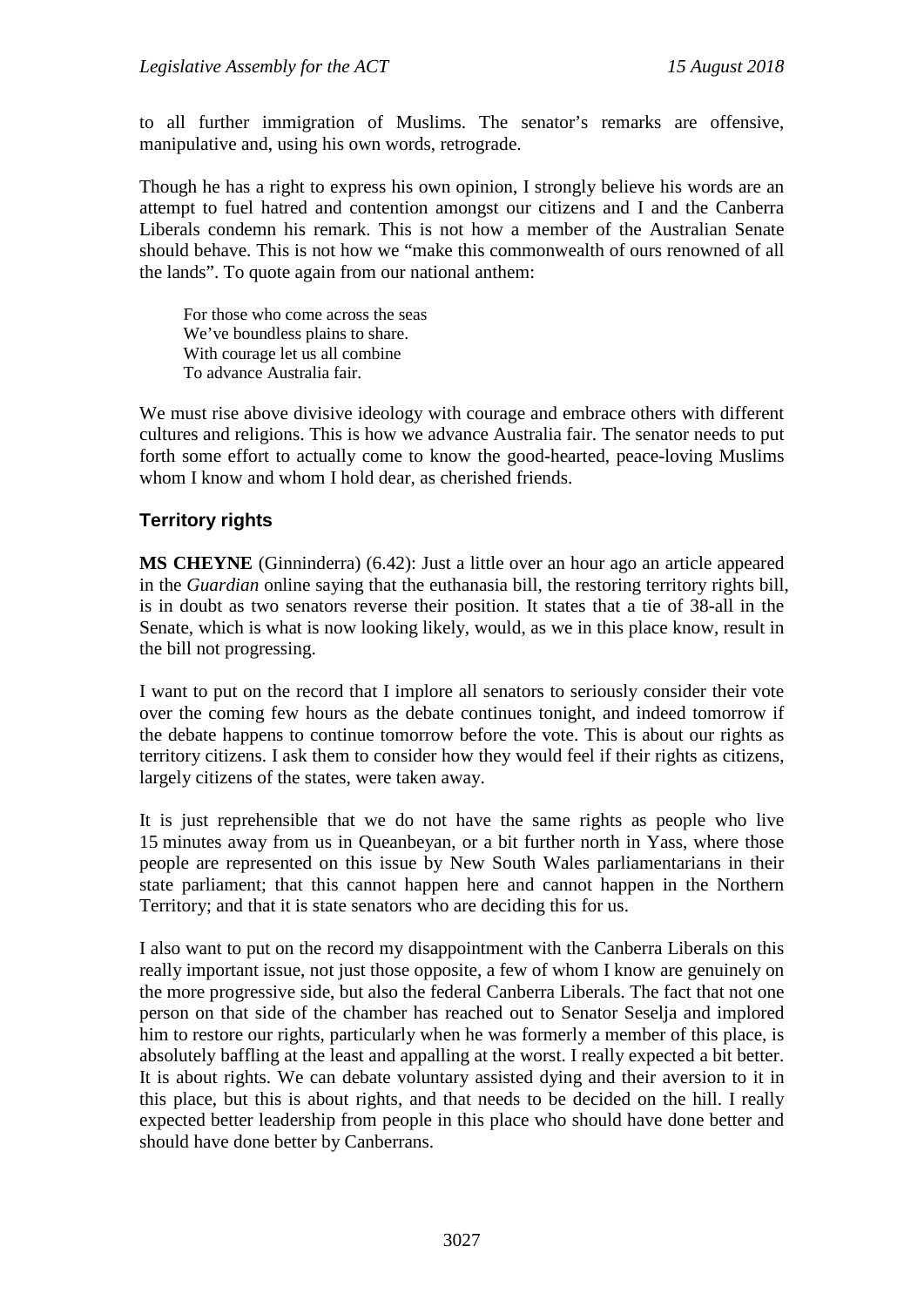I am particularly appalled at the behaviour of Senator Seselja. He purports to represent us. Indeed, he is elected to represent us. But instead he continues to represent his own personal interests. He is not representing the views of territorians but just himself, thereby rendering us voiceless on critical decisions regarding our lives and regarding the end of our lives.

Make no mistake: if this fails by just one vote, because we know that Senator Seselja has said that he is not voting in support of it, then territorians will know exactly who to blame for this. Make no mistake: I will not let territorians forget who was to blame and I will not let Senator Seselja forget who was to blame.

## **Canberra Symphony Orchestra**

**MRS DUNNE** (Ginninderra) (6.46): Yesterday the ACT flagship arts organisation the Canberra Symphony Orchestra announced its artistic program for 2019. Once again the orchestra's Australian born, Germany-based chief conductor and artistic director Dr Nicholas Milton has built a very accessible program for the Llewellyn Series. It features well-known works from the classical repertoire as well as works by a number of Australian composers. A special treat will be the world premiere of a work entitled *To the Memory of Nelson Cooke: an Elegy for Cello and Orchestra*. Ken Lampl, the director of the ANU School of Music, and his past partner Kirsten have written this piece, and it will feature Canberra's award-winning cellist David Pereira.

As well as the Llewellyn Series, the Canberra Symphony Orchestra next year will present a series of other performances. Classic Afternoon in September 2019 will feature no fewer than three oboe concertos. The orchestra's 2019 Artist in Focus, the acclaimed Diana Doherty, the principal oboist with the Sydney Symphony Orchestra, will perform these works.

There is also the Annual Opera Gala, featuring music from Monteverdi to Sondheim. The highly respected musical educator and conductor Richard Gill will take the baton for this performance. Members may recall Richard from his past appearances on *Spicks and Specks*. The popular, family-friendly proms concert in the grounds of Government House will feature. Next year the theme is West End, with music from *West Side Story*, *My Fair Lady*, *Wicked* and *Phantom of the Opera*, to name a few.

Diana Doherty will feature in the recital series to be held in the Great Hall at University House. As well there will be recitals by the Grigoryan brothers, pianist Andrea Lam and cellist Umberto Clerici, who will perform my favourite piece of music ever, the Elgar Cello Concerto, so I will be there with bells on. Symphony in the Park in March will feature the best of the Bee Gees. Music by the River in Elizabeth Park in Queanbeyan will feature some of the more recognisable classics you will hear.

The CSO has a vibrant education program. Next year the Music in MY School program will expand beyond primary school into high schools and colleges with CSO for Teens. The CSO also presents programs for more vulnerable people in our community. There are programs for people with hearing loss or Parkinson's disease,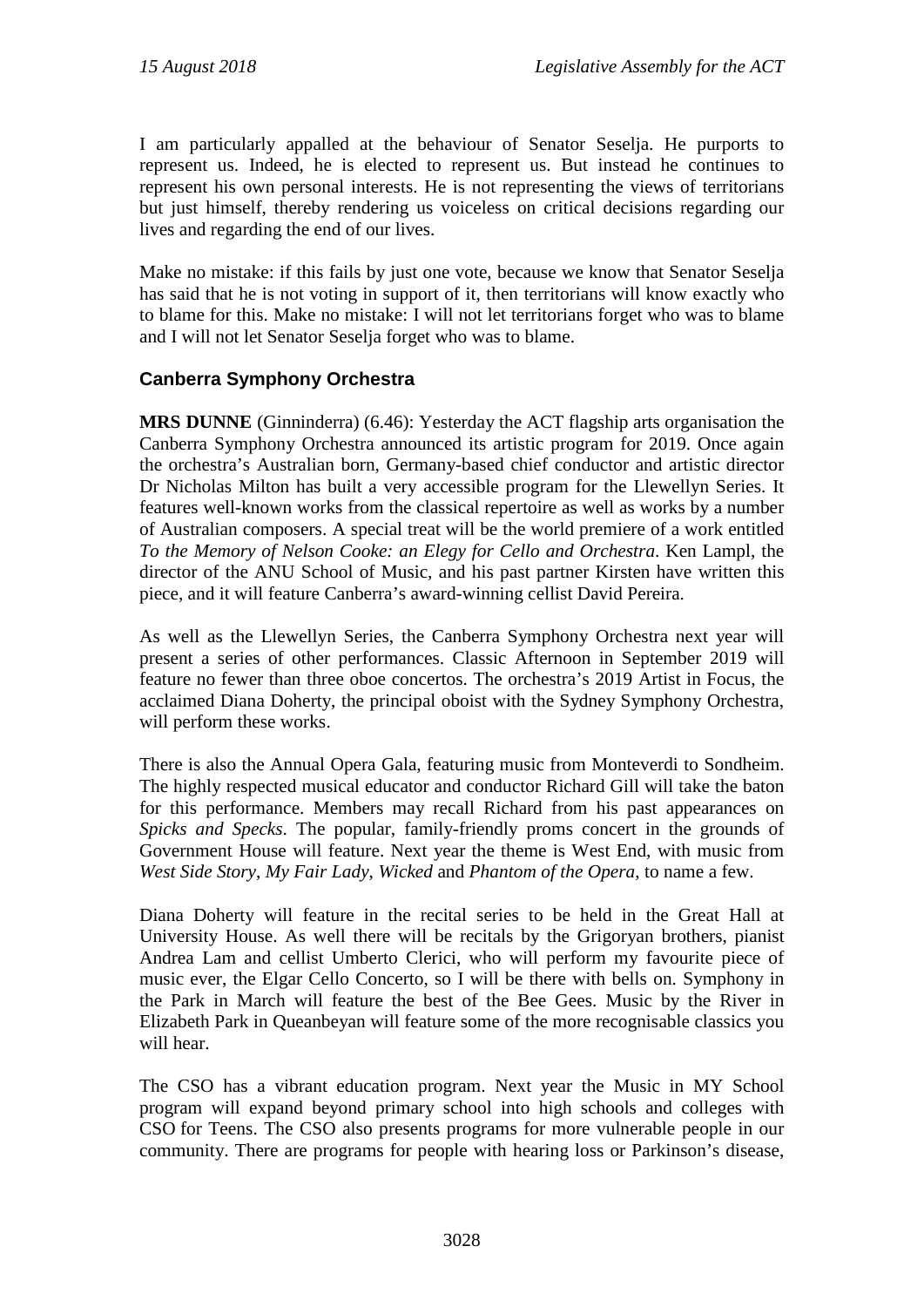and concert tickets are made available to people who normally could not afford to buy them.

Finally, in a program unique in Australia, the Canberra Symphony Orchestra runs a residency for early career musicians from around the country. For 18 months they will play with the orchestra and participate in education and outreach programs as well as teaching young students in the community.

The Canberra Symphony Orchestra is the jewel in the ACT's considerable artistic crown. They should be proud of their achievement and we should continue to support them. I congratulate them on their innovative program for 2019 and wish them continuing success.

I want to put on the record that the CSO punches well above its weight, given the small amount of money it receives by way of government subsidy. The fact that it fills Llewellyn Hall at almost every one of its Llewellyn Series concerts is a testament to that. The CSO has much bigger audiences than some other, much more highly subsidised, orchestras around the country. They are a credit to their management and the guidance and the work of their artistic director, Nicholas Milton.

#### **Senator Fraser Anning—first speech Territory rights Light Up Lyneham Campbell Community Association**

**MS LEE** (Kurrajong) (6.50): Before I get on to the topic of my adjournment speech, I want to say for the record that I wholeheartedly agree with my colleague Mrs Kikkert in condemning the comments made by Senator Anning. It was disappointing. Only last night, as you are aware, Madam Speaker, I was speaking about how some of Australia's political leaders have been an inspiration for many young Korean Australian future leaders. To have someone in that capacity who is a role model make those comments is nothing short of disappointing and, to reprise Mrs Kikkert's words, ugly.

The second thing I want to address is Ms Cheyne's campaign, and I congratulate her efforts, in relation to territory rights, euthanasia or whatever you want to call it. The only thing I would say, Ms Cheyne, is that you cannot know any discussions that we individually may or may not have had with either our federal senator or anyone else. That is all I will say on that.

I have risen this evening to discuss two great local community events I attended recently. The first was Light Up Lyneham. I spoke in this place about the Light Up Lyneham celebrations after last year's inaugural event. On 4 August I was able to return and see how much the festival had grown in just one year. This year approximately 700 people came together to follow the Prosperous Mountain lion dance group on a lantern-lit walk around the Lyneham Wetlands and past the Lyneham community food forest on the Lyneham Commons, which Minister Rachel Stephen-Smith spoke about last night.